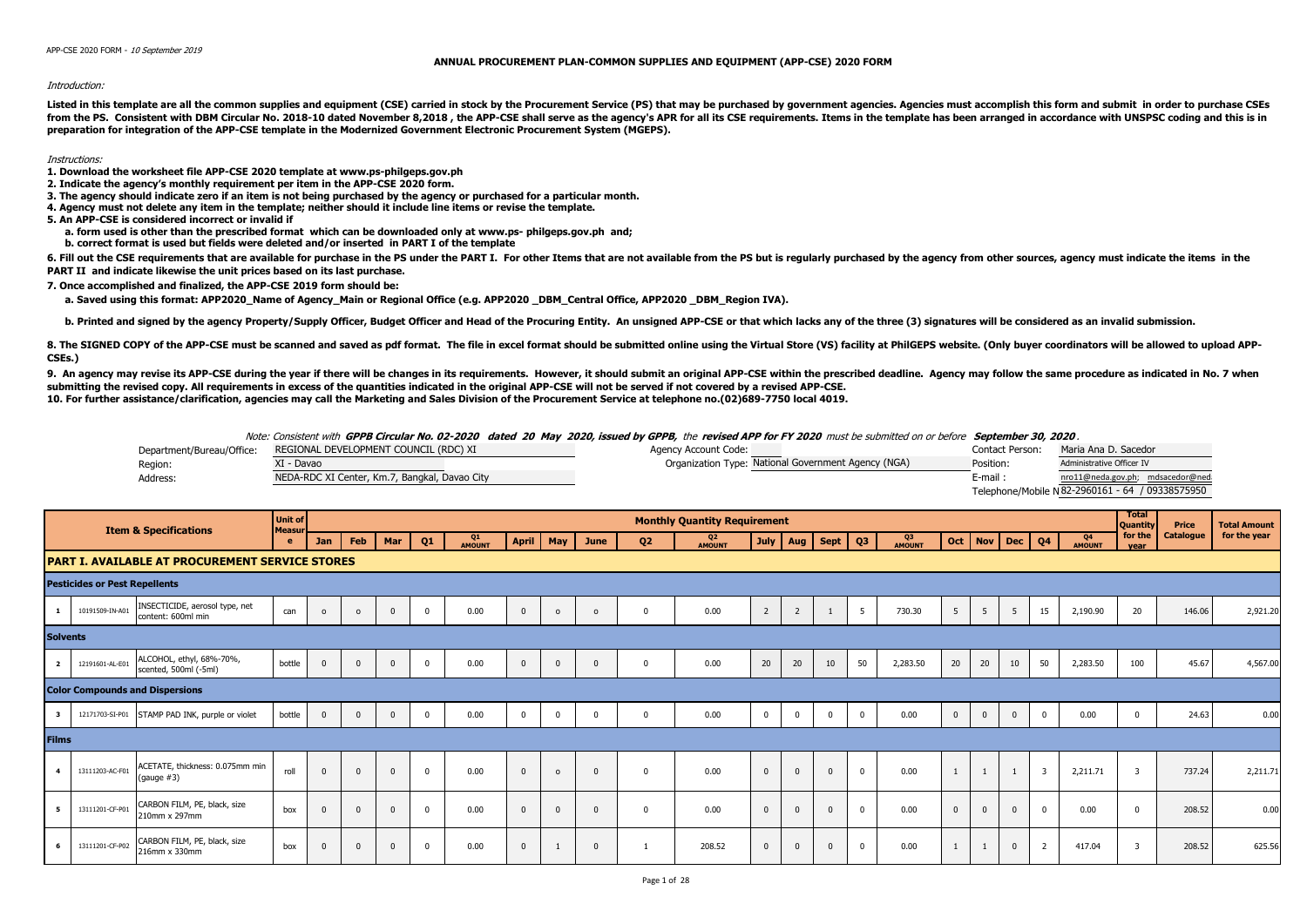|                |                                     |                                                         | <b>Unit of</b> |              |              |              |                |              |                         |                         |                         |                | <b>Monthly Quantity Requirement</b> |                |                         |                |                         |                     |                |                |                |                         |                     | <b>Total</b><br>Quantity | Price     | <b>Total Amount</b> |
|----------------|-------------------------------------|---------------------------------------------------------|----------------|--------------|--------------|--------------|----------------|--------------|-------------------------|-------------------------|-------------------------|----------------|-------------------------------------|----------------|-------------------------|----------------|-------------------------|---------------------|----------------|----------------|----------------|-------------------------|---------------------|--------------------------|-----------|---------------------|
|                |                                     | <b>Item &amp; Specifications</b>                        | Measur<br>e.   | Jan          | Feb          | Mar          | Q <sub>1</sub> | Q1<br>AMOUNT | <b>April</b>            | May                     | June                    | Q <sub>2</sub> | Q <sub>2</sub><br>AMOUNT            | <b>July</b>    | Aug                     | <b>Sept</b>    | Q <sub>3</sub>          | Q3<br><b>AMOUNT</b> | Oct            | <b>Nov</b>     | <b>Dec</b>     | Q <sub>4</sub>          | Q4<br><b>AMOUNT</b> | for the<br>vear          | Catalogue | for the year        |
|                | <b>Paper Materials and Products</b> |                                                         |                |              |              |              |                |              |                         |                         |                         |                |                                     |                |                         |                |                         |                     |                |                |                |                         |                     |                          |           |                     |
| $\overline{z}$ | 14111525-CA-A01                     | CARTOLINA, assorted colors                              | pack           | $\Omega$     | $\mathbf{0}$ | $\mathbf 0$  | $\mathbf 0$    | 0.00         | $\mathbf{0}$            | $\mathbf{0}$            | $\mathbf{0}$            | $\mathbf 0$    | 0.00                                | $\mathbf{0}$   | $\mathbf{0}$            | $\mathbf 0$    | $\mathbf 0$             | 0.00                | $\mathbf{0}$   | $\mathbf{0}$   | $\mathbf{0}$   | 0                       | 0.00                | $\mathbf 0$              | 72.78     | 0.00                |
| 8              | 14111506-CF-L11                     | CONTINUOUS FORM, 1 PLY, 280 x<br>241mm                  | box            | $\mathbf{0}$ | $\mathbf 0$  | $\mathbf{0}$ | $\mathbf 0$    | 0.00         | $\mathbf 0$             | $\mathbf 0$             | $\mathbf{0}$            | $\mathbf 0$    | 0.00                                | $\mathbf 0$    | $\mathbf 0$             | $\mathbf 0$    | $\mathbf 0$             | 0.00                | $\mathbf{0}$   | $\mathbf 0$    | $\pmb{0}$      | $\mathbf 0$             | 0.00                | $\mathbf 0$              | 682.24    | 0.00                |
| 9              | 14111506-CF-L12                     | CONTINUOUS FORM, 1 PLY, 280 x<br>378mm                  | box            | $\mathbf{0}$ | $\mathbf 0$  | $\mathbf{0}$ | 0              | 0.00         | $\mathbf 0$             | $\mathbf{0}$            | $\Omega$                | $\mathbf 0$    | 0.00                                | $\mathbf 0$    | $\overline{0}$          | $\mathbf 0$    | $\mathbf 0$             | 0.00                | $\mathbf{0}$   | $\mathbf 0$    | 0              | $\mathbf 0$             | 0.00                | $\mathbf 0$              | 1,029.60  | 0.00                |
| 10             | 14111506-CF-L22                     | CONTINUOUS FORM, 2 ply, 280 x<br>378mm, carbonless      | box            | $\mathbf{0}$ | $\mathbf 0$  | $\mathbf{0}$ | $\mathbf 0$    | 0.00         | $\mathbf 0$             | $\mathbf 0$             | $\mathbf{0}$            | $\mathbf 0$    | 0.00                                | $\mathbf{0}$   | $\mathbf 0$             | $\mathbf 0$    | $\mathbf 0$             | 0.00                | $\mathbf{0}$   | $\mathbf 0$    | $\mathbf{0}$   | $\pmb{0}$               | 0.00                | $\mathbf 0$              | 1,300.00  | 0.00                |
| 11             | 14111506-CF-L21                     | CONTINUOUS FORM, 2 ply, 280mm<br>x 241mm, carbonless    | box            | $\mathbf 0$  | $\mathbf 0$  | $\mathbf{0}$ | $\mathbf 0$    | 0.00         | $\mathbf{0}$            | $\mathbf 0$             | $\mathbf{0}$            | $\mathbf 0$    | 0.00                                | $\mathbf 0$    | $\mathbf 0$             | $\mathbf 0$    | $\mathbf 0$             | 0.00                | $\mathbf 0$    | $\mathbf 0$    | $\pmb{0}$      | $\mathbf 0$             | 0.00                | $\mathbf 0$              | 765.44    | 0.00                |
| 12             | 14111506-CF-L31                     | CONTINUOUS FORM, 3 PLY, 280 x<br>241mm, carbonless      | box            | $\mathbf{0}$ | $\mathbf 0$  | $\mathbf{0}$ | $\mathbf 0$    | 0.00         | $\mathbf 0$             | $\mathbf 0$             | $\Omega$                | $\mathbf 0$    | 0.00                                | $\mathbf 0$    | $\mathbf 0$             | $\mathbf 0$    | $\mathbf 0$             | 0.00                | $\mathbf 0$    | $\mathbf 0$    | $\mathbf 0$    | 0                       | 0.00                | $\mathbf 0$              | 596.80    | 0.00                |
| 13             | 14111506-CF-L32                     | CONTINUOUS FORM, 3 PLY, 280 x<br>378mm, carbonless      | box            | $\mathbf{0}$ | $\mathbf 0$  | $\mathbf 0$  | $\mathbf 0$    | 0.00         | $\mathbf 0$             | $\mathbf 0$             | $\mathbf{0}$            | $\mathbf 0$    | 0.00                                | $\mathbf 0$    | $\mathbf 0$             | $\mathbf 0$    | $\mathbf 0$             | 0.00                | $\mathbf{0}$   | $\mathbf 0$    | 0              | $\mathbf 0$             | 0.00                | $\mathbf 0$              | 1,034.80  | 0.00                |
| 14             | 14111609-LL-C01                     | LOOSELEAF COVER, made of<br>chipboard, for legal        | bundle         | $\mathbf{0}$ | $\mathbf 0$  | $\mathbf{0}$ | $\mathbf 0$    | 0.00         | $\mathbf 0$             | $\mathbf{0}$            | $\mathbf{0}$            | $\mathbf 0$    | 0.00                                | $\mathbf 0$    | $\mathbf 0$             | $\mathbf 0$    | $\mathbf 0$             | 0.00                | $\mathbf{0}$   | $\mathbf 0$    | $\pmb{0}$      | 0                       | 0.00                | $\mathbf 0$              | 670.70    | 0.00                |
| 15             | 14111514-NP-S02                     | NOTE PAD, stick on, 50mm x 76mm<br>$(2" \times 3")$ min | pad            | $\mathbf{0}$ | $\mathbf 0$  | $\mathbf{0}$ | $\mathbf 0$    | 0.00         | $\mathbf 0$             | $\mathbf 0$             | $\mathbf{0}$            | $\mathbf 0$    | 0.00                                | $\mathbf 0$    | $\mathbf 0$             | $\mathbf 0$    | $\mathbf 0$             | 0.00                | $\mathbf{0}$   | $\mathbf{0}$   | $\mathbf{0}$   | $\mathbf 0$             | 0.00                | $\mathbf 0$              | 32.22     | 0.00                |
| 16             | 14111514-NP-S04                     | NOTE PAD, stick on, 76mm x<br>100mm (3" x 4") min       | pad            | 5            | 5            | 5            | 15             | 360.00       | $\mathbf 0$             | $\mathbf{0}$            | $\mathbf{0}$            | $\mathbf 0$    | 0.00                                | $\mathbf 0$    | 5                       | 5              | 10                      | 240.00              | 5              | 10             | 5              | 20                      | 480.00              | 45                       | 24.00     | 1,080.00            |
| 17             | 14111514-NP-S03                     | NOTE PAD, stick on, 76mm x 76mm<br>$(3" \times 3")$ min | pad            | 10           | 5            | 5            | 20             | 330.00       | $\mathbf 0$             | $\pmb{0}$               | $\mathbf{0}$            | $\mathbf 0$    | 0.00                                | $\mathbf 0$    | 5                       | 5              | 10                      | 165.00              | 5              | 10             | 5              | 20                      | 330.00              | 50                       | 16.50     | 825.00              |
| 18             | 14111514-NB-S01                     | NOTEBOOK, STENOGRAPHER,<br>spiral, 40 leaves            | piece          | $\mathbf{0}$ | $\mathbf 0$  | $\mathbf 0$  | $\mathbf 0$    | 0.00         | $\mathbf 0$             | $\mathbf 0$             | $\mathbf{0}$            | $\mathbf 0$    | 0.00                                | $\mathbf 0$    | $\mathbf 0$             | $\mathbf 0$    | $\mathbf 0$             | 0.00                | 5              | 10             | 5              | 20                      | 240.86              | 20                       | 12.04     | 240.86              |
| 19             | 14111507-PP-M01                     | PAPER, MULTICOPY, 80gsm, size:<br>210mm x 297mm, A4     | ream           | $\mathbf{0}$ | $\mathbf 0$  | $\mathbf{0}$ | $\mathbf 0$    | 0.00         | 15                      | 16                      | 10                      | 41             | 7,329.16                            | $\mathbf{0}$   | $\mathbf 0$             | $\mathbf 0$    | $\mathbf 0$             | 0.00                | 15             | 36             | 20             | 71                      | 12,691.96           | 112                      | 178.76    | 20,021.12           |
| 20             | 14111507-PP-M02                     | PAPER, MULTICOPY, 80gsm, size:<br>216mm x 330mm, Legal  | ream           | $\mathbf{0}$ | $\mathbf{0}$ | $\mathbf{0}$ | $\mathbf{0}$   | 0.00         | $\overline{\mathbf{3}}$ | 10                      | -1                      | 14             | 2,661.96                            | $\mathbf 0$    | $\mathbf 0$             | $\mathbf 0$    | $\mathbf 0$             | 0.00                | 10             | 15             | 10             | 35                      | 6,654.90            | 49                       | 190.14    | 9,316.86            |
| 21             | 14111507-PP-C01                     | PAPER, Multi-Purpose (COPY) A4, 70<br>asm               | ream           | $\mathbf{0}$ | $\mathbf{0}$ | $\mathbf{0}$ | 0              | 0.00         | $\mathbf 0$             | $\mathbf 0$             | $\mathbf{0}$            | $\mathbf 0$    | 0.00                                | $\mathbf{0}$   | $\overline{0}$          | $\mathbf 0$    | $\mathbf 0$             | 0.00                | $\mathbf{0}$   | $\mathbf{0}$   | $\mathbf{0}$   | 0                       | 0.00                | $\mathbf 0$              | 114.51    | 0.00                |
| 22             | 14111507-PP-C02                     | PAPER, Multi-Purpose (COPY) Legal,<br>70 gsm            | ream           | $\mathbf{0}$ | $\mathbf 0$  | $\mathbf{0}$ | $\mathbf 0$    | 0.00         | $\mathbf 0$             | $\mathbf 0$             | $\Omega$                | $\mathbf 0$    | 0.00                                | $\mathbf 0$    | $\mathbf 0$             | $\mathbf 0$    | $\mathbf 0$             | 0.00                | $\mathbf 0$    | $\mathbf 0$    | $\pmb{0}$      | $\mathbf 0$             | 0.00                | $\mathbf 0$              | 129.98    | 0.00                |
| 23             | 14111531-PP-R01                     | PAPER, PAD, ruled, size: 216mm x<br>330mm $(\pm 2mm)$   | pad            | $\mathbf 0$  | $\mathbf 0$  | $\mathbf{0}$ | $\mathbf 0$    | 0.00         | $\mathbf 0$             | $\mathbf 0$             | $\mathbf{0}$            | $\mathbf 0$    | 0.00                                | $\mathbf 0$    | $\overline{2}$          | $\overline{2}$ | $\overline{4}$          | 69.39               | $\overline{2}$ | $\overline{2}$ | $\overline{2}$ | 6                       | 104.08              | 10                       | 17.35     | 173.47              |
| 24             | 14111503-PA-P01                     | PAPER, PARCHMENT, size: 210 x<br>297mm, multi-purpose   | ream           | $\mathbf{0}$ | $\mathbf 0$  | $\mathbf{0}$ | $\mathbf 0$    | 0.00         | $\mathbf 0$             | $\mathbf 0$             | $\mathbf{0}$            | $\mathbf 0$    | 0.00                                | $\mathbf{0}$   | $\mathbf 0$             | 1              | -1                      | 96.20               | $\mathbf{1}$   | $\overline{2}$ | $\mathbf{1}$   | $\overline{4}$          | 384.80              | 5                        | 96.20     | 481.00              |
| 25             | 14111818-TH-P02                     | PAPER, THERMAL, 55gsm, size:<br>216mm±1mm x 30m-0.3m    | roll           | $\mathbf 0$  | $\mathbf 0$  | $\mathbf{0}$ | $\mathbf 0$    | 0.00         | $\mathbf 0$             | $\mathbf 0$             | $\mathbf{0}$            | $\mathbf 0$    | 0.00                                | $\mathbf 0$    | 1                       | $\overline{2}$ | $\overline{\mathbf{3}}$ | 146.33              | 5              | $\overline{2}$ | 3              | 10                      | 487.76              | 13                       | 48.78     | 634.09              |
| 26             | 14111531-RE-B0                      | RECORD BOOK, 300 PAGES, size:<br>214mm x 278mm min      | book           | $\mathbf{0}$ | $\mathbf 0$  | $\mathbf 0$  | $\mathbf 0$    | 0.00         | $\mathbf 0$             | $\mathbf 0$             | $\Omega$                | $\mathbf 0$    | 0.00                                | $\mathbf 0$    | $\mathbf 0$             | $\mathbf 0$    | 0                       | 0.00                | $\overline{2}$ | 5              | 3              | 10                      | 707.20              | 10                       | 70.72     | 707.20              |
| 27             | 14111531-RE-B0                      | RECORD BOOK, 500 PAGES, size:<br>214mm x 278mm min      | book           | $\mathbf{0}$ | $\mathbf{0}$ | $\mathbf 0$  | 0              | 0.00         | $\mathbf 0$             | $\mathbf{0}$            | $\mathbf 0$             | $\mathbf 0$    | 0.00                                | $\mathbf{0}$   | $\mathbf 0$             | $\mathbf 0$    | $^{\circ}$              | 0.00                | $\overline{2}$ | 5              | 3              | 10                      | 1,019.20            | 10                       | 101.92    | 1,019.20            |
|                | 28 14111704-TT-P02                  | TOILET TISSUE PAPER 2-plys<br>sheets, 150 pulls         | pack           | 5            | 10           | 5            | 20             | 1,308.32     | $\overline{2}$          | $\overline{\mathbf{3}}$ | $\overline{\mathbf{3}}$ | 8              | 523.33                              | $\overline{3}$ | $\overline{\mathbf{3}}$ | $\overline{4}$ | 10                      | 654.16              | 5              | 5              | 5              | 15                      | 981.24              | 53                       | 65.42     | 3,467.05            |
|                |                                     | <b>Batteries and Cells and Accessories</b>              |                |              |              |              |                |              |                         |                         |                         |                |                                     |                |                         |                |                         |                     |                |                |                |                         |                     |                          |           |                     |
| 29             | 26111702-BT-A02                     | BATTERY, dry cell, AA, 2 pieces per<br>blister pack     | pack           | $\mathbf{0}$ | $\mathbf 0$  | $\pmb{0}$    | $\mathbf 0$    | 0.00         | $\mathbf 0$             | $\mathbf 0$             | $\mathbf 0$             | $\mathbf 0$    | 0.00                                | $\mathbf{1}$   | $\overline{2}$          | $\overline{2}$ | 5                       | 190.20              | $\mathbf{1}$   | $\mathbf{1}$   | $\mathbf{1}$   | $\overline{\mathbf{3}}$ | 114.12              | 8                        | 38.04     | 304.32              |
| 30             | 26111702-BT-A01                     | BATTERY, dry cell, AAA, 2 pieces per<br>blister pack    | pack           | $\mathbf{0}$ | 6            | 6            | 12             | 248.16       | $\mathbf 0$             | $\overline{0}$          | $\mathbf 0$             | $\mathbf 0$    | 0.00                                | 5              | 5                       | 5              | 15                      | 310.20              | $\mathbf{1}$   | $\overline{2}$ | $\overline{2}$ | 5                       | 103.40              | 32                       | 20.68     | 661.76              |
| 31             | 26111702-BT-A03                     | BATTERY, dry cell, D, 1.5 volts,<br>alkaline            | pack           | $\mathbf 0$  | $\mathbf 0$  | $\mathbf 0$  | $\mathbf 0$    | 0.00         | $\mathbf 0$             | $\pmb{0}$               | $\mathbf 0$             | $\mathbf 0$    | 0.00                                | $\mathbf 0$    | $\mathbf 0$             | $\mathbf 0$    | $\pmb{0}$               | 0.00                | $\pmb{0}$      | $\pmb{0}$      | $\pmb{0}$      | $\mathbf 0$             | 0.00                | $\mathbf 0$              | 88.40     | 0.00                |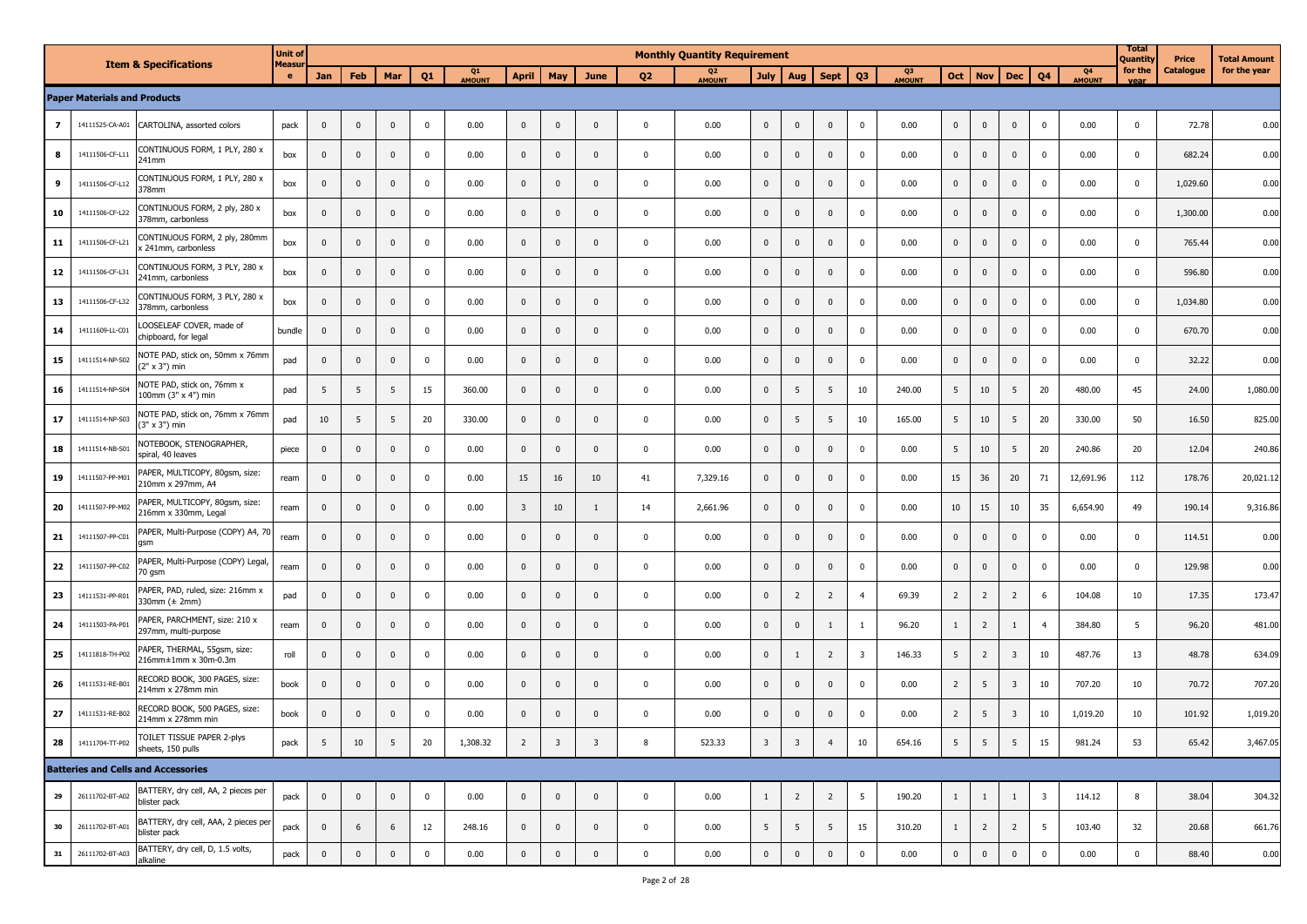|    | <b>Item &amp; Specifications</b>                                         | <b>Unit of</b><br>Measur |                |                |                |                |                   |              |                |              |                | <b>Monthly Quantity Requirement</b> |                         |                 |                 |                         |                     |                         |                         |                 |                |                                 | <b>Total</b><br>Quantity | <b>Price</b> | <b>Total Amount</b> |
|----|--------------------------------------------------------------------------|--------------------------|----------------|----------------|----------------|----------------|-------------------|--------------|----------------|--------------|----------------|-------------------------------------|-------------------------|-----------------|-----------------|-------------------------|---------------------|-------------------------|-------------------------|-----------------|----------------|---------------------------------|--------------------------|--------------|---------------------|
|    |                                                                          | $\mathbf{e}$             | Jan            | Feb            | Mar            | Q1             | Q1<br><b>MOUN</b> | <b>April</b> | May            | June         | Q <sub>2</sub> | Q <sub>2</sub><br><b>AMOUNT</b>     | <b>July</b>             | Aug             | <b>Sept</b>     | Q <sub>3</sub>          | Q3<br><b>AMOUNT</b> | <b>Oct</b>              | <b>Nov</b>              | <b>Dec</b>      | Q <sub>4</sub> | Q <sub>4</sub><br><b>AMOUNT</b> | for the                  | Catalogue    | for the year        |
|    | <b>Manufacturing Components and Supplies</b>                             |                          |                |                |                |                |                   |              |                |              |                |                                     |                         |                 |                 |                         |                     |                         |                         |                 |                |                                 |                          |              |                     |
| 32 | LUE, all purpose, gross weight:<br>31201610-GL-J01<br>00 grams min       | jar                      | $\mathbf 0$    | $\mathbf{1}$   | $\mathbf 0$    | $\mathbf{1}$   | 47.82             | $\mathbf 0$  | $\mathbf 0$    | $\pmb{0}$    | $\mathbf 0$    | 0.00                                | $\overline{2}$          | $\overline{2}$  | $\overline{2}$  | 6                       | 286.92              | $\mathbf{1}$            | $\overline{2}$          | $\mathbf 0$     | $\overline{3}$ | 143.46                          | 10                       | 47.82        | 478.19              |
| 33 | STAPLE WIRE, for heavy duty<br>31151804-SW-H0<br>staplers, (23/13)       | box                      | $\mathbf{0}$   | $\mathbf 0$    | $\mathbf{0}$   | $\mathbf{0}$   | 0.00              | $\mathbf{0}$ | $\mathbf{0}$   | $\mathbf{0}$ | $\pmb{0}$      | 0.00                                | $\mathbf{0}$            | $\mathbf 0$     | $\mathbf 0$     | $\mathbf{0}$            | 0.00                | $\mathbf{0}$            | $\mathbf 0$             | $\mathbf 0$     | $\pmb{0}$      | 0.00                            | $\mathbf 0$              | 20.68        | 0.00                |
| 34 | 31151804-SW-S01<br>STAPLE WIRE, STANDARD, (26/6)                         | box                      | $\overline{2}$ | $\overline{2}$ | $\mathbf{1}$   | 5              | 110.55            | $\mathbf 0$  | $\mathbf{0}$   | $\pmb{0}$    | $\mathbf 0$    | 0.00                                | $\mathbf{1}$            | 1               | 1               | $\overline{\mathbf{3}}$ | 66.33               | $\overline{3}$          | 5                       | $\overline{4}$  | 12             | 265.32                          | 20                       | 22.11        | 442.20              |
| 35 | TAPE, ELECTRICAL, 18mm x 16M<br>31201502-TA-E01                          | roll                     | $\mathbf{1}$   | $\mathbf{1}$   | $\pmb{0}$      | $\overline{2}$ | 40.00             | $\mathbf{0}$ | $\mathsf 0$    | $\mathbf{0}$ | $\mathbf{0}$   | 0.00                                | $\mathsf 0$             | $\mathbf 0$     | $\mathbf 0$     | $\mathbf{0}$            | 0.00                | $\mathbf{0}$            | $\mathbf 0$             | $\mathbf{0}$    | $\pmb{0}$      | 0.00                            | $\overline{2}$           | 20.00        | 40.00               |
| 36 | TAPE, MASKING, width: 24mm<br>31201503-TA-M0<br>±1mm)                    | roll                     | $\overline{0}$ | $\mathbf{0}$   | $\mathbf 0$    | $\mathbf 0$    | 0.00              | $\mathbf 0$  | $\mathbf{0}$   | $\mathbf{0}$ | $\mathbf 0$    | 0.00                                | 5                       | $5\phantom{.0}$ | 5               | 15                      | 858.45              | $\overline{3}$          | $\overline{\mathbf{3}}$ | $\overline{4}$  | 10             | 572.30                          | 25                       | 57.23        | 1,430.75            |
| 37 | TAPE, MASKING, width: 48mm<br>31201503-TA-M02<br>±1mm)                   | roll                     | 5              | 5              | 5              | 15             | 1,024.65          | $\mathbf 0$  | $\overline{0}$ | $\mathbf 0$  | $\mathbf 0$    | 0.00                                | 5                       | $\mathbf 0$     | $5\phantom{.0}$ | 10                      | 683.10              | $\mathbf 0$             | 5                       | $\pmb{0}$       | 5              | 341.55                          | 30 <sup>°</sup>          | 68.31        | 2,049.30            |
| 38 | TAPE, PACKAGING, width: 48mm<br>31201517-TA-P0:<br>±1mm)                 | roll                     | $\mathbf 0$    | $\mathbf 0$    | $\mathbf{0}$   | $\mathbf 0$    | 0.00              | $\mathbf{0}$ | $\mathbf 0$    | $\mathbf{0}$ | $\mathbf 0$    | 0.00                                | $\overline{2}$          | 1               | $\overline{2}$  | 5                       | 104.65              | $\overline{2}$          | $\overline{2}$          | $\mathbf{1}$    | 5              | 104.65                          | 10 <sup>10</sup>         | 20.93        | 209.30              |
| 39 | TAPE, TRANSPARENT, width: 24mm<br>31201512-TA-T0:<br>±1mm)               | roll                     | $\mathbf 0$    | $\mathbf 0$    | $\pmb{0}$      | $\mathbf 0$    | 0.00              | $\mathbf 0$  | $\mathbf{0}$   | $\mathbf 0$  | $\pmb{0}$      | 0.00                                | $\overline{\mathbf{3}}$ | $\overline{2}$  | 5               | 10                      | 105.70              | $\overline{2}$          | $\overline{\mathbf{3}}$ | $\mathbf 0$     | 5              | 52.85                           | 15                       | 10.57        | 158.55              |
| 40 | TAPE, TRANSPARENT, width: 48mm<br>31201512-TA-T02<br>±1mm)               | roll                     | $\mathbf 0$    | $\mathbf{0}$   | $\pmb{0}$      | $\mathbf 0$    | 0.00              | $\mathbf{0}$ | $\mathbf 0$    | $\mathbf{0}$ | $\mathbf 0$    | 0.00                                | $\mathbf{1}$            | $\overline{2}$  | $\overline{2}$  | 5                       | 104.65              | $\mathbf{0}$            | $\overline{3}$          | $\overline{2}$  | 5              | 104.65                          | 10                       | 20.93        | 209.30              |
| 41 | TWINE, plastic, one (1) kilo per roll<br>31151507-TW-P01                 | roll                     | $\mathbf 0$    | $\mathbf 0$    | $\mathsf 0$    | $\mathsf 0$    | 0.00              | $\mathbf{0}$ | $\mathbf 0$    | $\mathbf 0$  | $\mathbf 0$    | 0.00                                | $\mathbf 0$             | $\mathbf 0$     | 1               | $\mathbf{1}$            | 50.96               | $\mathbf 0$             | $\mathbf 0$             | $\mathbf{1}$    | $\mathbf{1}$   | 50.96                           | $\overline{2}$           | 50.96        | 101.92              |
|    | <b>Heating and Ventilation and Air Circulation</b>                       |                          |                |                |                |                |                   |              |                |              |                |                                     |                         |                 |                 |                         |                     |                         |                         |                 |                |                                 |                          |              |                     |
| 42 | ELECTRIC FAN, INDUSTRIAL,<br>40101604-EF-G01<br>ground type, metal blade | unit                     | $\mathbf 0$    | $\mathbf 0$    | $\pmb{0}$      | $\pmb{0}$      | 0.00              | $\mathbf 0$  | $\mathbf 0$    | $\mathbf 0$  | $\mathbf 0$    | 0.00                                | $\mathbf 0$             | $\mathbf 0$     | $\mathbf 0$     | $\pmb{0}$               | 0.00                | $\pmb{0}$               | $\mathbf 0$             | $\mathbf 0$     | $\pmb{0}$      | 0.00                            | $\mathbf 0$              | 974.48       | 0.00                |
| 43 | ELECTRIC FAN, ORBIT type, ceiling,<br>40101604-EF-C01<br>netal blade     | unit                     | $\mathbf 0$    | $\mathbf{0}$   | $\mathbf 0$    | $\mathbf 0$    | 0.00              | $\mathbf 0$  | $\mathbf 0$    | $\mathbf{0}$ | $\mathbf 0$    | 0.00                                | $\mathbf 0$             | $\mathbf 0$     | $\mathbf 0$     | $\mathbf 0$             | 0.00                | $\mathbf 0$             | $\mathbf 0$             | $\pmb{0}$       | $\mathbf 0$    | 0.00                            | $\mathbf 0$              | 1,192.88     | 0.00                |
| 44 | ELECTRIC FAN, STAND type, plastic<br>40101604-EF-S01<br>blade            | unit                     | $\mathbf 0$    | $\mathbf{0}$   | $\mathbf 0$    | $\mathbf{0}$   | 0.00              | $\mathbf 0$  | $\mathbf{0}$   | $\mathbf 0$  | $\mathbf 0$    | 0.00                                | $\mathbf 0$             | $\mathbf{0}$    | $\mathbf 0$     | $\Omega$                | 0.00                | $\mathbf{0}$            | $\mathbf{0}$            | $\mathbf{0}$    | $\mathbf 0$    | 0.00                            | $\mathbf 0$              | 1,006.39     | 0.00                |
| 45 | ELECTRIC FAN, WALL type, plastic<br>40101604-EF-W01<br>plade             | unit                     | $\mathbf{0}$   | $\mathbf 0$    | $\mathbf{0}$   | $\mathbf 0$    | 0.00              | $\mathbf{0}$ | $\mathbf{0}$   | $\mathbf{0}$ | $\mathbf 0$    | 0.00                                | $\mathbf{0}$            | $\mathbf 0$     | $\mathbf 0$     | $\Omega$                | 0.00                | $\Omega$                | $\mathbf 0$             | $\mathbf{0}$    | $\pmb{0}$      | 0.00                            | $\mathbf 0$              | 669.66       | 0.00                |
|    | <b>Lighting and Fixtures and Accessories</b>                             |                          |                |                |                |                |                   |              |                |              |                |                                     |                         |                 |                 |                         |                     |                         |                         |                 |                |                                 |                          |              |                     |
| 46 | LOURESCENT LAMP, 18 WATTS,<br>39101605-FL-T01<br>inear tubular (T8)      | piece                    | $\Omega$       | $\overline{0}$ | $\mathbf 0$    | $\mathbf 0$    | 0.00              | $\mathbf 0$  | $\Omega$       | $\mathbf 0$  | $\mathbf 0$    | 0.00                                | 10                      | 10              | 10              | 30                      | 7,915.80            | 10                      | 10                      | 5               | 25             | 6,596.50                        | 55                       | 263.86       | 14,512.30           |
| 47 | igth Bulb, LED, 7 watts 1 pc in<br>39101628-LB-L01<br>individual box     | piece                    | $\mathbf 0$    | $\mathbf{0}$   | $\pmb{0}$      | $\mathbf 0$    | 0.00              | $\mathbf 0$  | $\mathbf{0}$   | $\mathbf{0}$ | $\mathbf 0$    | 0.00                                | 10                      | 20              | 10              | 40                      | 4,360.00            | 15                      | 30                      | 15              | 60             | 6,540.00                        | 100                      | 109.00       | 10,900.00           |
|    | <b>Measuring and Observing and Testing Equipment</b>                     |                          |                |                |                |                |                   |              |                |              |                |                                     |                         |                 |                 |                         |                     |                         |                         |                 |                |                                 |                          |              |                     |
| 48 | RULER, plastic, 450mm (18"),<br>41111604-RU-P02<br>width: 38mm min       | piece                    | $\mathbf 0$    | $\mathbf{0}$   | $\mathbf{0}$   | $\mathbf 0$    | 0.00              | $\mathbf 0$  | $\mathbf{0}$   | $\pmb{0}$    | $\mathbf 0$    | 0.00                                | $\overline{\mathbf{3}}$ | $\overline{2}$  | $\mathbf 0$     | 5                       | 92.65               | $\overline{\mathbf{3}}$ | $\mathbf 0$             | $\mathbf{0}$    | $\overline{3}$ | 55.59                           | 8                        | 18.53        | 148.24              |
|    | <b>Cleaning Equipment and Supplies</b>                                   |                          |                |                |                |                |                   |              |                |              |                |                                     |                         |                 |                 |                         |                     |                         |                         |                 |                |                                 |                          |              |                     |
|    | AIR FRESHENER, aerosol,<br>47131812-AF-A01<br>280ml/150g min             | can                      | $\overline{0}$ | 5              | 5              | 10             | 945.60            | $\mathbf 0$  | $\mathbf{0}$   | $\mathbf{0}$ | $\mathbf 0$    | 0.00                                | $\overline{4}$          | $\overline{4}$  | $\overline{4}$  | 12                      | 1,134.72            | 8                       | 5                       | 5               | 18             | 1,702.08                        | 40                       | 94.56        | 3,782.40            |
| 50 | 47131604-BR-S01<br>BROOM, soft (tambo)                                   | piece                    | $\mathbf 0$    | $\mathbf 0$    | $\mathbf 0$    | $\mathbf 0$    | 0.00              | $\mathbf 0$  | $\mathbf 0$    | $\mathbf 0$  | $\pmb{0}$      | 0.00                                | $\mathbf 0$             | $\mathbf 0$     | $\overline{4}$  | $\overline{4}$          | 520.00              | $\overline{4}$          | $\overline{2}$          | $\mathbf 0$     | 6              | 780.00                          | 10                       | 130.00       | 1,300.00            |
| 51 | BROOM, STICK (TING-TING), usable<br>47131604-BR-T01<br>ength: 760mm min  | piece                    | $\mathbf 0$    | $\mathbf 0$    | $\mathbf 0$    | $\mathbf 0$    | 0.00              | $\mathbf 0$  | $\mathbf 0$    | $\mathbf 0$  | $\mathbf 0$    | 0.00                                | $\mathbf 0$             | $\mathbf 0$     | $\overline{4}$  | $\overline{4}$          | 122.30              | $\overline{4}$          | $\overline{2}$          | $\mathbf 0$     | 6              | 183.46                          | 10                       | 30.58        | 305.76              |
| 52 | LEANER, TOILET BOWL AND<br>47131829-TB-C01<br>URINAL, 900ml-1000ml cap   | bottle                   | $\mathbf{1}$   | $\overline{2}$ | $\overline{2}$ | 5              | 693.90            | $\mathbf 0$  | $\mathbf{0}$   | $\mathbf 0$  | $\mathbf 0$    | 0.00                                | $\overline{4}$          | $\overline{2}$  | $\overline{2}$  | 8                       | 1,110.24            | 5                       | 5                       | $\overline{7}$  | 17             | 2,359.26                        | 30 <sup>°</sup>          | 138.78       | 4,163.40            |
| 53 | CLEANSER, SCOURING POWDER,<br>47131805-CL-P01<br>350g min./can           | can                      | $\mathbf 0$    | $\mathbf{0}$   | $\mathbf 0$    | $\mathbf 0$    | 0.00              | $\mathbf 0$  | $\mathbf 0$    | $\mathbf{0}$ | $\mathbf 0$    | 0.00                                | $\mathbf 0$             | $\mathbf 0$     | $\overline{2}$  | $\overline{2}$          | 47.84               | $\overline{2}$          | $\mathbf{1}$            | $\mathbf{0}$    | $\overline{3}$ | 71.76                           | 5                        | 23.92        | 119.60              |
| 54 | DETERGENT BAR, 140 grams as<br>47131811-DE-B02<br>packed                 | bar                      | $\mathbf 0$    | $\mathbf 0$    | $\mathbf 0$    | $\mathbf 0$    | 0.00              | $\mathbf{0}$ | $\mathsf 0$    | $\mathbf 0$  | $\mathbf 0$    | 0.00                                | $\mathsf 0$             | $\mathbf 0$     | $\mathbf 0$     | $\pmb{0}$               | 0.00                | $\mathbf{0}$            | $\mathbf 0$             | $\pmb{0}$       | $\pmb{0}$      | 0.00                            | $\mathbf 0$              | 8.01         | 0.00                |
| 55 | DETERGENT POWDER, all purpose,<br>47131811-DE-P02<br>1kg                 | pack                     | 5              | 5              | 5              | 15             | 856.65            | $\mathbf 0$  | $\mathbf{0}$   | $\Omega$     | $\mathbf 0$    | 0.00                                | 5                       | $\overline{5}$  | $5\phantom{.0}$ | 15                      | 856.65              | 5                       | 5                       | $5\phantom{.0}$ | 15             | 856.65                          | 45                       | 57.11        | 2,569.95            |
| 56 | DISINFECTANT SPRAY, aerosol<br>47131803-DS-A01<br>type, 400-550 grams    | can                      | $\overline{2}$ | $\overline{2}$ | $\mathbf{1}$   | 5              | 1,687.90          | $\mathbf 0$  | $\mathbf{0}$   | $\mathbf{0}$ | $\mathbf 0$    | 0.00                                | $\mathbf{1}$            | $\overline{2}$  | $\overline{2}$  | 5                       | 1,687.90            | 5                       | 5                       | 5               | 15             | 5,063.70                        | 25                       | 337.58       | 8,439.50            |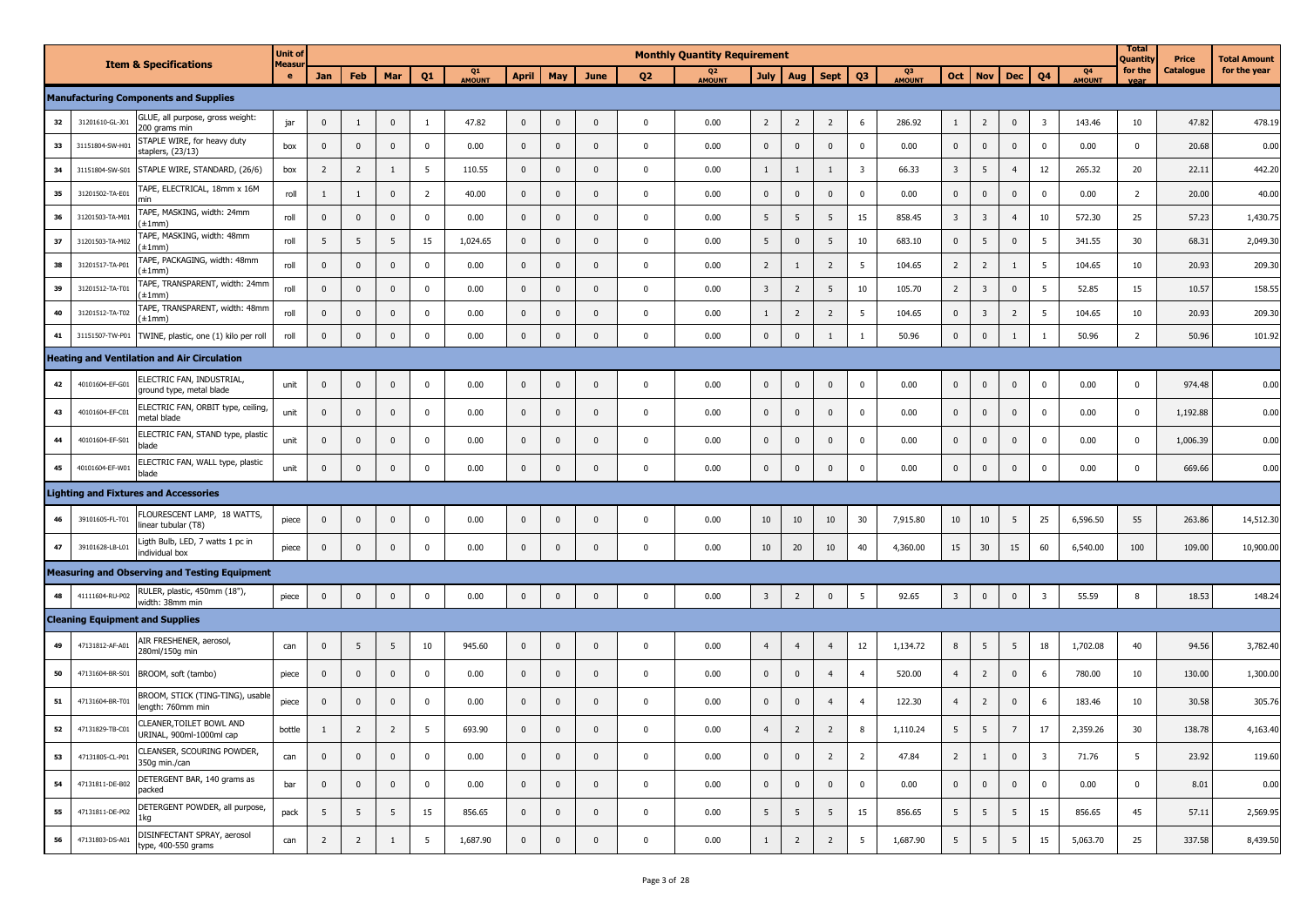|    |                 |                                                                                      | <b>Unit of</b>               |                         |                |                |              |              |                |                         |              |                | <b>Monthly Quantity Requirement</b> |                |                |                |                |                                 |                         |                         |                |                         |                     | <b>Total</b><br><b>Quantity</b> | <b>Price</b>     | <b>Total Amount</b> |
|----|-----------------|--------------------------------------------------------------------------------------|------------------------------|-------------------------|----------------|----------------|--------------|--------------|----------------|-------------------------|--------------|----------------|-------------------------------------|----------------|----------------|----------------|----------------|---------------------------------|-------------------------|-------------------------|----------------|-------------------------|---------------------|---------------------------------|------------------|---------------------|
|    |                 | <b>Item &amp; Specifications</b>                                                     | <b>Measu</b><br>$\mathbf{e}$ | <b>Jan</b>              | Feb            | Mar            | Q1           | Q1<br>AMOUNT | <b>April</b>   | May                     | June         | Q <sub>2</sub> | O <sub>2</sub><br><b>AMOUNT</b>     | July           | Aug            | <b>Sept</b>    | Q <sub>3</sub> | Q <sub>3</sub><br><b>AMOUNT</b> | Oct                     | <b>Nov</b>              | <b>Dec</b>     | Q <sub>4</sub>          | 04<br><b>AMOUNT</b> | for the<br>vear                 | <b>Catalogue</b> | for the year        |
| 57 | 47131601-DU-P01 | DUST PAN, non-rigid plastic, w/<br>detachable handle                                 | piece                        | $\mathbf 0$             | $\mathbf 0$    | $\mathbf 0$    | $\mathsf 0$  | 0.00         | $\overline{0}$ | $\mathbf 0$             | $\mathbf{0}$ | $\mathbf{0}$   | 0.00                                | $\mathbf 0$    | $\mathbf{0}$   | $\mathbf{0}$   | $\mathbf 0$    | 0.00                            | $\overline{0}$          | $\mathbf 0$             | $\mathbf 0$    | $\mathbf{0}$            | 0.00                | $\mathbf{0}$                    | 24.84            | 0.00                |
| 58 | 47131802-FW-P02 | FLOOR WAX, PASTE, RED                                                                | can                          | $\bf{0}$                | $\mathbf 0$    | $\mathbf{0}$   | $\mathbf 0$  | 0.00         | $\mathbf 0$    | $\bf{0}$                | $\mathbf{0}$ | $\mathbf 0$    | 0.00                                | $\mathbf{0}$   | $\mathbf 0$    | $\mathbf 0$    | $\Omega$       | 0.00                            | $\mathbf{0}$            | $\mathbf 0$             | $\mathbf 0$    | $\Omega$                | 0.00                | $\mathbf 0$                     | 269.36           | 0.00                |
| 59 | 47131830-FC-A01 | FURNITURE CLEANER, aerosol type,<br>300ml min per can                                | can                          | $\overline{2}$          | $\overline{3}$ | $\pmb{0}$      | 5            | 602.30       | $\mathbf 0$    | $\mathbf{0}$            | $\mathbf{0}$ | $\mathbf 0$    | 0.00                                | $\mathbf 0$    | $\overline{2}$ | $\overline{2}$ | $\overline{A}$ | 481.84                          | $\mathbf{0}$            | $\overline{2}$          | $\mathbf{1}$   | $\overline{\mathbf{3}}$ | 361.38              | 12                              | 120.46           | 1,445.52            |
| 60 | 47121804-MP-B01 | MOP BUCKET, heavy duty, hard<br>plastic                                              | unit                         | $\mathbf 0$             | $\Omega$       | $\Omega$       | $\mathbf 0$  | 0.00         | $\mathbf 0$    | $\Omega$                | $\Omega$     | $\mathbf 0$    | 0.00                                | $\mathbf 0$    | $\mathbf 0$    | $\Omega$       | $\Omega$       | 0.00                            | $\Omega$                | $\pmb{0}$               | $\mathbf 0$    | $\Omega$                | 0.00                | $\pmb{0}$                       | 1,911.00         | 0.00                |
| 61 | 47131613-MP-H02 | MOPHANDLE, heavy duty,<br>aluminum, screw type                                       | piece                        | $\mathbf 0$             | $\mathbf 0$    | $\pmb{0}$      | $\mathsf 0$  | 0.00         | $\mathbf 0$    | $\overline{0}$          | $\Omega$     | $\mathbf 0$    | 0.00                                | $\mathbf 0$    | $\overline{4}$ | $\overline{4}$ | 8              | 1,164.80                        | $\mathbf 0$             | $\overline{4}$          | $\mathbf{0}$   | $\overline{a}$          | 582.40              | 12                              | 145.60           | 1,747.20            |
| 62 | 47131619-MP-R01 | MOPHEAD, made of rayon, weight:<br>400 grams min                                     | piece                        | $\mathbf 0$             | $\mathbf 0$    | $\mathbf{0}$   | $\mathsf 0$  | 0.00         | $\mathbf 0$    | $\overline{\mathbf{0}}$ | $\Omega$     | $\mathbf 0$    | 0.00                                | $\mathbf 0$    | $\overline{4}$ | $\overline{4}$ | 8              | 881.92                          | $\mathbf 0$             | $\overline{4}$          | $\mathbf 0$    | $\overline{a}$          | 440.96              | 12                              | 110.24           | 1,322.88            |
| 63 | 47131501-RG-C01 | RAGS, all cotton, 32 pieces per<br>kilogram min                                      | bundle                       | $\Omega$                | $\mathbf 0$    | $\mathbf 0$    | $\mathbf 0$  | 0.00         | $\mathbf 0$    | $\mathbf 0$             | $\Omega$     | $\mathbf 0$    | 0.00                                | $\mathbf 0$    | $\mathbf 0$    | $\mathbf 0$    | $\Omega$       | 0.00                            | $\pmb{0}$               | $\pmb{0}$               | $\bf{0}$       | $\mathbf 0$             | 0.00                | $\pmb{0}$                       | 49.69            | 0.00                |
| 64 | 47131602-SC-N01 | SCOURING PAD, made of synthetic<br>nylon, 140 x 220mm                                | pack                         | $\mathbf 0$             | $\mathbf 0$    | $\mathbf 0$    | $\mathsf 0$  | 0.00         | $\mathbf{0}$   | $\mathbf{0}$            | $\mathbf{0}$ | $\mathbf 0$    | 0.00                                | $\mathbf 0$    | $\mathbf{1}$   | 1              | $\overline{2}$ | 205.92                          | $\mathbf{1}$            | $\mathbf{0}$            | $\mathbf{1}$   | $\overline{2}$          | 205.92              | $\overline{4}$                  | 102.96           | 411.84              |
| 65 | 47121701-TB-P04 | TRASHBAG, plastic, transparent                                                       | roll                         | $\mathbf 0$             | $\mathbf 0$    | $\mathbf 0$    | $\mathbf 0$  | 0.00         | $\mathbf 0$    | $\mathbf{0}$            | $\Omega$     | $\mathbf{0}$   | 0.00                                | 15             | 15             | 15             | 45             | 6,294.60                        | 15                      | 15                      | 15             | 45                      | 6,294.60            | 90                              | 139.88           | 12,589.20           |
| 66 | 47121702-WB-P01 | WASTEBASKET, non-rigid plastic                                                       | piece                        | $\overline{\mathbf{3}}$ | 5              | $\overline{2}$ | $\mathsf 0$  | 0.00         | $\mathbf 0$    | $\pmb{0}$               | $\mathbf 0$  | $\pmb{0}$      | 0.00                                | 5              | 5              | 5              | 15             | 2,805.00                        | $\mathbf 0$             | $\pmb{0}$               | $\mathbf 0$    | $\Omega$                | 0.00                | 15                              | 187.00           | 2,805.00            |
|    |                 | Information and Communication Technology (ICT) Equipment and Devices and Accessories |                              |                         |                |                |              |              |                |                         |              |                |                                     |                |                |                |                |                                 |                         |                         |                |                         |                     |                                 |                  |                     |
| 67 | 43211507-DCT-03 | Desktop Computer, branded                                                            | unit                         | $\mathbf 0$             | $\mathbf 0$    | $\mathbf{0}$   | $\mathbf 0$  | 0.00         | $\mathbf 0$    | $\mathbb O$             | $\mathbf{0}$ | $\mathbf 0$    | 0.00                                | $\mathsf 0$    | $\mathbf 0$    | $\mathbf 0$    | $\mathbf 0$    | 0.00                            | $\mathbf 0$             | $\mathbf{0}$            | $\mathbf 0$    | $\mathbf 0$             | 0.00                | $\mathbf 0$                     | 39,208.00        | 0.00                |
| 69 | 43201827-HD-X02 | EXTERNAL HARD DRIVE, 1TB,<br>2.5"HDD, USB 3.0                                        | piece                        | $\mathbf 0$             | $\mathbf 0$    | $\mathbf{0}$   | $\mathsf 0$  | 0.00         | $\mathbf 0$    | $\mathbf{0}$            | $\Omega$     | $\mathbf{0}$   | 0.00                                | $\mathbf{0}$   | $\mathbf{0}$   | $\mathbf{0}$   | $\Omega$       | 0.00                            | $\mathbf{0}$            | $\mathbf{0}$            | $\mathbf 0$    | $\Omega$                | 0.00                | $\mathbf 0$                     | 2,724.80         | 0.00                |
| 70 | 43202010-FD-U01 | FLASH DRIVE, 16 GB capacity                                                          | piece                        | $\mathbf 0$             | $\mathbf 0$    | $\mathbf{0}$   | $\mathbf 0$  | 0.00         | $\mathbf{0}$   | $\mathbf 0$             | $\Omega$     | $\mathbf 0$    | 0.00                                | $\mathbf 0$    | $\mathbf 0$    | $\mathbf 0$    | $\Omega$       | 0.00                            | $\mathbf 0$             | $\bf{0}$                | $\mathbf 0$    | $\mathbf{0}$            | 0.00                | $\mathbf 0$                     | 276.64           | 0.00                |
| 71 | 43211503-LCT-03 | Laptop Computer, branded                                                             | unit                         | $\overline{0}$          | $\mathbf 0$    | $\mathbf{0}$   | $\mathbf{0}$ | 0.00         | $\mathbf{0}$   | $\mathbf{0}$            | $\mathbf{0}$ | $\mathbf 0$    | 0.00                                | $\mathbf{0}$   | $\mathbf 0$    | $\mathbf 0$    | $\mathbf{0}$   | 0.00                            | $\mathbf{0}$            | $\mathbf 0$             | $\mathbf{0}$   | $\mathbf{0}$            | 0.00                | $\mathbf 0$                     | 35,916.40        | 0.00                |
| 72 | 43211708-MO-O01 | MOUSE, optical, USB connection<br>type                                               | unit                         | $\overline{2}$          | $\overline{2}$ | $\mathbf{1}$   | 5            | 583.15       | $\mathbf 0$    | $\mathbf 0$             | $\mathbf{0}$ | $\mathbf 0$    | 0.00                                | $\overline{2}$ | $\overline{2}$ | 1              | - 5            | 583.15                          | 5                       | $\overline{\mathbf{3}}$ | $\overline{2}$ | 10                      | 1,166.30            | 20                              | 116.63           | 2,332.60            |
| 73 | 43212102-PR-D02 | PRINTER, IMPACT DOT MATRIX, 24<br>pins, 136 column                                   | unit                         | $\mathbf 0$             | $\mathbf 0$    | $\mathbf{0}$   | $\mathsf 0$  | 0.00         | $\mathbf 0$    | $\mathbf{0}$            | $\mathbf{0}$ | $\mathbf 0$    | 0.00                                | $\mathbf{0}$   | $\mathbf{0}$   | $\mathbf{0}$   | $\Omega$       | 0.00                            | $\mathbf{0}$            | $\mathbf{0}$            | $\mathbf{0}$   | $\Omega$                | 0.00                | $\mathbf 0$                     | 33,131.28        | 0.00                |
| 74 | 43212102-PR-D01 | PRINTER, IMPACT DOT MATRIX, 9<br>pins, 80 columns                                    | unit                         | $\mathbf 0$             | $\mathbf 0$    | $\mathbf{0}$   | $\mathbf 0$  | 0.00         | $\mathbf 0$    | $\mathbf{0}$            | $\mathbf{0}$ | $\mathbf 0$    | 0.00                                | $\mathbf 0$    | $\mathbf 0$    | $\mathbf 0$    | $\mathbf 0$    | 0.00                            | $\mathbf{0}$            | $\mathbf{0}$            | $\bf{0}$       | $^{\circ}$              | 0.00                | $\mathbf 0$                     | 7,995.52         | 0.00                |
| 75 | 43212105-PR-L01 | PRINTER, LASER, monochrome,<br>network-ready                                         | unit                         | $\mathbf 0$             | $\mathbf 0$    | $\mathbf{0}$   | $\mathbf 0$  | 0.00         | $\mathbf{0}$   | $\mathbf{0}$            | $\mathbf{0}$ | $\mathbf 0$    | 0.00                                | $\mathbf 0$    | $\mathbf 0$    | $\mathbf 0$    | $\Omega$       | 0.00                            | $\mathbf 0$             | $\mathbf 0$             | $\mathbf 0$    | $\Omega$                | 0.00                | $\mathbf 0$                     | 724.88           | 0.00                |
|    |                 | <b>Office Equipment and Accessories and Supplies</b>                                 |                              |                         |                |                |              |              |                |                         |              |                |                                     |                |                |                |                |                                 |                         |                         |                |                         |                     |                                 |                  |                     |
| 76 | 44121710-CH-W01 | CHALK, molded, white, dustless,<br>length: 78mm min                                  | box                          | $\mathbf 0$             | $\pmb{0}$      | $\mathbf 0$    | $\mathsf 0$  | 0.00         | $\mathbf 0$    | $\overline{\mathbf{0}}$ | $\mathbf{0}$ | $\mathbf 0$    | 0.00                                | $\mathbf 0$    | $\mathbf 0$    | $\mathbf 0$    | $\mathbf{0}$   | 0.00                            | $\mathbf 0$             | $\mathbf{0}$            | $\mathbf 0$    | $\mathbf 0$             | 0.00                | $\mathbf 0$                     | 25.68            | 0.00                |
| 77 | 44122105-BF-C01 | CLIP, BACKFOLD, all metal,<br>clamping: 19mm (-1mm)                                  | box                          | $\mathbf 0$             | $\mathbf 0$    | $\mathbf 0$    | $\mathsf 0$  | 0.00         | $\mathbf{0}$   | $\mathbf 0$             | $\Omega$     | $\mathbf 0$    | 0.00                                | $\overline{4}$ | $\overline{4}$ | $\overline{2}$ | 10             | 75.71                           | $\overline{4}$          | $\overline{1}$          | $\mathbf 0$    | 5                       | 37.86               | 15                              | 7.57             | 113.57              |
| 78 | 44122105-BF-C02 | CLIP, BACKFOLD, all metal,<br>clamping: 25mm (-1mm)                                  | box                          | 5                       | 10             | $\mathbf{0}$   | 15           | 240.00       | $\mathbf 0$    | $\mathbf{0}$            | $\Omega$     | $\mathbf{0}$   | 0.00                                | $\overline{2}$ | 8              | $\mathbf{0}$   | 10             | 160.00                          | 5                       | $\mathbf{0}$            | $\mathbf 0$    | 5                       | 80.00               | 30                              | 16.00            | 480.00              |
| 79 | 44122105-BF-C03 | CLIP, BACKFOLD, all metal,<br>clamping: 32mm (-1mm)                                  | box                          | $\mathbf{0}$            | $\mathbf 0$    | $\mathbf{0}$   | $\mathsf 0$  | 0.00         | $\mathbf 0$    | $\mathbf{0}$            | $\mathbf{0}$ | $\mathbf{0}$   | 0.00                                | $\overline{2}$ | 1              | $\mathbf{0}$   | 3              | 61.65                           | $\overline{\mathbf{3}}$ | $\overline{\mathbf{3}}$ | $\overline{3}$ | 9                       | 184.95              | 12                              | 20.55            | 246.60              |
| 80 | 44122105-BF-C04 | CLIP, BACKFOLD, all metal,<br>clamping: 50mm (-1mm)                                  | box                          | $\mathbf 0$             | $\mathbf 0$    | $\pmb{0}$      | $\mathsf 0$  | 0.00         | $\mathbf 0$    | $\overline{0}$          | $\mathbf{0}$ | $\mathbf 0$    | 0.00                                | $\overline{2}$ | $\mathbf 0$    | $\mathbf 0$    | 2              | 79.04                           | $\mathbf{0}$            | $\overline{2}$          | 1              | $\overline{\mathbf{3}}$ | 118.56              | $5\overline{5}$                 | 39.52            | 197.60              |
| 81 | 44121801-CT-R01 | CORRECTION TAPE, film base type,<br>UL 6m min                                        | piece                        | 5                       | 10             | 5              | 20           | 293.80       | $\mathbf 0$    | $\overline{0}$          | $\mathbf{0}$ | $\mathbf 0$    | 0.00                                | 5              | $\overline{3}$ | $\overline{2}$ | 10             | 146.90                          | $\overline{0}$          | $\mathbf 0$             | $\mathbf 0$    | $\Omega$                | 0.00                | 30                              | 14.69            | 440.70              |
| 82 | 44111515-DF-B01 | DATA FILE BOX, made of chipboard,<br>with closed ends                                | piece                        | $\mathbf 0$             | $\mathbf 0$    | 0              | $\mathbf 0$  | 0.00         | $\mathbf 0$    | $\mathbf{0}$            | $\mathbf{0}$ | $\mathbf 0$    | 0.00                                | $\mathbf 0$    | $\mathbf 0$    | $\mathbf 0$    | $\mathbf 0$    | 0.00                            | 10                      | 10                      | 10             | 30                      | 2,093.52            | 30                              | 69.78            | 2,093.52            |
| 83 | 44122011-DF-F01 | DATA FOLDER, made of chipboard,<br>taglia lock                                       | piece                        | $\mathbf 0$             | $\mathbf 0$    | $\mathbf{0}$   | $^{\circ}$   | 0.00         | $\mathbf{0}$   | $\mathbf{0}$            | $\Omega$     | $\mathbf 0$    | 0.00                                | $\mathbf 0$    | $\mathbf{0}$   | $\mathbf{0}$   | $\Omega$       | 0.00                            | $\mathbf{0}$            | $\mathbf{0}$            | $\Omega$       | $\Omega$                | 0.00                | $\mathbf 0$                     | 68.64            | 0.00                |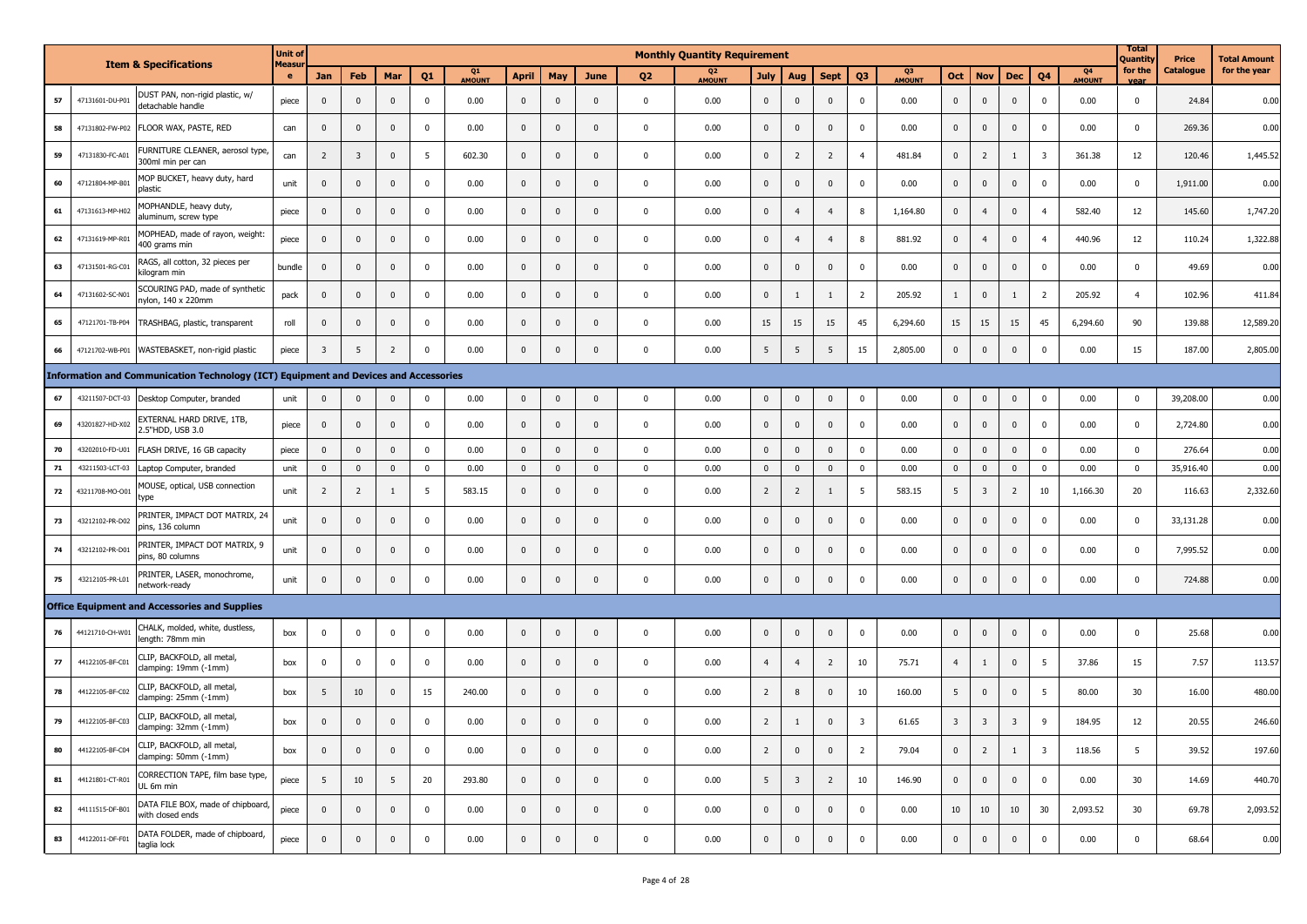|     |                 |                                                                     | <b>Unit of</b> |                |                |                |                         |                     |              |              |                |                | <b>Monthly Quantity Requirement</b> |                         |                |                |                |              |                |                 |                         |                |                     | <b>Total</b><br>Quantity | Price     | <b>Total Amount</b> |
|-----|-----------------|---------------------------------------------------------------------|----------------|----------------|----------------|----------------|-------------------------|---------------------|--------------|--------------|----------------|----------------|-------------------------------------|-------------------------|----------------|----------------|----------------|--------------|----------------|-----------------|-------------------------|----------------|---------------------|--------------------------|-----------|---------------------|
|     |                 | <b>Item &amp; Specifications</b>                                    | Measu<br>e     | Jan            | Feb            | Mar            | Q <sub>1</sub>          | Q1<br><b>AMOUNT</b> | <b>April</b> | May          | June           | Q <sub>2</sub> | Q <sub>2</sub><br><b>AMOUNT</b>     | <b>July</b>             | Aug            | <b>Sept</b>    | Q <sub>3</sub> | Q3<br>AMOUNT | Oct            | <b>Nov</b>      | <b>Dec</b>              | Q <sub>4</sub> | Q4<br><b>AMOUNT</b> | for the<br>vear          | Catalogue | for the year        |
| 84  | 44121506-EN-D01 | ENVELOPE, DOCUMENTARY, for A4<br>size document, 500s/box            | box            | $\mathbf 0$    | $\mathbf 0$    | $\mathbf 0$    | $\mathbf 0$             | 0.00                | $\mathbf 0$  | $\mathbf 0$  | $\mathbf 0$    | $\mathbf 0$    | 0.00                                | $\mathbf 0$             | $\mathbf 0$    | $\mathbf 0$    | $\mathbf 0$    | 0.00         | $\mathbf 0$    | 1               | $\pmb{0}$               | 1              | 408.14              | $\mathbf{1}$             | 408.14    | 408.14              |
| 85  | 44121506-EN-D02 | ENVELOPE, DOCUMENTARY, for<br>legal size document, 500s/box         | box            | $\mathbf{0}$   | $\mathbf 0$    | $\mathbf{0}$   | $\mathbf 0$             | 0.00                | $\mathbf 0$  | $\mathbf{0}$ | $\mathbf 0$    | $\mathbf{0}$   | 0.00                                | $\overline{\mathbf{0}}$ | $\mathbf{0}$   | $\mathbf{0}$   | $\mathbf 0$    | 0.00         | $\mathbf 0$    | 1               | $\mathbf 0$             | -1             | 518.08              | $\mathbf{1}$             | 518.08    | 518.08              |
| 86  | 44121506-EN-X01 | ENVELOPE, EXPANDING,<br>KRAFTBOARD, for legal size doc,<br>100s/box | box            | -1             | $\mathbf{0}$   | $\mathbf 0$    | $\mathbf{1}$            | 738.40              | $\mathbf{0}$ | $\mathbf 0$  | $\mathbf 0$    | $\mathbf 0$    | 0.00                                | $\mathbf 0$             | $\mathbf 0$    | 1              | <sup>1</sup>   | 738.40       | $\mathbf 0$    | $\mathbf{1}$    | $\mathbf{1}$            | $\overline{2}$ | 1,476.80            | $\overline{4}$           | 738.40    | 2,953.60            |
| 87  | 44121506-EN-X02 | ENVELOPE, EXPANDING, PLASTIC,<br>0.50mm thickness min               | piece          | $\mathbf 0$    | $\mathbf 0$    | $\mathbf 0$    | $\mathbf 0$             | 0.00                | $\mathbf 0$  | $\mathbf 0$  | $\mathbf 0$    | $\mathbf 0$    | 0.00                                | $\mathbf 0$             | $\pmb{0}$      | $\mathbf 0$    | $\pmb{0}$      | 0.00         | $\mathbf 0$    | $\mathbf 0$     | $\mathbf 0$             | $\pmb{0}$      | 0.00                | $\pmb{0}$                | 30.49     | 0.00                |
| 88  | 44121506-EN-M02 | ENVELOPE, MAILING, white, 80gsm<br>5%)                              | box            | $\mathbf 0$    | $\mathbf 0$    | $\mathbf 0$    | $\mathbf 0$             | 0.00                | $\mathbf 0$  | $\mathbf 0$  | $\mathbf 0$    | $\mathbf 0$    | 0.00                                | $\overline{\mathbf{0}}$ | $\pmb{0}$      | $\pmb{0}$      | $\mathbf 0$    | 0.00         | $\mathbf 0$    | $\mathbf 0$     | $\pmb{0}$               | $\mathbf 0$    | 0.00                | $\mathbf 0$              | 328.64    | 0.00                |
| 89  | 44121504-EN-W02 | ENVELOPE, mailing, white, with<br>window                            | box            | $\mathbf{0}$   | $\mathbf{0}$   | $\mathbf{0}$   | $\mathbf{0}$            | 0.00                | $\mathbf{0}$ | $\mathbf{0}$ | $\mathbf{0}$   | $\mathbf{0}$   | 0.00                                | $\overline{\mathbf{0}}$ | $\mathbf 0$    | $\mathbf 0$    | $\mathbf 0$    | 0.00         | $\mathbf 0$    | $\mathbf 0$     | $\pmb{0}$               | $\mathbf 0$    | 0.00                | $\mathbf 0$              | 410.80    | 0.00                |
| 90  | 44111912-ER-B01 | ERASER, FELT, for<br>blackboard/whiteboard                          | piece          | $\mathbf{0}$   | $\mathbf{0}$   | $\mathbf 0$    | $\overline{\mathbf{0}}$ | 0.00                | $\mathbf{0}$ | $\mathbf{0}$ | $\mathbf{0}$   | $\mathbf 0$    | 0.00                                | $\overline{\mathbf{0}}$ | $\mathbf 0$    | $\mathbf{0}$   | $\mathbf 0$    | 0.00         | $\mathbf 0$    | $\mathbf 0$     | $\mathbf 0$             | $\mathbf 0$    | 0.00                | $\mathbf 0$              | 11.11     | 0.00                |
| 91  | 44122118-FA-P01 | FASTENER, METAL, 70mm between<br>prongs                             | box            | $\mathbf 0$    | $\mathbf 0$    | $\mathbf{0}$   | $\mathbf 0$             | 0.00                | $\mathbf 0$  | $\mathbf 0$  | $\mathbf 0$    | $\mathbf 0$    | 0.00                                | $\overline{1}$          | $\overline{2}$ | $\overline{2}$ | 5              | 437.10       | $\mathbf{1}$   | $\overline{4}$  | $\pmb{0}$               | 5              | 437.10              | 10                       | 87.42     | 874.20              |
| 92  | 44111515-FO-X01 | FILE ORGANIZER, expanding,<br>plastic, 12 pockets                   | piece          | 0              | $\mathbf 0$    | $\mathbf 0$    | $\mathbf 0$             | 0.00                | $\mathbf 0$  | $\mathbf{0}$ | $\mathbf{0}$   | $\mathbf{0}$   | 0.00                                | $\mathbf 0$             | $\pmb{0}$      | $\pmb{0}$      | $\mathbf 0$    | 0.00         | $\mathbf 0$    | $\mathbf 0$     | $\mathbf{0}$            | $\mathbf{0}$   | 0.00                | $\pmb{0}$                | 70.61     | 0.00                |
| 93  | 44122018-FT-D01 | FILE TAB DIVIDER, bristol board, for                                | set            | $\mathbf{0}$   | $\mathbf{0}$   | $\mathbf 0$    | $\mathbf 0$             | 0.00                | $\mathbf{0}$ | $\mathbf 0$  | $\mathbf 0$    | $\mathbf{0}$   | 0.00                                | $\overline{\mathbf{0}}$ | $\mathbf 0$    | $\mathbf 0$    | $\mathbf 0$    | 0.00         | $\mathbf 0$    | $\mathbf 0$     | $\mathbf 0$             | $\mathbf 0$    | 0.00                | $\mathbf 0$              | 12.48     | 0.00                |
| 94  | 44122018-FT-D02 | FILE TAB DIVIDER, bristol board, for<br>legal                       | set            | $\mathbf 0$    | $\mathbf 0$    | $\mathbf{0}$   | $\mathbf 0$             | 0.00                | $\mathbf 0$  | $\mathbf 0$  | $\mathbf 0$    | $\mathbf 0$    | 0.00                                | $\overline{\mathbf{0}}$ | $\pmb{0}$      | $\pmb{0}$      | $\mathbf 0$    | 0.00         | $\mathbf 0$    | $\mathbf 0$     | $\pmb{0}$               | $\mathbf 0$    | 0.00                | $\mathbf 0$              | 16.64     | 0.00                |
| 95  | 44122011-FO-F01 | FOLDER, FANCY, for A4 size<br>documents                             | bundle         | $\mathbf{0}$   | $\mathbf{0}$   | $\Omega$       | $\mathbf{0}$            | 0.00                | $\mathbf{0}$ | $\mathbf{0}$ | $\mathbf{0}$   | $\mathbf{0}$   | 0.00                                | $\overline{\mathbf{0}}$ | $\mathbf{0}$   | $\mathbf{0}$   | $\mathbf 0$    | 0.00         | $\mathbf 0$    | $\mathbf 0$     | $\overline{0}$          | $\mathbf 0$    | 0.00                | $\mathbf 0$              | 253.29    | 0.00                |
| 96  | 44122011-FO-F02 | FOLDER, FANCY, for legal size<br>documents                          | bundle         | $\overline{0}$ | $\mathbf{0}$   | $\mathbf 0$    | $\overline{\mathbf{0}}$ | 0.00                | $\mathbf{0}$ | $\mathbf{0}$ | $\mathbf{0}$   | $\mathbf 0$    | 0.00                                | $\overline{\mathbf{0}}$ | $\mathbf 0$    | $\mathbf 0$    | $\mathbf 0$    | 0.00         | $\mathbf 0$    | $\mathbf 0$     | $\mathbf 0$             | $\mathbf 0$    | 0.00                | $\mathbf 0$              | 291.20    | 0.00                |
| 97  | 44122011-FO-L01 | FOLDER, L-TYPE, PLASTIC, for A4<br>size documents, 50s/pk           | pack           | $\overline{2}$ | $\overline{2}$ | $\overline{1}$ | 5                       | 1,060.60            | $\mathbf 0$  | $\mathbf{0}$ | $\mathbf{0}$   | $\mathbf 0$    | 0.00                                | $\overline{\mathbf{0}}$ | 0              | $\mathbf 0$    | $\mathbf 0$    | 0.00         | $\mathbf{1}$   | $\overline{2}$  | $\overline{2}$          | 5              | 1,060.60            | 10                       | 212.12    | 2,121.20            |
| 98  | 44122011-FO-L02 | FOLDER, L-TYPE, PLASTIC, for legal<br>size documents, 50s/pk        | pack           | $\mathbf{0}$   | $\mathbf 0$    | $\mathbf{0}$   | $\overline{\mathbf{0}}$ | 0.00                | $\mathbf 0$  | $\mathbf{0}$ | $\overline{0}$ | $\mathbf{0}$   | 0.00                                | 5                       | $\mathbf{0}$   | 1              | 6              | 1,282.32     | 5              | $\mathbf 0$     | 1                       | 6              | 1,282.32            | 12                       | 213.72    | 2,564.64            |
| 99  | 44122027-FO-P01 | FOLDER, PRESSBOARD, size:<br>240mm x 370mm (-5mm), 100s/pk          | box            | -1             | $\mathbf{0}$   | $\mathbf 0$    | <sup>1</sup>            | 746.72              | $\mathbf{0}$ | $\mathbf{0}$ | $\mathbf{0}$   | $\mathbf 0$    | 0.00                                | $\overline{1}$          | $\mathbf 0$    | $\mathbf{0}$   | -1             | 746.72       | $\mathbf 0$    | $\mathbf 0$     | $\mathbf 0$             | $\mathbf 0$    | 0.00                | $\overline{2}$           | 746.72    | 1,493.44            |
| 100 | 44122011-FO-T03 | FOLDER, TAGBOARD, for A4 size<br>documents, 100s/pk                 | pack           | $\mathbf 0$    | $\mathbf{0}$   | $\mathbf 0$    | $\mathbf 0$             | 0.00                | $\mathbf{0}$ | $\mathbf{0}$ | $\mathbf{0}$   | $\mathbf{0}$   | 0.00                                | $\mathbf 0$             | 1              | $\mathbf{0}$   | 1              | 217.36       | $\mathbf{1}$   | 1               | $\mathbf{1}$            | $\overline{3}$ | 652.08              | $\overline{4}$           | 217.36    | 869.44              |
| 101 | 44122011-FO-T04 | FOLDER, TAGBOARD, for legal size<br>documents, 100s/pk              | pack           | $\mathbf{0}$   | $\mathbf{0}$   | $\mathbf 0$    | $\mathbf 0$             | 0.00                | $\mathbf{0}$ | $\mathbf 0$  | $\mathbf 0$    | $\mathbf 0$    | 0.00                                | $\mathbf 0$             | $\mathbf{1}$   | $\mathbf{0}$   | $\overline{1}$ | 279.64       | $\mathbf 0$    | 1               | $\mathbf 0$             | $\mathbf{1}$   | 279.64              | $\overline{2}$           | 279.64    | 559.27              |
| 102 | 44122008-IT-T01 | INDEX TAB, self-adhesive,<br>transparent                            | box            | $\mathbf 0$    | $\mathbf 0$    | $\mathbf{0}$   | $\mathbf 0$             | 0.00                | $\mathbf 0$  | $\pmb{0}$    | $\mathbf 0$    | $\mathbf{0}$   | 0.00                                | $\overline{\mathbf{0}}$ | $\pmb{0}$      | $\mathbf 0$    | $\mathbf 0$    | 0.00         | $\mathbf 0$    | $\mathbf 0$     | $\pmb{0}$               | $\mathbf 0$    | 0.00                | $\mathbf 0$              | 51.88     | 0.00                |
| 103 | 44111515-MF-B02 | MAGAZINE FILE BOX, LARGE size,<br>made of chipboard                 | piece          | $\mathbf 0$    | $\mathbf 0$    | $\mathbf 0$    | $\mathbf 0$             | 0.00                | $\mathbf 0$  | $\mathbf 0$  |                | $\mathbf{0}$   | 0.00                                | 5                       | 5              | 5              | 15             | 624.00       | 5              | 5               | 5                       | 15             | 624.00              | 30                       | 41.60     | 1,248.00            |
| 104 | 44121716-MA-F01 | MARKER, FLUORESCENT, 3 assorted<br>colors per set                   | set            | 10             | 10             | 10             | 30                      | 2,790.00            | $\mathbf{0}$ | $\mathbf{0}$ | $\mathbf{0}$   | $\mathbf 0$    | 0.00                                | $\overline{\mathbf{3}}$ | 3              | $\overline{4}$ | 10             | 930.00       | $\overline{2}$ | 5               | $\overline{\mathbf{3}}$ | 10             | 930.00              | 50                       | 93.00     | 4,650.00            |
| 105 | 44121708-MW-B01 | MARKER, whiteboard, black, felt tip,<br>bullet type                 | piece          | $\mathbf 0$    | $\overline{0}$ | $\mathbf 0$    | $\mathbf 0$             | 0.00                | $\mathbf 0$  | $\mathbf 0$  | $\mathbf 0$    | $\mathbf 0$    | 0.00                                | $\mathbf 0$             | $\mathbf 0$    | $\mathbf 0$    | $\mathbf 0$    | 0.00         | $\overline{0}$ | 5               | $5\overline{5}$         | 10             | 103.06              | 10                       | 10.31     | 103.06              |
| 106 | 44121708-MW-B02 | MARKER, whiteboard, blue, felt tip,<br>bullet type                  | piece          | $\mathbf 0$    | $\mathbf{0}$   | $\mathbf 0$    | $\mathbf 0$             | 0.00                | $\mathbf 0$  | $\mathbf{0}$ | $\mathbf 0$    | $\mathbf 0$    | 0.00                                | $\mathbf 0$             | $\mathbf 0$    | $\mathbf 0$    | $\mathbf 0$    | 0.00         | $\overline{0}$ | $5\phantom{.0}$ | 5 <sup>5</sup>          | 10             | 103.06              | 10                       | 10.31     | 103.06              |
| 107 | 44121708-MW-B03 | MARKER, whiteboard, red, felt tip,<br>bullet type                   | piece          | $\overline{0}$ | $\mathbf{0}$   | $\mathbf 0$    | $\mathbf 0$             | 0.00                | $\mathbf{0}$ | $\mathbf 0$  | $\mathbf 0$    | $\mathbf 0$    | 0.00                                | $\mathbf 0$             | $\pmb{0}$      | $\mathbf 0$    | $\mathbf 0$    | 0.00         | $\mathbf{0}$   | 5               | 5 <sup>5</sup>          | 10             | 103.06              | 10                       | 10.31     | 103.06              |
| 108 | 44121708-MP-B01 | MARKER, PERMANENT, bullet type,<br>black                            | piece          | $\mathbf 0$    | $\bf{0}$       | $\mathbf 0$    | $\mathbf 0$             | 0.00                | $\mathbf 0$  | $\mathbf 0$  | $\mathbf 0$    | $\mathbf 0$    | 0.00                                | $\overline{2}$          | 5              | 5              | 12             | 115.81       | $\mathbf 0$    | 5               | 5                       | 10             | 96.51               | 22                       | 9.65      | 212.33              |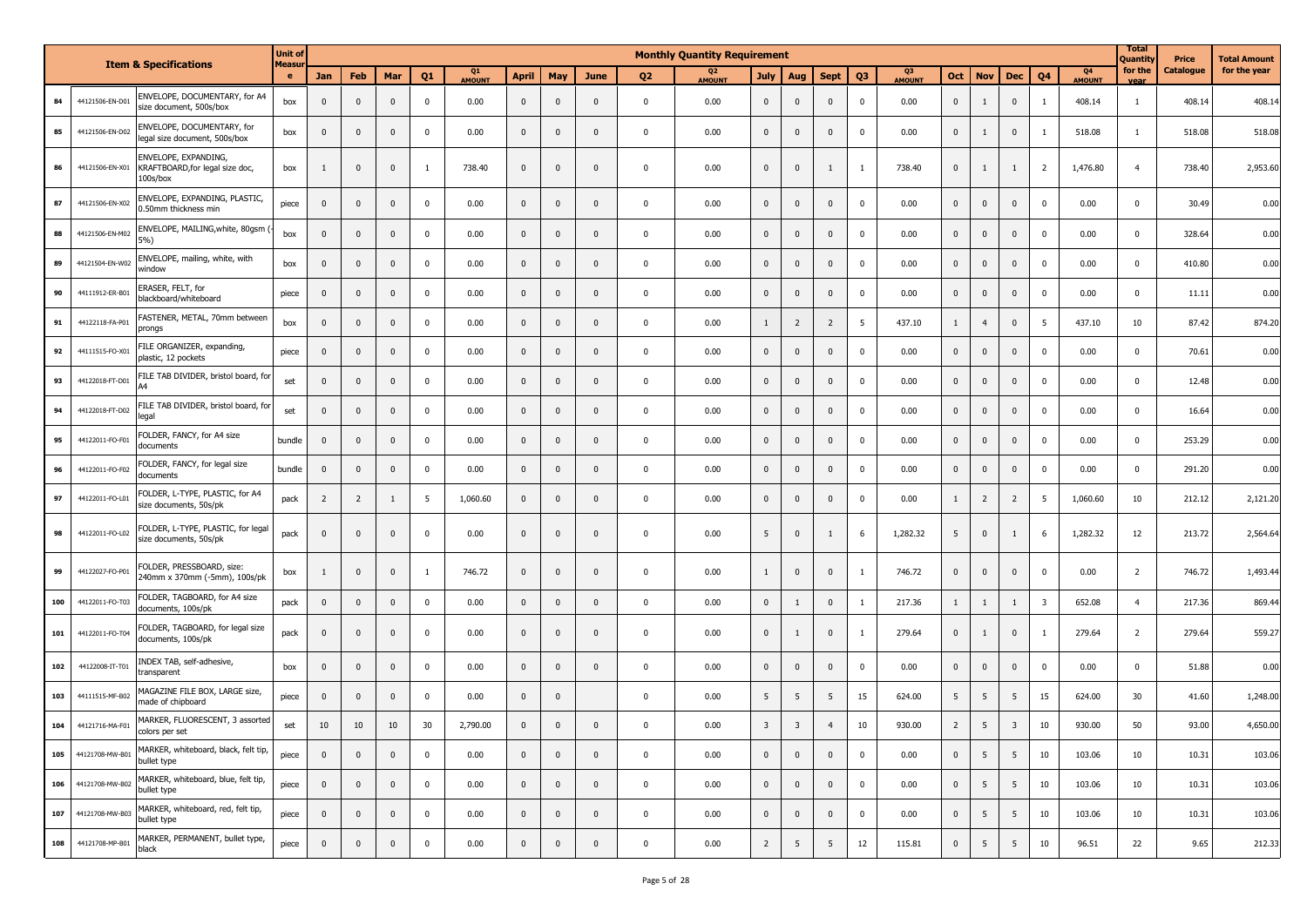|     |                 | <b>Item &amp; Specifications</b>                           | <b>Unit of</b>     |                         |                |              |              |                     |              |                         |              |                | <b>Monthly Quantity Requirement</b> |                |                |                         |                |                     |                |                         |                |                         |                                 | <b>Total</b><br>Quantity | Price     | <b>Total Amount</b> |
|-----|-----------------|------------------------------------------------------------|--------------------|-------------------------|----------------|--------------|--------------|---------------------|--------------|-------------------------|--------------|----------------|-------------------------------------|----------------|----------------|-------------------------|----------------|---------------------|----------------|-------------------------|----------------|-------------------------|---------------------------------|--------------------------|-----------|---------------------|
|     |                 |                                                            | <b>Measur</b><br>e | Jan                     | Feb            | Mar          | Q1           | Q1<br><b>AMOUNT</b> | <b>April</b> | May                     | <b>June</b>  | Q <sub>2</sub> | Q <sub>2</sub><br><b>AMOUNT</b>     | <b>July</b>    | Aug            | <b>Sept</b>             | Q <sub>3</sub> | Q3<br><b>AMOUNT</b> | Oct            | <b>Nov</b>              | <b>Dec</b>     | Q <sub>4</sub>          | Q <sub>4</sub><br><b>AMOUNT</b> | for the<br>vear          | Catalogue | for the year        |
| 109 | 44121708-MP-B02 | MARKER, PERMANENT, bullet type,<br>blue                    | piece              | $\mathbf{0}$            | $\overline{0}$ | $\mathbf{0}$ | $\mathbf 0$  | 0.00                | $\pmb{0}$    | $\mathbf 0$             | $\mathbf 0$  | $\mathbf 0$    | 0.00                                | $\mathbf 0$    | $\mathbf 0$    | $\mathbf 0$             | $\mathbf 0$    | 0.00                | $\overline{0}$ | 5                       | 5              | 10                      | 96.51                           | 10                       | 9.65      | 96.51               |
| 110 | 44121708-MP-B03 | MARKER, PERMANENT, bullet type,<br>red                     | piece              | $\mathbf 0$             | $\mathbf 0$    | $\mathbf{0}$ | $\mathbf 0$  | 0.00                | $\mathbf 0$  | $\mathbf 0$             | $\Omega$     | $\mathbf 0$    | 0.00                                | $\mathbf 0$    | $\mathbf 0$    | $\mathbf 0$             | 0              | 0.00                | $\mathbf 0$    | 5                       | 5              | 10                      | 96.51                           | 10                       | 9.65      | 96.51               |
| 111 | 44122104-PC-G01 | PAPER CLIP, vinyl/plastic coat,<br>length: 32mm min, small | box                | 5                       | 5              | $\mathbf{0}$ | 10           | 81.30               | $\pmb{0}$    | $\mathbf 0$             | $\mathbf 0$  | $\mathbf 0$    | 0.00                                | 6              | $\overline{2}$ | $\overline{2}$          | 10             | 81.30               | $\overline{2}$ | $\overline{2}$          | $\overline{2}$ | 6                       | 48.78                           | 26                       | 8.13      | 211.38              |
| 112 | 44122104-PC-J02 | PAPER CLIP, vinyl/plastic coat,<br>length: 48mm min, big   | box                | 5                       | 10             | 5            | 20           | 360.00              | $\mathbf 0$  | $\mathbf 0$             | $\Omega$     | $\mathbf 0$    | 0.00                                | 6              | $\overline{2}$ | $\overline{2}$          | 10             | 180.00              | $\overline{2}$ | $\overline{2}$          | $\overline{2}$ | 6                       | 108.00                          | 36                       | 18.00     | 648.00              |
| 113 | 44121706-PE-L01 | PENCIL, lead, w/ eraser, wood<br>cased, hardness: HB       | box                | $\mathbf 0$             | $\overline{0}$ | $\mathbf{0}$ | $\mathbf 0$  | 0.00                | $\pmb{0}$    | $\mathbf 0$             | $\mathbf 0$  | $\mathbf 0$    | 0.00                                | $\overline{2}$ | 1              | $\mathbf 0$             | 3              | 65.37               | $\mathbf{1}$   | $\bf{0}$                | $\mathbf 0$    | -1                      | 21.79                           | $\overline{4}$           | 21.79     | 87.16               |
| 114 | 44122037-RB-P1  | RING BINDER, 80 rings, plastic,<br>32mm x 1.12m            | bundle             | $\mathbf{0}$            | $\mathbf 0$    | $\mathbf{0}$ | $\mathbf{0}$ | 0.00                | $\mathbf 0$  | $\overline{0}$          | $\Omega$     | $\mathbf 0$    | 0.00                                | $\mathbf 0$    | $\overline{2}$ | $\mathbf 0$             | $\overline{2}$ | 403.27              | $\overline{0}$ | $\overline{0}$          | $\mathbf 0$    | $\mathbf 0$             | 0.00                            | $\overline{2}$           | 201.64    | 403.27              |
| 115 | 44122101-RU-B01 | RUBBER BAND, 70mm min lay flat<br>length $(+18)$           | box                | $\mathbf 0$             | $\mathbf 0$    | $\mathbf 0$  | $\mathbf 0$  | 0.00                | $\mathbf 0$  | $\mathbf 0$             | $\mathbf{0}$ | $\mathbf 0$    | 0.00                                | $\mathbf 0$    | $\mathbf 0$    | 1                       | $\mathbf{1}$   | 96.72               | $\mathbf 0$    | $\overline{0}$          | $\mathbf 0$    | $\mathbf 0$             | 0.00                            | $\mathbf{1}$             | 96.72     | 96.72               |
| 116 | 44121905-SP-F01 | STAMP PAD, FELT, bed dimension:<br>60mm x 100mm min        | piece              | $\mathbf 0$             | $\overline{0}$ | $\mathbf 0$  | $\mathbf 0$  | 0.00                | $\mathbf 0$  | $\mathbf 0$             | $\Omega$     | $\mathbf 0$    | 0.00                                | $\mathbf 0$    | $\mathbf 0$    | $\mathbf 0$             | 0              | 0.00                | $\mathbf 0$    | $\overline{0}$          | $\mathbf{0}$   | $\mathbf 0$             | 0.00                            | $\mathbf 0$              | 27.66     | 0.00                |
| 117 | 44121612-BL-H01 | CUTTER BLADE, for heavy duty<br>cutter                     | piece              | $\mathbf 0$             | $\mathbf 0$    | $\mathbf 0$  | $\mathbf 0$  | 0.00                | $\pmb{0}$    | $\mathbf 0$             | $\mathbf 0$  | $\mathbf 0$    | 0.00                                | $\mathbf 0$    | $\mathbf 0$    | $\mathbf 0$             | $\mathbf 0$    | 0.00                | $\mathbf 0$    | $\mathbf 0$             | $\mathbf 0$    | $\mathbf 0$             | 0.00                            | $\mathbf 0$              | 11.77     | 0.00                |
| 118 | 44121612-CU-H01 | CUTTER KNIFE, for general purpose                          | piece              | $\overline{\mathbf{3}}$ | $\overline{2}$ | $\mathbf 0$  | 5            | 50.00               | $\mathbf 0$  | $\overline{\mathbf{0}}$ | $\Omega$     | $\mathbf 0$    | 0.00                                | $\mathbf 0$    | $\overline{2}$ | $\overline{2}$          | $\overline{4}$ | 40.00               | $\mathbf 0$    | $\overline{2}$          | 1              | $\overline{\mathbf{3}}$ | 30.00                           | 12                       | 10.00     | 120.00              |
| 119 | 44103202-DS-M01 | DATING AND STAMPING MACHINE,<br>heavy duty                 | piece              | $\mathbf{0}$            | $\mathbf 0$    | $\mathbf{0}$ | $\mathbf 0$  | 0.00                | $\mathbf 0$  | $\mathbf{0}$            | $\mathbf 0$  | $\mathbf 0$    | 0.00                                | $\mathbf 0$    | $\mathbf 0$    | $\mathbf 0$             | $\mathbf 0$    | 0.00                | $\overline{0}$ | $\overline{0}$          | $\mathbf 0$    | $\mathbf 0$             | 0.00                            | $\mathbf 0$              | 478.38    | 0.00                |
| 120 | 44121619-PS-M01 | PENCIL SHARPENER, manual, single<br>cutter head            | piece              | $\mathbf 0$             | $\mathbf 0$    | $\mathbf 0$  | $\mathbf 0$  | 0.00                | $\mathbf 0$  | $\mathbf 0$             | $\mathbf{0}$ | $\mathbf 0$    | 0.00                                | $\mathbf 0$    | $\mathbf 0$    | $\mathbf 0$             | 0              | 0.00                | $\mathbf 0$    | $\mathbf 0$             | $\mathbf 0$    | $\mathbf 0$             | 0.00                            | $\mathbf 0$              | 187.20    | 0.00                |
| 121 | 44101602-PU-P01 | PUNCHER, paper, heavy duty, with<br>two hole guide         | piece              | $\mathbf 0$             | $\mathbf 0$    | $\mathbf{0}$ | $\mathbf 0$  | 0.00                | $\pmb{0}$    | $\mathbf 0$             | $\mathbf 0$  | $\mathbf 0$    | 0.00                                | $\mathbf 0$    | $\mathbf 0$    | $\mathbf 0$             | 0              | 0.00                | $\mathbf 0$    | $\mathbf 0$             | $\mathbf 0$    | $\mathbf 0$             | 0.00                            | $\mathbf 0$              | 131.96    | 0.00                |
| 122 | 44121618-SS-S01 | SCISSORS, symmetrical, blade<br>ength: 65mm min            | pair               | 5                       | 5              | $\mathbf 0$  | 10           | 300.00              | $\mathbf 0$  | $\mathbf 0$             | $\Omega$     | $\mathbf 0$    | 0.00                                | 3              | $\mathbf 0$    | $\overline{\mathbf{3}}$ | 6              | 180.00              | $\mathbf 0$    | $\overline{\mathbf{3}}$ | 1              | $\overline{4}$          | 120.00                          | 20                       | 30.00     | 600.00              |
| 123 | 44121615-ST-S01 | STAPLER, STANDARD TYPE, load<br>cap: 200 staples min       | piece              | $\mathbf{0}$            | $\overline{0}$ | $\mathbf 0$  | $\mathbf 0$  | 0.00                | $\mathbf 0$  | $\mathbf 0$             | $\mathbf{0}$ | $\mathbf 0$    | 0.00                                | $\overline{2}$ | $\mathbf 0$    | $\mathbf 0$             | $\overline{2}$ | 164.32              | $\overline{0}$ | $\overline{0}$          | $\mathbf 0$    | $\mathbf 0$             | 0.00                            | $\overline{2}$           | 82.16     | 164.32              |
| 124 | 44121615-ST-B01 | STAPLER, BINDER TYPE, heavy<br>duty, desktop               | unit               | $\mathbf 0$             | $\overline{0}$ | $\mathbf 0$  | $\mathbf 0$  | 0.00                | $\mathbf 0$  | $\mathbf 0$             | $\Omega$     | $\mathbf 0$    | 0.00                                | $\mathbf 0$    | $\mathbf 0$    | $\mathbf 0$             | 0              | 0.00                | $\mathbf 0$    | $\mathbf 0$             | $\mathbf{0}$   | $\mathbf 0$             | 0.00                            | $\mathbf 0$              | 878.80    | 0.00                |
| 125 | 44121613-SR-P01 | STAPLE REMOVER, PLIER-TYPE                                 | piece              | $\mathbf 0$             | $\mathbf 0$    | $\mathbf{0}$ | $\mathbf 0$  | 0.00                | $\pmb{0}$    | $\mathbf 0$             | $\mathbf{0}$ | $\mathbf 0$    | 0.00                                | $\mathbf 0$    | $\mathbf 0$    | $\mathbf 0$             | 0              | 0.00                | $\mathbf 0$    | $\bf{0}$                | $\mathbf 0$    | $\mathbf 0$             | 0.00                            | $\mathbf 0$              | 18.18     | 0.00                |
| 126 | 44121605-TD-T01 | TAPE DISPENSER, TABLE TOP, for<br>24mm width tape          | piece              | $\mathbf{0}$            | $\overline{0}$ | $\mathbf 0$  | $\mathbf 0$  | 0.00                | $\mathbf 0$  | $\mathbf 0$             | $\Omega$     | $\mathbf 0$    | 0.00                                | $\mathbf 0$    | $\mathbf 0$    | $\mathbf 0$             | 0              | 0.00                | $\mathbf 0$    | $\overline{0}$          | $\mathbf{0}$   | $\mathbf 0$             | 0.00                            | $\mathbf 0$              | 55.83     | 0.00                |
| 127 | 44101602-PB-M01 | BINDING AND PUNCHING MACHINE,<br>binding cap: 50mm         | unit               | $\mathbf 0$             | $\overline{0}$ | $\mathbf 0$  | $\mathbf 0$  | 0.00                | $\mathbf 0$  | $\mathbf 0$             | $\mathbf{0}$ | $\mathbf 0$    | 0.00                                | $\mathbf 0$    | $\mathbf 0$    | $\mathbf 0$             | $\mathbf 0$    | 0.00                | $\mathbf 0$    | $\mathbf 0$             | $\mathbf 0$    | $\mathbf 0$             | 0.00                            | $\mathbf 0$              | 10,400.00 | 0.00                |
| 128 | 44101807-CA-C01 | CALCULATOR, compact, 12 digits                             | unit               | $\mathbf 0$             | -1             | $\mathbf{0}$ | $\mathbf{1}$ | 362.30              | $\Omega$     | $\mathbf{0}$            | $\Omega$     | $\Omega$       | 0.00                                | $\mathbf{0}$   | $\mathbf{1}$   | $\overline{2}$          | 3              | 1,086.90            | $\overline{0}$ | $\mathbf 0$             | $\mathbf 0$    | $\mathbf 0$             | 0.00                            | $\overline{4}$           | 362.30    | 1,449.20            |
| 129 | 44101714-FX-M01 | FACSIMILE MACHINE, uses thermal<br>paper                   | unit               | $\mathbf{0}$            | $\mathbf 0$    | $\mathbf{0}$ | $\mathbf 0$  | 0.00                | $\pmb{0}$    | $\overline{0}$          | $\mathbf 0$  | $\mathbf 0$    | 0.00                                | $\mathbf 0$    | $\mathbf 0$    | $\mathbf 0$             | $\mathbf 0$    | 0.00                | $\overline{0}$ | $\overline{0}$          | $\overline{0}$ | $\overline{0}$          | 0.00                            | $\mathbf 0$              | 4,711.20  | 0.00                |
| 130 | 44101601-PT-M01 | PAPER TRIMMER/CUTTING<br>MACHINE, max paper size: B4       | unit               | $\mathbf 0$             | $\mathbf{0}$   | $\mathbf{0}$ | $\mathbf 0$  | 0.00                | $\mathbf 0$  | $\overline{0}$          | $\mathbf{0}$ | $\mathbf 0$    | 0.00                                | $\mathbf 0$    | $\mathbf 0$    | $\mathbf 0$             | $\mathbf 0$    | 0.00                | $\overline{0}$ | $\overline{0}$          | $\mathbf 0$    | $\mathbf 0$             | 0.00                            | $\mathbf 0$              | 8,088.08  | 0.00                |
| 131 | 44101603-PS-M01 | PAPER SHREDDER, cutting width:<br>3mm-4mm (Entry Level)    | unit               | $\mathbf 0$             | $\mathbf 0$    | $\mathbf{0}$ | $\mathbf 0$  | 0.00                | $\mathbf 0$  | $\mathbf{0}$            | $\mathbf 0$  | $\mathbf 0$    | 0.00                                | $\mathbf 0$    | $\mathbf 0$    | $\mathbf 0$             | $\mathbf 0$    | 0.00                | $\overline{0}$ | $\overline{0}$          | $\bf{0}$       | $\mathbf 0$             | 0.00                            | $\mathbf 0$              | 5,699.20  | 0.00                |
| 132 | 44101603-PS-M02 | PAPER SHREDDER, cutting width:<br>3mm-4mm (Mid-Level)      | unit               | $\mathbf{0}$            | $\mathbf 0$    | $\mathbf{0}$ | $\mathbf 0$  | 0.00                | $\pmb{0}$    | $\mathbf 0$             | $\mathbf{0}$ | $\mathbf 0$    | 0.00                                | $\mathbf 0$    | $\mathbf 0$    | $\mathbf 0$             | $\mathbf 0$    | 0.00                | $\overline{0}$ | $\mathbf 0$             | $\mathbf 0$    | $\mathbf 0$             | 0.00                            | $\mathbf 0$              |           | 0.00                |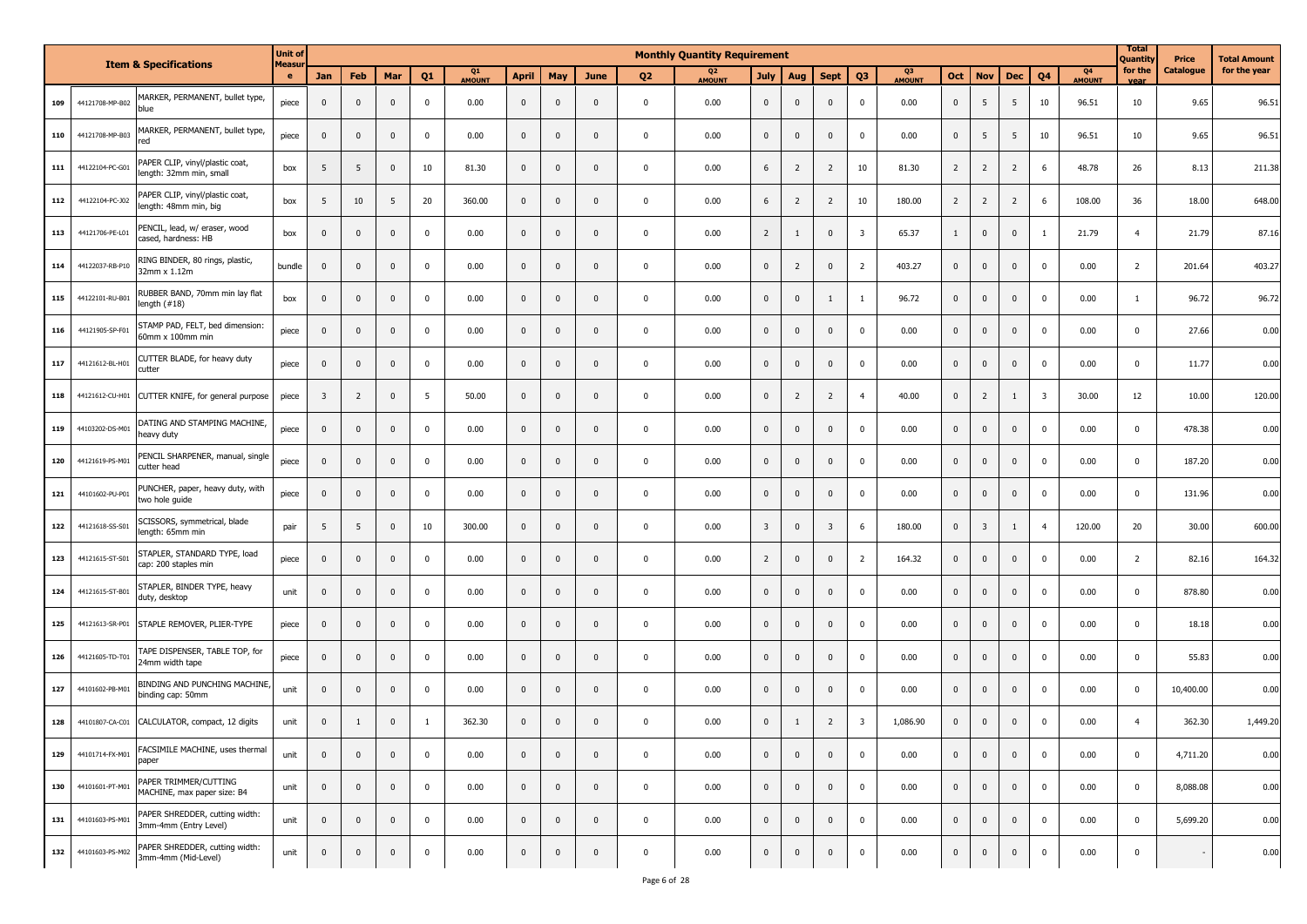|     |                 |                                                     | <b>Unit of</b> |                |                |                         |             |              |                |              |              |                | <b>Monthly Quantity Requirement</b> |                         |              |              |                |              |                         |                         |                         |                         |                     | <b>Total</b><br>Quantity | Price     | Total Amount |
|-----|-----------------|-----------------------------------------------------|----------------|----------------|----------------|-------------------------|-------------|--------------|----------------|--------------|--------------|----------------|-------------------------------------|-------------------------|--------------|--------------|----------------|--------------|-------------------------|-------------------------|-------------------------|-------------------------|---------------------|--------------------------|-----------|--------------|
|     |                 | <b>Item &amp; Specifications</b>                    | Measur<br>e.   | Jan            | Feb            | Mar                     | Q1          | Q1<br>AMOUNT | <b>April</b>   | May          | June         | Q <sub>2</sub> | Q <sub>2</sub><br>AMOUNT            | <b>July</b>             | Aug          | <b>Sept</b>  | Q <sub>3</sub> | Q3<br>AMOUNT | Oct                     | <b>Nov</b>              | <b>Dec</b>              | Q <sub>4</sub>          | Q4<br><b>AMOUNT</b> | for the<br>vear          | Catalogue | for the year |
|     |                 | <b>Printer or Facsimile or Photocopier Supplies</b> |                |                |                |                         |             |              |                |              |              |                |                                     |                         |              |              |                |              |                         |                         |                         |                         |                     |                          |           |              |
| 133 | 44103109-BR-D05 | DRUM CART, BROTHER DR-3455                          | cart           | $\mathbf 0$    | $\mathbf{0}$   | $\mathbf 0$             | $\mathbf 0$ | 0.00         | $\mathbf 0$    | $\mathbf{0}$ | $\Omega$     | $\mathbf 0$    | 0.00                                | $\mathbf 0$             | $\mathbf 0$  | $\mathbf 0$  | $\mathbf 0$    | 0.00         | $\mathbf 0$             | $\mathbf 0$             | $\mathbf 0$             | $\mathbf 0$             | 0.00                | $\mathbf{0}$             | 6,864.00  | 0.00         |
| 134 | 44103105-CA-C04 | INK CART, CANON CL-741, Col.                        | cart           | 0              | $\mathbf 0$    | $\mathbf 0$             | $\mathbf 0$ | 0.00         | $\mathbf 0$    | $\mathbf 0$  | $\mathbf 0$  | $\mathbf 0$    | 0.00                                | $\overline{0}$          | $\mathbf 0$  | $\mathbf{0}$ | $\mathbf 0$    | 0.00         | $\mathbf 0$             | $\mathbf{0}$            | $\overline{\mathbf{0}}$ | $\mathbf 0$             | 0.00                | $\mathbf 0$              | 1,001.52  | 0.00         |
| 135 | 44103105-CA-C02 | INK CART, CANON CL-811, Colored                     | cart           | $\overline{4}$ | $\overline{4}$ | $\overline{\mathbf{3}}$ | 11          | 11,870.10    | $\mathbf{0}$   | $\mathbf 0$  | $\mathbf{0}$ | $\mathbf 0$    | 0.00                                | $\mathbf 0$             | $\mathbf 0$  | $\mathbf{0}$ | $\mathbf 0$    | 0.00         | 1                       | $\mathbf{1}$            | $\overline{1}$          | $\overline{\mathbf{3}}$ | 3,237.30            | 14                       | 1,079.10  | 15,107.40    |
| 136 | 44103105-CA-B04 | INK CART, CANON PG-740, Black                       | cart           | 0              | $\mathbf 0$    | $\mathbf 0$             | $\mathbf 0$ | 0.00         | 0              | $\mathbf 0$  | $\mathbf{0}$ | $\mathbf 0$    | 0.00                                | $\mathbf 0$             | $\mathbf{0}$ | $\mathbf{0}$ | $\mathbf 0$    | 0.00         | $\mathbf 0$             | $\mathbf 0$             | $\mathbf 0$             | $\mathbf 0$             | 0.00                | 0                        | 754.00    | 0.00         |
| 137 | 44103105-CA-B02 | INK CART, CANON PG-810, Black                       | cart           | 0              | 0              | $\mathbf 0$             | $\mathbf 0$ | 0.00         | 0              | $\mathbf 0$  | $\mathbf{0}$ | $\mathbf 0$    | 0.00                                | $\overline{0}$          | $\pmb{0}$    | $\mathbf{0}$ | $\mathbf 0$    | 0.00         | $\overline{\mathbf{3}}$ | $\overline{\mathbf{3}}$ | $\overline{4}$          | 10                      | 8,175.00            | 10                       | 817.50    | 8,175.00     |
| 138 | 44103105-EP-B17 | INK CART, EPSON C13T664100<br>(T6641), Black        | cart           | 0              | $\mathbf 0$    | $\mathbf 0$             | $\mathbf 0$ | 0.00         | $\overline{0}$ | $\mathbf 0$  | $\mathbf{0}$ | $\mathbf 0$    | 0.00                                | $\mathbf 0$             | $\mathbf 0$  | $\mathbf 0$  | $\mathbf 0$    | 0.00         | $\overline{2}$          | $\overline{2}$          | 1                       | 5                       | 1,410.00            | 5                        | 282.00    | 1,410.00     |
| 139 | 44103105-EP-C17 | INK CART, EPSON C13T664200<br>(T6642), Cyan         | cart           | 0              | $\mathbf 0$    | $\mathbf 0$             | $\mathbf 0$ | 0.00         | $\mathbf 0$    | $\mathbf 0$  | $\mathbf{0}$ | $\mathbf 0$    | 0.00                                | $\overline{0}$          | $\mathbf 0$  | $\mathbf 0$  | $\mathbf 0$    | 0.00         | $\overline{2}$          | $\overline{2}$          | 1                       | 5                       | 1,410.00            | 5                        | 282.00    | 1,410.00     |
| 140 | 44103105-EP-M17 | INK CART, EPSON C13T664300<br>(T6643), Magenta      | cart           | $\mathbf{0}$   | $\mathbf{0}$   | $\mathbf{0}$            | 0           | 0.00         | $\mathbf{0}$   | $\mathbf{0}$ | $\mathbf{0}$ | $\mathbf{0}$   | 0.00                                | $\mathbf{0}$            | $\mathbf{0}$ | $\mathbf{0}$ | $\mathbf 0$    | 0.00         | $\overline{2}$          | $\overline{2}$          | 1                       | 5                       | 1,410.00            | 5                        | 282.00    | 1,410.00     |
| 141 | 44103105-EP-Y17 | INK CART, EPSON C13T664400<br>(T6644), Yellow       | cart           | 0              | $\mathbf 0$    | $\mathbf 0$             | $\mathbf 0$ | 0.00         | $\mathbf 0$    | $\mathbf 0$  | $\mathbf{0}$ | $\mathbf 0$    | 0.00                                | $\mathbf 0$             | $\mathbf 0$  | $\mathbf 0$  | $\mathbf 0$    | 0.00         | $\overline{2}$          | $\overline{2}$          | 1                       | $5\overline{5}$         | 1,410.00            | 5                        | 282.00    | 1,410.00     |
| 142 | 44103105-HP-B40 | INK CART, HP C2P04AA (HP62)<br>Black                | cart           | 0              | $\mathbf 0$    | $\mathbf 0$             | $\mathbf 0$ | 0.00         | $\mathbf 0$    | $\mathbf 0$  | $\mathbf{0}$ | $\mathbf 0$    | 0.00                                | $\overline{0}$          | $\mathbf 0$  | $\mathbf{0}$ | 0              | 0.00         | $\pmb{0}$               | $\mathbf 0$             | $\mathbf 0$             | $\mathbf 0$             | 0.00                | $\mathbf 0$              |           | 0.00         |
| 143 | 44103105-HP-T40 | INK CART, HP C2P06AA (HP62) Tri<br>color            | cart           | 0              | $\mathbf{0}$   | $\mathbf 0$             | $\mathbf 0$ | 0.00         | $\mathbf{0}$   | $\mathbf 0$  | $\mathbf{0}$ | $\mathbf{0}$   | 0.00                                | $\overline{0}$          | $\mathbf{0}$ | $\mathbf{0}$ | $\mathbf 0$    | 0.00         | $\pmb{0}$               | $\mathbf 0$             | $\mathbf 0$             | $\mathbf 0$             | 0.00                | $\mathbf 0$              |           | 0.00         |
| 144 | 44103105-HP-B09 | INK CART, HP C9351AA, (HP21),<br>Black              | cart           | 0              | $\mathbf 0$    | $\mathbf{0}$            | $\mathbf 0$ | 0.00         | $\mathbf{0}$   | $\mathbf 0$  | $\mathbf 0$  | $\pmb{0}$      | 0.00                                | $\overline{\mathbf{3}}$ | $\mathbf 0$  | 1            | $\overline{4}$ | 3,335.40     | $\overline{2}$          | $\overline{\mathbf{3}}$ | $\overline{\mathbf{3}}$ | 8                       | 6,670.80            | 12                       | 833.85    | 10,006.20    |
| 145 | 44103105-HP-T10 | INK CART, HP C9352AA, (HP22), Tri<br>color          | cart           | 0              | $\mathbf 0$    | $\mathbf 0$             | $\mathbf 0$ | 0.00         | $\mathbf 0$    | $\mathbf 0$  | $\mathbf{0}$ | $\mathbf 0$    | 0.00                                | $\overline{\mathbf{3}}$ | $\mathbf 0$  | 1            | $\overline{4}$ | 3,152.28     | $\overline{2}$          | $\overline{\mathbf{3}}$ | $\overline{\mathbf{3}}$ | 8                       | 6,304.56            | 12                       | 788.07    | 9,456.84     |
| 146 | 44103105-HP-T30 | INK CART, HP C9363WA, (HP97), Tri<br>color          | cart           | $\mathbf{0}$   | $\mathbf{0}$   | $\mathbf 0$             | $\mathbf 0$ | 0.00         | $\mathbf{0}$   | $\mathbf{0}$ | $\mathbf{0}$ | $\pmb{0}$      | 0.00                                | $\overline{0}$          | $\mathbf{0}$ | $\mathbf{0}$ | $\mathbf 0$    | 0.00         | $\pmb{0}$               | $\mathbf 0$             | $\mathbf 0$             | $\mathbf 0$             | 0.00                | $\mathbf 0$              | 1,492.40  | 0.00         |
| 147 | 44103105-HP-P48 | INK CART, HP C9397A (HP72) 69ml<br>Photo Black      | cart           | 0              | $\mathbf 0$    | $\mathbf 0$             | $\mathbf 0$ | 0.00         | $\mathbf 0$    | $\mathbf 0$  | $\mathbf{0}$ | $\mathbf 0$    | 0.00                                | $\mathbf 0$             | $\mathbf 0$  | $\mathbf 0$  | $\mathbf 0$    | 0.00         | $\pmb{0}$               | $\mathbf 0$             | $\overline{0}$          | $\mathbf 0$             | 0.00                | 0                        | 1,996.80  | 0.00         |
| 148 | 44103105-HP-C48 | INK CART, HP C9398A (HP72) 69ml<br>Cyan             | cart           | $\mathbf{0}$   | $\mathbf{0}$   | $\mathbf 0$             | $\mathbf 0$ | 0.00         | $\mathbf{0}$   | $\mathbf 0$  | $\mathbf{0}$ | $\mathbf{0}$   | 0.00                                | $\overline{0}$          | $\mathbf{0}$ | $\mathbf{0}$ | $\mathbf 0$    | 0.00         | $\pmb{0}$               | $\mathbf 0$             | $\overline{\mathbf{0}}$ | $\mathbf 0$             | 0.00                | $\mathbf 0$              | 1,996.80  | 0.00         |
| 149 | 44103105-HP-M48 | INK CART, HP C9399A (HP72) 69ml<br>Magenta          | cart           | 0              | $\mathbf{0}$   | $\mathbf 0$             | $\mathbf 0$ | 0.00         | $\mathbf{0}$   | $\mathbf 0$  | $\mathbf{0}$ | $\mathbf 0$    | 0.00                                | $\overline{0}$          | $\mathbf{0}$ | $\mathbf{0}$ | $\mathbf 0$    | 0.00         | $\pmb{0}$               | $\mathbf 0$             | $\overline{\mathbf{0}}$ | $\mathbf 0$             | 0.00                | $\mathbf 0$              | 1,996.80  | 0.00         |
| 150 | 44103105-HP-Y48 | INK CART, HP C9400A (HP72) 69ml<br>Yellow           | cart           | 0              | $\mathbf{0}$   | $\mathbf 0$             | $\mathbf 0$ | 0.00         | $\mathbf{0}$   | $\mathbf 0$  | $\mathbf 0$  | $\mathbf 0$    | 0.00                                | $\mathbf 0$             | $\mathbf 0$  | $\mathbf 0$  | $\mathbf 0$    | 0.00         | $\pmb{0}$               | $\mathbf 0$             | $\mathbf 0$             | $\mathbf 0$             | 0.00                | 0                        | 1,996.80  | 0.00         |
| 151 | 44103105-HP-G48 | INK CART, HP C9401A (HP72) 69ml<br>Gray             | cart           | 0              | $\mathbf 0$    | $\mathbf 0$             | $\mathbf 0$ | 0.00         | $\mathbf{0}$   | $\mathbf 0$  | $\mathbf{0}$ | $\mathbf 0$    | 0.00                                | $\overline{0}$          | $\mathbf 0$  | $\mathbf{0}$ | $\mathbf 0$    | 0.00         | $\pmb{0}$               | $\mathbf 0$             | $\mathbf 0$             | 0                       | 0.00                | $\mathbf 0$              | 1,996.80  | 0.00         |
| 152 | 44103105-HP-B48 | INK CART, HP C9403A (HP72)<br>130ml Matte Black     | cart           | 0              | $\mathbf 0$    | $\mathbf 0$             | $\mathbf 0$ | 0.00         | $\mathbf 0$    | $\mathbf 0$  | $\mathbf{0}$ | $\mathbf 0$    | 0.00                                | $\overline{0}$          | $\mathbf 0$  | $\mathbf{0}$ | $\mathbf 0$    | 0.00         | $\pmb{0}$               | $\mathbf 0$             | $\mathbf 0$             | $\mathbf 0$             | 0.00                | $\mathbf 0$              | 3,016.00  | 0.00         |
| 153 | 44103105-HP-B17 | INK CART, HP CC640WA, (HP60),<br>Black              | cart           | $\mathbf{0}$   | $\mathbf{0}$   | $\mathbf 0$             | $\mathbf 0$ | 0.00         | $\mathbf{0}$   | $\mathbf 0$  | $\mathbf{0}$ | $\mathbf{0}$   | 0.00                                | $\pmb{0}$               | $\mathbf 0$  | $\mathbf{0}$ | $\mathbf 0$    | 0.00         | $\pmb{0}$               | $\mathbf 0$             | $\mathbf 0$             | $\mathbf 0$             | 0.00                | $\mathbf 0$              | 650.00    | 0.00         |
| 154 | 44103105-HP-T17 | INK CART, HP CC643WA, (HP60),<br>Tri-color          | cart           | $\mathbf{0}$   | $\mathbf{0}$   | $\mathbf{0}$            | 0           | 0.00         | $\mathbf{0}$   | $\mathbf 0$  | $\mathbf{0}$ | $\mathbf{0}$   | 0.00                                | $\mathbf 0$             | $\mathbf{0}$ | $\mathbf{0}$ | $\mathbf{0}$   | 0.00         | $\mathbf{0}$            | $\mathbf{0}$            | $\mathbf{0}$            | $\mathbf{0}$            | 0.00                | $\mathbf 0$              | 766.48    | 0.00         |
| 155 | 44103105-HP-B35 | INK CART, HP CD887AA, (HP703),<br>ыаск              | cart           | $\mathbf 0$    | $\Omega$       | $\mathbf{0}$            | $\Omega$    | 0.00         | $\mathbf{0}$   | $\Omega$     | $\Omega$     | $\Omega$       | 0.00                                | $\mathbf{0}$            | $\mathbf{0}$ | $\Omega$     | $\mathbf 0$    | 0.00         | $\mathbf{0}$            | $\mathbf 0$             | $\mathbf{0}$            | $\mathbf 0$             | 0.00                | $\Omega$                 | 339.04    | 0.00         |
| 156 | 44103105-HP-T35 | INK CART, HP CD888AA, (HP703),<br>Tri-color         | cart           | $\mathbf{0}$   | $\mathbf{0}$   | $\mathbf{0}$            | $\mathbf 0$ | 0.00         | $\mathbf{0}$   | $\mathbf 0$  | $\mathbf 0$  | $\mathbf 0$    | 0.00                                | $\mathbf{0}$            | $\mathbf 0$  | $\mathbf{0}$ | $\mathbf 0$    | 0.00         | $\mathbf 0$             | $\mathbf 0$             | $\mathbf 0$             | $\mathbf 0$             | 0.00                | $\mathbf 0$              | 339.04    | 0.00         |
| 157 | 44103105-HX-C40 | INK CART, HP CD972AA, (HP<br>920XL), Cyan           | cart           | $\mathbf 0$    | $\mathbf 0$    | $\mathbf 0$             | $\mathbf 0$ | 0.00         | $\mathbf 0$    | $\mathbf 0$  | $\mathbf 0$  | $\mathbf 0$    | 0.00                                | $\overline{\mathbf{0}}$ | $\mathbf 0$  | $\mathbf{0}$ | $\mathbf 0$    | 0.00         | $\mathbf 0$             | $\overline{0}$          | $\mathbf 0$             | $\mathbf 0$             | 0.00                | $\mathbf 0$              | 629.20    | 0.00         |
| 158 | 44103105-HX-M40 | INK CART, HP CD973AA, (HP<br>920XL), Magenta        | cart           | $\mathbf 0$    | $\mathbf 0$    | $\mathbf 0$             | $\mathbf 0$ | 0.00         | $\mathbf 0$    | $\mathbf 0$  | $\mathbf 0$  | $\mathbf 0$    | 0.00                                | $\overline{0}$          | $\mathbf 0$  | $\mathbf{0}$ | $\mathbf 0$    | 0.00         | $\pmb{0}$               | $\mathbf{0}$            | $\mathbf 0$             | $\mathbf 0$             | 0.00                | $\mathbf 0$              | 629.20    | 0.00         |
| 159 | 44103105-HX-Y40 | INK CART, HP CD974AA, (HP<br>920XL), Yellow         | cart           | $\mathbf 0$    | $\mathbf 0$    | $\mathbf 0$             | $\mathbf 0$ | 0.00         | $\mathbf{0}$   | $\mathbf 0$  | $\mathbf 0$  | $\mathbf 0$    | 0.00                                | $\mathbf 0$             | $\pmb{0}$    | $\mathbf 0$  | $\mathbf 0$    | 0.00         | $\mathbf 0$             | $\mathbf 0$             | $\mathbf 0$             | $\mathbf 0$             | 0.00                | $\mathbf 0$              | 629.20    | 0.00         |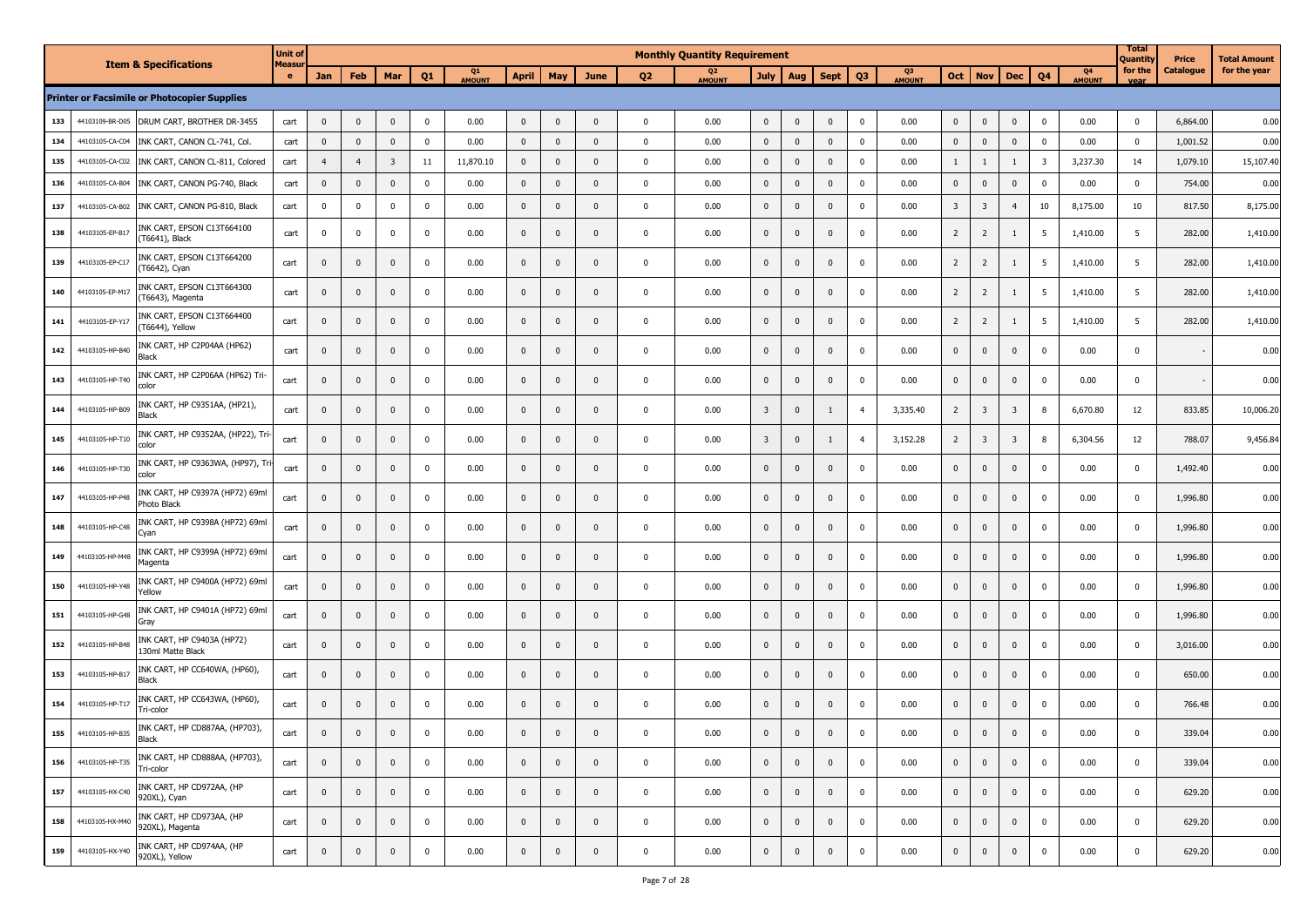|     |                 | <b>Item &amp; Specifications</b>                      | <b>Unit of</b> |              |              |                         |                |              |              |              |              |              | <b>Monthly Quantity Requirement</b> |              |              |                |                |                          |                |              |              |                |                     | <b>Total</b><br>Quantity | Price     | <b>Total Amount</b> |
|-----|-----------------|-------------------------------------------------------|----------------|--------------|--------------|-------------------------|----------------|--------------|--------------|--------------|--------------|--------------|-------------------------------------|--------------|--------------|----------------|----------------|--------------------------|----------------|--------------|--------------|----------------|---------------------|--------------------------|-----------|---------------------|
|     |                 |                                                       | Measu<br>e     | Jan          | Feb          | Mar                     | O <sub>1</sub> | Q1<br>AMOUNT | <b>April</b> | May          | June         | 02           | Q <sub>2</sub><br>AMOUNT            | <b>July</b>  | Aug          | <b>Sept</b>    | Q <sub>3</sub> | Q <sub>3</sub><br>AMOUNT | <b>Oct</b>     | <b>Nov</b>   | <b>Dec</b>   | Q <sub>4</sub> | 04<br><b>AMOUNT</b> | for the<br>vear          | Catalogue | for the year        |
| 160 | 44103105-HX-B40 | INK CART, HP CD975AA, (HP<br>920XL), Black            | cart           | $\mathbf 0$  | $\mathbf{0}$ | $\mathbf 0$             | $\pmb{0}$      | 0.00         | $\mathbf 0$  | $\mathbf 0$  | $\mathbf 0$  | $\pmb{0}$    | 0.00                                | $\mathbf 0$  | $\mathbf 0$  | $\mathsf 0$    | $\pmb{0}$      | 0.00                     | $\mathbf 0$    | $\mathbf 0$  | $\pmb{0}$    | $\pmb{0}$      | 0.00                | $\mathbf 0$              | 1,242.80  | 0.00                |
| 161 | 44103105-HP-B20 | INK CART, HP CH561WA, (HP61),<br>Black                | cart           | $\mathbf 0$  | $\mathbf{0}$ | $\mathbf{0}$            | $\Omega$       | 0.00         | $\mathbf{0}$ | $\mathbf{0}$ | $\Omega$     | $\mathbf 0$  | 0.00                                | $\mathbf{0}$ | $\mathbf 0$  | $\Omega$       | $\mathbf 0$    | 0.00                     | $\mathbf 0$    | $\mathbf 0$  | $\mathbf{0}$ | $\mathbf 0$    | 0.00                | $\pmb{0}$                | 644.80    | 0.00                |
| 162 | 44103105-HP-T20 | INK CART, HP CH562WA, (HP61),<br>Tricolor             | cart           | $\Omega$     | $\mathbf{0}$ | $\Omega$                | $\mathbf 0$    | 0.00         | $\mathbf{0}$ | $\mathbf{0}$ | $\Omega$     | $\Omega$     | 0.00                                | $\mathbf 0$  | $\mathbf{0}$ | $\mathbf{0}$   | $\mathbf{0}$   | 0.00                     | $\mathbf{0}$   | $\mathbf 0$  | $\mathbf 0$  | $\pmb{0}$      | 0.00                | $\pmb{0}$                | 826.80    | 0.00                |
| 163 | 44103105-HP-B49 | INK CART, HP CH565A (HP82) Black                      | cart           | $\mathbf 0$  | $\mathbf 0$  | $\mathbf{0}$            | $\mathbf 0$    | 0.00         | $\mathbf{0}$ | $\mathbf 0$  | $\mathbf{0}$ | $\mathbf 0$  | 0.00                                | $\mathbf{0}$ | $\mathbf{0}$ | $\mathbf{0}$   | $\mathbf 0$    | 0.00                     | $\mathbf 0$    | $\mathbf 0$  | $\mathbf{0}$ | $\mathbf 0$    | 0.00                | $\pmb{0}$                | 1,872.00  | 0.00                |
| 164 | 44103105-HP-C49 | INK CART, HP CH566A (HP82) Cyan                       | cart           | $\mathbf 0$  | $\mathbf{0}$ | $\mathbf{0}$            | $\mathbf 0$    | 0.00         | $\mathbf 0$  | $\mathbf 0$  | $\mathbf{0}$ | $\mathbf 0$  | 0.00                                | $\mathbf 0$  | $\mathbf{0}$ | $\Omega$       | $\mathbf 0$    | 0.00                     | $\mathbf 0$    | $\mathbf 0$  | $\mathbf 0$  | $\mathbf 0$    | 0.00                | $\pmb{0}$                | 1,300.00  | 0.00                |
| 165 | 44103105-HP-M49 | INK CART, HP CH567A (HP82)<br>Magenta                 | cart           | $\mathbf{0}$ | $\mathbf{0}$ | $\mathbf{0}$            | $\mathbf{0}$   | 0.00         | $\mathbf{0}$ | $\mathbf 0$  | $\mathbf 0$  | $\mathbf 0$  | 0.00                                | $\mathbf{0}$ | $\mathbf{0}$ | $\mathbf{0}$   | $\mathbf{0}$   | 0.00                     | $\overline{0}$ | $\mathbf{0}$ | $\mathbf{0}$ | $\mathbf 0$    | 0.00                | $\mathbf 0$              | 1,300.00  | 0.00                |
| 166 | 44103105-HP-Y49 | INK CART, HP CH568A (HP82)<br>Yellow                  | cart           | $\mathbf{0}$ | $\mathbf{0}$ | $\mathbf{0}$            | $\pmb{0}$      | 0.00         | $\mathbf{0}$ | $\mathbf 0$  | $\mathbf{0}$ | $\mathbf 0$  | 0.00                                | $\pmb{0}$    | $\mathbf{0}$ | $\mathbf{0}$   | $\mathbf 0$    | 0.00                     | $\mathbf 0$    | $\mathbf 0$  | $\mathbf 0$  | $\pmb{0}$      | 0.00                | $\pmb{0}$                | 1,300.00  | 0.00                |
| 167 | 44103105-HX-B43 | INK CART, HP CN045AA, (HP950XL)<br>Black              | cart           | $\mathbf 0$  | $\mathbf{0}$ | $\mathbf{0}$            | $\pmb{0}$      | 0.00         | $\mathbf{0}$ | $\mathbf 0$  | $\mathbf{0}$ | $\mathbf 0$  | 0.00                                | $\mathsf 0$  | $\mathbf 0$  | $\mathbf{0}$   | $\mathbf 0$    | 0.00                     | $\mathbf 0$    | $\mathbf 0$  | $\mathbf{0}$ | $\mathbf 0$    | 0.00                | $\mathbf 0$              | 1,554.80  | 0.00                |
| 168 | 44103105-HX-C43 | INK CART, HP CN046AA, (HP951XL),<br>Cvan              | cart           | $\mathbf 0$  | $\mathsf 0$  | $\mathbf 0$             | $\pmb{0}$      | 0.00         | $\mathbf 0$  | $\mathbf 0$  | $\mathbf{0}$ | $\mathbf 0$  | 0.00                                | $\mathbf 0$  | $\mathbf{0}$ | $\Omega$       | $\pmb{0}$      | 0.00                     | $\mathbf 0$    | $\mathbf 0$  | $\mathbf 0$  | $\mathbf 0$    | 0.00                | $\mathbf 0$              | 1,175.20  | 0.00                |
| 169 | 44103105-HX-M43 | INK CART, HP CN047AA, (HP951XL),<br>Magenta           | cart           | $\mathbf 0$  | $\mathbf 0$  | $\mathbf 0$             | $\pmb{0}$      | 0.00         | $\mathbf 0$  | $\mathbf 0$  | $\mathbf{0}$ | $\mathbf 0$  | 0.00                                | $\mathsf{O}$ | $\mathbf 0$  | $\mathbf 0$    | $\mathbf 0$    | 0.00                     | $\mathbf 0$    | $\pmb{0}$    | $\pmb{0}$    | $\pmb{0}$      | 0.00                | $\mathbf 0$              | 1,180.40  | 0.00                |
| 170 | 44103105-HX-Y43 | INK CART, HP CN048AA, (HP951XL).<br>Yellow            | cart           | $\mathbf 0$  | $\mathsf 0$  | $\mathbf{0}$            | $\pmb{0}$      | 0.00         | $\mathbf 0$  | $\mathbf 0$  | $\mathbf 0$  | $\mathbf 0$  | 0.00                                | $\mathbf 0$  | $\mathbf 0$  | $\mathsf 0$    | $\mathbf 0$    | 0.00                     | $\mathbf 0$    | $\mathbf 0$  | $\mathbf 0$  | $\pmb{0}$      | 0.00                | $\pmb{0}$                | 1,180.40  | 0.00                |
| 171 | 44103105-HP-B36 | INK CART, HP CN692AA, (HP704),<br>Black               | cart           | $\mathbf 0$  | $\mathbf 0$  | $\mathbf 0$             | $\mathbf 0$    | 0.00         | $\mathbf 0$  | $\mathbf 0$  | $\mathbf{0}$ | $\mathbf 0$  | 0.00                                | $\mathbf{0}$ | $\mathbf 0$  | $\mathbf 0$    | $\mathbf 0$    | 0.00                     | $\mathbf 0$    | $\mathbf 0$  | $\mathbf 0$  | $\mathbf 0$    | 0.00                | $\mathbf 0$              | 339.04    | 0.00                |
| 172 | 44103105-HP-T36 | INK CART, HP CN693AA, (HP704),<br>Tri-color           | cart           | $\mathbf 0$  | $\mathbf 0$  | $\mathbf 0$             | $\mathbf{0}$   | 0.00         | $\mathbf{0}$ | $\mathbf 0$  | $\Omega$     | $\mathbf 0$  | 0.00                                | $\pmb{0}$    | $\mathsf 0$  | $\mathbf{0}$   | $\pmb{0}$      | 0.00                     | $\mathbf 0$    | $\mathbf 0$  | $\mathbf 0$  | $\pmb{0}$      | 0.00                | $\mathbf 0$              | 339.04    | 0.00                |
| 173 | 44103105-HP-B33 | INK CART, HP CZ107AA, (HP678),<br>Black               | cart           | $\mathbf{0}$ | $\mathbf 0$  | $\mathbf{0}$            | $\pmb{0}$      | 0.00         | $\mathbf 0$  | $\mathbf 0$  | $\mathbf 0$  | $\mathbf 0$  | 0.00                                | $\mathbf 0$  | $\mathbf{0}$ | $\mathbf 0$    | $\mathbf 0$    | 0.00                     | $\overline{0}$ | $\pmb{0}$    | $\mathbf 0$  | $\mathbf 0$    | 0.00                | $\pmb{0}$                | 339.04    | 0.00                |
| 174 | 44103105-HP-T33 | INK CART, HP CZ108AA, (HP678),<br>Tricolor            | cart           | $\mathbf 0$  | $\mathbf 0$  | $\mathbf{0}$            | $\pmb{0}$      | 0.00         | $\mathbf 0$  | $\mathbf 0$  | $\mathbf{0}$ | $\pmb{0}$    | 0.00                                | $\pmb{0}$    | $\mathsf 0$  | $\mathbf{0}$   | $\mathbf{0}$   | 0.00                     | $\mathbf 0$    | $\pmb{0}$    | $\mathbf{0}$ | $\mathbf 0$    | 0.00                | $\pmb{0}$                | 339.04    | 0.00                |
| 175 | 44103105-HP-B42 | INK CART, HP CZ121A (HP685A),<br>Black                | cart           | $\pmb{0}$    | $\mathbf 0$  | $\mathbf{0}$            | $\pmb{0}$      | 0.00         | $\mathbf 0$  | $\mathbf 0$  | $\mathbf{0}$ | $\pmb{0}$    | 0.00                                | $\pmb{0}$    | $\mathbf{0}$ | $\mathbf{0}$   | $\mathbf 0$    | 0.00                     | $\mathbf 0$    | $\mathbf 0$  | $\mathbf 0$  | $\mathbf 0$    | 0.00                | $\pmb{0}$                | 366.08    | 0.00                |
| 176 | 44103105-HP-C33 | INK CART, HP CZ122A (HP685A),<br>Cvan                 | cart           | $\mathbf 0$  | $\mathbf 0$  | $\mathbf{0}$            | $\mathbf 0$    | 0.00         | $\pmb{0}$    | $\mathbf 0$  | $\mathbf{0}$ | $\pmb{0}$    | 0.00                                | $\mathbf 0$  | $\mathbf{0}$ | $\mathbf{0}$   | $\mathbf 0$    | 0.00                     | $\mathbf 0$    | $\mathbf 0$  | $\mathbf 0$  | $\mathbf 0$    | 0.00                | $\pmb{0}$                | 249.60    | 0.00                |
| 177 | 44103105-HP-M33 | INK CART, HP CZ123A (HP685A),<br>Magenta              | cart           | $\pmb{0}$    | $\mathbf{0}$ | $\mathbf{0}$            | $\mathbf 0$    | 0.00         | $\mathbf{0}$ | $\mathbf 0$  | $\mathbf{0}$ | $\mathbf 0$  | 0.00                                | $\mathbf 0$  | $\mathbf 0$  | $\mathbf{0}$   | $\mathbf 0$    | 0.00                     | $\mathbf 0$    | $\mathbf 0$  | $\mathbf 0$  | $\mathbf 0$    | 0.00                | $\pmb{0}$                | 249.60    | 0.00                |
| 178 | 44103105-HP-Y33 | INK CART, HP CZ124A (HP685A),<br>Yellow               | cart           | $\mathbf 0$  | $\mathbf 0$  | $\mathbf 0$             | $\mathbf 0$    | 0.00         | $\mathbf 0$  | $\mathbf 0$  | $\pmb{0}$    | $\mathbf 0$  | 0.00                                | $\mathbf 0$  | $\mathbf 0$  | $\mathbf 0$    | $\mathbf 0$    | 0.00                     | $\mathbf 0$    | $\mathbf 0$  | $\pmb{0}$    | $\mathbf 0$    | 0.00                | $\pmb{0}$                | 249.60    | 0.00                |
| 179 | 44103105-HP-T43 | INK CART, HP F6V26AA (HP680) Tri-<br>color            | cart           | $\pmb{0}$    | $\mathbf 0$  | $\mathbf 0$             | $\pmb{0}$      | 0.00         | $\mathbf 0$  | $\mathbf 0$  | $\mathbf 0$  | $\mathbf 0$  | 0.00                                | $\mathbf 0$  | $\mathbf 0$  | $\Omega$       | $\mathbf 0$    | 0.00                     | $\mathbf 0$    | $\mathbf 0$  | $\mathbf 0$  | $\mathbf 0$    | 0.00                | $\pmb{0}$                | 403.83    | 0.00                |
| 180 | 44103105-HP-B43 | INK CART, HP F6V27AA (HP680)<br>Black                 | cart           | $\mathbf 0$  | $\mathbf 0$  | $\mathbf 0$             | $\mathbf 0$    | 0.00         | $\mathbf{0}$ | $\mathbf 0$  | $\Omega$     | $\mathbf{0}$ | 0.00                                | $\mathsf{O}$ | $\mathbf 0$  | $\overline{0}$ | $\mathbf 0$    | 0.00                     | $\mathbf 0$    | $\mathbf 0$  | $\mathbf{0}$ | $\pmb{0}$      | 0.00                | $\pmb{0}$                | 403.83    | 0.00                |
| 181 | 44103105-HP-C50 | INK CART, HP LOS51AA (HP955)<br>Cyan Original         | cart           | $\bf{0}$     | $\mathbf{0}$ | $\mathbf{0}$            | $\pmb{0}$      | 0.00         | $\mathbf 0$  | $\mathbf 0$  | $\pmb{0}$    | $\mathbf 0$  | 0.00                                | $\mathbf 0$  | $\mathbf 0$  | $\mathbf{0}$   | $\pmb{0}$      | 0.00                     | $\mathbf 0$    | $\mathbf 0$  | $\mathbf{0}$ | $\pmb{0}$      | 0.00                | $\mathbf 0$              |           | 0.00                |
| 182 | 44103105-HP-M50 | INK CART, HP LOS54AA (HP955)<br>Magenta Original      | cart           | $\mathbf 0$  | $\mathbf 0$  | $\mathbf 0$             | $\mathbf 0$    | 0.00         | $\mathbf 0$  | $\mathbf 0$  | $\mathbf{0}$ | $\mathbf 0$  | 0.00                                | $\mathbf 0$  | $\mathbf{0}$ | $\mathbf{0}$   | $\mathbf 0$    | 0.00                     | $\mathbf 0$    | $\mathbf 0$  | $\mathbf 0$  | $\mathbf 0$    | 0.00                | $\pmb{0}$                |           | 0.00                |
| 183 | 44103105-HP-Y50 | INK CART, HP L0S57AA (HP955)<br>Yellow Original       | cart           | $\mathbf 0$  | $\mathbf{0}$ | $\overline{\mathbf{0}}$ | $\Omega$       | 0.00         | $\mathbf 0$  | $\mathbf 0$  | $\Omega$     | $\mathbf 0$  | 0.00                                | $\mathbf 0$  | $\mathbf 0$  | $\Omega$       | $\mathbf 0$    | 0.00                     | $\mathbf 0$    | $\mathbf 0$  | $\mathbf{0}$ | $\mathbf 0$    | 0.00                | $\mathbf 0$              |           | 0.00                |
| 184 | 44103105-HP-B50 | INK CART, HP L0S60AA (HP955)<br><b>Black Original</b> | cart           | $\mathbf 0$  | $\mathbf{0}$ | $\mathbf{0}$            | $\mathbf 0$    | 0.00         | $\mathbf{0}$ | $\mathbf 0$  | $\Omega$     | $\Omega$     | 0.00                                | $\mathbf{0}$ | $\mathbf{0}$ | $\mathbf 0$    | $\mathbf 0$    | 0.00                     | $\mathbf 0$    | $\mathbf 0$  | $\mathbf{0}$ | $\mathbf 0$    | 0.00                | $\mathbf 0$              |           | 0.00                |
| 185 | 44103105-HX-C48 | INK CART, HP L0S63AA (HP955XL)<br>Cyan Original       | cart           | $\mathbf 0$  | $\mathbf 0$  | $\mathbf{0}$            | $\Omega$       | 0.00         | $\mathbf{0}$ | $\Omega$     | $\mathbf 0$  | $\Omega$     | 0.00                                | $\mathbf{0}$ | $\mathbf{0}$ | $\Omega$       | $\mathbf 0$    | 0.00                     | $\overline{0}$ | $\mathbf{0}$ | $\mathbf{0}$ | $\mathbf 0$    | 0.00                | $\pmb{0}$                | 1,277.76  | 0.00                |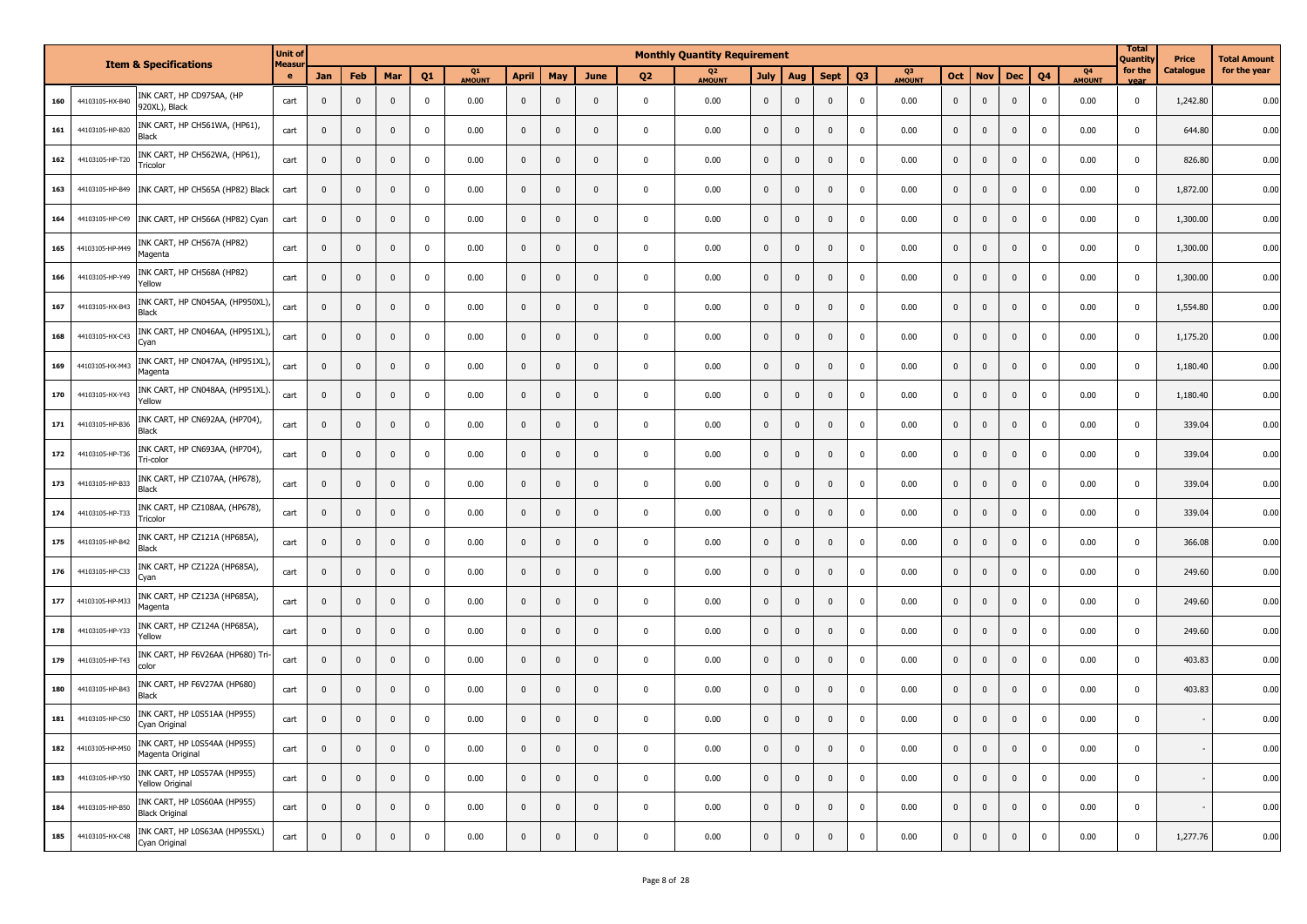|     |                 |                                                                  | <b>Unit of</b> |              |              |              |                |              |                |              |              |                | <b>Monthly Quantity Requirement</b> |                         |                |                |                |                            |                |                         |                |                |                     | <b>Total</b><br>Quantity | <b>Price</b>     | <b>Total Amount</b> |
|-----|-----------------|------------------------------------------------------------------|----------------|--------------|--------------|--------------|----------------|--------------|----------------|--------------|--------------|----------------|-------------------------------------|-------------------------|----------------|----------------|----------------|----------------------------|----------------|-------------------------|----------------|----------------|---------------------|--------------------------|------------------|---------------------|
|     |                 | <b>Item &amp; Specifications</b>                                 | Measu<br>e     | Jan          | Feb          | Mar          | O <sub>1</sub> | Q1<br>AMOUNT | <b>April</b>   | May          | June         | Q <sub>2</sub> | 02<br><b>AMOUNT</b>                 | <b>July</b>             | Aug            | <b>Sept</b>    | Q <sub>3</sub> | <b>O3</b><br><b>AMOUNT</b> | Oct            | <b>Nov</b>              | <b>Dec</b>     | Q <sub>4</sub> | 04<br><b>AMOUNT</b> | for the<br>vear          | <b>Catalogue</b> | for the year        |
| 186 | 44103105-HX-M48 | INK CART, HP L0S66AA (HP955XL)<br>Magenta Original               | cart           | $\mathbf{0}$ | $\mathbf 0$  | $\mathbf 0$  | $\mathbf 0$    | 0.00         | $\overline{0}$ | $\pmb{0}$    | $\mathbf 0$  | $\pmb{0}$      | 0.00                                | $\mathbf 0$             | $\mathbf{0}$   | $\mathbf{0}$   | $\mathbf 0$    | 0.00                       | $\mathbf 0$    | $\mathbf 0$             | $\mathbf 0$    | $\mathbf 0$    | 0.00                | $\pmb{0}$                | 1,277.76         | 0.00                |
| 187 | 44103105-HX-Y48 | INK CART, HP L0S69AA (HP955XL)<br>Yellow Original                | cart           | $\pmb{0}$    | $\mathbf 0$  | $\mathbf 0$  | $\mathbf 0$    | 0.00         | $\pmb{0}$      | $\mathbf 0$  | $\mathbf{0}$ | $\mathbf 0$    | 0.00                                | $\mathbf 0$             | $\mathbf{0}$   | $\mathbf{0}$   | $\mathbf 0$    | 0.00                       | $\mathbf 0$    | $\mathbf 0$             | $\mathbf 0$    | $\mathbf 0$    | 0.00                | $\pmb{0}$                | 1,277.76         | 0.00                |
| 188 | 44103105-HX-B48 | INK CART, HP L0S72AA (HP955XL)<br><b>Black Original</b>          | cart           | $\mathbf 0$  | $\mathbf 0$  | $\mathbf 0$  | $\mathbf 0$    | 0.00         | $\mathbf 0$    | $\mathbf 0$  | $\mathbf{0}$ | $\mathbf 0$    | 0.00                                | $\mathbf 0$             | $\mathbf 0$    | $\mathbf 0$    | $\mathbf 0$    | 0.00                       | $\mathbf{0}$   | $\mathbf 0$             | $\mathbf 0$    | $\mathbf 0$    | 0.00                | $\pmb{0}$                | 1,737.02         | 0.00                |
| 189 | 44103105-HP-C51 | INK CART, HP T6L89AA (HP905)<br>Cyan Original                    | cart           | $\mathbf 0$  | $\mathbf 0$  | $\mathbf 0$  | $\mathbf 0$    | 0.00         | $\mathbf 0$    | $\mathbf 0$  | $\mathbf{0}$ | $\mathbf 0$    | 0.00                                | $\overline{\mathbf{0}}$ | $\mathbf 0$    | $\mathbf 0$    | $\mathbf 0$    | 0.00                       | $\mathbf 0$    | $\mathbf 0$             | $\mathbf 0$    | $\mathbf 0$    | 0.00                | $\pmb{0}$                | 453.62           | 0.00                |
| 190 | 44103105-HP-M51 | INK CART, HP T6L93AA (HP905)<br>Magenta Original                 | cart           | $\mathbf 0$  | $\mathbf 0$  | $\mathbf 0$  | $\mathbf 0$    | 0.00         | $\mathbf 0$    | $\mathbf 0$  | $\mathbf{0}$ | $\mathbf{0}$   | 0.00                                | $\mathbf 0$             | $\mathbf{0}$   | $\mathbf 0$    | $\mathbf{0}$   | 0.00                       | $\mathbf{0}$   | $\mathbf 0$             | $\mathbf 0$    | $\mathbf{0}$   | 0.00                | $\pmb{0}$                | 453.62           | 0.00                |
| 191 | 44103105-HP-Y51 | INK CART, HP T6L97AA (HP905)<br>Yellow Original                  | cart           | $\mathbf 0$  | $\mathbf 0$  | $\mathbf{0}$ | $\mathbf 0$    | 0.00         | $\mathbf 0$    | $\mathbf{0}$ | $\mathbf{0}$ | $\mathbf{0}$   | 0.00                                | $\overline{\mathbf{0}}$ | $\mathbf{0}$   | $\mathbf{0}$   | $\mathbf 0$    | 0.00                       | $\mathbf{0}$   | $\mathbf 0$             | $\mathbf 0$    | $\mathbf{0}$   | 0.00                | $\pmb{0}$                | 453.62           | 0.00                |
| 192 | 44103105-HP-B51 | INK CART, HP T6M01AA (HP905)<br><b>Black Original</b>            | cart           | $\pmb{0}$    | 0            | $\mathbf 0$  | $\mathbf 0$    | 0.00         | $\mathbf 0$    | $\Omega$     | $\Omega$     | $\mathbf 0$    | 0.00                                | $\mathbf 0$             | $\mathbf 0$    | $\Omega$       | $\mathbf 0$    | 0.00                       | $\Omega$       | $\mathbf 0$             | $\mathbf 0$    | $\mathbf 0$    | 0.00                | $\pmb{0}$                | 741.28           | 0.00                |
| 193 | 44103105-HX-C49 | INK CART, HP T6M05AA (HP905XL)<br>Cyan Original                  | cart           | $\pmb{0}$    | $\mathbf 0$  | $\mathbf 0$  | $\mathbf 0$    | 0.00         | $\mathbf 0$    | $\mathbf 0$  | $\Omega$     | $\mathbf 0$    | 0.00                                | $\mathbf 0$             | $\mathbf 0$    | $\Omega$       | $\mathbf 0$    | 0.00                       | $\mathbf 0$    | $\mathbf 0$             | $\mathbf 0$    | $\mathbf 0$    | 0.00                | $\pmb{0}$                |                  | 0.00                |
| 194 | 44103105-HX-M49 | INK CART, HP T6M09AA (HP905XL)<br>Magenta Original               | cart           | $\mathbf 0$  | $\mathbf 0$  | $\mathbf 0$  | $\mathbf{0}$   | 0.00         | $\mathbf 0$    | $\Omega$     | $\Omega$     | $\mathbf 0$    | 0.00                                | $\mathbf 0$             | $\mathbf 0$    | $\Omega$       | $\mathbf 0$    | 0.00                       | $\mathbf 0$    | $\mathbf 0$             | $\mathbf 0$    | $\pmb{0}$      | 0.00                | $\mathbf 0$              |                  | 0.00                |
| 195 | 44103105-HX-Y49 | INK CART, HP T6M13AA (HP905XL)<br>Yellow Original                | cart           | 0            | $\mathbf 0$  | $\mathbf 0$  | $\mathbf 0$    | 0.00         | $\mathbf 0$    | $\mathbf 0$  | $\Omega$     | $\mathbf 0$    | 0.00                                | $\mathbf 0$             | $\mathbf 0$    | $\mathbf 0$    | 0              | 0.00                       | $\mathbf 0$    | $\mathbf 0$             | $\mathbf 0$    | $\mathbf 0$    | 0.00                | $\mathbf 0$              |                  | 0.00                |
| 196 | 44103105-HX-B49 | INK CART, HP T6M17AA (HP905XL)<br><b>Black Original</b>          | cart           | $\mathbf 0$  | $\mathbf 0$  | $\pmb{0}$    | $\mathbf 0$    | 0.00         | $\mathbf 0$    | $\mathbf{0}$ | $\Omega$     | $\mathbf 0$    | 0.00                                | $\mathbf 0$             | $\mathbf 0$    | $\mathbf{0}$   | $\overline{0}$ | 0.00                       | $\mathbf 0$    | $\mathbf 0$             | $\mathbf 0$    | $\mathbf 0$    | 0.00                | $\mathbf 0$              |                  | 0.00                |
| 197 | 44103112-EP-R05 | RIBBON CART, EPSON C13S015516<br>(#8750), Black                  | cart           | $\bf{0}$     | $\mathbf 0$  | $\mathbf 0$  | $\mathbf 0$    | 0.00         | $\overline{0}$ | $\mathbf 0$  | $\mathbf 0$  | $\mathbf 0$    | 0.00                                | $\mathbf 0$             | $\mathbf{0}$   | $\mathbf{0}$   | $\pmb{0}$      | 0.00                       | $\mathbf 0$    | $\mathbf 0$             | $\mathbf 0$    | $\mathbf 0$    | 0.00                | $\pmb{0}$                | 76.75            | 0.00                |
| 198 | 44103112-EP-R07 | RIBBON CART, EPSON C13S015531<br>(S015086), Black                | cart           | $\mathbf 0$  | $\mathbf 0$  | $\mathbf 0$  | $\mathbf 0$    | 0.00         | $\mathbf 0$    | $\mathbf 0$  | $\Omega$     | $\mathbf 0$    | 0.00                                | $\mathbf 0$             | $\Omega$       | $\Omega$       | $\pmb{0}$      | 0.00                       | $\mathbf 0$    | $\mathbf 0$             | $\mathbf 0$    | $\mathbf 0$    | 0.00                | $\pmb{0}$                | 724.88           | 0.00                |
| 199 | 44103112-EP-R13 | RIBBON CART, EPSON C13S015632,<br>Black, forLX-310               | cart           | $\mathbf{0}$ | $\mathbf{0}$ | $\mathbf{0}$ | $\Omega$       | 0.00         | $\mathbf 0$    | $\mathbf{0}$ | $\Omega$     | $\Omega$       | 0.00                                | $\mathbf{0}$            | $\mathbf{0}$   | $\mathbf{0}$   | $\Omega$       | 0.00                       | $\Omega$       | $\mathbf 0$             | $\overline{0}$ | $\pmb{0}$      | 0.00                | $\mathbf 0$              | 75.92            | 0.00                |
| 200 | 44103103-BR-B03 | TONER CART, BROTHER TN-2025,<br>Black                            | cart           | $\mathbf{0}$ | $\mathbf 0$  | $\mathbf{0}$ | $\mathbf 0$    | 0.00         | $\mathbf 0$    | $\mathbf{0}$ | $\Omega$     | $\mathbf 0$    | 0.00                                | $\overline{\mathbf{0}}$ | $\mathbf 0$    | $\mathbf{0}$   | $\Omega$       | 0.00                       | $\mathbf 0$    | $\mathbf 0$             | $\mathbf 0$    | $\pmb{0}$      | 0.00                | $\pmb{0}$                | 2,556.32         | 0.00                |
| 201 | 44103103-BR-B04 | TONER CART, BROTHER TN-2130,<br>Black                            | cart           | $\mathbf{0}$ | $\mathbf 0$  | $\mathbf 0$  | $\mathbf 0$    | 0.00         | $\mathbf 0$    | $\mathbf{0}$ | $\Omega$     | $\mathbf{0}$   | 0.00                                | $\mathbf 0$             | $\mathbf{0}$   | $\Omega$       | $\mathbf 0$    | 0.00                       | $\mathbf 0$    | $\mathbf 0$             | $\mathbf{0}$   | $\mathbf 0$    | 0.00                | $\mathbf 0$              | 1,820.00         | 0.00                |
| 202 | 44103103-BR-B05 | TONER CART, BROTHER TN-2150,<br>Black                            | cart           | $\mathbf{0}$ | $\mathbf 0$  | $\mathbf{0}$ | $\mathbf 0$    | 0.00         | $\mathbf 0$    | $\Omega$     | $\Omega$     | $\mathbf{0}$   | 0.00                                | $\mathbf{0}$            | $\mathbf{0}$   | $\mathbf{0}$   | $\mathbf 0$    | 0.00                       | $\mathbf{0}$   | $\mathbf 0$             | $\mathbf 0$    | $\mathbf 0$    | 0.00                | $\mathbf 0$              | 2,615.60         | 0.00                |
| 203 | 44103103-BR-B09 | TONER CART, BROTHER TN-3320,<br>Black                            | cart           | $\mathbf{0}$ | $\mathbf 0$  | $\Omega$     | $\mathbf 0$    | 0.00         | $\mathbf{0}$   | $\Omega$     | $\Omega$     | $\mathbf{0}$   | 0.00                                | $\mathbf{0}$            | $\mathbf{0}$   | $\mathbf{0}$   | $\mathbf 0$    | 0.00                       | $\Omega$       | $\mathbf 0$             | $\mathbf{0}$   | $\mathbf 0$    | 0.00                | $\mathbf 0$              | 2,941.95         | 0.00                |
| 204 | 44103103-BR-B11 | TONER CART, BROTHER TN-3350,<br>Black, for HL5450DN (CU Printer) | cart           | $\bf{0}$     | $\mathbf{0}$ | $\mathbf 0$  | $\mathbf 0$    | 0.00         | $\mathbf{0}$   | $\mathbf 0$  | $\mathbf{0}$ | $\mathbf 0$    | 0.00                                | $\mathbf 0$             | $\mathbf 0$    | $\mathbf 0$    | $\mathbf 0$    | 0.00                       | $\mathbf{0}$   | $\mathbf 0$             | $\mathbf{0}$   | $\mathbf 0$    | 0.00                | $\mathbf 0$              | 4,288.54         | 0.00                |
| 205 | 44103103-HP-B12 | TONER CART, HP CB435A, Black                                     | cart           | $\mathbf{0}$ | $\mathbf 0$  | $\mathbf{0}$ | $\mathbf 0$    | 0.00         | $\mathbf 0$    | $\Omega$     | $\mathbf{0}$ | $\mathbf 0$    | 0.00                                | $\mathbf 0$             | $\mathbf{0}$   | $\mathbf{0}$   | $\mathbf 0$    | 0.00                       | $\mathbf 0$    | $\mathbf 0$             | $\mathbf{0}$   | $\mathbf 0$    | 0.00                | $\mathbf 0$              | 2,857.92         | 0.00                |
| 206 | 44103103-HP-B14 | TONER CART, HP CB540A, Black                                     | cart           | $\mathbf 0$  | $\bf{0}$     | $\mathbf 0$  | $\mathbf 0$    | 0.00         | $\mathbf{0}$   | $\mathbf 0$  | $\mathbf{0}$ | $\mathbf 0$    | 0.00                                | $\pmb{0}$               | $\mathbf 0$    | $\mathbf 0$    | $\mathbf{0}$   | 0.00                       | $\mathbf 0$    | $\mathbf 0$             | $\mathbf 0$    | $\mathbf{0}$   | 0.00                | $\mathbf 0$              | 3,312.40         | 0.00                |
| 207 | 44103103-HP-B18 | TONER CART, HP CE255A, Black                                     | cart           | $\mathbf 0$  | $\mathbf{0}$ | $\mathbf 0$  | $\mathbf 0$    | 0.00         | $\bf{0}$       | $\mathbf 0$  | $\mathbf{0}$ | $\mathbf 0$    | 0.00                                | $\mathbf 0$             | $\mathbf 0$    | $\mathbf{0}$   | $\mathbf 0$    | 0.00                       | $\mathbf 0$    | $\mathbf 0$             | $\mathbf 0$    | $\mathbf 0$    | 0.00                | $\mathbf 0$              | 6,791.20         | 0.00                |
| 208 | 44103103-HP-B21 | TONER CART, HP CE278A, Black                                     | cart           | $\pmb{0}$    | $\mathsf 0$  | $\mathbf 0$  | $\mathbf 0$    | 0.00         | $\mathbf{0}$   | $\mathbf 0$  | $\mathbf{0}$ | $\mathbf 0$    | 0.00                                | $\mathbf 0$             | $\mathbf{0}$   | $\mathbf{0}$   | $\mathbf{0}$   | 0.00                       | $\mathbf 0$    | $\mathbf 0$             | $\mathbf{0}$   | $\mathbf 0$    | 0.00                | $\mathsf 0$              | 3,179.28         | 0.00                |
| 209 | 44103103-HP-B22 | TONER CART, HP CE285A (HP85A),<br>Black                          | cart           | $\mathbf 0$  | $\mathsf 0$  | $\mathbf{0}$ | $\mathbf 0$    | 0.00         | $\pmb{0}$      | $\mathbf{0}$ | $\Omega$     | $\mathbf{0}$   | 0.00                                | $\mathbf{1}$            | $\overline{1}$ | $\overline{1}$ | $\overline{3}$ | 10,791.00                  | $\overline{2}$ | $\overline{\mathbf{3}}$ | $\overline{2}$ | $\overline{7}$ | 25,179.00           | $10\,$                   | 3,597.00         | 35,970.00           |
| 210 | 44103103-HP-B23 | TONER CART, HP CE310A, Black                                     | cart           | $\mathbf{0}$ | $\Omega$     | $\mathbf 0$  | $\mathbf 0$    | 0.00         | $\pmb{0}$      | $\mathbf{0}$ | $\Omega$     | $\Omega$       | 0.00                                | $\mathbf{0}$            | $\mathbb O$    | $\mathbf{0}$   | $\mathbf 0$    | 0.00                       | $\mathbf{0}$   | $\mathbf 0$             | $\mathbf{0}$   | $\mathbf 0$    | 0.00                | $\pmb{0}$                | 2,386.80         | 0.00                |
| 211 | 44103103-HP-C23 | TONER CART, HP CE311A, Cyan                                      | cart           | $\mathbf{0}$ | $\mathbf{0}$ | $\Omega$     | $\mathbf{0}$   | 0.00         | $\mathbf{0}$   | $\mathbf{0}$ | $\Omega$     | $\mathbf 0$    | 0.00                                | $\mathbf 0$             | $\mathbf{0}$   | $\mathbf{0}$   | $\mathbf{0}$   | 0.00                       | $\mathbf{0}$   | $\mathbf{0}$            | $\mathbf{0}$   | $\mathbf{0}$   | 0.00                | $\pmb{0}$                | 2,490.80         | 0.00                |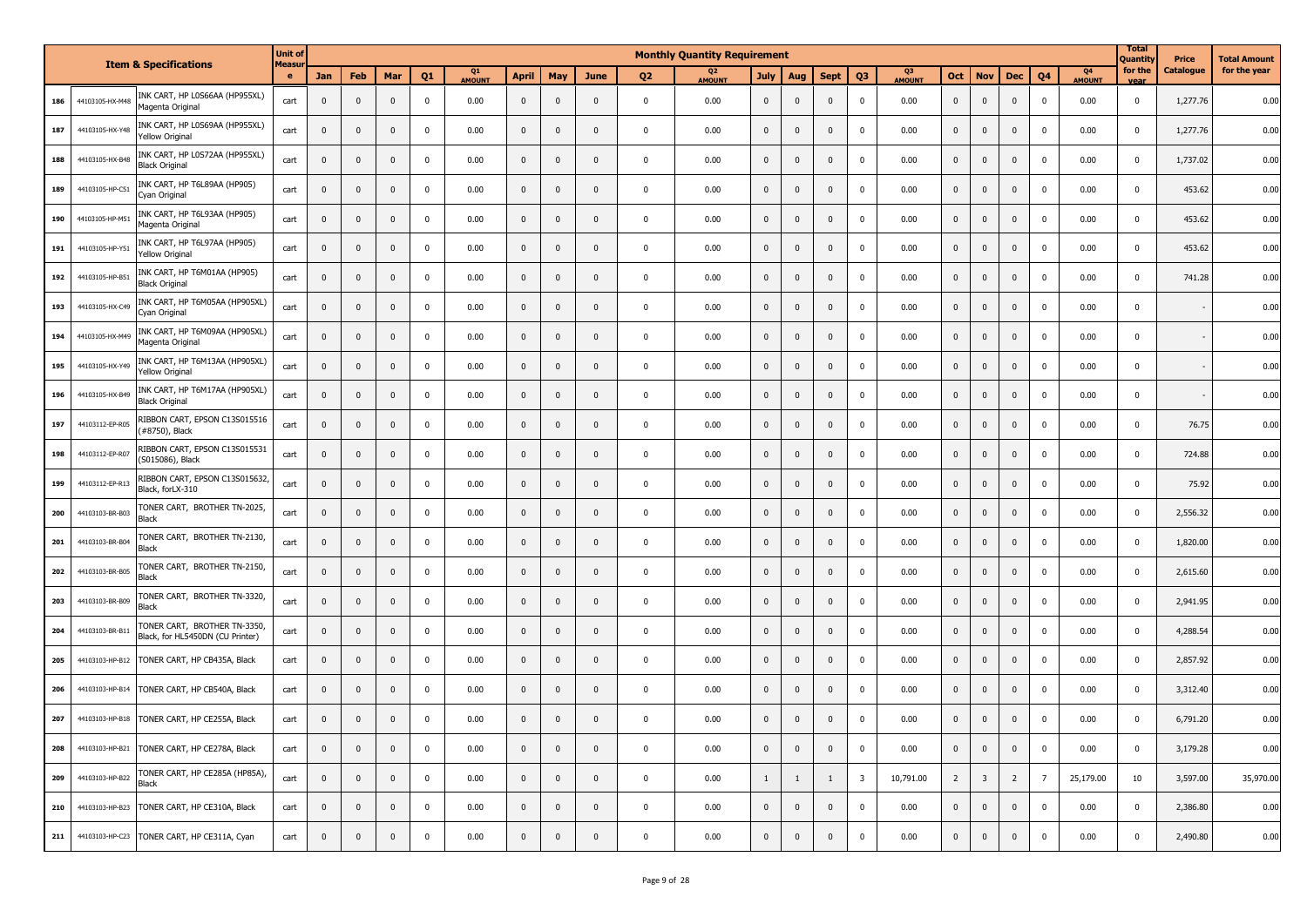|     |                 |                                                             | <b>Unit of</b>    |              |                |                |              |                     |              |                |              |                | <b>Monthly Quantity Requirement</b> |                |                |                |                |                     |              |                         |                |                |                                 | <b>Total</b><br>Quantity | Price     | <b>Total Amount</b> |
|-----|-----------------|-------------------------------------------------------------|-------------------|--------------|----------------|----------------|--------------|---------------------|--------------|----------------|--------------|----------------|-------------------------------------|----------------|----------------|----------------|----------------|---------------------|--------------|-------------------------|----------------|----------------|---------------------------------|--------------------------|-----------|---------------------|
|     |                 | <b>Item &amp; Specifications</b>                            | <b>Measu</b><br>e | Jan          | Feb            | Mar            | Q1           | Q1<br><b>AMOUNT</b> | <b>April</b> | May            | <b>June</b>  | Q <sub>2</sub> | Q <sub>2</sub><br><b>AMOUNT</b>     | <b>July</b>    | Aug            | <b>Sept</b>    | Q <sub>3</sub> | Q3<br><b>AMOUNT</b> | Oct          | <b>Nov</b>              | <b>Dec</b>     | Q <sub>4</sub> | Q <sub>4</sub><br><b>AMOUNT</b> | for the<br>vear          | Catalogue | for the year        |
| 212 | 44103103-HP-Y23 | TONER CART, HP CE312A, Yellow                               | cart              | $\mathbf{0}$ | $\mathbf 0$    | $\mathbf 0$    | $\mathbf 0$  | 0.00                | $\mathbf{0}$ | $\mathbf 0$    | $\mathbf 0$  | $\mathbf 0$    | 0.00                                | $\mathbf{0}$   | $\mathbf{0}$   | $\mathbf{0}$   | $\mathbf 0$    | 0.00                | $\bf{0}$     | $\mathbf 0$             | $\mathbf{0}$   | $\mathbf 0$    | 0.00                            | 0                        | 2,490.80  | 0.00                |
| 213 | 44103103-HP-M23 | TONER CART, HP CE313A, Magenta                              | cart              | 0            | $\mathbf 0$    | $\overline{0}$ | $\mathbf 0$  | 0.00                | $\mathbf{0}$ | $\mathbf 0$    | $\mathbf{0}$ | $\mathbf{0}$   | 0.00                                | $\mathbf 0$    | $\mathbf{0}$   | $\mathbf{0}$   | $\mathbf 0$    | 0.00                | $\mathbf 0$  | $\mathbf 0$             | $\mathbf 0$    | $\mathbf 0$    | 0.00                            | $\pmb{0}$                | 2,490.80  | 0.00                |
| 214 | 44103103-HP-B24 | TONER CART, HP CE320A, Black                                | cart              | 0            | $\mathbf 0$    | $\mathbf 0$    | $\mathbf{0}$ | 0.00                | $\mathbf{0}$ | $\mathbf 0$    | $\mathbf{0}$ | $\mathbf 0$    | 0.00                                | $\mathbf 0$    | $\mathbf 0$    | $\mathbf{0}$   | $\mathbf 0$    | 0.00                | $\mathbf 0$  | $\mathbf 0$             | $\mathbf 0$    | $\mathbf 0$    | 0.00                            | $\mathbf 0$              | 2,854.80  | 0.00                |
| 215 | 44103103-HP-C24 | TONER CART, HP CE321A, Cyan                                 | cart              | $\mathbf 0$  | $\mathbf{0}$   | $\mathbf{0}$   | $\mathbf{0}$ | 0.00                | $\mathbf{0}$ | $\mathbf{0}$   | $\mathbf{0}$ | $\mathbf{0}$   | 0.00                                | $\mathbf{0}$   | $\mathbf{0}$   | $\mathbf{0}$   | $\mathbf 0$    | 0.00                | $\mathbf{0}$ | $\mathbf{0}$            | $\mathbf{0}$   | $\mathbf 0$    | 0.00                            | $\mathbf 0$              | 3,010.80  | 0.00                |
| 216 | 44103103-HP-Y24 | TONER CART, HP CE322A, Yellow                               | cart              | 0            | $\mathbf{0}$   | $\mathbf{0}$   | 0            | 0.00                | $\mathbf{0}$ | $\mathbf 0$    | 0            | $\mathbf{0}$   | 0.00                                | $\mathbf 0$    | $\mathbf{0}$   | $\mathbf{0}$   | $\mathbf 0$    | 0.00                | $\mathbf{0}$ | $\mathbf 0$             | 0              | 0              | 0.00                            | $\mathbf 0$              | 3,010.80  | 0.00                |
| 217 | 44103103-HP-M24 | TONER CART, HP CE323A, Magenta                              | cart              | 0            | $\mathbf 0$    | $\mathbf 0$    | $\mathbf 0$  | 0.00                | $\mathbf 0$  | $\mathbf 0$    | $\mathbf{0}$ | $\mathbf 0$    | 0.00                                | $\mathbf 0$    | $\mathbf{0}$   | $\mathbf{0}$   | $\mathbf 0$    | 0.00                | $\mathbf 0$  | $\mathbf 0$             | $\mathbf 0$    | $\mathbf 0$    | 0.00                            | $\mathbf 0$              | 3,010.80  | 0.00                |
| 218 | 44103103-HP-B25 | TONER CART, HP CE390A, Black                                | cart              | 0            | $\mathbf{0}$   | $\mathbf 0$    | $\mathbf{0}$ | 0.00                | $\mathbf 0$  | $\mathbf{0}$   | $\mathbf{0}$ | $\mathbf{0}$   | 0.00                                | $\mathbf 0$    | $\mathbf{0}$   |                | $\mathbf{1}$   | 8,500.00            | 1            | $\mathbf 0$             | $\mathbf{0}$   | $\mathbf{1}$   | 8,500.00                        | $\overline{2}$           | 8,500.00  | 17,000.00           |
| 219 | 44103103-HP-B26 | TONER CART, HP CE400A, Black                                | cart              | 0            | 0              | $\mathbf{0}$   | $\mathbf 0$  | 0.00                | $\mathbf{0}$ | $\mathbf 0$    | $\mathbf{0}$ | $\mathbf 0$    | 0.00                                | $\mathbf 0$    | $\mathbf{0}$   | $\mathbf{0}$   | $\mathbf 0$    | 0.00                | $\mathbf 0$  | $\mathbf 0$             | $\mathbf 0$    | 0              | 0.00                            | 0                        | 6,754.80  | 0.00                |
| 220 | 44103103-HP-C26 | TONER CART, HP CE401A, Cyan                                 | cart              | 0            | $\mathbf{0}$   | $\mathbf 0$    | $\mathbf 0$  | 0.00                | $\mathbf{0}$ | $\mathbf 0$    | $\mathbf{0}$ | $\mathbf 0$    | 0.00                                | $\mathbf 0$    | 0              | $\mathbf{0}$   | $\mathbf 0$    | 0.00                | $\mathbf 0$  | $\mathbf 0$             | $\mathbf 0$    | $\mathbf 0$    | 0.00                            | $\mathbf 0$              | 9,978.80  | 0.00                |
| 221 | 44103103-HP-Y26 | TONER CART, HP CE402A, Yellow                               | cart              | 0            | $\mathbf{0}$   | $\mathbf{0}$   | 0            | 0.00                | $\mathbf{0}$ | $\mathbf{0}$   | $\mathbf{0}$ | $\mathbf{0}$   | 0.00                                | $\mathbf{0}$   | $\mathbf{0}$   | $\mathbf{0}$   | $\mathbf 0$    | 0.00                | $\mathbf{0}$ | $\mathbf{0}$            | $\mathbf{0}$   | $\mathbf 0$    | 0.00                            | 0                        | 9,978.80  | 0.00                |
| 222 | 44103103-HP-M26 | TONER CART, HP CE403A, Magenta                              | cart              | 0            | $\mathbf 0$    | $\mathbf{0}$   | $\mathbf 0$  | 0.00                | $\mathbf{0}$ | $\mathbf 0$    | $\mathbf{0}$ | $\mathbf 0$    | 0.00                                | $\mathbf 0$    | 0              | $\mathbf{0}$   | $\mathbf 0$    | 0.00                | $\mathbf 0$  | $\mathbf 0$             | $\mathbf 0$    | $\mathbf 0$    | 0.00                            | $\mathbf 0$              | 9,978.80  | 0.00                |
| 223 | 44103103-HP-B27 | TONER CART, HP CE410A, (HP305),<br>Black                    | cart              | $\mathbf 0$  | $\mathbf 0$    | $\mathbf 0$    | $\mathbf{0}$ | 0.00                | $\mathbf{0}$ | $\mathbf 0$    | $\mathbf{0}$ | $\mathbf 0$    | 0.00                                | $\mathbf{0}$   | $\mathbf{0}$   | $\Omega$       | 0              | 0.00                | $\mathbf 0$  | $\mathbf 0$             | $\mathbf{0}$   | $\mathbf 0$    | 0.00                            | $\mathbf 0$              | 3,868.80  | 0.00                |
| 224 | 44103103-HP-C27 | TONER CART, HP CE411A, (HP305),<br>Cyan                     | cart              | $\mathbf 0$  | $\mathbf{0}$   | $\mathbf 0$    | $\mathbf 0$  | 0.00                | $\mathbf 0$  | $\mathbf{0}$   | $\mathbf{0}$ | $\mathbf 0$    | 0.00                                | $\mathbf{0}$   | $\mathbf{0}$   | $\mathbf{0}$   | $\mathbf 0$    | 0.00                | $\bf{0}$     | $\mathbf 0$             | $\mathbf 0$    | $\mathbf 0$    | 0.00                            | $\mathbf 0$              | 5,512.00  | 0.00                |
| 225 | 44103103-HP-Y27 | TONER CART, HP CE412A, (HP305),<br>Yellow                   | cart              | 0            | $\mathbf 0$    | $\mathbf 0$    | $\mathbf 0$  | 0.00                | $\mathbf{0}$ | $\mathbf 0$    | $\mathbf{0}$ | $\mathbf 0$    | 0.00                                | $\mathbf 0$    | $\mathbf 0$    | $\mathbf{0}$   | $\mathbf 0$    | 0.00                | $\bf{0}$     | $\mathbf 0$             | $\mathbf 0$    | $\mathbf 0$    | 0.00                            | $\pmb{0}$                | 5,512.00  | 0.00                |
| 226 | 44103103-HP-M27 | TONER CART, HP CE413A, (HP305),<br>Magenta                  | cart              | 0            | 0              | $\mathbf{0}$   | $\mathbf{0}$ | 0.00                | $\mathbf{0}$ | $\mathbf 0$    | $\mathbf{0}$ | $\mathbf 0$    | 0.00                                | $\mathbf{0}$   | $\mathbf{0}$   | $\mathbf{0}$   | 0              | 0.00                | $\mathbf 0$  | $\mathbf 0$             | $\mathbf 0$    | 0              | 0.00                            | $\mathbf 0$              | 5,512.00  | 0.00                |
| 227 | 44103103-HP-B28 | TONER CART, HP CE505A, Black                                | cart              | $\mathbf{0}$ | $\mathbf{0}$   | $\mathbf 0$    | $\mathbf{0}$ | 0.00                | $\mathbf{0}$ | $\mathbf 0$    | $\mathbf 0$  | $\mathbf 0$    | 0.00                                | $\mathbf 0$    | $\mathbf{0}$   | $\Omega$       | $\mathbf 0$    | 0.00                | $\mathbf{0}$ | $\mathbf 0$             | $\mathbf 0$    | $\mathbf 0$    | 0.00                            | $\mathbf 0$              | 4,079.92  | 0.00                |
| 228 | 44103103-HX-B28 | TONER CART, HP CE505X, Black,<br>high cap                   | cart              | $\mathbf 0$  | 0              | $\mathbf 0$    | $\mathbf{0}$ | 0.00                | $\mathbf{0}$ | $\mathbf 0$    | $\mathbf{0}$ | $\mathbf 0$    | 0.00                                | $\mathbf 0$    | $\mathbf 0$    | $\mathbf{0}$   | 0              | 0.00                | $\mathbf{0}$ | $\mathbf 0$             | $\mathbf 0$    | $\mathbf 0$    | 0.00                            | $\mathbf 0$              | 7,213.44  | 0.00                |
| 229 | 44103103-HP-B52 | TONER CART, HP CF217A (HP17A)<br>Black LaserJet             | cart              | $\mathbf{0}$ | $\mathbf 0$    | $\mathbf 0$    | $\mathbf 0$  | 0.00                | $\mathbf{0}$ | $\mathbf 0$    | $\mathbf{0}$ | $\mathbf 0$    | 0.00                                | $\mathbf{0}$   | $\overline{2}$ | $\overline{1}$ | 3              | 8,798.40            | 1            | $\mathbf{1}$            | $\mathbf{0}$   | $\overline{2}$ | 5,865.60                        | 5                        | 2,932.80  | 14,664.00           |
| 230 | 44103103-HP-B53 | TONER CART, HP CF226A (HP26A)<br><b>Black LaserJet</b>      | cart              | $\mathbf{0}$ | $\mathbf{0}$   | $\mathbf 0$    | $\mathbf 0$  | 0.00                | $\mathbf{0}$ | $\mathbf 0$    | $\mathbf{0}$ | $\mathbf 0$    | 0.00                                | $\mathbf{0}$   | $\mathbf{0}$   | $\Omega$       | $\mathbf 0$    | 0.00                | 1            | $\mathbf{1}$            | $\overline{2}$ | $\overline{4}$ | 28,400.00                       | $\overline{4}$           | 7,100.00  | 28,400.00           |
| 231 | 44103103-HX-B50 | TONER CART, HP CF226XC<br>(HP26XC) Black LaserJet           | cart              | 0            | 0              | $\mathbf 0$    | $\mathbf 0$  | 0.00                | $\mathbf{0}$ | $\mathbf 0$    | $\pmb{0}$    | $\mathbf 0$    | 0.00                                | $\mathbf 0$    | 0              | 0              | $\mathbf 0$    | 0.00                | $\bf{0}$     | $\mathbf 0$             | $\mathbf 0$    | $\mathbf 0$    | 0.00                            | $\mathbf 0$              |           | 0.00                |
| 232 | 44103103-HP-B55 | TONER CART, HP CF280A, LaserJet<br>Pro M401/M425 2.7K Black | cart              | $\mathbf 0$  | $\mathbf{0}$   | 0              | $\mathbf 0$  | 0.00                | $\mathbf{0}$ | $\mathbf{0}$   | $\mathbf{0}$ | $\mathbf{0}$   | 0.00                                | $\mathbf{0}$   | 1              | $\overline{1}$ | $\overline{2}$ | 11,600.00           | -1           | $\overline{\mathbf{3}}$ | $\mathbf 0$    | $\overline{4}$ | 23,200.00                       | 6                        | 5,800.00  | 34,800.00           |
| 233 | 44103103-HP-B51 | TONER CART, HP CF280XC                                      | cart              | $\mathbf{0}$ | $\Omega$       | $\Omega$       | $\Omega$     | 0.00                | $\mathbf{0}$ | $\mathbf{0}$   | $\Omega$     | $\Omega$       | 0.00                                | $\Omega$       | $\Omega$       | $\Omega$       | $\mathbf 0$    | 0.00                | $\Omega$     | $\mathbf{0}$            | $\Omega$       | $\mathbf 0$    | 0.00                            | $\mathbf 0$              | 6,962.80  | 0.00                |
| 234 | 44103103-HP-B56 | TONER CART, HP CF281A (HP81A)<br><b>Black LaserJet</b>      | cart              | $\mathbf 0$  | $\mathbf 0$    | $\mathbf 0$    | $\mathbf 0$  | 0.00                | $\mathbf{0}$ | $\mathbf 0$    | $\mathbf 0$  | $\mathbf{0}$   | 0.00                                | $\mathbf{0}$   | $\mathbf 0$    | $\mathbf{0}$   | $\mathbf 0$    | 0.00                | $\mathbf 0$  | $\mathbf 0$             | $\overline{0}$ | $\mathbf 0$    | 0.00                            | $\pmb{0}$                | 8,640.85  | 0.00                |
| 235 | 44103103-HP-B57 | TONER CART, HP CF283A (HP83A)<br>LaserJet Black             | cart              | $\mathbf 0$  | $\overline{0}$ | $\overline{0}$ | $\mathbf 0$  | 0.00                | $\mathbf 0$  | $\overline{0}$ | $\pmb{0}$    | $\mathbf 0$    | 0.00                                | $\overline{0}$ | $\mathbf 0$    | $\mathbf{0}$   | $\mathbf 0$    | 0.00                | $\mathbf 0$  | $\mathbf 0$             | $\bf{0}$       | $\mathbf 0$    | 0.00                            | $\mathbf{0}$             | 3,241.70  | 0.00                |
| 236 | 44103103-HX-B51 | TONER CART, HP CF283XC (HP83X)<br>Blk Contract LJ           | cart              | $\mathbf{0}$ | $\mathbf{0}$   | $\mathbf{0}$   | $\mathbf 0$  | 0.00                | $\mathbf{0}$ | $\mathbf 0$    | $\mathbf 0$  | $\overline{0}$ | 0.00                                | $\mathbf{0}$   | $\mathbf{0}$   | $\mathbf{0}$   | $\mathbf 0$    | 0.00                | $\mathbf{0}$ | $\overline{0}$          | $\mathbf{0}$   | $\mathbf 0$    | 0.00                            | $\mathbf 0$              | 3,946.80  | 0.00                |
| 237 | 44103103-HP-B58 | TONER CART, HP CF287A (HP87)<br>black                       | cart              | $\mathbf{0}$ | $\mathbf{0}$   | $\mathbf 0$    | $\mathbf 0$  | 0.00                | $\mathbf 0$  | $\mathbf 0$    | $\mathbf 0$  | $\mathbf 0$    | 0.00                                | $\mathbf 0$    | $\pmb{0}$      | $\pmb{0}$      | $\mathbf 0$    | 0.00                | $\mathbf 0$  | $\mathbf 0$             | $\mathbf 0$    | $\mathbf 0$    | 0.00                            | $\pmb{0}$                | 10,051.60 | 0.00                |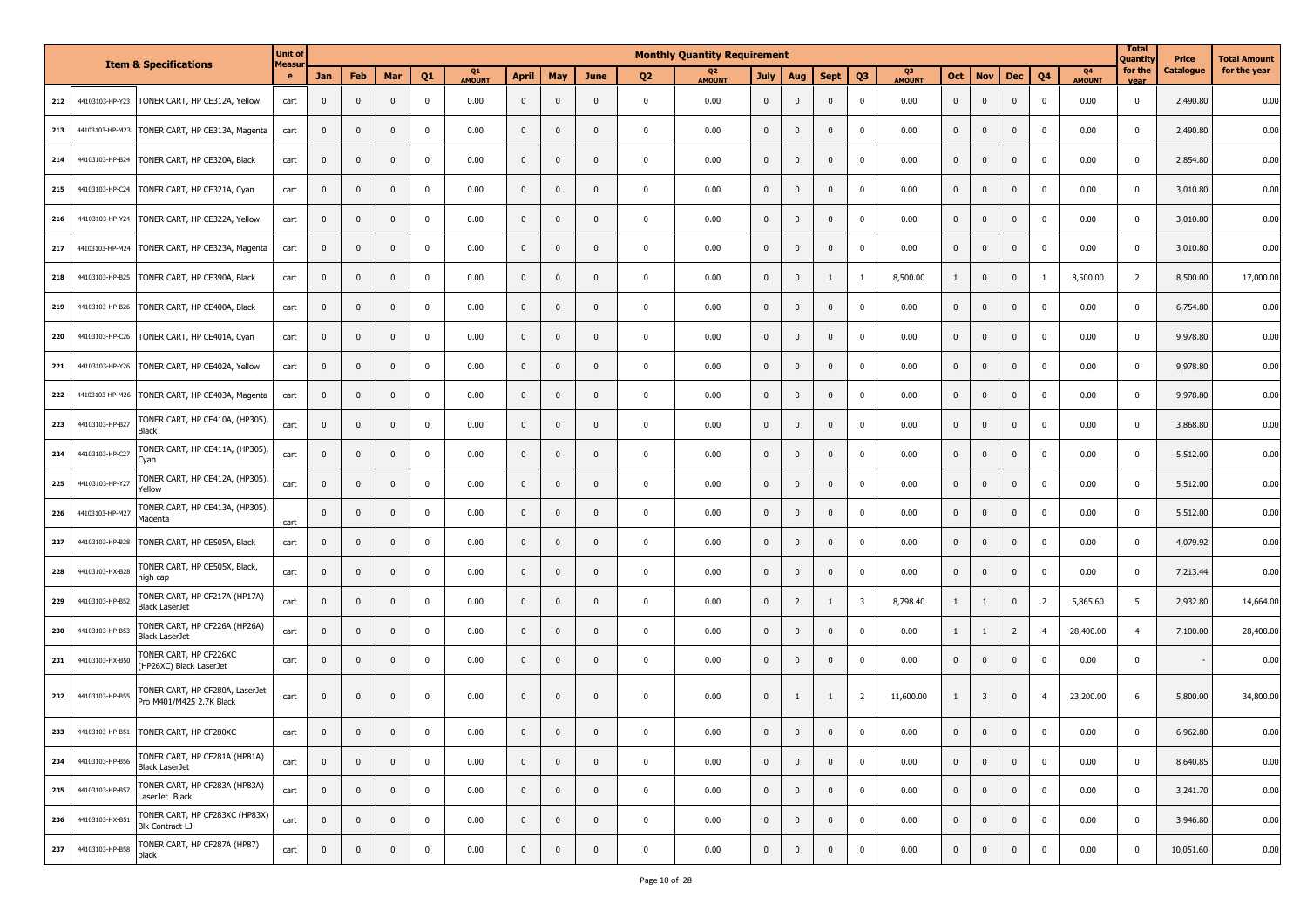|     |                 |                                                         | <b>Unit of</b>     |              |              |                |                |                                 |              |              |                |                | <b>Monthly Quantity Requirement</b> |                |              |              |                |              |                |                |                |                |                     | <b>Total</b><br>Quantity | Price     | Total Amount |
|-----|-----------------|---------------------------------------------------------|--------------------|--------------|--------------|----------------|----------------|---------------------------------|--------------|--------------|----------------|----------------|-------------------------------------|----------------|--------------|--------------|----------------|--------------|----------------|----------------|----------------|----------------|---------------------|--------------------------|-----------|--------------|
|     |                 | <b>Item &amp; Specifications</b>                        | <b>Measur</b><br>e | <b>Jan</b>   | Feb          | Mar            | Q1             | Q <sub>1</sub><br><b>AMOUNT</b> | <b>April</b> | May          | June           | Q <sub>2</sub> | Q <sub>2</sub><br><b>AMOUNT</b>     | <b>July</b>    | Aug          | <b>Sept</b>  | Q <sub>3</sub> | Q3<br>AMOUNT | <b>Oct</b>     | <b>Nov</b>     | <b>Dec</b>     | Q <sub>4</sub> | Q4<br><b>AMOUNT</b> | for the<br>vear          | Catalogue | for the year |
| 238 | 44103103-HP-B59 | TONER CART, HP CF310AC (HP826)<br>black                 | cart               | $\mathbf 0$  | $\mathbf{0}$ | $\mathbf{0}$   | $\mathbf 0$    | 0.00                            | $\mathbf{0}$ | $\mathbf 0$  | $\mathbf{0}$   | $\mathbf{0}$   | 0.00                                | $\mathbf{0}$   | $\mathbf{0}$ | $\Omega$     | $\mathbf 0$    | 0.00         | $\mathbf 0$    | $\mathbf 0$    | $\mathbf{0}$   | $\mathbf 0$    | 0.00                | $\mathbf 0$              |           | 0.00         |
| 239 | 44103103-HP-C59 | TONER CART, HP CF311AC (HP826)<br>cyan                  | cart               | 0            | $\mathbf 0$  | $\overline{0}$ | $\mathbf 0$    | 0.00                            | $\mathbf{0}$ | $\mathbf 0$  | $\mathbf{0}$   | $\mathbf{0}$   | 0.00                                | $\mathbf 0$    | $\mathbf{0}$ | $\mathbf{0}$ | $\mathbf 0$    | 0.00         | $\mathbf 0$    | $\mathbf 0$    | 0              | $\mathbf 0$    | 0.00                | $\mathbf 0$              |           | 0.00         |
| 240 | 44103103-HP-Y59 | TONER CART, HP CF312AC (HP826)<br>yellow                | cart               | $\mathbf{0}$ | $\mathbf{0}$ | $\mathbf{0}$   | $\mathbf 0$    | 0.00                            | $\mathbf{0}$ | $\mathbf 0$  | $\Omega$       | $\mathbf 0$    | 0.00                                | $\mathbf{0}$   | $\mathbf{0}$ | $\mathbf{0}$ | $\mathbf 0$    | 0.00         | $\mathbf{0}$   | $\mathbf 0$    | $\mathbf{0}$   | $\mathbf 0$    | 0.00                | 0                        |           | 0.00         |
| 241 | 44103103-HP-M59 | TONER CART, HP CF313AC (HP826)<br>maqenta               | cart               | 0            | $\mathbf 0$  | $\mathbf{0}$   | $\mathbf 0$    | 0.00                            | $\mathbf 0$  | $\mathbf 0$  | $\overline{0}$ | $\pmb{0}$      | 0.00                                | $\mathbf{0}$   | $\mathbf{0}$ | $\mathbf{0}$ | $\mathbf 0$    | 0.00         | $\mathbf 0$    | $\mathbf 0$    | $\mathbf{0}$   | $\mathbf 0$    | 0.00                | $\mathbf 0$              |           | 0.00         |
| 242 | 44103103-HX-B52 | TONER CART, HP CF325XC (HP25X)<br>Black LaserJet        | cart               | 0            | $\mathbf 0$  | $\mathbf{0}$   | $\mathbf 0$    | 0.00                            | $\bf{0}$     | $\mathbf 0$  | $\mathbf{0}$   | $\mathbf{0}$   | 0.00                                | $\mathbf{0}$   | $\mathbf{0}$ | $\mathbf{0}$ | $\mathbf 0$    | 0.00         | $\mathbf{0}$   | $\mathbf 0$    | $\mathbf{0}$   | 0              | 0.00                | $\mathbf 0$              | 13,156.00 | 0.00         |
| 243 | 44103103-HP-B60 | TONER CART, HP CF350A Black LJ                          | cart               | 0            | $\mathbf{0}$ | $\mathbf 0$    | $\mathbf 0$    | 0.00                            | $\mathbf{0}$ | $\mathbf 0$  | $\mathbf{0}$   | $\pmb{0}$      | 0.00                                | $\mathbf 0$    | $\mathbf{0}$ | $\mathbf{0}$ | $\mathbf 0$    | 0.00         | $\mathbf{0}$   | $\mathbf 0$    | $\mathbf{0}$   | $\mathbf 0$    | 0.00                | $\pmb{0}$                | 2,901.60  | 0.00         |
| 244 | 44103103-HP-C60 | TONER CART, HP CF351A Cyan LJ                           | cart               | 0            | $\mathbf 0$  | $\mathbf 0$    | $\mathbf 0$    | 0.00                            | $\mathbf 0$  | $\mathbf 0$  | $\mathbf 0$    | $\mathbf 0$    | 0.00                                | $\mathbf 0$    | $\mathbf{0}$ | $\Omega$     | $\mathbf 0$    | 0.00         | $\mathbf 0$    | $\mathbf 0$    | $\mathbf{0}$   | $\mathbf 0$    | 0.00                | $\pmb{0}$                | 2,943.20  | 0.00         |
| 245 | 44103103-HP-Y60 | TONER CART, HP CF352A Yellow LJ                         | cart               | $\mathbf 0$  | $\mathbf{0}$ | $\mathbf{0}$   | $\mathbf 0$    | 0.00                            | $\mathbf{0}$ | $\mathbf 0$  | $\mathbf{0}$   | $\mathbf 0$    | 0.00                                | $\mathbf 0$    | $\mathbf{0}$ | $\mathbf{0}$ | $\mathbf 0$    | 0.00         | $\mathbf 0$    | $\mathbf 0$    | $\mathbf{0}$   | $\mathbf 0$    | 0.00                | $\pmb{0}$                | 2,943.20  | 0.00         |
| 246 | 44103103-HP-M60 | TONER CART, HP CF353A Magenta                           | cart               | $\mathbf{0}$ | $\mathbf{0}$ | $\mathbf 0$    | $\mathbf 0$    | 0.00                            | $\mathbf{0}$ | $\mathbf 0$  | $\mathbf{0}$   | $\overline{0}$ | 0.00                                | $\mathbf{0}$   | $\mathbf{0}$ | $\Omega$     | $\mathbf 0$    | 0.00         | $\mathbf 0$    | $\mathbf 0$    | $\mathbf 0$    | $\mathbf 0$    | 0.00                | $\mathbf 0$              | 2,943.20  | 0.00         |
| 247 | 44103103-HP-B61 | TONER CART, HP CF360A (HP508A)<br>Black LaserJet        | cart               | $\mathbf 0$  | $\mathbf{0}$ | $\mathbf{0}$   | 0              | 0.00                            | $\mathbf{0}$ | $\mathbf{0}$ | $\mathbf{0}$   | $\overline{0}$ | 0.00                                | $\mathbf{0}$   | $\mathbf{0}$ | $\mathbf{0}$ | $\mathbf 0$    | 0.00         | $\mathbf{0}$   | $\mathbf 0$    | $\mathbf{0}$   | $\mathbf 0$    | 0.00                | $\mathbf 0$              | 7,389.20  | 0.00         |
| 248 | 44103103-HX-B53 | TONER CART, HP CF360XC<br>HP508X) Black Contract LJ     | cart               | $\mathbf{0}$ | $\mathbf{0}$ | $\mathbf{0}$   | $\mathbf 0$    | 0.00                            | $\mathbf{0}$ | $\mathbf 0$  | $\mathbf 0$    | $\mathbf 0$    | 0.00                                | $\mathbf 0$    | $\mathbf{0}$ | $\Omega$     | $\mathbf 0$    | 0.00         | $\mathbf 0$    | $\mathbf 0$    | $\mathbf{0}$   | $\mathbf 0$    | 0.00                | $\mathbf 0$              |           | 0.00         |
| 249 | 44103103-HP-C61 | TONER CART, HP CF361A (HP508A)<br>Cyan LaserJet         | cart               | 0            | $\mathbf{0}$ | $\mathbf{0}$   | $\mathbf 0$    | 0.00                            | $\mathbf 0$  | $\mathbf 0$  | $\mathbf 0$    | $\mathbf{0}$   | 0.00                                | $\mathbf 0$    | $\mathbf{0}$ | $\mathbf{0}$ | $\mathbf 0$    | 0.00         | $\mathbf 0$    | $\mathbf 0$    | $\mathbf 0$    | $\mathbf 0$    | 0.00                | $\mathbf 0$              | 9,474.40  | 0.00         |
| 250 | 44103103-HX-C53 | TONER CART, HP CF361XC<br>(HP508X) Cyan Contract LJ     | cart               | 0            | $\mathbf{0}$ | $\mathbf{0}$   | $\mathbf 0$    | 0.00                            | $\mathbf{0}$ | $\mathbf 0$  | $\mathbf 0$    | $\overline{0}$ | 0.00                                | $\mathbf 0$    | $\mathbf{0}$ | $\mathbf{0}$ | $\mathbf 0$    | 0.00         | $\pmb{0}$      | $\mathbf 0$    | $\mathbf{0}$   | $\mathbf 0$    | 0.00                | $\pmb{0}$                |           | 0.00         |
| 251 | 44103103-HP-Y61 | TONER CART, HP CF362A (HP508A)<br>Yellow LaserJet       | cart               | $\mathbf{0}$ | $\mathbf{0}$ | $\mathbf{0}$   | $\mathbf 0$    | 0.00                            | $\mathbf{0}$ | $\mathbf 0$  | $\mathbf{0}$   | $\overline{0}$ | 0.00                                | $\mathbf{0}$   | $\mathbf{0}$ | $\Omega$     | $\mathbf 0$    | 0.00         | $\mathbf{0}$   | $\mathbf 0$    | $\mathbf{0}$   | $\mathbf 0$    | 0.00                | $\mathbf 0$              | 9,474.40  | 0.00         |
| 252 | 44103103-HX-Y53 | TONER CART, HP CF362XC<br>(HP508X) Yellow Contract LJ   | cart               | 0            | $\mathbf{0}$ | $\mathbf{0}$   | $\mathbf{0}$   | 0.00                            | $\mathbf 0$  | $\mathbf 0$  | $\mathbf{0}$   | $\mathbf 0$    | 0.00                                | $\mathbf 0$    | $\mathbf{0}$ | $\mathbf{0}$ | $\mathbf 0$    | 0.00         | $\mathbf{0}$   | $\mathbf 0$    | $\mathbf{0}$   | $\mathbf 0$    | 0.00                | $\mathbf 0$              |           | 0.00         |
| 253 | 44103103-HP-M61 | TONER CART, HP CF363A (HP508A)<br>Magenta LaserJet      | cart               | $\mathbf{0}$ | $\mathbf{0}$ | $\mathbf 0$    | $\mathbf{0}$   | 0.00                            | $\mathbf 0$  | $\mathbf 0$  | $\mathbf 0$    | $\mathbf 0$    | 0.00                                | $\mathbf 0$    | $\mathbf{0}$ | $\Omega$     | $\mathbf 0$    | 0.00         | $\mathbf 0$    | $\mathbf 0$    | $\overline{0}$ | $\mathbf 0$    | 0.00                | $\mathbf 0$              | 9,474.40  | 0.00         |
| 254 | 44103103-HX-M53 | TONER CART, HP CF363XC<br>HP508X) Magenta Contract LJ   | cart               | 0            | $\mathbf{0}$ | $\mathbf{0}$   | $\mathbf{0}$   | 0.00                            | $\mathbf{0}$ | $\mathbf 0$  | $\overline{0}$ | $\overline{0}$ | 0.00                                | $\mathbf 0$    | $\mathbf{0}$ | $\mathbf{0}$ | $\mathbf 0$    | 0.00         | $\mathbf{0}$   | $\mathbf 0$    | $\mathbf 0$    | $\mathbf 0$    | 0.00                | $\pmb{0}$                |           | 0.00         |
| 255 | 44103103-HP-B62 | TONER CART, HP CF400A (HP201A)<br><b>Black LaserJet</b> | cart               | $\mathbf 0$  | $\mathbf{0}$ | $\mathbf{0}$   | $\mathbf 0$    | 0.00                            | $\mathbf 0$  | $\mathbf 0$  | $\mathbf{0}$   | $\overline{0}$ | 0.00                                | $\mathbf 0$    | $\Omega$     | $\Omega$     | $\mathbf 0$    | 0.00         | $\mathbf 0$    | $\mathbf 0$    | $\mathbf 0$    | $\mathbf 0$    | 0.00                | $\pmb{0}$                |           | 0.00         |
| 256 | 44103103-HP-C62 | TONER CART, HP CF401A (HP201A)<br>Cyan LaserJet         | cart               | $\mathbf 0$  | $\mathbf{0}$ | $\mathbf{0}$   | $\mathbf{0}$   | 0.00                            | $\mathbf{0}$ | $\mathbf 0$  | $\Omega$       | $\mathbf{0}$   | 0.00                                | $\mathbf{0}$   | $\mathbf{0}$ | $\mathbf{0}$ | $\mathbf 0$    | 0.00         | $\mathbf{0}$   | $\mathbf 0$    | $\mathbf{0}$   | $\mathbf 0$    | 0.00                | $\mathbf 0$              |           | 0.00         |
| 257 | 44103103-HP-Y62 | TONER CART, HP CF402A (HP201A)<br>Yellow LaserJet       | cart               | 0            | $\mathbf 0$  | $\mathbf 0$    | $\mathbf 0$    | 0.00                            | $\mathbf 0$  | $\mathbf 0$  | $\mathbf 0$    | $\pmb{0}$      | 0.00                                | $\mathbf 0$    | $\mathbf{0}$ | $\mathbf{0}$ | $\mathbf 0$    | 0.00         | $\mathbf 0$    | $\mathbf 0$    | $\mathbf{0}$   | $\mathbf 0$    | 0.00                | $\mathbf 0$              |           | 0.00         |
| 258 | 44103103-HP-M62 | TONER CART, HP CF403A (HP201A)<br>Magenta LaserJet      | cart               | 0            | $\mathbf{0}$ | $\mathbf 0$    | $\mathbf 0$    | 0.00                            | $\mathbf{0}$ | $\mathbf 0$  | $\mathbf{0}$   | $\mathbf{0}$   | 0.00                                | $\mathbf 0$    | $\mathbf{0}$ | $\mathbf{0}$ | $\mathbf 0$    | 0.00         | $\mathbf{0}$   | $\mathbf 0$    | $\mathbf 0$    | $\mathbf 0$    | 0.00                | $\mathbf 0$              |           | 0.00         |
| 259 | 44103103-HP-B63 | TONER CART, HP CF410A (HP410A)<br>black                 | cart               | 0            | $\mathbf{0}$ | $\mathbf 0$    | $\mathbf 0$    | 0.00                            | $\mathbf{0}$ | $\mathbf 0$  | $\mathbf{0}$   | $\pmb{0}$      | 0.00                                | $\mathbf 0$    | $\mathbf{0}$ | $\mathbf{0}$ | $\mathbf 0$    | 0.00         | $\mathbf{0}$   | $\mathbf 0$    | $\mathbf{0}$   | $\mathbf 0$    | 0.00                | $\pmb{0}$                | 4,440.80  | 0.00         |
| 260 | 44103103-HX-B54 | TONER CART, HP CF410XC<br>HP410XC) black                | cart               | 0            | $\mathbf{0}$ | $\mathbf{0}$   | $\mathbf{0}$   | 0.00                            | $\bf{0}$     | $\mathbf 0$  | $\mathbf{0}$   | $\mathbf{0}$   | 0.00                                | $\mathbf{0}$   | $\mathbf{0}$ | $\Omega$     | $\mathbf 0$    | 0.00         | $\mathbf 0$    | $\mathbf 0$    | $\mathbf 0$    | $\mathbf 0$    | 0.00                | $\mathbf 0$              | 7,441.20  | 0.00         |
| 261 | 44103103-HP-C63 | TONER CART, HP CF411A (HP410A)<br>cyan                  | cart               | 0            | $\mathbf{0}$ | $\mathbf 0$    | $\mathbf 0$    | 0.00                            | $\mathbf 0$  | $\mathbf 0$  | $\overline{0}$ | $\pmb{0}$      | 0.00                                | $\mathbf 0$    | $\mathbf{0}$ | $\mathbf{0}$ | $\mathbf 0$    | 0.00         | $\mathbf 0$    | $\mathbf 0$    | $\mathbf 0$    | $\mathbf{0}$   | 0.00                | $\pmb{0}$                | 5,049.20  | 0.00         |
| 262 | 44103103-HX-C54 | TONER CART, HP CF411XC<br>HP410XC) cyan                 | cart               | $\mathbf{0}$ | $\mathbf{0}$ | $\mathbf 0$    | $\mathbf 0$    | 0.00                            | $\mathbf{0}$ | $\mathbf 0$  | $\mathbf{0}$   | $\mathbf 0$    | 0.00                                | $\mathbf 0$    | $\mathbf{0}$ | $\Omega$     | $\mathbf 0$    | 0.00         | $\mathbf{0}$   | $\mathbf 0$    | $\mathbf 0$    | $\mathbf 0$    | 0.00                | $\mathbf 0$              | 7,472.40  | 0.00         |
| 263 | 44103103-HP-Y63 | TONER CART, HP CF412A (HP410A)<br>yellow                | cart               | $\mathbf 0$  | $\mathbf{0}$ | $\mathbf{0}$   | $\mathbf 0$    | 0.00                            | $\mathbf{0}$ | $\mathbf{0}$ | $\mathbf{0}$   | $\overline{0}$ | 0.00                                | $\mathbf{0}$   | $\mathbf{0}$ | $\Omega$     | $\mathbf 0$    | 0.00         | $\mathbf{0}$   | $\mathbf{0}$   | $\mathbf{0}$   | $\mathbf 0$    | 0.00                | $\mathbf 0$              | 5,049.20  | 0.00         |
| 264 | 44103103-HX-Y54 | TONER CART, HP CF412XC<br>HP410XC) yellow               | cart               | $\Omega$     | $\Omega$     | $\Omega$       | $\Omega$       | 0.00                            | $\Omega$     | $\Omega$     | $\Omega$       | $\Omega$       | 0.00                                | $\Omega$       | $\Omega$     | $\Omega$     | $\Omega$       | 0.00         | $\Omega$       | $\Omega$       | $\Omega$       | $\Omega$       | 0.00                | $\Omega$                 | 7.472.40  | 0.00         |
| 265 | 44103103-HP-M63 | TONER CART, HP CF413A (HP410A)<br>magenta               | cart               | $\mathbf{0}$ | $\mathbf{0}$ | $\mathbf{0}$   | $\overline{0}$ | 0.00                            | $\mathbf 0$  | $\mathbf 0$  | $\mathbf 0$    | $\pmb{0}$      | 0.00                                | $\mathbf{0}$   | $\mathbf 0$  | $\mathbf 0$  | $\mathbf 0$    | 0.00         | $\mathbf 0$    | $\mathbf 0$    | $\overline{0}$ | $\mathbf 0$    | 0.00                | $\pmb{0}$                | 5,049.20  | 0.00         |
| 266 | 44103103-HX-M54 | TONER CART, HP CF413XC<br>(HP410XC) magenta             | cart               | $\mathbf 0$  | $\mathbf 0$  | $\mathbf{0}$   | $\mathbf 0$    | 0.00                            | $\mathbf 0$  | $\mathbf 0$  | $\mathbf 0$    | $\mathbf 0$    | 0.00                                | $\overline{0}$ | $\mathbf 0$  | $\mathbf 0$  | $\mathbf 0$    | 0.00         | $\overline{0}$ | $\mathbf 0$    | $\mathbf 0$    | $\mathbf 0$    | 0.00                | $\mathbf 0$              | 7,472.40  | 0.00         |
| 267 | 44103103-HP-B34 | TONER CART, HP Q2612A, Black                            | cart               | 1            | $\mathbf 0$  | $\mathbf{0}$   | 1              | 4,087.50                        | $\mathbf 0$  | $\mathbf 0$  | $\mathbf 0$    | $\mathbf 0$    | 0.00                                | $\mathbf 0$    | $\mathbf{0}$ | 1            | $\mathbf{1}$   | 4,087.50     | $\mathbf 0$    | $\mathbf 0$    | $\overline{2}$ | $\overline{2}$ | 8,175.00            | $\overline{4}$           | 4,087.50  | 16,350.00    |
| 268 | 44103103-HP-B39 | TONER CART, HP Q5942A, Black                            | cart               | $\mathbf 0$  | $\mathbf 0$  | $\mathbf 0$    | $\mathbf 0$    | 0.00                            | $\mathbf 0$  | $\mathbf 0$  | $\mathbf 0$    | $\mathbf 0$    | 0.00                                | $\mathbf 0$    | $\mathbf 0$  | $\mathbf 0$  | $\pmb{0}$      | 0.00         | $\mathbf 0$    | $\overline{0}$ | $\mathbf 0$    | $\mathbf 0$    | 0.00                | $\pmb{0}$                | 7,482.80  | 0.00         |
| 269 | 44103103-HP-B48 | TONER CART, HP Q7553A, Black                            | cart               | $\mathbf 0$  | $\mathbf 0$  | $\mathbf 0$    | $\mathbf 0$    | 0.00                            | $\mathbf 0$  | $\mathbf 0$  | $\mathbf 0$    | $\overline{0}$ | 0.00                                | $\mathbf 0$    | $\mathbf 0$  | $\mathbf 0$  | $\pmb{0}$      | 0.00         | $\mathbf 0$    | $\pmb{0}$      | $\mathbf 0$    | $\mathbf 0$    | 0.00                | $\pmb{0}$                | 3,972.80  | 0.00         |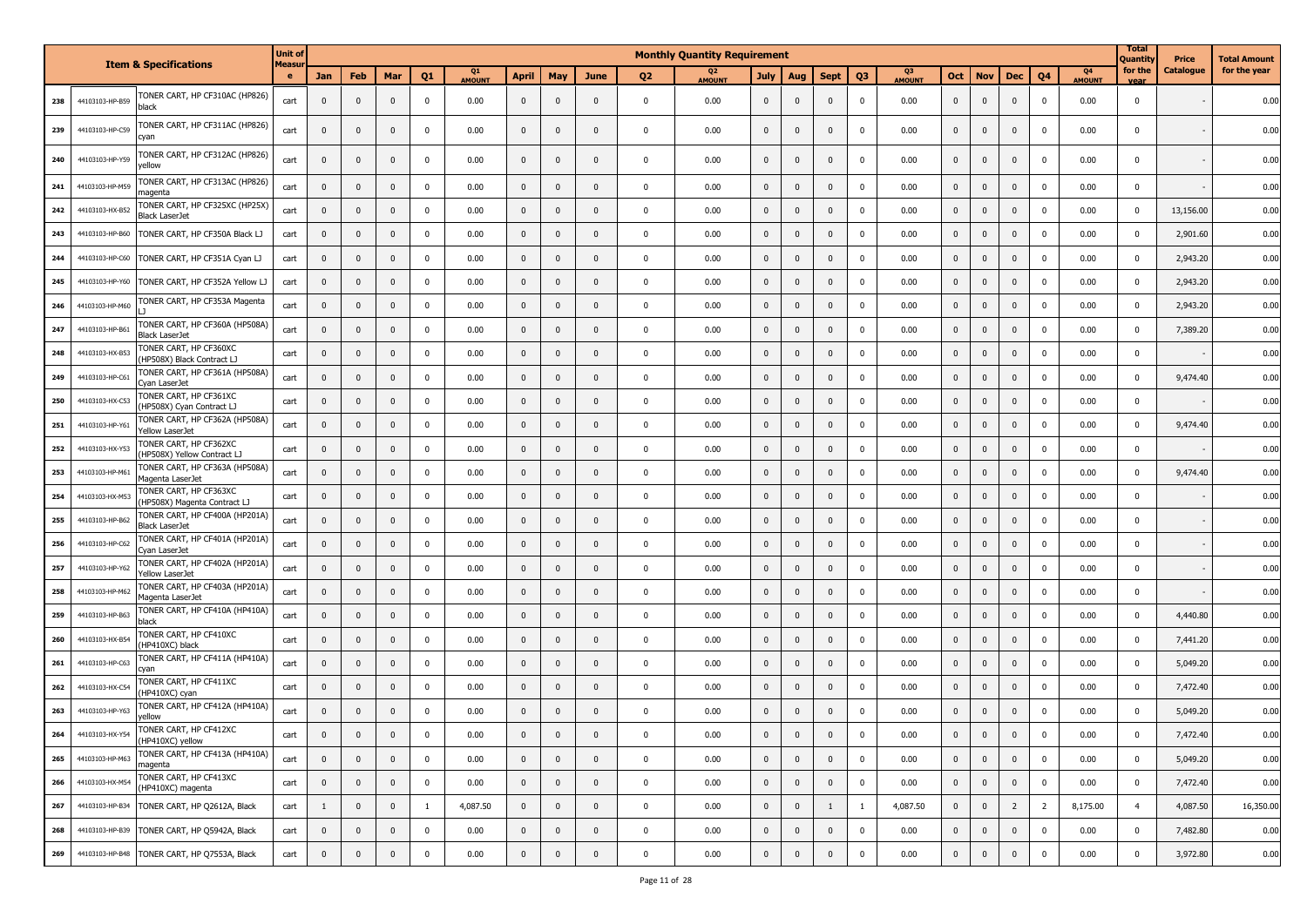|     |                                  |                                                                                       | <b>Unit of</b><br>Measur |                |                |              |                |              |              |                |              |                | <b>Monthly Quantity Requirement</b> |              |                         |                         |                |              |                |             |              |                |                                 | <b>Total</b><br>Quantity | Price     | <b>Total Amount</b> |
|-----|----------------------------------|---------------------------------------------------------------------------------------|--------------------------|----------------|----------------|--------------|----------------|--------------|--------------|----------------|--------------|----------------|-------------------------------------|--------------|-------------------------|-------------------------|----------------|--------------|----------------|-------------|--------------|----------------|---------------------------------|--------------------------|-----------|---------------------|
|     | <b>Item &amp; Specifications</b> |                                                                                       | e                        | Jan            | Feb            | Mar          | Q <sub>1</sub> | Q1<br>AMOUNT | <b>April</b> | May            | <b>June</b>  | Q <sub>2</sub> | Q <sub>2</sub><br>AMOUNT            | <b>July</b>  | Aug                     | <b>Sept</b>             | Q <sub>3</sub> | Q3<br>AMOUNT | Oct            | <b>Nov</b>  | <b>Dec</b>   | Q <sub>4</sub> | Q <sub>4</sub><br><b>AMOUNT</b> | for the<br>vear          | Catalogue | for the year        |
| 270 | 44103103-LX-B03                  | TONER CART, LEXMARK E360H11P,<br>Black                                                | cart                     | $\mathbf{0}$   | $\mathbf 0$    | $\mathbf 0$  | $\mathbf 0$    | 0.00         | $\mathbf 0$  | $\mathbf 0$    | $\mathbf{0}$ | $\mathbf 0$    | 0.00                                | $\mathbf 0$  | $\mathbf 0$             | $\mathbf 0$             | $\mathbf{0}$   | 0.00         | $\mathbf 0$    | $\mathbf 0$ | $\mathbf 0$  | 0              | 0.00                            | $\mathbf 0$              | 8,874.32  | 0.00                |
| 271 | 44103103-LX-B05                  | TONER CART, LEXMARK T650A11P,<br>Black                                                | cart                     | $\mathbf{0}$   | $\mathbf{0}$   | $\mathbf 0$  | $\pmb{0}$      | 0.00         | $\mathbf 0$  | $\pmb{0}$      | $\mathbf{0}$ | $\mathbf 0$    | 0.00                                | $\mathbf 0$  | $\mathbf{0}$            | $\mathbf{0}$            | $\Omega$       | 0.00         | $\mathbf 0$    | $\mathbf 0$ | $\mathbf 0$  | $\mathbf 0$    | 0.00                            | $\mathbf 0$              | 9,630.40  | 0.00                |
| 272 | 44103103-SA-B06                  | TONER CART, SAMSUNG MLT-<br>D101S, Black                                              | cart                     | $\mathbf{0}$   | $\Omega$       | $\mathbf{0}$ | $\mathbf 0$    | 0.00         | $\mathbf 0$  | $\mathbf{0}$   | $\Omega$     | $\mathbf 0$    | 0.00                                | $\mathbf 0$  | $\mathbf{0}$            | $\pmb{0}$               | $\Omega$       | 0.00         | $\mathbf 0$    | $\mathbf 0$ | $\mathbf 0$  | $\mathbf 0$    | 0.00                            | $\overline{0}$           | 2,641.60  | 0.00                |
| 273 | 44103103-SA-B07                  | TONER CART, SAMSUNG MLT-<br>D103S, Black                                              | cart                     | $\mathbf 0$    | $\mathbf 0$    | $\mathbf 0$  | $\mathbf 0$    | 0.00         | $\mathbf 0$  | $\mathbf 0$    | $\mathbf{0}$ | $\mathbf 0$    | 0.00                                | $\pmb{0}$    | $\mathbf 0$             | $\mathbf 0$             | $\mathbf 0$    | 0.00         | $\pmb{0}$      | $\mathbf 0$ | $\mathbf 0$  | $\mathbf 0$    | 0.00                            | $\overline{0}$           | 2,912.00  | 0.00                |
| 274 | 44103103-SA-B08                  | TONER CART, SAMSUNG MLT-<br>D104S, Black                                              | cart                     | $\mathbf 0$    | $\mathbf 0$    | $\mathbf 0$  | $\mathbf 0$    | 0.00         | $\mathbf 0$  | $\mathbf 0$    | $\mathbf{0}$ | $\mathbf 0$    | 0.00                                | $\mathbf 0$  | $\mathbf{0}$            | $\mathbf{0}$            | $\mathbf{0}$   | 0.00         | $\pmb{0}$      | $\mathbf 0$ | $\mathbf 0$  | $\mathbf 0$    | 0.00                            | $\mathbf 0$              | 2,444.00  | 0.00                |
| 275 | 44103103-SA-B09                  | TONER CART, SAMSUNG MLT-<br>D105L, Black                                              | cart                     | $\mathbf{0}$   | $\mathbf 0$    | $\mathbf 0$  | $\mathbf 0$    | 0.00         | $\mathbf 0$  | $\mathbf 0$    | $\mathbf{0}$ | $\mathbf 0$    | 0.00                                | $\mathbf 0$  | $\overline{\mathbf{0}}$ | $\mathbf{0}$            | 0              | 0.00         | $\mathbf 0$    | $\mathbf 0$ | $\mathbf 0$  | $\mathbf 0$    | 0.00                            | $\mathbf 0$              | 2,787.20  | 0.00                |
| 276 | 44103103-SA-B14                  | TONER CART, SAMSUNG MLT-<br>D108S, Black                                              | cart                     | $\mathbf 0$    | $\overline{0}$ | $\mathbf{0}$ | $\mathbf 0$    | 0.00         | $\mathbf 0$  | $\overline{0}$ | $\mathbf{0}$ | $\mathbf 0$    | 0.00                                | $\mathbf 0$  | $\mathbf{0}$            | $\mathbf{0}$            | 0              | 0.00         | $\mathbf{0}$   | $\mathbf 0$ | $\mathbf 0$  | $\mathbf 0$    | 0.00                            | $\mathbf 0$              | 2,745.60  | 0.00                |
| 277 | 44103103-SA-B21                  | TONER CART, SAMSUNG MLT-<br>D203E, Black                                              | cart                     | $\mathbf 0$    | $\mathbf{0}$   | $\mathbf 0$  | $\mathbf 0$    | 0.00         | $\mathbf 0$  | $\mathbf 0$    | $\mathbf{0}$ | $\mathbf 0$    | 0.00                                | $\pmb{0}$    | $\mathbf 0$             | $\mathbf 0$             | 0              | 0.00         | $\mathbf 0$    | $\mathbf 0$ | $\mathbf 0$  | $\mathbf 0$    | 0.00                            | $\mathbf 0$              | 7,124.00  | 0.00                |
| 278 | 44103103-SA-B18                  | TONER CART, SAMSUNG MLT-<br>D203L, Black                                              | cart                     | $\mathbf 0$    | $\mathbf{0}$   | $\mathbf 0$  | $\pmb{0}$      | 0.00         | $\mathbf 0$  | $\mathbf 0$    | $\mathbf 0$  | $\mathbf 0$    | 0.00                                | $\pmb{0}$    | $\mathbf 0$             | $\mathbf{0}$            | 0              | 0.00         | $\pmb{0}$      | $\mathbf 0$ | $\mathbf 0$  | $\mathbf 0$    | 0.00                            | $\overline{0}$           | 4,617.60  | 0.00                |
| 279 | 44103103-SA-B20                  | TONER CART, SAMSUNG MLT-<br>D203U, black                                              | cart                     | $\mathbf 0$    | $\mathbf 0$    | $\mathbf 0$  | $\mathbf 0$    | 0.00         | $\mathbf 0$  | $\mathbf{0}$   | $\mathbf{0}$ | $\mathbf 0$    | 0.00                                | $\mathbf 0$  | $\overline{\mathbf{0}}$ | $\mathbf{0}$            | $^{\circ}$     | 0.00         | $\mathbf 0$    | $\mathbf 0$ | $\mathbf 0$  | 0              | 0.00                            | $\overline{0}$           | 9,464.00  | 0.00                |
| 280 | 44103103-SA-B1                   | TONER CART, SAMSUNG MLT-<br>D205E, Black                                              | cart                     | $\mathbf{0}$   | $\mathbf{0}$   | $\mathbf 0$  | $\mathbf 0$    | 0.00         | $\mathbf 0$  | $\mathbf 0$    | $\mathbf{0}$ | $\mathbf 0$    | 0.00                                | $\mathbf 0$  | $\mathbf{0}$            | $\mathbf{0}$            | $\Omega$       | 0.00         | $\mathbf 0$    | $\mathbf 0$ | $\mathbf 0$  | $\mathbf 0$    | 0.00                            | $\mathbf 0$              | 9,204.00  | 0.00                |
| 281 | 44103103-SA-B05                  | TONER CART, SAMSUNG MLT-<br>D205L, Black                                              | cart                     | $\mathbf 0$    | $\mathbf 0$    | $\mathbf{0}$ | $\pmb{0}$      | 0.00         | $\mathbf 0$  | $\mathbf 0$    | $\Omega$     | $\mathbf 0$    | 0.00                                | $\mathbf 0$  | $\mathbf 0$             | $\pmb{0}$               | $\Omega$       | 0.00         | $\mathbf 0$    | $\mathbf 0$ | $\mathbf 0$  | $\mathbf 0$    | 0.00                            | $\overline{\mathbf{0}}$  | 5,064.80  | 0.00                |
| 282 | 44103103-SA-B10                  | TONER CART, SAMSUNG SCX-<br>D6555A, Black                                             | cart                     | $\mathbf{0}$   | $\mathbf 0$    | $\mathbf 0$  | $\mathbf 0$    | 0.00         | $\mathbf 0$  | $\mathbf{0}$   | $\mathbf{0}$ | $\mathbf 0$    | 0.00                                | $\mathbf 0$  | $\overline{\mathbf{0}}$ | $\mathbf{0}$            | $^{\circ}$     | 0.00         | $\mathbf 0$    | $\mathbf 0$ | $\mathbf{0}$ | $\mathbf 0$    | 0.00                            | $\mathbf 0$              | 4,357.60  | 0.00                |
| 283 | 44103103-BR-B15                  | TONER CARTRIDGE, BROTHER TN-<br>3478, Blackf, for printer HL-6400DW<br>(12,000 pages) | cart                     | $\mathbf 0$    | $\mathbf{0}$   | $\mathbf 0$  | $\mathbf 0$    | 0.00         | $\mathbf 0$  | $\mathbf 0$    | $\mathbf{0}$ | $\mathbf 0$    | 0.00                                | $\mathbf 0$  | $\overline{\mathbf{0}}$ | $\mathbf{0}$            | $\mathbf{0}$   | 0.00         | $\mathbf 0$    | $\mathbf 0$ | $\mathbf 0$  | $\mathbf 0$    | 0.00                            | $\mathbf 0$              | 6,069.44  | 0.00                |
| 284 | 44103103-CA-B00                  | TONER CARTRIDGE, CANON 324 II,<br>for printer LBP6780x                                | cart                     | $\mathbf 0$    | $\mathbf 0$    | $\mathbf{0}$ | $\pmb{0}$      | 0.00         | $\mathbf 0$  | $\mathbf{0}$   | $\Omega$     | $\mathbf{0}$   | 0.00                                | $\mathbf 0$  | $\mathbf 0$             | $\mathbf{0}$            | $\mathbf 0$    | 0.00         | $\mathbf 0$    | $\mathbf 0$ | $\mathbf 0$  | $\mathbf 0$    | 0.00                            | $\mathbf 0$              | 13,399.36 | 0.00                |
|     |                                  | <b>Audio and Visual Equipment and Supplies</b>                                        |                          |                |                |              |                |              |              |                |              |                |                                     |              |                         |                         |                |              |                |             |              |                |                                 |                          |           |                     |
| 285 | 45121517-DO-C01                  | DOCUMENT CAMERA, 3.2M pixels                                                          | unit                     | $\mathbf 0$    | $\mathbf 0$    | $\mathbf 0$  | $\mathbf 0$    | 0.00         | $\mathbf 0$  | $\mathbf 0$    | $\mathbf{0}$ | $\mathbf 0$    | 0.00                                | $\mathbf 0$  | $\mathbf 0$             | $\mathbf 0$             | $\mathbf{0}$   | 0.00         | $\mathbf 0$    | $\mathbf 0$ | $\mathbf 0$  | $\mathbf 0$    | 0.00                            | $\mathbf{0}$             | 28,860.00 | 0.00                |
| 286 | 45111609-MM-P01                  | MULTIMEDIA PROJECTOR, 4000<br>min ANSI Lumens                                         | unit                     | $\overline{0}$ | $\mathbf{0}$   | $\mathbf 0$  | $\mathbf 0$    | 0.00         | $\mathbf 0$  | $\mathbf 0$    | $\mathbf{0}$ | $\mathbf 0$    | 0.00                                | $\mathbf 0$  | $\pmb{0}$               | $\pmb{0}$               | $\mathbf 0$    | 0.00         | $\mathbf{0}$   | $\mathbf 0$ | $\mathbf{0}$ | $\mathbf 0$    | 0.00                            | $\mathbf 0$              | 18,616.00 | 0.00                |
|     | <b>Flag or Accessories</b>       |                                                                                       |                          |                |                |              |                |              |              |                |              |                |                                     |              |                         |                         |                |              |                |             |              |                |                                 |                          |           |                     |
| 287 | 55121905-PH-F01                  | PHILIPPINE NATIONAL FLAG, 100%<br>polyester                                           | piece                    | $\mathbf 0$    | $\mathbf 0$    | $\mathbf 0$  | $\mathbf 0$    | 0.00         | $\mathbf 0$  | $\mathbf 0$    | $\mathbf{0}$ | $\mathbf 0$    | 0.00                                | $\mathbf 0$  | $\mathbf 0$             | $\mathbf 0$             | $\mathbf 0$    | 0.00         | 5 <sup>5</sup> | 5           | $\mathbf 0$  | 10             | 3,192.80                        | 10                       | 319.28    | 3,192.80            |
|     | <b>Printed Publications</b>      |                                                                                       |                          |                |                |              |                |              |              |                |              |                |                                     |              |                         |                         |                |              |                |             |              |                |                                 |                          |           |                     |
| 288 | 55101524-RA-H01                  | HANDBOOK (RA 9184), 7th Edition                                                       | book                     | $\overline{0}$ | $\overline{0}$ | $\mathbf 0$  | $\pmb{0}$      | 0.00         | $\pmb{0}$    | $\pmb{0}$      | $\mathbf 0$  | $\pmb{0}$      | 0.00                                | $\mathbf 0$  | $\pmb{0}$               | $\pmb{0}$               | $\mathbf 0$    | 0.00         | $\mathbf 0$    | $\mathbf 0$ | $\mathbf 0$  | $\mathbf 0$    | 0.00                            | $\mathbf 0$              | 46.28     | 0.00                |
|     | <b>Fire Fighting Equipment</b>   |                                                                                       |                          |                |                |              |                |              |              |                |              |                |                                     |              |                         |                         |                |              |                |             |              |                |                                 |                          |           |                     |
| 289 | 46191601-FE-M01                  | FIRE EXTINGUISHER, DRY<br>CHEMICAL, 4.5kgs                                            | unit                     | $\mathbf 0$    | $\mathbf{0}$   | $\mathbf 0$  | $\mathbf 0$    | 0.00         | $\mathbf 0$  | $\mathbf 0$    | $\mathbf{0}$ | $\mathbf 0$    | 0.00                                | $\mathbf 0$  | $\mathbf 0$             | $\mathbf 0$             | $\mathbf 0$    | 0.00         | $\mathbf{0}$   | $\mathbf 0$ | $\mathbf{0}$ | $\mathbf 0$    | 0.00                            | $\mathbf 0$              | 1,144.00  | 0.00                |
| 290 | 46191601-FE-H01                  | FIRE EXTINGUISHER, PURE HCFC<br>123, 4.5kgs                                           | unit                     | $\mathbf 0$    | $\mathbf{0}$   | $\mathbf 0$  | $\mathbf 0$    | 0.00         | $\mathbf 0$  | $\mathbf 0$    | $\mathbf{0}$ | $\mathbf 0$    | 0.00                                | $\mathbf 0$  | $\mathbf{0}$            | $\mathbf{0}$            | $\mathbf{0}$   | 0.00         | $\mathbf 0$    | $\mathbf 0$ | $\mathbf{0}$ | 0              | 0.00                            | $\mathbf 0$              | 4,992.00  | 0.00                |
|     | <b>Consumer Electronics</b>      |                                                                                       |                          |                |                |              |                |              |              |                |              |                |                                     |              |                         |                         |                |              |                |             |              |                |                                 |                          |           |                     |
| 291 | 52161535-DV-R01                  | DIGITAL VOICE RECORDER,<br>memory: 4GB (expandable)                                   | unit                     | $\overline{0}$ | $\mathbf{0}$   | $\mathbf{0}$ | $\mathbf 0$    | 0.00         | $\mathbf 0$  | $\mathbf 0$    | $\mathbf{0}$ | $\mathbf 0$    | 0.00                                | $\mathbf{0}$ | $\mathbf 0$             | $\overline{\mathbf{0}}$ | $\mathbf 0$    | 0.00         | $\mathbf 0$    | $\mathbf 0$ | $\pmb{0}$    | $\pmb{0}$      | 0.00                            | $\mathbf 0$              | 6,828.14  | 0.00                |
|     | <b>Furniture and Furnishings</b> |                                                                                       |                          |                |                |              |                |              |              |                |              |                |                                     |              |                         |                         |                |              |                |             |              |                |                                 |                          |           |                     |
| 292 | 56101504-CM-B01                  | CHAIR, monobloc, beige, with<br>backrest, w/o armrest                                 | piece                    | $\overline{0}$ | $\mathbf 0$    | $\mathbf 0$  | $\pmb{0}$      | 0.00         | $\mathbf 0$  | $\mathbf 0$    | $\mathbf 0$  | $\mathbf 0$    | 0.00                                | $\mathbf 0$  | $\overline{\mathbf{0}}$ | $\pmb{0}$               | $\mathbf 0$    | 0.00         | $\mathbf 0$    | $\mathbf 0$ | $\pmb{0}$    | $\pmb{0}$      | 0.00                            | $\mathbf 0$              | 262.60    | 0.00                |
| 293 | 56101504-CM-W01                  | CHAIR, monobloc, white, with<br>backrest, w/o armrest                                 | piece                    | $\overline{0}$ | $\mathbf 0$    | $\mathsf 0$  | $\pmb{0}$      | 0.00         | $\mathbf 0$  | $\mathbf 0$    | $\mathbf 0$  | $\mathbf 0$    | 0.00                                | $\mathbf 0$  | $\mathbf{0}$            | $\mathbf{0}$            | $\mathbf 0$    | 0.00         | $\overline{0}$ | $\mathbf 0$ | $\mathbf 0$  | $\mathbf 0$    | 0.00                            | $\mathbf 0$              | 262.60    | 0.00                |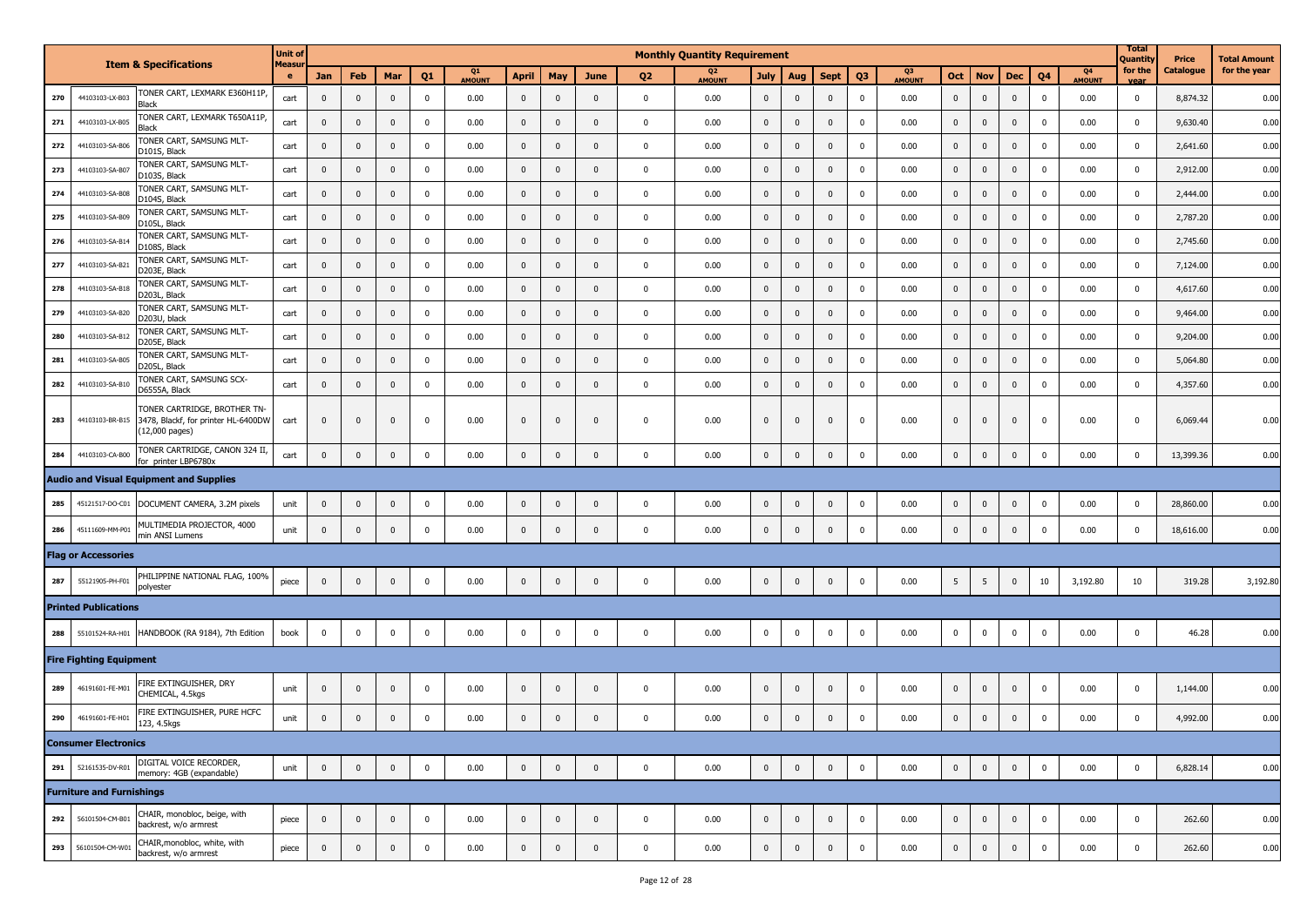|                         | <b>Item &amp; Specifications</b> |                                                                     | <b>Unit of</b> |                         |                |                         |                         |                     |              |                |              |                | <b>Monthly Quantity Requirement</b> |                |                         |                         |                |              |                |                         |                 |                         |                                 | Total<br>Quantity | Price     | <b>Total Amount</b> |
|-------------------------|----------------------------------|---------------------------------------------------------------------|----------------|-------------------------|----------------|-------------------------|-------------------------|---------------------|--------------|----------------|--------------|----------------|-------------------------------------|----------------|-------------------------|-------------------------|----------------|--------------|----------------|-------------------------|-----------------|-------------------------|---------------------------------|-------------------|-----------|---------------------|
|                         |                                  |                                                                     | Measur<br>e    | Jan                     | Feb            | Mar                     | Q1                      | Q1<br><b>AMOUNT</b> | <b>April</b> | May            | <b>June</b>  | Q <sub>2</sub> | Q <sub>2</sub><br><b>AMOUNT</b>     | <b>July</b>    | Aug                     | <b>Sept</b>             | Q <sub>3</sub> | Q3<br>AMOUNT | Oct            | <b>Nov</b>              | <b>Dec</b>      | Q <sub>4</sub>          | Q <sub>4</sub><br><b>AMOUNT</b> | for the<br>vear   | Catalogue | for the year        |
| 294                     | 56101519-TM-S01                  | TABLE, MONOBLOC, WHITE, 889 x<br>889mm (35" x 35")min               | unit           | $\mathbf 0$             | $\mathbf 0$    | $\mathbf 0$             | $\mathbf 0$             | 0.00                | $\mathbf 0$  | $\mathbf 0$    | $\mathbf{0}$ | $\mathbf 0$    | 0.00                                | $\mathbf 0$    | $\mathbf{0}$            | $\mathbf{0}$            | $\mathbf 0$    | 0.00         | $\mathbf 0$    | $\mathbf 0$             | $\mathbf{0}$    | $\mathbf 0$             | 0.00                            | $\mathbf 0$       | 1,326.00  | 0.00                |
| 295                     | 56101519-TM-S02                  | TABLE, MONOBLOC, BEIGE, 889 x<br>889mm (35" x 35")min               | unit           | $\overline{0}$          | $\mathbf{0}$   | $\mathbf 0$             | $\mathbf 0$             | 0.00                | $\mathbf 0$  | $\mathbf{0}$   | $\mathbf{0}$ | $\mathbf 0$    | 0.00                                | $\mathbf 0$    | $\mathbf{0}$            | $\mathbf{0}$            | $\mathbf{0}$   | 0.00         | $\mathbf 0$    | $\mathbf 0$             | $\mathbf{0}$    | $\mathbf 0$             | 0.00                            | $\mathbf 0$       | 1,326.00  | 0.00                |
|                         |                                  | Arts and Crafts Equipment and Accessories and Supplies              |                |                         |                |                         |                         |                     |              |                |              |                |                                     |                |                         |                         |                |              |                |                         |                 |                         |                                 |                   |           |                     |
| 296                     | 60121413-CB-P01                  | CLEARBOOK, 20 transparent<br>pockets, for A4 size                   | piece          | 5                       | 5              | 5                       | 15                      | 379.50              | $\mathbf 0$  | $\mathbf 0$    | $\mathbf 0$  | $\mathbf 0$    | 0.00                                | $\pmb{0}$      | $\mathbf 0$             | 5                       | 5              | 126.50       | $\mathbf 0$    | $\mathbf 0$             | $\mathbf 0$     | $\mathbf 0$             | 0.00                            | 20                | 25.30     | 506.00              |
| 297                     | 60121413-CB-P02                  | CLEARBOOK, 20 transparent<br>pockets, for LEGAL size                | piece          | 5                       | 5              | $\mathbf 0$             | 10                      | 354.00              | $\mathbf 0$  | $\mathbf 0$    | $\mathbf{0}$ | $\mathbf 0$    | 0.00                                | $\mathbf 0$    | $\mathbf 0$             | 5                       | 5              | 177.00       | $\mathbf 0$    | $\mathbf 0$             | $\mathbf 0$     | $\mathbf 0$             | 0.00                            | 15                | 35.40     | 531.00              |
| 298                     | 60121534-ER-P01                  | ERASER, PLASTIC/RUBBER, for<br>pencil draft/writing                 | piece          | $\overline{0}$          | $\mathbf 0$    | $\mathbf 0$             | $\mathbf 0$             | 0.00                | $\mathbf 0$  | $\mathbf 0$    | $\mathbf{0}$ | $\mathbf 0$    | 0.00                                | $\overline{2}$ | $\overline{2}$          | 1                       | 5              | 31.40        | $\pmb{0}$      | $\bf{0}$                | $\mathbf 0$     | $\mathbf 0$             | 0.00                            | 5                 | 6.28      | 31.40               |
| 299                     | 60121524-SP-G01                  | SIGN PEN, BLACK, liquid/gel ink,<br>0.5mm needle tip                | piece          | 12                      | 24             | 12                      | 48                      | 4,188.00            | $\mathbf 0$  | $\mathbf 0$    | $\mathbf{0}$ | $\mathbf 0$    | 0.00                                | $\overline{2}$ | $\mathbf 0$             | $\overline{3}$          | 5              | 436.25       | $\overline{2}$ | $\overline{\mathbf{3}}$ | $\overline{2}$  | $\overline{7}$          | 610.75                          | 60                | 87.25     | 5,235.00            |
| 300                     | 60121524-SP-G02                  | SIGN PEN, BLUE, liquid/gel ink,<br>0.5mm needle tip                 | piece          | $\overline{\mathbf{3}}$ | $\mathbf{0}$   | $\mathbf 0$             | $\overline{\mathbf{3}}$ | 283.50              | $\mathbf 0$  | $\mathbf 0$    | $\mathbf{0}$ | $\mathbf 0$    | 0.00                                | $\overline{2}$ | $\mathbf 0$             | $\overline{\mathbf{3}}$ | 5              | 472.50       | $\overline{2}$ | $\overline{\mathbf{3}}$ | $7\overline{ }$ | $12\,$                  | 1,134.00                        | 20                | 94.50     | 1,890.00            |
| 301                     | 60121524-SP-G03                  | SIGN PEN, RED, liquid/gel ink,<br>0.5mm needle tip                  | piece          | $\mathbf 0$             | $\mathbf{0}$   | $\mathbf{0}$            | $\mathbf 0$             | 0.00                | $\mathbf 0$  | $\mathbf 0$    | $\mathbf{0}$ | $\mathbf 0$    | 0.00                                | 1              | $\pmb{0}$               | 1                       | $\overline{2}$ | 189.00       | $\mathbf{1}$   | 1                       | $\mathbf{1}$    | $\overline{\mathbf{3}}$ | 283.50                          | 5                 | 94.50     | 472.50              |
| 302                     | 60121124-WR-P01                  | WRAPPING PAPER, kraft, 65gsm (-<br>$5%$ )                           | pack           | $\mathbf 0$             | $\overline{0}$ | $\mathbf{0}$            | $\mathbf 0$             | 0.00                | $\mathbf 0$  | $\pmb{0}$      | $\mathbf{0}$ | $\mathbf 0$    | 0.00                                | $\mathbf 0$    | $\pmb{0}$               | $\pmb{0}$               | $\mathbf 0$    | 0.00         | $\mathbf{1}$   | $\mathbf 0$             | $\mathbf 0$     | $\mathbf{1}$            | 136.62                          | $\mathbf{1}$      | 136.62    | 136.62              |
|                         | <b>SOFTWARE</b>                  |                                                                     |                |                         |                |                         |                         |                     |              |                |              |                |                                     |                |                         |                         |                |              |                |                         |                 |                         |                                 |                   |           |                     |
| $\mathbf{1}$            | 43231513-SFT-001                 | Business function specific software                                 | license        | $\mathbf 0$             | $\mathbf 0$    | $\mathbf 0$             | $\mathbf 0$             | 0.00                | $\mathbf 0$  | $\mathbf 0$    | $\mathbf{0}$ | $\mathbf 0$    | 0.00                                | $\mathbf 0$    | $\mathbf 0$             | $\mathbf 0$             | $\mathbf 0$    | 0.00         | $\mathbf 0$    | $\mathbf 0$             | $\mathbf 0$     | $\mathbf 0$             | 0.00                            | $\mathbf 0$       |           | 0.00                |
| $\overline{2}$          | 43231602-SFT-002                 | Finance accounting and enterprise<br>resource planning ERP software | license        | $\mathbf{0}$            | $\overline{0}$ | $\mathbf{0}$            | $\mathbf 0$             | 0.00                | $\mathbf 0$  | $\mathbf 0$    | $\mathbf{0}$ | $\mathbf 0$    | 0.00                                | $\mathbf 0$    | $\overline{\mathbf{0}}$ | $\mathbf{0}$            | 0              | 0.00         | $\mathbf 0$    | $\mathbf 0$             | $\mathbf{0}$    | $\mathbf 0$             | 0.00                            | $\mathsf 0$       |           | 0.00                |
| $\overline{\mathbf{3}}$ | 43232004-SFT-003                 | Computer game or entertainment<br>software                          | license        | $\mathbf 0$             | $\mathbf 0$    | $\mathbf{0}$            | $\mathbf 0$             | 0.00                | $\mathbf 0$  | $\mathbf 0$    | $\mathbf{0}$ | $\mathbf 0$    | 0.00                                | $\pmb{0}$      | $\mathbf 0$             | $\pmb{0}$               | 0              | 0.00         | $\mathbf 0$    | $\mathbf 0$             | $\mathbf 0$     | $\mathbf 0$             | 0.00                            | $\mathbf 0$       |           | 0.00                |
| $\overline{\mathbf{4}}$ | 43232107-SFT-004                 | Content authoring and editing<br>software                           | license        | $\mathbf{0}$            | $\mathbf 0$    | $\mathbf{0}$            | $\mathbf 0$             | 0.00                | $\mathbf 0$  | $\mathbf 0$    | $\mathbf{0}$ | $\mathbf 0$    | 0.00                                | $\mathbf 0$    | $\mathbf{0}$            | $\mathbf{0}$            | $\mathbf 0$    | 0.00         | $\mathbf 0$    | $\mathbf 0$             | $\mathbf 0$     | $\mathbf 0$             | 0.00                            | $\mathbf 0$       |           | 0.00                |
| 5                       | 43232202-SFT-005                 | Content management software                                         | license        | $\mathbf 0$             | $\mathbf{0}$   | $\mathbf 0$             | $\mathbf 0$             | 0.00                | $\mathbf 0$  | $\mathbf 0$    | $\mathbf{0}$ | $\mathbf 0$    | 0.00                                | $\mathbf 0$    | $\mathbf{0}$            | $\mathbf{0}$            | 0              | 0.00         | $\pmb{0}$      | $\mathbf 0$             | $\mathbf 0$     | $\mathbf 0$             | 0.00                            | $\mathbf 0$       |           | 0.00                |
| 6                       | 43232304-SFT-006                 | Data management and query<br>software                               | license        | $\mathbf 0$             | $\mathbf{0}$   | $\mathbf 0$             | $\mathbf 0$             | 0.00                | $\mathbf 0$  | $\mathbf 0$    | $\mathbf 0$  | $\mathbf 0$    | 0.00                                | $\mathbf 0$    | $\mathbf 0$             | $\mathbf 0$             | 0              | 0.00         | $\pmb{0}$      | $\bf{0}$                | $\mathbf 0$     | $\mathbf 0$             | 0.00                            | $\mathbf 0$       |           | 0.00                |
| $\overline{ }$          | 43232402-SFT-007                 | Development software                                                | license        | $\mathbf 0$             | $\mathbf{0}$   | $\mathbf{0}$            | $\mathbf 0$             | 0.00                | $\mathbf 0$  | $\mathbf{0}$   | $\mathbf{0}$ | $\mathbf 0$    | 0.00                                | $\mathbf 0$    | $\mathbf{0}$            | $\mathbf{0}$            | $^{\circ}$     | 0.00         | $\mathbf{0}$   | $\mathbf 0$             | $\mathbf 0$     | $\mathbf 0$             | 0.00                            | $\mathbf 0$       |           | 0.00                |
| 8                       |                                  | 43232505-SFT-008 Educational or reference software                  | license        | $\mathbf 0$             | $\mathbf{0}$   | $\mathbf{0}$            | $\mathbf 0$             | 0.00                | $\mathbf 0$  | $\mathbf 0$    | $\mathbf{0}$ | $\mathbf 0$    | 0.00                                | $\mathbf 0$    | $\mathbf 0$             | $\mathbf{0}$            | $\mathbf{0}$   | 0.00         | $\mathbf 0$    | $\mathbf 0$             | $\mathbf 0$     | $\mathbf 0$             | 0.00                            | $\mathbf 0$       |           | 0.00                |
| 9                       |                                  | 43232603-SFT-009 Industry specific software                         | license        | $\mathbf 0$             | $\mathbf 0$    | $\mathbf{0}$            | $\mathbf 0$             | 0.00                | $\mathbf 0$  | $\mathbf 0$    | $\Omega$     | $\mathbf 0$    | 0.00                                | $\mathbf 0$    | $\mathbf 0$             | $\mathbf{0}$            | 0              | 0.00         | $\mathbf{0}$   | $\mathbf 0$             | $\mathbf 0$     | $\mathbf 0$             | 0.00                            | $\mathbf 0$       |           | 0.00                |
| 10                      |                                  | 43232701-SFT-010 Network applications software                      | license        | $\mathbf{0}$            | $\mathbf 0$    | $\mathbf 0$             | $\mathbf 0$             | 0.00                | $\mathbf 0$  | $\mathbf{0}$   | $\mathbf{0}$ | $\mathbf 0$    | 0.00                                | $\mathbf 0$    | $\mathbf{0}$            | $\mathbf{0}$            | $\mathbf{0}$   | 0.00         | $\mathbf{0}$   | $\mathbf 0$             | $\mathbf 0$     | $\mathbf 0$             | 0.00                            | $\mathbf 0$       |           | 0.00                |
| 11                      |                                  | 43232802-SFT-011 Network management software                        | license        | $\mathbf 0$             | $\mathbf 0$    | $\mathbf 0$             | $\mathbf 0$             | 0.00                | $\mathbf 0$  | $\mathbf 0$    | $\mathbf 0$  | $\mathbf 0$    | 0.00                                | $\mathbf 0$    | $\mathbf 0$             | $\pmb{0}$               | $\mathbf 0$    | 0.00         | $\mathbf 0$    | $\mathbf 0$             | $\mathbf 0$     | $\mathbf 0$             | 0.00                            | $\mathbf 0$       |           | 0.00                |
| 12                      |                                  | 43232905-SFT-012 Networking software                                | license        | $\mathbf 0$             | $\mathbf 0$    | $\overline{\mathbf{0}}$ | $\mathbf 0$             | 0.00                | $\mathbf 0$  | $\mathbf 0$    | $\mathbf{0}$ | 0              | 0.00                                | $\mathbf{0}$   | $\mathbf 0$             | $\mathbf 0$             | 0              | 0.00         | $\mathbf{0}$   | $\mathbf 0$             | $\mathbf 0$     | 0                       | 0.00                            | $\mathbf{0}$      |           | 0.00                |
| 13                      |                                  | 43233004-SFT-013 Operating environment software                     | license        | $\overline{0}$          | $\overline{0}$ | $\mathbf{0}$            | $\pmb{0}$               | 0.00                | $\mathbf 0$  | $\overline{0}$ | $\mathbf 0$  | $\mathbf 0$    | 0.00                                | $\mathbf{0}$   | $\overline{\mathbf{0}}$ | $\pmb{0}$               | $\mathbf 0$    | 0.00         | $\overline{0}$ | $\overline{0}$          | $\pmb{0}$       | $\mathbf 0$             | 0.00                            | $\mathbf{0}$      |           | 0.00                |
| 14                      |                                  | 43233205-SFT-014 Security and protection software                   | license        | $\mathbf 0$             | $\mathbf 0$    | $\overline{0}$          | $\pmb{0}$               | 0.00                | $\mathbf 0$  | $\mathbf 0$    | $\mathbf 0$  | $\mathbf 0$    | 0.00                                | $\mathbf 0$    | $\mathbf 0$             | $\mathbf 0$             | 0              | 0.00         | $\pmb{0}$      | $\mathbf 0$             | $\pmb{0}$       | $\mathbf 0$             | 0.00                            | $\mathbf 0$       |           | 0.00                |
| 15                      |                                  | 43233405-SFT-015 Utility and device driver software                 | license        | $\mathbf 0$             | $\mathbf 0$    | $\pmb{0}$               | $\pmb{0}$               | 0.00                | $\pmb{0}$    | $\mathbf 0$    | $\mathbf 0$  | $\mathbf 0$    | 0.00                                | $\mathbf 0$    | $\mathbf 0$             | $\mathbf 0$             | $\mathbf 0$    | 0.00         | $\mathbf 0$    | $\mathbf 0$             | $\pmb{0}$       | $\pmb{0}$               | 0.00                            | $\mathbf 0$       |           | 0.00                |
| 16                      |                                  | 43233501-SFT-016 Information exchange software                      | license        | $\overline{0}$          | $\mathbf{0}$   | $\mathbf 0$             | $\mathbf 0$             | 0.00                | $\mathbf 0$  | $\mathbf 0$    | $\mathbf{0}$ | $\mathbf 0$    | 0.00                                | $\pmb{0}$      | $\mathbf 0$             | $\pmb{0}$               | 0              | 0.00         | $\mathbf 0$    | $\mathbf 0$             | $\mathbf 0$     | $\mathbf 0$             | 0.00                            | $\mathbf 0$       |           | 0.00                |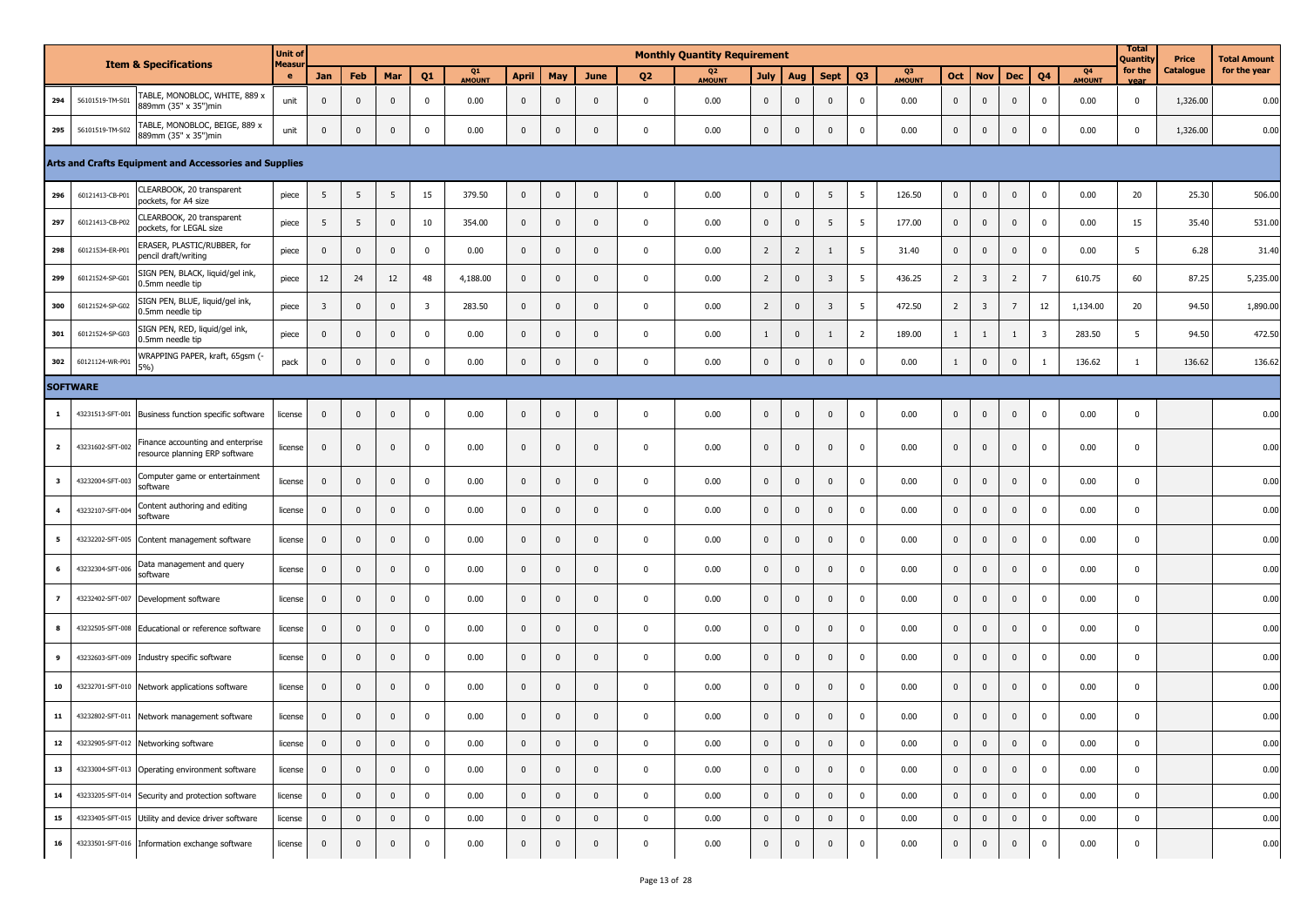|                         |                       |                                                                                                                                                                                                                                                                                                                                                                 | <b>Unit of</b>    |                |              |                |                |                     |                |                         |                         |                         | <b>Monthly Quantity Requirement</b> |                |              |                |                |                     |                         |                |                |                |                                 | <b>Total</b><br>Quantity | Price        | <b>Total Amount</b> |
|-------------------------|-----------------------|-----------------------------------------------------------------------------------------------------------------------------------------------------------------------------------------------------------------------------------------------------------------------------------------------------------------------------------------------------------------|-------------------|----------------|--------------|----------------|----------------|---------------------|----------------|-------------------------|-------------------------|-------------------------|-------------------------------------|----------------|--------------|----------------|----------------|---------------------|-------------------------|----------------|----------------|----------------|---------------------------------|--------------------------|--------------|---------------------|
|                         |                       | <b>Item &amp; Specifications</b>                                                                                                                                                                                                                                                                                                                                | <b>Measu</b><br>e | Jan            | Feb          | Mar            | Q1             | Q1<br><b>AMOUNT</b> | <b>April</b>   | May                     | June                    | 02                      | Q <sub>2</sub><br><b>AMOUNT</b>     | July           | Aug          | Sept           | Q <sub>3</sub> | Q3<br><b>AMOUNT</b> | Oct                     | <b>Nov</b>     | <b>Dec</b>     | Q <sub>4</sub> | Q <sub>4</sub><br><b>AMOUNT</b> | for the<br>vear          | Catalogue    | for the year        |
|                         |                       | <b>PASSENGER AIR TRANSPORTATION</b>                                                                                                                                                                                                                                                                                                                             |                   |                |              |                |                |                     |                |                         |                         |                         |                                     |                |              |                |                |                     |                         |                |                |                |                                 |                          |              |                     |
| $\mathbf{1}$            | 43212111-GFA-001      | * Airline Ticket                                                                                                                                                                                                                                                                                                                                                | ticket            | $\overline{2}$ | $\mathbf{1}$ | $\overline{2}$ | 5              | 50,000.00           | $\mathbf 0$    | $\mathbb O$             | $\mathbf 0$             | $\mathbf 0$             | 0.00                                | $\overline{0}$ | 2            | $\overline{2}$ | $\overline{4}$ | 40,000.00           | $\overline{\mathbf{3}}$ | $\overline{4}$ | $\overline{4}$ | $11\,$         | 110,000.00                      | 20                       | 10,000.00    | 200,000.00          |
|                         | <b>Motor Vehicles</b> |                                                                                                                                                                                                                                                                                                                                                                 |                   |                |              |                |                |                     |                |                         |                         |                         |                                     |                |              |                |                |                     |                         |                |                |                |                                 |                          |              |                     |
|                         |                       | A. For the Exercise of the Executive Functions                                                                                                                                                                                                                                                                                                                  |                   |                |              |                |                |                     |                |                         |                         |                         |                                     |                |              |                |                |                     |                         |                |                |                |                                 |                          |              |                     |
|                         |                       | Car (Sedan or Hatchback)<br><b>Engine displacement not exceeding</b><br>2200 cc for gasoline                                                                                                                                                                                                                                                                    |                   |                |              |                |                |                     |                |                         |                         |                         |                                     |                |              |                |                |                     |                         |                |                |                |                                 |                          |              |                     |
|                         |                       | For a Department Secretary and<br>25101503-VA101A other officials of equivalent rank in<br>National Government Agencies<br>(NGAs), Government-Owned or<br>-Controlled Corporations (GOCCs)<br>and Local Government Units<br>(LGUs)                                                                                                                              | unit              | $\pmb{0}$      | $\mathbf{0}$ | $\overline{0}$ | $\overline{0}$ | 0.00                | $\mathbf 0$    | $\overline{\mathbf{0}}$ | $\overline{\mathbf{0}}$ | $\overline{0}$          | 0.00                                | $\overline{0}$ | $\mathbf{0}$ | $\overline{0}$ | $\mathbf 0$    | 0.00                | $\mathbf{0}$            | $\mathbf 0$    | $\mathbf{0}$   | $\mathbf 0$    | 0.00                            | $\mathbf 0$              | $\mathbf{0}$ | 0.00                |
|                         |                       | Car (Sedan or Hatchback)<br><b>Engine displacement not exceeding</b><br>2200 cc for diesel                                                                                                                                                                                                                                                                      |                   |                |              |                |                |                     |                |                         |                         |                         |                                     |                |              |                |                |                     |                         |                |                |                |                                 |                          |              |                     |
| $\mathbf{1}$            |                       | For a Department Secretary and<br>25101503-VA101B other officials of equivalent rank in<br>National Government Agencies<br>(NGAs), Government-Owned or<br>-Controlled Corporations (GOCCs)<br>and Local Government Units<br>(LGUs)                                                                                                                              | unit              | $\pmb{0}$      | $\mathbf 0$  | $\mathbf 0$    | $\mathbf{0}$   | 0.00                | $\mathbf 0$    | $\mathbb O$             | $\,$ 0                  | $\mathbf 0$             | 0.00                                | $\mathbf 0$    | $\mathbf{0}$ | $\mathbf 0$    | $\mathbf 0$    | 0.00                | $\pmb{0}$               | $\mathbf 0$    | $\mathbf{0}$   | $\mathbf 0$    | 0.00                            | $\mathbf 0$              | $\mathbf 0$  | 0.00                |
|                         |                       | <b>Asian Utility Vehicle (AUV or Crossover</b><br>Utility Vehicle (CUV)                                                                                                                                                                                                                                                                                         |                   |                |              |                |                |                     |                |                         |                         |                         |                                     |                |              |                |                |                     |                         |                |                |                |                                 |                          |              |                     |
|                         | 25101507-VA201A       | <b>Engine displacement not exceeding</b><br>2000 cc for gasoline<br>For a Department Secretary and<br>other officials of equivalent rank in<br>National Government Agencies<br>(NGAs), Government-Owned or<br>-Controlled Corporations (GOCCs)<br>and Local Government Units<br>(LGUs)                                                                          | unit              | $\pmb{0}$      | $\mathbf 0$  | $\overline{0}$ | $\overline{0}$ | 0.00                | $\mathbf 0$    | $\overline{\mathbf{0}}$ | $\mathbf 0$             | $\overline{\mathbf{0}}$ | 0.00                                | $\overline{0}$ | $\mathbf 0$  | $\overline{0}$ | $\mathbf 0$    | 0.00                | $\mathbf{0}$            | $\mathbf 0$    | $\mathbf 0$    | $\mathbf 0$    | 0.00                            | $\mathbf 0$              | $\mathbf 0$  | 0.00                |
|                         | 25101507-VA201B       | Asian Utility Vehicle (AUV or Crossover<br><b>Utility Vehicle (CUV)</b><br><b>Engine displacement not exceeding</b><br>2800 cc for diesel<br>For a Department Secretary and<br>other officials of equivalent rank in<br>National Government Agencies<br>(NGAs), Government-Owned or<br>-Controlled Corporations (GOCCs)<br>and Local Government Units<br>(LGUs) | unit              | $\mathbf{0}$   | $\mathbf 0$  | $\mathbf{0}$   | $\mathbf 0$    | 0.00                | $\overline{0}$ | $\overline{0}$          | $\overline{\mathbf{0}}$ | $\overline{\mathbf{0}}$ | 0.00                                | $\mathbf{0}$   | $\mathbf{0}$ | $\overline{0}$ | $\mathbf 0$    | 0.00                | $\mathbf{0}$            | $\mathbf{0}$   | $\mathbf{0}$   | $\mathbf 0$    | 0.00                            | $\mathbf 0$              | $\mathbf 0$  | 0.00                |
| $\overline{\mathbf{2}}$ |                       | Car (Sedan or Hatchback)<br><b>Engine displacement not exceeding</b><br>3500 cc for gasoline<br>25101503-VA102A For an Ambassador or Chief-ofMission of<br>Philippine embassies/<br>consulates abroad for exclusive use<br>in the country where the embassy/<br>consulate is located                                                                            | unit              | $\mathbf 0$    | $\mathbf 0$  | $\mathbf 0$    | $\mathbf 0$    | 0.00                | $\overline{0}$ | $\overline{0}$          | $\overline{\mathbf{0}}$ | $\overline{\mathbf{0}}$ | 0.00                                | $\mathbf{0}$   | $\mathbf 0$  | $\mathbf{0}$   | $\mathbf 0$    | 0.00                | $\mathbf{0}$            | $\bf{0}$       | $\mathbf{0}$   | $\mathbf 0$    | 0.00                            | $\mathbf 0$              | $\mathbf 0$  | 0.00                |
|                         |                       | Car (Sedan or Hatchback)<br><b>Engine displacement not exceeding</b><br>3500 cc for diesel<br>25101503-VA102B For an Ambassador or Chief-ofMission of<br>hilippine embassies/<br>consulates abroad for exclusive use<br>in the country where the embassy/<br>consulate is located                                                                               | unit              | $\mathbf 0$    | $\mathbf 0$  | $\mathbf 0$    | $\mathbf 0$    | 0.00                | $\mathbf{0}$   | $\mathbf 0$             | $\mathbf 0$             | $\mathbf 0$             | 0.00                                | $\mathbf{0}$   | $\mathbf 0$  | $\mathbf 0$    | $\mathbf 0$    | 0.00                | $\mathbf 0$             | $\mathbf{0}$   | $\mathbf{0}$   | $\mathbf 0$    | 0.00                            | $\mathbf 0$              | $\mathbf 0$  | 0.00                |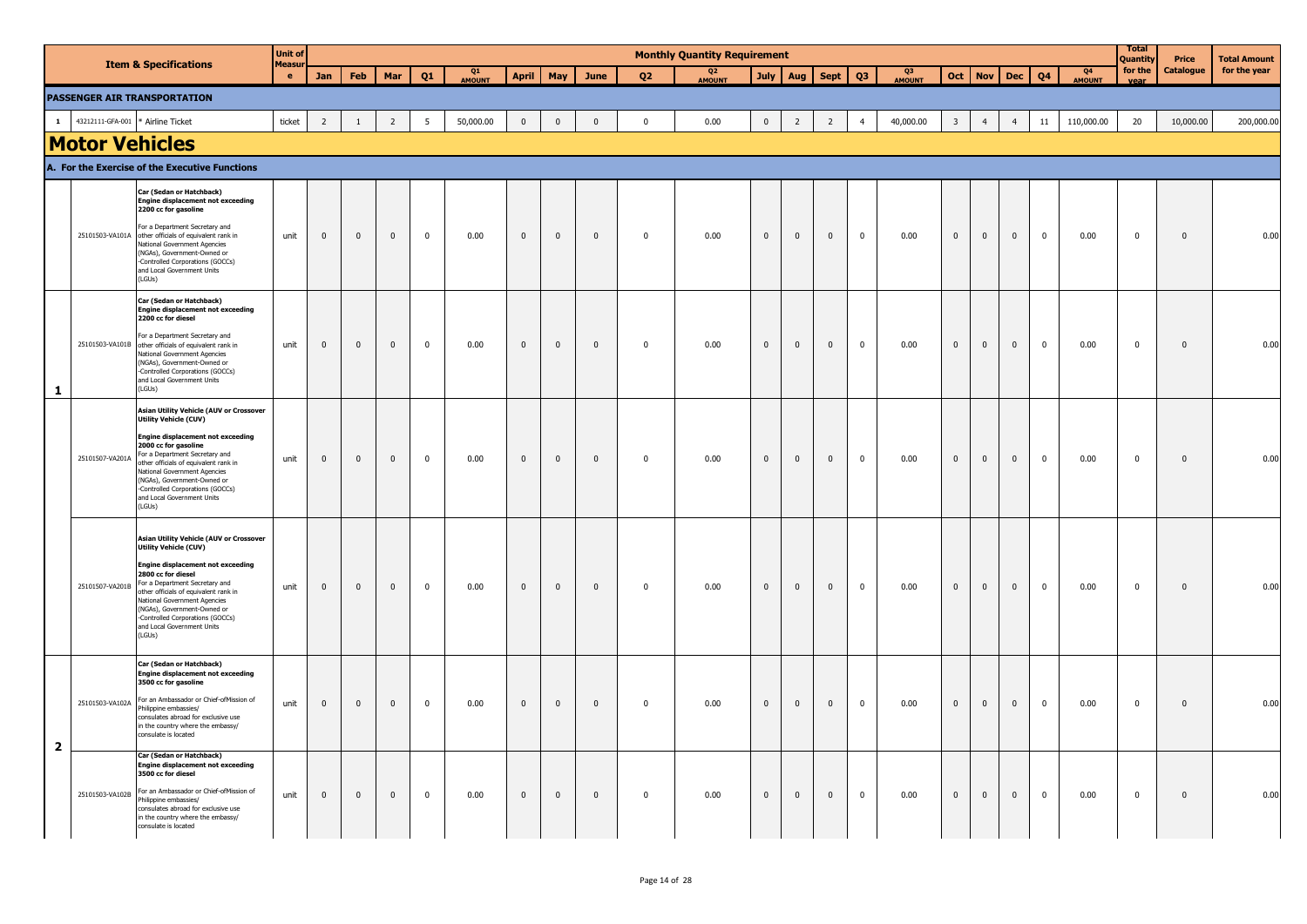|   |                 |                                                                                                                                                                                                                                                                                                                                                             | <b>Unit of</b>      |                         |                |              |             |                     |                |              |                |                | <b>Monthly Quantity Requirement</b> |                |                |                |                |                     |                |              |             |                |                                 | <b>Total</b><br>Quantity | Price        | <b>Total Amount</b> |
|---|-----------------|-------------------------------------------------------------------------------------------------------------------------------------------------------------------------------------------------------------------------------------------------------------------------------------------------------------------------------------------------------------|---------------------|-------------------------|----------------|--------------|-------------|---------------------|----------------|--------------|----------------|----------------|-------------------------------------|----------------|----------------|----------------|----------------|---------------------|----------------|--------------|-------------|----------------|---------------------------------|--------------------------|--------------|---------------------|
|   |                 | <b>Item &amp; Specifications</b>                                                                                                                                                                                                                                                                                                                            | <b>Measur</b><br>e. | Jan                     | Feb            | Mar          | Q1          | Q1<br><b>AMOUNT</b> | <b>April</b>   | May          | June           | Q <sub>2</sub> | Q <sub>2</sub><br><b>AMOUNT</b>     | <b>July</b>    | Aug            | <b>Sept</b>    | Q <sub>3</sub> | Q3<br><b>AMOUNT</b> | Oct            | <b>Nov</b>   | <b>Dec</b>  | Q <sub>4</sub> | Q <sub>4</sub><br><b>AMOUNT</b> | for the<br>vear          | Catalogue    | for the year        |
|   |                 | Car (Sedan or Hatchback)<br><b>Engine displacement not exceeding</b><br>1600 cc for gasoline<br>25101503-VA103A For a Department Undersecretary<br>and other officials of equivalent<br>rank in NGAs, GOCCs and LGUs<br>For a Chief of Staff of the Armed<br>Forces of the Philippines (AFP)                                                                | unit                | $\mathbf 0$             | $\overline{0}$ | $\mathbf{0}$ | $\mathbf 0$ | 0.00                | $\overline{0}$ | $\mathbf{0}$ | $\overline{0}$ | $\mathbf{0}$   | 0.00                                | $\mathbf 0$    | $\mathbf{0}$   | $\mathbf 0$    | $\mathbf 0$    | 0.00                | $\mathbf{0}$   | $\mathbf{0}$ | $\mathbf 0$ | $\mathbf{0}$   | 0.00                            | $\mathbf 0$              | $\mathbf{0}$ | 0.00                |
| 3 |                 | Car (Sedan or Hatchback)<br><b>Engine displacement not exceeding</b><br>1600 cc for diesel<br>25101503-VA103B For a Department Undersecretary<br>and other officials of equivalent<br>rank in NGAs, GOCCs and LGUs<br>For a Chief of Staff of the Armed<br>Forces of the Philippines (AFP)                                                                  | unit                | $\overline{\mathbf{0}}$ | $\mathbf 0$    | $\mathbf 0$  | $\pmb{0}$   | 0.00                | $\mathbf 0$    | $\mathbf 0$  | $\overline{0}$ | $\mathbf{0}$   | 0.00                                | $\mathbf 0$    | $\mathbf{0}$   | $\overline{0}$ | $\mathbf 0$    | 0.00                | $\mathbf{0}$   | $\mathbf 0$  | $\mathbf 0$ | $\overline{0}$ | 0.00                            | $\pmb{0}$                | $\pmb{0}$    | 0.00                |
|   | 25101507-VA202A | <b>Asian Utility Vehicle (AUV or Crossover</b><br><b>Utility Vehicle (CUV)</b><br><b>Engine displacement not exceeding</b><br>2000 cc for gasoline<br>For a Department Undersecretary<br>and other officials of equivalent<br>rank in NGAs, GOCCs and LGUs<br>For a Chief of Staff of the Armed<br>Forces of the Philippines (AFP)                          | unit                | $\overline{0}$          | $\mathbf{0}$   | $\mathbf{0}$ | $\mathbf 0$ | 0.00                | $\mathbf 0$    | $\mathbf{0}$ | $\mathbf 0$    | $\mathbf 0$    | 0.00                                | $\mathbf{0}$   | $\mathbf 0$    | $\mathbf{0}$   | $\mathbf 0$    | 0.00                | $\mathbf{0}$   | $\mathbf 0$  | $\mathbf 0$ | $\overline{0}$ | 0.00                            | $\mathbf 0$              | $\mathbf 0$  | 0.00                |
|   | 25101507-VA202B | <b>Asian Utility Vehicle (AUV or Crossover</b><br><b>Utility Vehicle (CUV)</b><br><b>Engine displacement not exceeding</b><br>2500 cc for diesel<br>For a Department Undersecretary<br>and other officials of equivalent<br>rank in NGAs, GOCCs and LGUs<br>For a Chief of Staff of the Armed<br>Forces of the Philippines (AFP)                            | unit                | $\pmb{0}$               | $\mathbf 0$    | $\mathbf 0$  | $\mathbf 0$ | 0.00                | $\mathbf 0$    | $\mathbf 0$  | $\mathbf{0}$   | $\mathbf 0$    | 0.00                                | $\mathbf{0}$   | $\overline{0}$ | $\mathbf{0}$   | $\mathbf 0$    | 0.00                | $\mathbf{0}$   | $\mathbf{0}$ | $\pmb{0}$   | $\overline{0}$ | 0.00                            | $\pmb{0}$                | $\mathbf 0$  | 0.00                |
|   |                 | Car (Sedan or Hatchback)<br><b>Engine displacement not exceeding</b><br>1500 cc for gasoline<br>For a Department Assistant<br>25101503-VA104A Secretary and other officials of<br>equivalent rank in NGAs, GOCCs<br>and LGUs<br>For a Vice Chief of Staff and the<br>Commanding Generals of the Major<br>Services of the AFP                                | unit                | $\overline{0}$          | $\mathbf{0}$   | $\mathbf{0}$ | $\mathbf 0$ | 0.00                | $\overline{0}$ | $\mathbf{0}$ | $\overline{0}$ | $\mathbf{0}$   | 0.00                                | $\overline{0}$ | $\mathbf{0}$   | $\mathbf{0}$   | $\overline{0}$ | 0.00                | $\mathbf{0}$   | $\mathbf{0}$ | $\mathbf 0$ | $\mathbf 0$    | 0.00                            | $\mathbf 0$              | $\mathbf{0}$ | 0.00                |
|   | 25101503-VA104B | Car (Sedan or Hatchback)<br><b>Engine displacement not exceeding</b><br>1500 cc for diesel<br>For a Department Assistant<br>Secretary and other officials of<br>equivalent rank in NGAs, GOCCs<br>and LGUs<br>For a Vice Chief of Staff and the<br>Commanding Generals of the Major<br>Services of the AFP                                                  | unit                | $\overline{0}$          | $\overline{0}$ | $\mathbf{0}$ | $\mathbf 0$ | 0.00                | $\overline{0}$ | $\mathbf 0$  | $\mathbf 0$    | $\mathbf{0}$   | 0.00                                | $\mathbf 0$    | $\overline{0}$ | $\overline{0}$ | $\overline{0}$ | 0.00                | $\mathbf{0}$   | $\mathbf 0$  | $\mathbf 0$ | $\mathbf{0}$   | 0.00                            | $\mathbf 0$              | $\mathbf 0$  | 0.00                |
| 4 | 25101507-VA203A | Asian Utility Vehicle (AUV or Crossover<br><b>Utility Vehicle (CUV)</b><br><b>Engine displacement not exceeding</b><br>2000 cc for gasoline<br>For a Department Assistant<br>Secretary and other officials of<br>equivalent rank in NGAs, GOCCs<br>and LGUs<br>For a Vice Chief of Staff and the<br>Commanding Generals of the Major<br>Services of the AFP | unit                | $\mathbf 0$             | $\overline{0}$ | $\mathbf{0}$ | $\pmb{0}$   | 0.00                | $\overline{0}$ | $\mathbf{0}$ | $\mathbf{0}$   | $\mathbf 0$    | 0.00                                | $\mathbf 0$    | $\mathbf{0}$   | $\mathbf 0$    | $\overline{0}$ | 0.00                | $\overline{0}$ | $\mathbf{0}$ | $\mathbf 0$ | $\overline{0}$ | 0.00                            | $\pmb{0}$                | $\mathbf 0$  | 0.00                |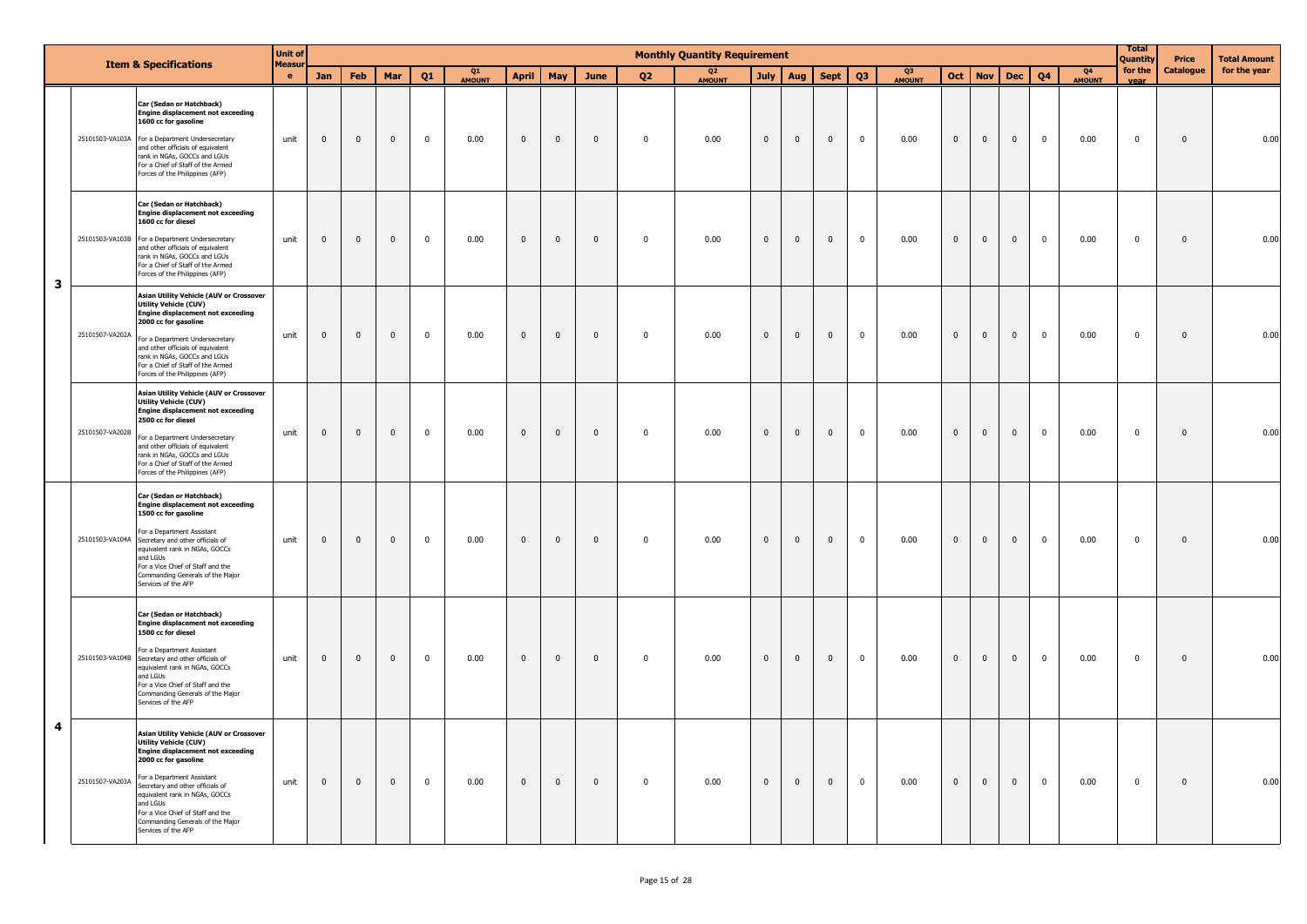|   |                 |                                                                                                                                                                                                                                                                                                                                                           | <b>Unit of</b>      |                |                |              |              |              |              |                |              |              | <b>Monthly Quantity Requirement</b> |              |              |              |              |                                 |              |                         |                |              |                          | <b>Total</b><br>Quantity | Price        | <b>Total Amount</b> |
|---|-----------------|-----------------------------------------------------------------------------------------------------------------------------------------------------------------------------------------------------------------------------------------------------------------------------------------------------------------------------------------------------------|---------------------|----------------|----------------|--------------|--------------|--------------|--------------|----------------|--------------|--------------|-------------------------------------|--------------|--------------|--------------|--------------|---------------------------------|--------------|-------------------------|----------------|--------------|--------------------------|--------------------------|--------------|---------------------|
|   |                 | <b>Item &amp; Specifications</b>                                                                                                                                                                                                                                                                                                                          | Measur<br>$\bullet$ | Jan            | <b>Feb</b>     | Mar          | 01           | Q1<br>AMOUNT | <b>April</b> | May            | June         | 02           | Q <sub>2</sub><br><b>AMOUNT</b>     | July         | Aug          | <b>Sept</b>  | Q3           | Q <sub>3</sub><br><b>AMOUNT</b> | Oct          | <b>Nov</b>              | <b>Dec</b>     | 04           | Q <sub>4</sub><br>AMOUNT | for the<br>Vear          | Catalogue    | for the year        |
|   | 25101507-VA203B | <b>Asian Utility Vehicle (AUV or Crossover</b><br>Utility Vehicle (CUV)<br><b>Engine displacement not exceeding</b><br>2500 cc for diesel<br>For a Department Assistant<br>Secretary and other officials of<br>equivalent rank in NGAs, GOCCs<br>and LGUs<br>For a Vice Chief of Staff and the<br>Commanding Generals of the Major<br>Services of the AFP | unit                | $\mathbf 0$    | $\mathbf 0$    | $\mathbf 0$  | $\mathbf 0$  | 0.00         | $\mathbf 0$  | $\mathbf 0$    | $\mathbf 0$  | $\mathbf 0$  | 0.00                                | $\mathbf 0$  | $\mathbf 0$  | $\mathbf 0$  | $\mathbf 0$  | 0.00                            | $\mathbf 0$  | $\mathbf 0$             | $\overline{0}$ | $\mathbf 0$  | 0.00                     | $\mathbf 0$              | $\mathbf 0$  | 0.00                |
|   |                 | Car (Sedan or Hatchback)<br><b>Engine displacement not exceeding</b><br>1500 cc for gasoline<br>25101503-VA105A For a Bureau Director, Regional<br>Director or department-wide/<br>bureau-wide regional offices and<br>other officials of equivalent rank in<br>NGAs, GOCCs and LGUs                                                                      | unit                | $\mathbf{0}$   | $\mathbf 0$    | $\mathbf 0$  | $\mathbf 0$  | 0.00         | $\mathbf 0$  | $\mathbf 0$    | $\mathbf 0$  | $\mathbf 0$  | 0.00                                | $\mathbf 0$  | $\mathbf 0$  | $\mathbf 0$  | $\mathbf 0$  | 0.00                            | $\mathbf 0$  | $\mathbf{0}$            | $\mathbf{0}$   | $\mathbf 0$  | 0.00                     | $\mathbf 0$              | $\mathbf{0}$ | 0.00                |
|   |                 | Car (Sedan or Hatchback)<br><b>Engine displacement not exceeding</b><br>1500 cc for diesel<br>25101503-VA105B For a Bureau Director, Regional<br>Director or department-wide/<br>bureau-wide regional offices and<br>other officials of equivalent rank in<br>NGAs, GOCCs and LGUs                                                                        | unit                | $\overline{0}$ | $\overline{0}$ | $\mathbf{0}$ | $\mathbf{0}$ | 0.00         | $\mathbf{0}$ | $\overline{0}$ | $\mathbf{0}$ | $\mathbf{0}$ | 0.00                                | $\mathbf{0}$ | $\mathbf{0}$ | $\mathbf{0}$ | $\mathbf{0}$ | 0.00                            | $\mathbf{0}$ | $\overline{0}$          | $\mathbf{0}$   | $\mathbf{0}$ | 0.00                     | $\overline{0}$           | $\mathbf{0}$ | 0.00                |
| 5 | 25101507-VA204A | <b>Asian Utility Vehicle (AUV or Crossover</b><br>Utility Vehicle (CUV)<br><b>Engine displacement not exceeding</b><br>1500 cc for gasoline<br>For a Bureau Director, Regional<br>Director or department-wide/<br>bureau-wide regional offices and<br>other officials of equivalent rank in<br>NGAs, GOCCs and LGUs                                       | unit                | $\overline{0}$ | $\mathbf 0$    | $\mathbf 0$  | $\mathbf{0}$ | 0.00         | $\mathbf 0$  | $\mathbf 0$    | $\mathbf{0}$ | $\mathbf 0$  | 0.00                                | $\mathbf{0}$ | $\mathbf 0$  | $\mathbf 0$  | $\mathbf{0}$ | 0.00                            | $\mathbf 0$  | $\mathbf{0}$            | $\mathbf{0}$   | $\mathbf 0$  | 0.00                     | $\mathbf 0$              | $\mathbf{0}$ | 0.00                |
|   | 25101507-VA204B | <b>Asian Utility Vehicle (AUV or Crossover</b><br><b>Utility Vehicle (CUV)</b><br><b>Engine displacement not exceeding</b><br>1500 cc for diesel<br>For a Bureau Director, Regional<br>Director or department-wide/<br>bureau-wide regional offices and<br>other officials of equivalent rank in<br>NGAs, GOCCs and LGUs                                  | unit                | $\mathbf 0$    | $\mathbf 0$    | $\mathbf{0}$ | $\mathbf{0}$ | 0.00         | $\mathbf 0$  | $\mathbf 0$    | $\mathbf 0$  | $\pmb{0}$    | 0.00                                | $\mathsf 0$  | $\mathbf 0$  | $\mathbf 0$  | $^{\circ}$   | 0.00                            | $\mathbf 0$  | $\overline{\mathbf{0}}$ | $\overline{0}$ | $\mathbf 0$  | 0.00                     | $\mathbf 0$              | $\mathbf 0$  | 0.00                |
|   |                 | B. For the Transport of Personnel, Equipment, Supplies, Product and Materials                                                                                                                                                                                                                                                                             |                     |                |                |              |              |              |              |                |              |              |                                     |              |              |              |              |                                 |              |                         |                |              |                          |                          |              |                     |
|   | 25101507-VB101A | Pick-up<br><b>Engine displacement not exceeding</b><br>2200 cc for gasoline<br>For heavy field use in rural and<br>remote areas with generally rugged<br>road condition, mountainous and<br>rugged terrain                                                                                                                                                | unit                | $\mathbf{0}$   | $\mathbf 0$    | $\mathbf 0$  | $\mathbf 0$  | 0.00         | $\mathbf 0$  | $\mathbf 0$    | $\mathbf 0$  | $\pmb{0}$    | 0.00                                | $\mathbf{0}$ | $\mathbf 0$  | $\mathbf 0$  | $\mathbf 0$  | 0.00                            | $\pmb{0}$    | $\mathbf{0}$            | $\mathbf{0}$   | $\mathbf 0$  | 0.00                     | $\mathbf 0$              | $\pmb{0}$    | 0.00                |
|   | 25101507-VB101B | Pick-up<br><b>Engine displacement not exceeding</b><br>3000 cc for diesel<br>For heavy field use in rural and<br>remote areas with generally rugged<br>road condition, mountainous and<br>rugged terrain                                                                                                                                                  | unit                | $\mathbf{0}$   | $\mathbf 0$    | $\mathbf{0}$ | $\mathbf 0$  | 0.00         | $\mathbf 0$  | $\mathbf 0$    | $\mathbf{0}$ | $\mathbf 0$  | 0.00                                | $\mathbf 0$  | $\mathbf 0$  | $\mathbf 0$  | $\mathbf 0$  | 0.00                            | $\mathbf 0$  | $\mathbf{0}$            | $\mathbf{0}$   | $\pmb{0}$    | 0.00                     | $\mathbf 0$              | $\mathbf 0$  | 0.00                |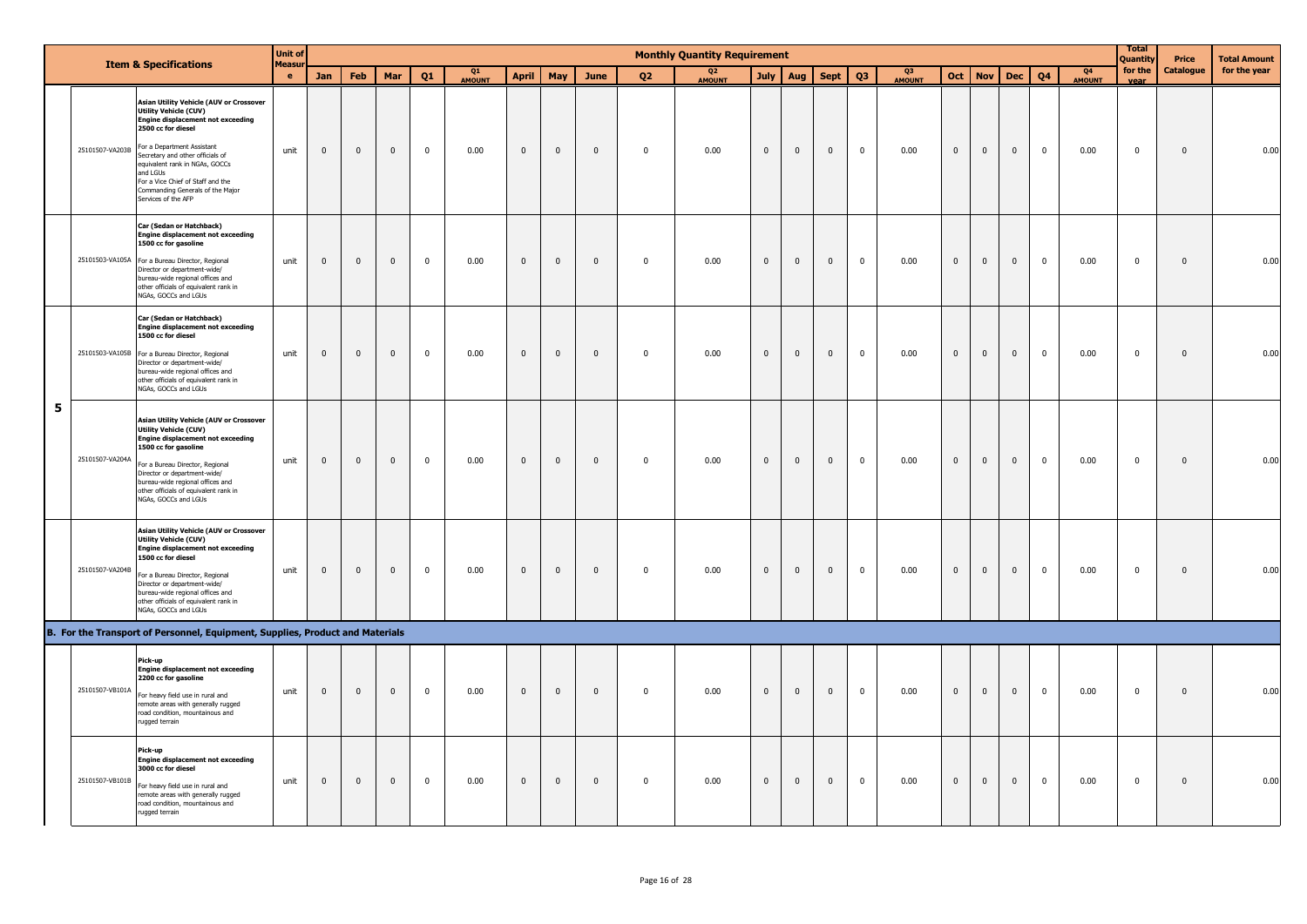|                |                 | <b>Item &amp; Specifications</b>                                                                                                                                                                                                                                                          | <b>Unit of</b>     |                         |              |              |                |              |                |              |              |                | <b>Monthly Quantity Requirement</b> |              |              |                |                |              |                |              |             |                |                          | <b>Total</b><br>Quantity | Price        | <b>Total Amount</b> |
|----------------|-----------------|-------------------------------------------------------------------------------------------------------------------------------------------------------------------------------------------------------------------------------------------------------------------------------------------|--------------------|-------------------------|--------------|--------------|----------------|--------------|----------------|--------------|--------------|----------------|-------------------------------------|--------------|--------------|----------------|----------------|--------------|----------------|--------------|-------------|----------------|--------------------------|--------------------------|--------------|---------------------|
|                |                 |                                                                                                                                                                                                                                                                                           | Measu<br>$\bullet$ | Jan                     | <b>Feb</b>   | Mar          | O <sub>1</sub> | Q1<br>AMOUNT | <b>April</b>   | May          | June         | Q <sub>2</sub> | Q <sub>2</sub><br>AMOUNT            | <b>July</b>  | Aug          | Sept           | Q <sub>3</sub> | Q3<br>AMOUNT | Oct            | <b>Nov</b>   | <b>Dec</b>  | 04             | Q <sub>4</sub><br>AMOUNT | for the<br>vear          | Catalogue    | for the year        |
| $\mathbf{1}$   | 25101905-VB201A | All-terrain vehicle, commonly referred to<br><b>Sports Utility Vehicle</b><br><b>Engine displacement not exceeding</b><br>2000 cc for gasoline<br>For heavy field use in rural and<br>remote areas with generally rugged<br>oad condition, mountainous and<br>ugged terrain               | unit               | $\overline{\mathbf{0}}$ | $\mathbf 0$  | $\bf{0}$     | $\pmb{0}$      | 0.00         | $\mathbf 0$    | $\mathbf 0$  | $\mathbf{0}$ | $\mathbf 0$    | 0.00                                | $\mathbf 0$  | $\mathbf 0$  | $\mathbf 0$    | $\pmb{0}$      | 0.00         | $\mathbf 0$    | $\mathbf 0$  | $\mathbf 0$ | $\mathbf{0}$   | 0.00                     | $\mathbf 0$              | $\pmb{0}$    | 0.00                |
|                | 25101905-VB201B | All-terrain vehicle, commonly referred to<br><b>Sports Utility Vehicle</b><br><b>Engine displacement not exceeding</b><br>2400 cc for diesel<br>For heavy field use in rural and<br>remote areas with generally rugged<br>road condition, mountainous and<br>ugged terrain                | unit               | $\mathbf 0$             | $\mathbf 0$  | $\mathbf{0}$ | $\mathbf 0$    | 0.00         | $\mathbf 0$    | $\mathbf 0$  | $\mathbf{0}$ | $\mathbf{0}$   | 0.00                                | $\mathbf 0$  | $\mathbf{0}$ | $\mathbf{0}$   | $\mathbf 0$    | 0.00         | $\mathbf{0}$   | $\mathbf{0}$ | $\mathbf 0$ | $\mathbf{0}$   | 0.00                     | $\mathbf 0$              | $\Omega$     | 0.00                |
|                | 25101505-VB301A | Passenger Van<br><b>Engine displacement not exceeding</b><br>2200 cc for gasoline<br>For general urban use where road<br>conditions are generally good                                                                                                                                    | unit               | $\mathbf 0$             | $\mathbf{0}$ | $\bf{0}$     | $\mathbf 0$    | 0.00         | $\mathbf 0$    | $\bf{0}$     | $\mathbf{0}$ | $\mathbf 0$    | 0.00                                | $\mathbf 0$  | $\mathbf{0}$ | $\mathbf{0}$   | $\mathbf 0$    | 0.00         | $\mathbf{0}$   | $\mathbf{0}$ | $\mathbf 0$ | $\mathbf 0$    | 0.00                     | $\mathbf 0$              | $\mathbf 0$  | 0.00                |
| $\mathbf{2}$   | 25101505-VB301B | Passenger Van<br><b>Engine displacement not exceeding</b><br>3000 cc for diesel<br>For general urban use where road<br>conditions are generally good                                                                                                                                      | unit               | $\mathbf 0$             | $\mathbf{0}$ | $\mathbf 0$  | $\mathbf 0$    | 0.00         | $\mathbf{0}$   | $\mathbf 0$  | $\mathbf{0}$ | $\mathbf 0$    | 0.00                                | $\mathbf 0$  | $\mathbf 0$  | $\mathbf 0$    | $\mathbf 0$    | 0.00         | $\mathbf{0}$   | $\mathbf{0}$ | $\mathbf 0$ | $\mathbf 0$    | 0.00                     | $\mathbf 0$              | $\mathbf{0}$ | 0.00                |
|                | 25181601-VB401A | <b>Multi-Purpose Vehicle (MPV)</b><br><b>Engine displacement not exceeding</b><br>1500 cc for gasoline<br>For general urban use where road<br>conditions are generally good                                                                                                               | unit               | $\mathbf 0$             | $\mathbf 0$  | $\mathbf 0$  | $\mathbf 0$    | 0.00         | $\mathbf 0$    | $\mathbf 0$  | $\mathbf{0}$ | $\mathbf 0$    | 0.00                                | $\mathbf 0$  | $\mathbf{0}$ | $\mathbf{0}$   | $\mathbf{0}$   | 0.00         | $\overline{0}$ | $\mathbf 0$  | $\mathbf 0$ | $\mathbf 0$    | 0.00                     | $\mathbf 0$              | $\mathbf{0}$ | 0.00                |
|                | 25181601-VB401B | <b>Multi-Purpose Vehicle (MPV)</b><br><b>Engine displacement not exceeding</b><br>2500 cc for diesel<br>For general urban use where road<br>conditions are generally good                                                                                                                 | unit               | $\pmb{0}$               | $\mathbf 0$  | $\pmb{0}$    | $\pmb{0}$      | 0.00         | $\mathbf 0$    | $\mathbf 0$  | $\mathbf{0}$ | $\mathbf 0$    | 0.00                                | $\mathbf 0$  | $\mathbf 0$  | $\mathbf 0$    | $\mathbf 0$    | 0.00         | $\mathbf{0}$   | $\mathbf 0$  | $\pmb{0}$   | $\overline{0}$ | 0.00                     | $\pmb{0}$                | $\mathbf{0}$ | 0.00                |
| $\mathbf{3}$   |                 | Motorcyle<br>Engine displacement not exceeding 200<br>cc.<br>25101801-VB5-01 For use of field personnel/ workers<br>who by the nature of their functions<br>have to travel to remote areas not<br>normally accessible by ordinary<br>Motorcycle                                           | unit               | $\mathbf 0$             | $\mathbf 0$  | $\mathbf{0}$ | $\mathbf 0$    | 0.00         | $\mathbf{0}$   | $\mathbf{0}$ | $\mathbf{0}$ | $\mathbf 0$    | 0.00                                | $\mathbf{0}$ | $\mathbf{0}$ | $\mathbf{0}$   | $\mathbf 0$    | 0.00         | $\mathbf{0}$   | $\mathbf{0}$ | $\mathbf 0$ | $\mathbf{0}$   | 0.00                     | $\mathbf 0$              | $\mathbf{0}$ | 0.00                |
| $\overline{4}$ | 25101505-VB302A | Passenger Van<br><b>Engine displacement not exceeding</b><br>2200 cc for gasoline<br>For transport of personnel/visitors<br>for activities related to education,<br>tourism, trade and investment<br>promotions, banking and finance,<br>foreign affairs, and other official<br>functions | unit               | $\mathbf 0$             | $\mathbf 0$  | $\pmb{0}$    | $\mathbf 0$    | 0.00         | $\overline{0}$ | $\mathsf 0$  | $\mathbf 0$  | $\mathbf 0$    | 0.00                                | $\mathbf 0$  | $\mathbf 0$  | $\overline{0}$ | $\overline{0}$ | 0.00         | $\mathbf 0$    | $\mathbf 0$  | $\mathbf 0$ | $\mathbf{0}$   | 0.00                     | $\pmb{0}$                | $\pmb{0}$    | 0.00                |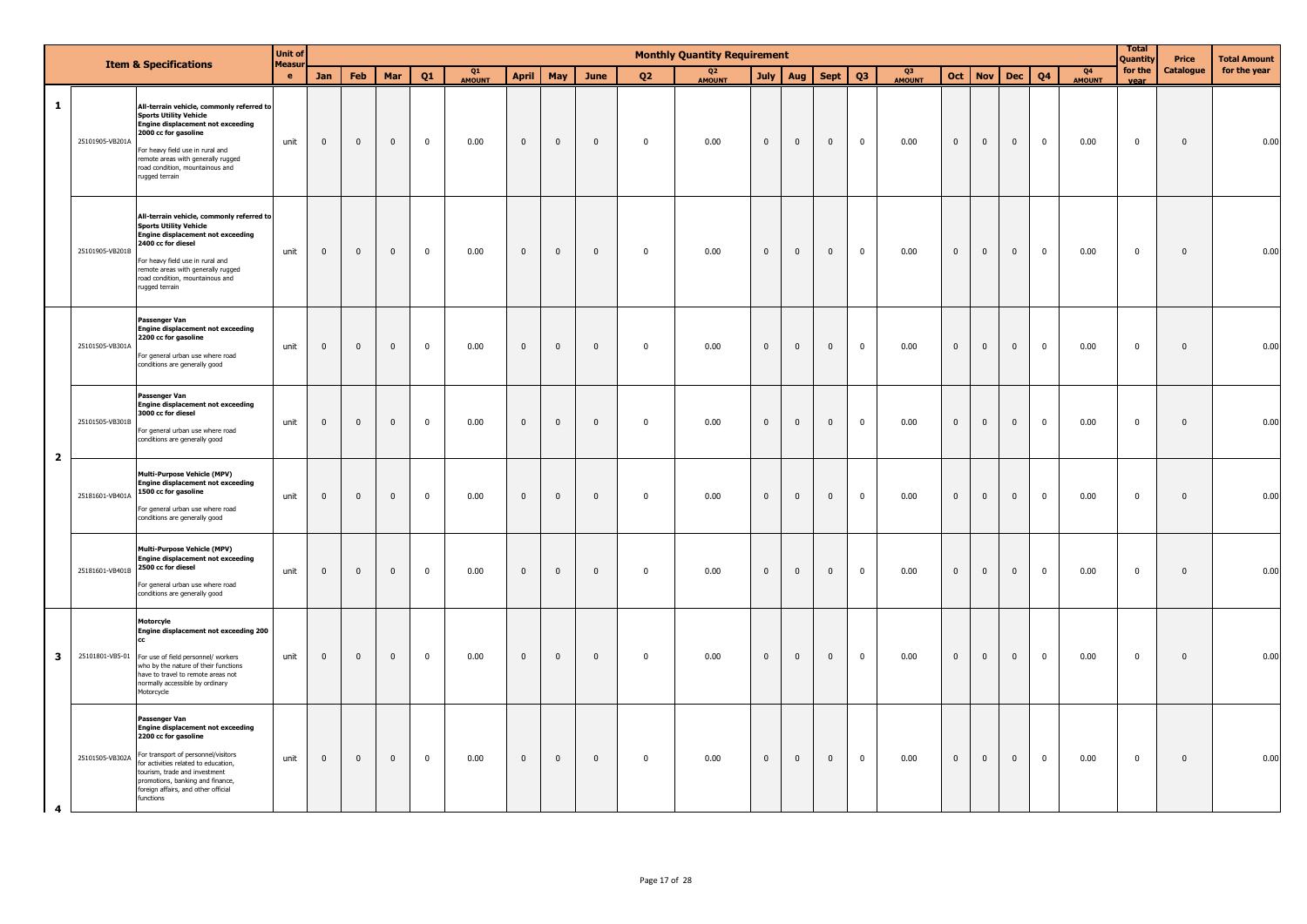|              |                 |                                                                                                                                                                                                                                                                                                                                                                                        | <b>Unit of</b>      |              |                |              |             |                     |                |                |              |                | <b>Monthly Quantity Requirement</b> |                |                |                |                |                     |                |                |                |                |                     | <b>Total</b><br>Quantity | Price        | <b>Total Amount</b> |
|--------------|-----------------|----------------------------------------------------------------------------------------------------------------------------------------------------------------------------------------------------------------------------------------------------------------------------------------------------------------------------------------------------------------------------------------|---------------------|--------------|----------------|--------------|-------------|---------------------|----------------|----------------|--------------|----------------|-------------------------------------|----------------|----------------|----------------|----------------|---------------------|----------------|----------------|----------------|----------------|---------------------|--------------------------|--------------|---------------------|
|              |                 | <b>Item &amp; Specifications</b>                                                                                                                                                                                                                                                                                                                                                       | Measur<br>$\bullet$ | Jan          | Feb            | Mar          | Q1          | Q1<br><b>AMOUNT</b> | <b>April</b>   | May            | June         | Q <sub>2</sub> | Q <sub>2</sub><br><b>AMOUNT</b>     |                | July   Aug     | Sept           | Q <sub>3</sub> | Q3<br><b>AMOUNT</b> | Oct            | <b>Nov</b>     | <b>Dec</b>     | Q <sub>4</sub> | Q4<br><b>AMOUNT</b> | for the<br>vear          | Catalogue    | for the year        |
|              |                 | Passenger Van<br><b>Engine displacement not exceeding</b><br>3000 cc for diesel<br>25101505-VB302B For transport of personnel/visitors<br>for activities related to education,<br>tourism, trade and investment<br>promotions, banking and finance,<br>foreign affairs, and other official<br>functions                                                                                | unit                | $\mathbf{0}$ | $\overline{0}$ | $\mathbf{0}$ | $\mathbf 0$ | 0.00                | $\overline{0}$ | $\mathbf 0$    | $\mathbf{0}$ | $\mathbf 0$    | 0.00                                | $\mathbf{0}$   | $\mathbf{0}$   | $\mathbf{0}$   | $\mathbf 0$    | 0.00                | $\overline{0}$ | $\overline{0}$ | $\overline{0}$ | $\mathbf 0$    | 0.00                | $\overline{\mathbf{0}}$  | $\mathbf 0$  | 0.00                |
| 5            | 25101502-VB6-01 | <b>Rus</b><br><b>Engine displacement not exceeding</b><br>8500 cc for diesel<br>For mass transportation of<br>personnel/visitors for activities<br>related to education, tourism, trade and<br>nvestment promotions, banking and finance,<br>foreign affairs, and<br>other official functions                                                                                          | unit                | $\mathbf 0$  | $\overline{0}$ | $\pmb{0}$    | $\mathbf 0$ | 0.00                | $\mathbf 0$    | $\overline{0}$ | $\mathbf 0$  | $\mathbf 0$    | 0.00                                | $\mathbf 0$    | $\mathbf 0$    | $\overline{0}$ | $\mathbf 0$    | 0.00                | $\bf{0}$       | $\overline{0}$ | $\overline{0}$ | $\mathbf 0$    | 0.00                | $\overline{\mathbf{0}}$  | $\mathbf 0$  | 0.00                |
|              |                 | Mini-Bus<br><b>Engine displacement not exceeding</b><br>4500 cc for diesel<br>25101502-VB7-01 For mass transportation of<br>personnel/visitors for activities<br>related to education, tourism, trade and<br>nvestment promotions, banking and finance,<br>foreign affairs, and<br>other official functions                                                                            | unit                | $\mathbf{0}$ | $\overline{0}$ | $\mathbf 0$  | $\mathbf 0$ | 0.00                | $\mathbf 0$    | $\mathbf 0$    | $\mathbf 0$  | $\mathbf 0$    | 0.00                                | $\mathbf{0}$   | $\overline{0}$ | $\mathbf{0}$   | $\mathbf 0$    | 0.00                | $\mathbf{0}$   | $\mathbf{0}$   | $\overline{0}$ | $\mathbf 0$    | 0.00                | $\mathbf 0$              | $\mathbf 0$  | 0.00                |
|              |                 | C. For the Transport of Sick and/or Injured Persons                                                                                                                                                                                                                                                                                                                                    |                     |              |                |              |             |                     |                |                |              |                |                                     |                |                |                |                |                     |                |                |                |                |                     |                          |              |                     |
|              |                 | MPV (For conversion into an ambulance<br>and fitted with the necessary medical<br>equipment and apparatus)<br><b>Engine displacement not exceeding</b><br>1500 cc for gasoline<br>25181601-VC101A For transport of sick and/or injured<br>persons in hospitals, and for<br>government agencies where an<br>ambulance may be needed on<br>stand-by at all times in case of<br>emergency | unit                | $\mathbf{0}$ | $\overline{0}$ | $\mathbf{0}$ | $\mathbf 0$ | 0.00                | $\mathbf 0$    | $\overline{0}$ | $\mathbf{0}$ | $\mathbf 0$    | 0.00                                | $\overline{0}$ | $\overline{0}$ | $\mathbf{0}$   | $\mathbf{0}$   | 0.00                | $\overline{0}$ | $\mathbf{0}$   | $\overline{0}$ | $\mathbf 0$    | 0.00                | $\overline{\mathbf{0}}$  | $\mathbf{0}$ | 0.00                |
|              |                 | MPV (For conversion into an ambulance<br>and fitted with the necessary medical<br>equipment and apparatus)<br><b>Engine displacement not exceeding</b><br>2500 cc for diesel<br>25181601-VC101B For transport of sick and/or injured<br>persons in hospitals, and for<br>government agencies where an<br>ambulance may be needed on<br>stand-by at all times in case of<br>emergency   | unit                | $\mathbf{0}$ | $\overline{0}$ | $\pmb{0}$    | $\mathbf 0$ | 0.00                | $\mathbf 0$    | $\mathbf 0$    | $\pmb{0}$    | $\mathbf 0$    | 0.00                                | $\mathbf 0$    | $\mathbf 0$    | $\overline{0}$ | $\mathbf 0$    | 0.00                | $\overline{0}$ | $\overline{0}$ | $\overline{0}$ | $\mathbf 0$    | 0.00                | $\overline{\mathbf{0}}$  | $\mathbf 0$  | 0.00                |
| $\mathbf{1}$ | 25101703-VC201A | Passenger Van (For conversion into an<br>ambulance and fitted with the necessary<br>medical equipment and apparatus)<br><b>Engine displacement not exceeding</b><br>2200 cc<br>for gasoline<br>For transport of sick and/or injured<br>persons in hospitals, and for<br>government agencies where an<br>ambulance may be needed on<br>stand-by at all times in case of<br>emergency    | unit                | $\mathbf 0$  | $\overline{0}$ | $\mathbf 0$  | $\mathbf 0$ | 0.00                | $\mathbf 0$    | $\mathbf{0}$   | $\mathbf 0$  | $\mathbf 0$    | 0.00                                | $\mathbf{0}$   | $\overline{0}$ | $\mathbf{0}$   | $\mathbf 0$    | 0.00                | $\overline{0}$ | $\overline{0}$ | $\overline{0}$ | $\mathbf 0$    | 0.00                | $\overline{\mathbf{0}}$  | $\mathbf 0$  | 0.00                |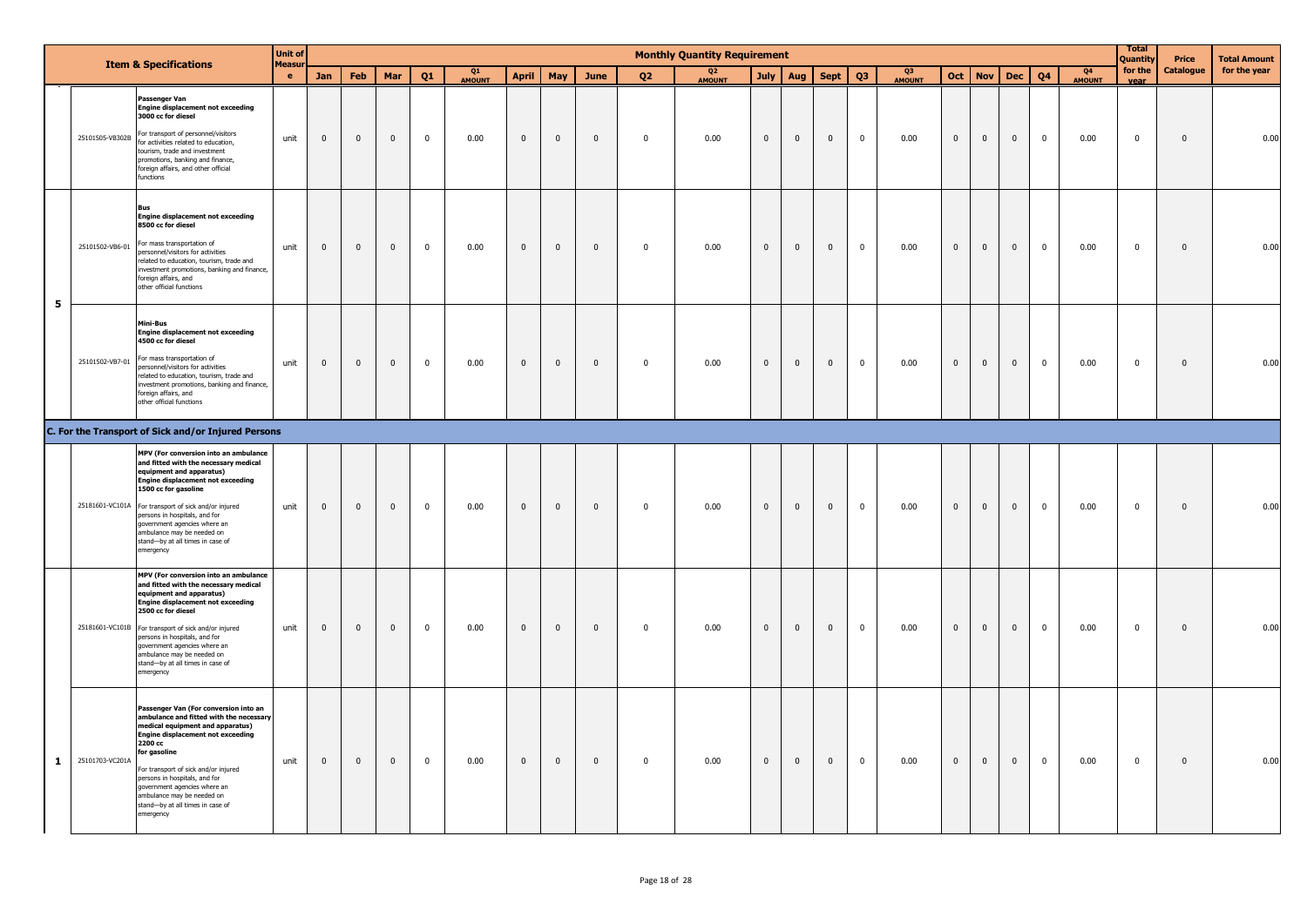|                |                                 | <b>Item &amp; Specifications</b>                                                                                                                                                                                                                                                                                                                                                    | <b>Unit of</b><br>Measur |                         |                |                         |              |              |              |                |                |                | <b>Monthly Quantity Requirement</b> |                |                |                |                |                     |              |              |              |                |                                 | <b>Total</b><br>Quantity | Price            | <b>Total Amount</b> |
|----------------|---------------------------------|-------------------------------------------------------------------------------------------------------------------------------------------------------------------------------------------------------------------------------------------------------------------------------------------------------------------------------------------------------------------------------------|--------------------------|-------------------------|----------------|-------------------------|--------------|--------------|--------------|----------------|----------------|----------------|-------------------------------------|----------------|----------------|----------------|----------------|---------------------|--------------|--------------|--------------|----------------|---------------------------------|--------------------------|------------------|---------------------|
|                |                                 |                                                                                                                                                                                                                                                                                                                                                                                     | $\bullet$                | Jan                     | <b>Feb</b>     | Mar                     | Q1           | Q1<br>AMOUNT | <b>April</b> | May            | June           | Q <sub>2</sub> | Q <sub>2</sub><br>AMOUNT            |                | July   Aug     | <b>Sept</b>    | Q <sub>3</sub> | Q3<br><b>AMOUNT</b> | <b>Oct</b>   | <b>Nov</b>   | <b>Dec</b>   | Q <sub>4</sub> | Q <sub>4</sub><br><b>AMOUNT</b> | for the<br>vear          | <b>Catalogue</b> | for the year        |
|                | 25101703-VC201B                 | Passenger Van (For conversion into an<br>ambulance and fitted with the necessary<br>medical equipment and apparatus)<br><b>Engine displacement not exceeding</b><br>3000 cc for diesel<br>For transport of sick and/or injured<br>persons in hospitals, and for<br>government agencies where an<br>ambulance may be needed on<br>stand-by at all times in case of<br>emergency      | unit                     | $\mathbf{0}$            | $\mathbf{0}$   | $\mathbf 0$             | $\mathbf 0$  | 0.00         | $\mathbf{0}$ | $\mathbf 0$    | $\overline{0}$ | $\mathbf 0$    | 0.00                                | $\mathbf{0}$   | $\mathbf{0}$   | $\mathbf{0}$   | $\mathbf 0$    | 0.00                | $\mathbf{0}$ | $\mathbf 0$  | $\mathbf{0}$ | $\overline{0}$ | 0.00                            | $\mathbf 0$              | $\mathbf 0$      | 0.00                |
|                | 25101703-VC3-01                 | Original ambulance, designed, built and<br>equipped as such by<br>the manufacturer<br>(Specifications may vary according to<br>manufacturer and the sophistication of<br>the desired units)<br>For transport of sick and/or injured<br>persons in hospitals, and for<br>government agencies where an<br>ambulance may be needed on<br>stand-by at all times in case of<br>emergency | unit                     | $\bf{0}$                | $\mathbf 0$    | $\mathbf 0$             | $\mathbf{0}$ | 0.00         | $\bf{0}$     | $\mathbf 0$    | $\overline{0}$ | $\pmb{0}$      | 0.00                                | $\overline{0}$ | $\overline{0}$ | $\overline{0}$ | $\overline{0}$ | 0.00                | $\mathbf 0$  | $\mathbf{0}$ | $\mathbf{0}$ | $\overline{0}$ | 0.00                            | $\mathbf 0$              | $\mathbf 0$      | 0.00                |
|                | <b>D. For Patrol Operations</b> |                                                                                                                                                                                                                                                                                                                                                                                     |                          |                         |                |                         |              |              |              |                |                |                |                                     |                |                |                |                |                     |              |              |              |                |                                 |                          |                  |                     |
|                |                                 | F. For Disaster Response and Rescue/Relief Operations                                                                                                                                                                                                                                                                                                                               |                          |                         |                |                         |              |              |              |                |                |                |                                     |                |                |                |                |                     |              |              |              |                |                                 |                          |                  |                     |
|                | 25101703-VF101A                 | <b>MPV</b><br>(for conversion into a rescue vehicle<br>equipped with the necessary equipment<br>and apparatus)<br><b>Engine displacement not exceeding</b><br>1500 cc for gasoline<br>For mobility purposes and<br>immediate response during disasters<br>and calamities                                                                                                            | unit                     | $\overline{0}$          | $\overline{0}$ | $\overline{\mathbf{0}}$ | $\mathbf{0}$ | 0.00         | $\bf{0}$     | $\overline{0}$ | $\overline{0}$ | $\pmb{0}$      | 0.00                                | $\overline{0}$ | $\mathbf 0$    | $\overline{0}$ | $\overline{0}$ | 0.00                | $\mathbf 0$  | $\mathbf 0$  | $\mathbf{0}$ | $\mathbf{0}$   | 0.00                            | $\mathbf{0}$             | $\mathbf 0$      | 0.00                |
| -1             |                                 | <b>MPV</b><br>(for conversion into a rescue vehicle<br>equipped with the necessary equipment<br>and apparatus)<br>25101703-VF101B Engine displacement not exceeding<br>2500 cc for diesel<br>For mobility purposes and<br>immediate response during disasters<br>and calamities                                                                                                     | unit                     | $\overline{\mathbf{0}}$ | $\mathbf 0$    | $\mathbf 0$             | $\mathbf 0$  | 0.00         | $\mathbf{0}$ | $\mathbf 0$    | $\mathbf 0$    | $\mathbf 0$    | 0.00                                | $\mathbf{0}$   | $\mathbf{0}$   | $\mathbf{0}$   | $\mathbf 0$    | 0.00                | $\mathbf 0$  | $\mathbf 0$  | $\mathbf{0}$ | $\mathbf 0$    | 0.00                            | $\overline{\mathbf{0}}$  | $\mathbf{0}$     | 0.00                |
| $\overline{2}$ | 25101507-VF201A                 | Pick-up<br>(for conversion into a rescue vehicle<br>equipped with the necessary equipment<br>and apparatus)<br><b>Engine displacement not exceeding</b><br>2200 cc for gasoline<br>For mobility purposes and<br>immediate response during disasters<br>and calamities                                                                                                               | unit                     | $\mathbf{0}$            | $\mathbf{0}$   | $\mathbf{0}$            | $\mathbf 0$  | 0.00         | $\mathbf 0$  | $\mathbf 0$    | $\overline{0}$ | $\mathbf 0$    | 0.00                                | $\mathbf 0$    | $\mathbf{0}$   | $\mathbf{0}$   | $\mathbf 0$    | 0.00                | $\mathbf 0$  | $\mathbf 0$  | $\mathbf{0}$ | $\mathbf 0$    | 0.00                            | $\mathbf 0$              | $\mathbf 0$      | 0.00                |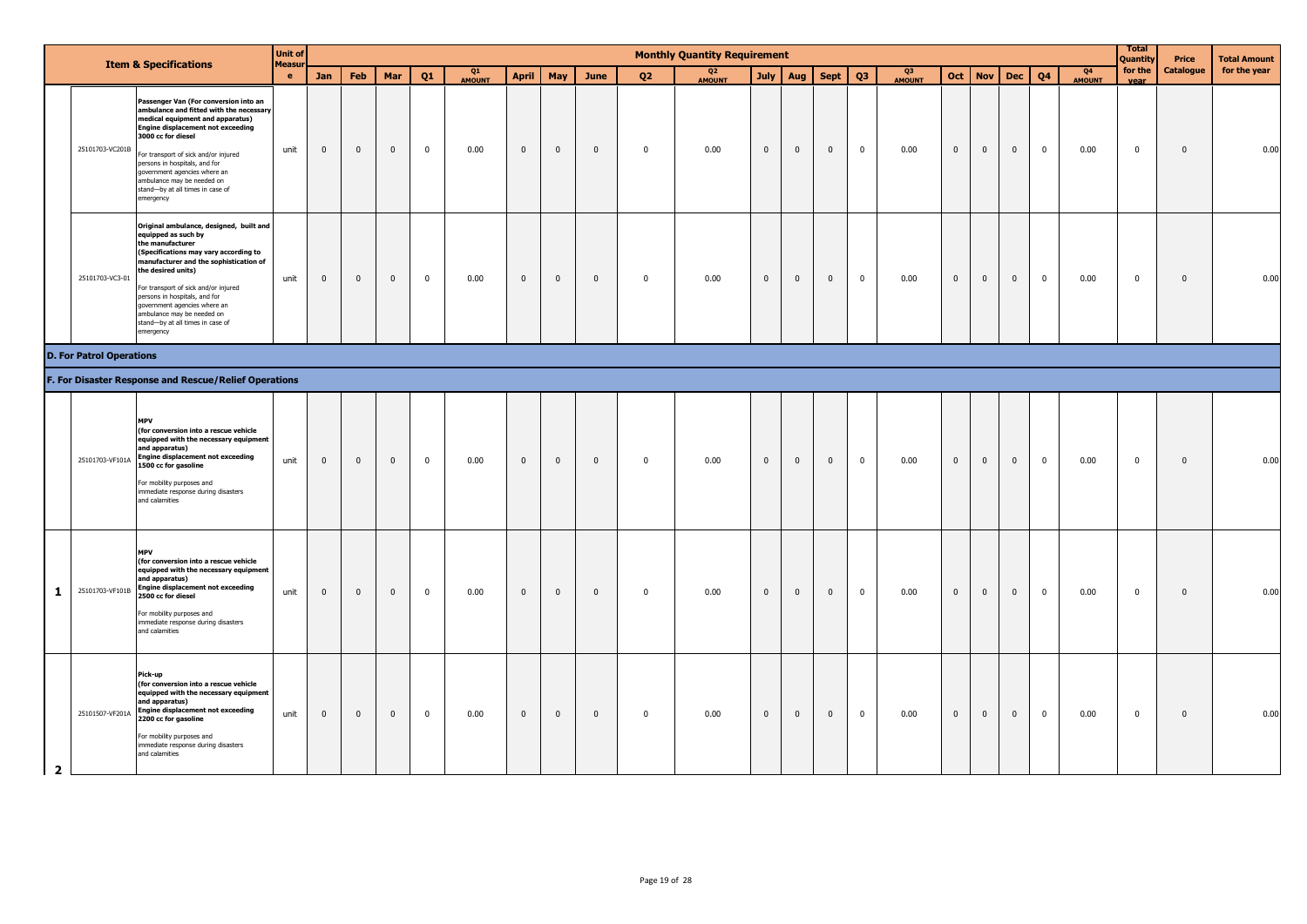|              |                                        |                                                                                                                                                                                                                                                                                                                                                                                                                                                                                                                                                              | <b>Unit of</b>     |                |             |                         |                         |                     |                |                |              |                | <b>Monthly Quantity Requirement</b> |                |              |              |                         |                     |                |              |                |             |                                 | <b>Total</b><br>Quantity | Price                   | <b>Total Amount</b> |
|--------------|----------------------------------------|--------------------------------------------------------------------------------------------------------------------------------------------------------------------------------------------------------------------------------------------------------------------------------------------------------------------------------------------------------------------------------------------------------------------------------------------------------------------------------------------------------------------------------------------------------------|--------------------|----------------|-------------|-------------------------|-------------------------|---------------------|----------------|----------------|--------------|----------------|-------------------------------------|----------------|--------------|--------------|-------------------------|---------------------|----------------|--------------|----------------|-------------|---------------------------------|--------------------------|-------------------------|---------------------|
|              |                                        | <b>Item &amp; Specifications</b>                                                                                                                                                                                                                                                                                                                                                                                                                                                                                                                             | Measu<br>$\bullet$ | Jan            | Feb         | Mar                     | Q <sub>1</sub>          | Q1<br><b>AMOUNT</b> | <b>April</b>   | May            | June         | Q <sub>2</sub> | Q <sub>2</sub><br><b>AMOUNT</b>     | <b>July</b>    | Aug          | <b>Sept</b>  | Q <sub>3</sub>          | Q3<br><b>AMOUNT</b> |                | Oct   Nov    | <b>Dec</b>     | Q4          | Q <sub>4</sub><br><b>AMOUNT</b> | for the<br>vear          | Catalogue               | for the year        |
|              | 25101507-VF201B                        | Pick-up<br>(for conversion into a rescue vehicle<br>equipped with the necessary equipment<br>and apparatus)<br><b>Engine displacement not exceeding</b><br>3000 cc for diesel<br>For mobility purposes and<br>immediate response during disasters<br>and calamities                                                                                                                                                                                                                                                                                          | unit               | $\mathbf 0$    | $\mathbf 0$ | $\overline{\mathbf{0}}$ | $\overline{\mathbf{0}}$ | 0.00                | $\mathbf 0$    | $\mathbf 0$    | $\mathbf{0}$ | $\mathbf 0$    | 0.00                                | $\mathbf 0$    | $\mathbf 0$  | $\mathbf{0}$ | $\overline{\mathbf{0}}$ | 0.00                | $\mathbf 0$    | $\mathbf 0$  | $\mathbf 0$    | $\mathbf 0$ | 0.00                            | $\mathbf 0$              | $\mathbf 0$             | 0.00                |
| 3            | 25101801-VF3-01                        | Motorcycle<br>Specifications may vary according to the<br>intended use of the agency and in<br>consideration of the minimum<br>specifications of motorcycles allowed in<br>certain areas<br>For mobility purposes and<br>mmediate response during disasters<br>and calamities                                                                                                                                                                                                                                                                                | unit               | $\mathbf 0$    | $\mathbf 0$ | $\mathbf{0}$            | $\overline{0}$          | 0.00                | $\bf{0}$       | $\mathbf 0$    | $\mathbf{0}$ | $\mathbf 0$    | 0.00                                | $\mathbf{0}$   | $\mathbf{0}$ | $\mathbf{0}$ | $\mathbf{0}$            | 0.00                | $\mathbf 0$    | $\mathbf{0}$ | $\overline{0}$ | $\mathbf 0$ | 0.00                            | $\mathbf 0$              | $\overline{0}$          | 0.00                |
|              | <b>H. For Fire Fighting Operations</b> |                                                                                                                                                                                                                                                                                                                                                                                                                                                                                                                                                              |                    |                |             |                         |                         |                     |                |                |              |                |                                     |                |              |              |                         |                     |                |              |                |             |                                 |                          |                         |                     |
| 1            | 25101705-VH1-01                        | <b>Fire Truck</b><br><b>Custom-built fire trucks</b><br>(siler versions are built/manufactured<br>locally)<br>Specifications may vary according to the<br>manufacturer, model, intended use, etc.<br>all pertinent data/specifications about<br>the proposed fire truck must be supplied<br>by the requesting agency.<br>To provide basic fire-fighting<br>capability to the Bureau of Fire<br>Protection, and other government<br>agencies whose functions and<br>operations necessitate the<br>maintenance of a fire-fighting unit                         | unit               | $\mathbf 0$    | $\mathbf 0$ | $\mathbf{0}$            | $\mathbf{0}$            | 0.00                | $\bf{0}$       | $\overline{0}$ | $\mathbf{0}$ | $\overline{0}$ | 0.00                                | $\overline{0}$ | $\mathbf 0$  | $\mathbf{0}$ | $\mathbf 0$             | 0.00                | $\overline{0}$ | $\mathbf{0}$ | $\overline{0}$ | $\mathbf 0$ | 0.00                            | $\mathbf 0$              | $\overline{\mathbf{0}}$ | 0.00                |
| $\mathbf{2}$ |                                        | <b>Original Fire Truck</b><br>(More sophisticated versions and fully<br>equipped according to the intended<br>use)<br>Specifications may vary according to the<br>manufacturer, model, intended use, etc.<br>all pertinent data/specifications about<br>the proposed fire truck must be supplied<br>25101705-VH2-01 by the requesting agency.<br>To provide basic fire-fighting<br>capability to the Bureau of Fire<br>Protection, and other government<br>agencies whose functions and<br>operations necessitate the<br>maintenance of a fire-fighting unit | unit               | $\overline{0}$ | $\mathbf 0$ | $\mathbf{0}$            | $\mathbf 0$             | 0.00                | $\bf{0}$       | $\overline{0}$ | $\mathbf 0$  | $\overline{0}$ | 0.00                                | $\overline{0}$ | $\mathbf 0$  | $\mathbf 0$  | $\mathbf{0}$            | 0.00                | $\overline{0}$ | $\mathbf{0}$ | $\overline{0}$ | $\mathbf 0$ | 0.00                            | $\mathbf 0$              | $\overline{\mathbf{0}}$ | 0.00                |
|              |                                        |                                                                                                                                                                                                                                                                                                                                                                                                                                                                                                                                                              |                    |                |             |                         |                         |                     |                |                |              |                |                                     |                |              |              |                         |                     |                |              |                |             |                                 |                          |                         |                     |
|              |                                        | PART II. OTHER ITEMS NOT AVALABLE AT PS BUT REGULARLY PURCHASED FROM OTHER SOURCES (Note: Please indicate price of items)                                                                                                                                                                                                                                                                                                                                                                                                                                    |                    |                |             |                         |                         |                     |                |                |              |                |                                     |                |              |              |                         |                     |                |              |                |             |                                 |                          |                         |                     |
|              | <b>Common Electrical Supplies</b>      |                                                                                                                                                                                                                                                                                                                                                                                                                                                                                                                                                              |                    |                |             |                         |                         |                     |                |                |              |                |                                     |                |              |              |                         |                     |                |              |                |             |                                 |                          |                         |                     |
|              | 40101701-AC-<br>W01                    | Air Conditioning Unit, Window<br>Inverter Type                                                                                                                                                                                                                                                                                                                                                                                                                                                                                                               |                    | $\mathbf 0$    | $\mathbf 0$ | $\mathbf 0$             | $\mathbf{0}$            | 0.00                | $\overline{0}$ | $\mathbf 0$    | $\mathbf{0}$ | $\mathbf 0$    | 0.00                                | $\mathbf 0$    | $\mathbf{0}$ | $\mathbf 0$  | $\overline{0}$          | 0.00                | $\overline{0}$ | $\mathbf 0$  | $\overline{0}$ | $\mathbf 0$ | 0.00                            | $\mathbf 0$              |                         | 0.00                |
|              | 40101701-AC-<br><b>S01</b>             | Air Conditioning Unit, Split Type                                                                                                                                                                                                                                                                                                                                                                                                                                                                                                                            |                    | $\mathbf 0$    | $\mathbf 0$ | $\mathbf 0$             | $\mathbf{0}$            | 0.00                | $\mathbf 0$    | $\overline{0}$ | $\mathbf 0$  | $\mathbf 0$    | 0.00                                | $\mathbf 0$    | $\mathbf{0}$ | $\mathbf 0$  | $\mathbf 0$             | 0.00                | $\overline{0}$ | $\mathbf 0$  | $\overline{0}$ | $\mathbf 0$ | 0.00                            | $\mathbf 0$              |                         | 0.00                |
|              |                                        |                                                                                                                                                                                                                                                                                                                                                                                                                                                                                                                                                              |                    |                |             |                         | $\mathbf{0}$            | 0.00                |                |                |              | $\mathbf 0$    | 0.00                                |                |              |              | $\overline{\mathbf{0}}$ | 0.00                |                |              |                | $\mathbf 0$ | 0.00                            | $\overline{0}$           |                         | 0.00                |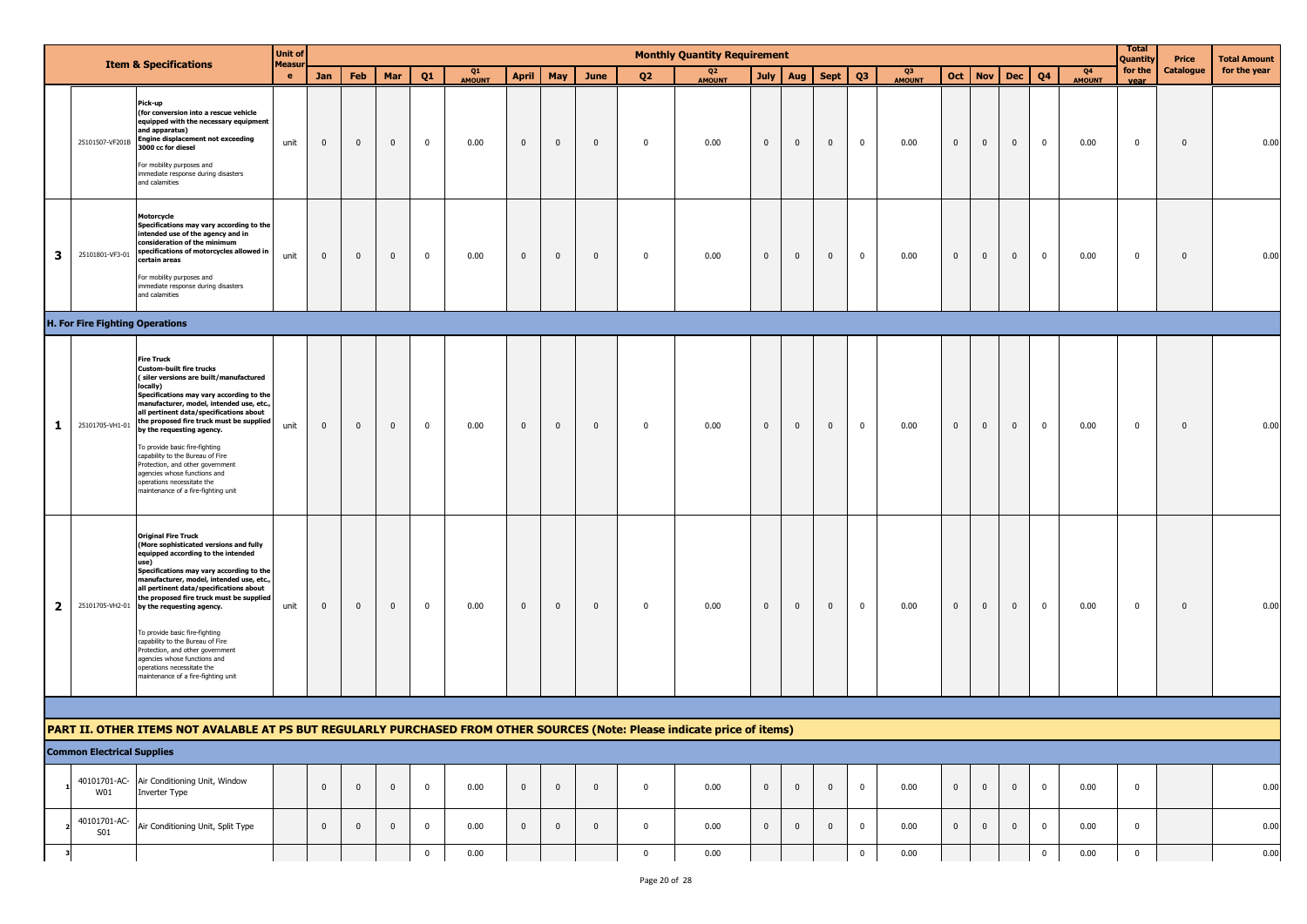|                         |                                   |                                                        | <b>Unit of</b>    |                |                         |                 |                |              |                |                |              |              | <b>Monthly Quantity Requirement</b> |                         |                         |                         |                         |              |                         |                |                |                         |              | <b>Total</b><br>Quantity | Price     | <b>Total Amount</b> |
|-------------------------|-----------------------------------|--------------------------------------------------------|-------------------|----------------|-------------------------|-----------------|----------------|--------------|----------------|----------------|--------------|--------------|-------------------------------------|-------------------------|-------------------------|-------------------------|-------------------------|--------------|-------------------------|----------------|----------------|-------------------------|--------------|--------------------------|-----------|---------------------|
|                         |                                   | <b>Item &amp; Specifications</b>                       | <b>Measu</b><br>e | <b>Jan</b>     | <b>Feb</b>              | Mar             | 01             | Q1<br>AMOUNT | <b>April</b>   | May            | <b>June</b>  | <b>Q2</b>    | O <sub>2</sub><br><b>AMOUNT</b>     | <b>July</b>             | Aug                     | <b>Sept</b>             | Q <sub>3</sub>          | Q3<br>AMOUNT | Oct                     | <b>Nov</b>     | <b>Dec</b>     | Q <sub>4</sub>          | Q4<br>AMOUNT | for the<br>vear          | Catalogue | for the year        |
|                         | <b>Common Office Equipment</b>    |                                                        |                   |                |                         |                 |                |              |                |                |              |              |                                     |                         |                         |                         |                         |              |                         |                |                |                         |              |                          |           |                     |
|                         | 1 44111905-WB-N01                 | White Board                                            |                   | $\mathbf 0$    | $\mathbf 0$             | $\pmb{0}$       | $\pmb{0}$      | 0.00         | $\mathbf 0$    | $\mathbf 0$    | $\mathbf 0$  | $\pmb{0}$    | 0.00                                | $\mathbf 0$             | $\mathbf 0$             | $\mathbf 0$             | $\pmb{0}$               | 0.00         | $\bf{0}$                | $\mathbf 0$    | $\mathbf 0$    | $\mathbf 0$             | 0.00         | $\mathbf{0}$             |           | 0.00                |
|                         |                                   | 2 44111911-WB-D01 White Board, Digital                 |                   | $\mathbf 0$    | $\overline{0}$          | $\mathbf 0$     | $\mathbf 0$    | 0.00         | $\mathbf{0}$   | $\mathbf 0$    | $\mathbf 0$  | $\mathbf 0$  | 0.00                                | $\mathbf{0}$            | $\mathbf 0$             | $\mathbf 0$             | $\mathbf 0$             | 0.00         | $\mathbf 0$             | $\bf{0}$       | $\overline{0}$ | $\mathbf 0$             | 0.00         | $\mathbf 0$              |           | 0.00                |
|                         |                                   |                                                        |                   |                |                         |                 | $\mathbf 0$    | 0.00         |                |                |              | $\mathbf 0$  | 0.00                                |                         |                         |                         | $\mathbf 0$             | 0.00         |                         |                |                | $\mathbf 0$             | 0.00         | $\mathbf 0$              |           | 0.00                |
|                         | <b>Common Office Supplies</b>     |                                                        |                   |                |                         |                 |                |              |                |                |              |              |                                     |                         |                         |                         |                         |              |                         |                |                |                         |              |                          |           |                     |
| $\mathbf{1}$            |                                   | Ballpen, black                                         | pcs               | 20             | 20                      | 20              | 60             | 360.00       | $\mathbf{0}$   | $\Omega$       | $\mathbf{0}$ | $\mathbf{0}$ | 0.00                                | $\mathbf{0}$            | 22                      | $\overline{0}$          | 22                      | 132.00       | $\overline{\mathbf{3}}$ | 15             | $\mathbf{0}$   | 18                      | 108.00       | 100                      | 6.00      | 600.00              |
| $\overline{\mathbf{2}}$ |                                   | Ballpen, blue                                          | pcs               | 20             | 20                      | 8               | 48             | 288.00       | $\mathbf 0$    | $\mathbf 0$    | $\mathbf 0$  | $\mathbf 0$  | 0.00                                | $\mathbf{0}$            | 10 <sup>10</sup>        | $\mathbf 0$             | 10                      | 60.00        | $\overline{7}$          | 15             | $\mathbf{0}$   | 22                      | 132.00       | 80                       | 6.00      | 480.00              |
| $\overline{\mathbf{3}}$ |                                   | BINDER, 3 RING, D-type size, A4,<br>64mm (2.5") w      | pcs               | $\mathbf 0$    | $\mathbf 0$             | $\mathbf 0$     | $\mathbf 0$    | 0.00         | $\mathbf 0$    | $\mathbf{0}$   | $\mathbf{0}$ | $\mathbf 0$  | 0.00                                | $\mathbf{0}$            | 5                       | $\mathbf 0$             | 5                       | 860.00       | $\mathbf 0$             | $\mathbf 0$    | $\mathbf 0$    | $\mathbf{0}$            | 0.00         | 5                        | 172.00    | 860.00              |
| $\overline{\mathbf{4}}$ |                                   | LEAD for mechanical pencil                             | box               | $\mathbf 0$    | $\mathbf{0}$            | $\mathbf{0}$    | $\overline{0}$ | 0.00         | $\mathbf 0$    | $\mathbf{0}$   | $\mathbf{0}$ | $\mathbf{0}$ | 0.00                                | $\mathbf 0$             | $\overline{1}$          | $\mathbf{0}$            | $\overline{1}$          | 17.00        | $\mathbf{1}$            | $\overline{3}$ | $\mathbf 0$    | $\overline{a}$          | 68.00        | $5\overline{5}$          | 17.00     | 85.00               |
| $5^{\circ}$             |                                   | FASTENER, plastic, 50s/box                             | box               | $\mathbf 0$    | $\mathbf{0}$            | $\mathbf{0}$    | $\mathbf 0$    | 0.00         | $\mathbf 0$    | $\mathbf{0}$   | $\mathbf{0}$ | $\mathbf{0}$ | 0.00                                | $\overline{2}$          | $\overline{2}$          | $\overline{1}$          | 5                       | 140.00       | $\mathbf{0}$            | 5              | 5              | 10                      | 280.00       | 15                       | 28.00     | 420.00              |
| 6                       |                                   | STAPLE WIRE, #10                                       | box               | $\mathbf 0$    | $\overline{0}$          | $\mathbf{0}$    | $\mathbf 0$    | 0.00         | $\mathbf 0$    | $\overline{0}$ | $\mathbf{0}$ | $\mathbf{0}$ | 0.00                                | $\mathbf 0$             | $\overline{1}$          | $\overline{1}$          | $\overline{2}$          | 14.00        | $\mathbf{0}$            | $\overline{2}$ | $\mathbf{1}$   | $\overline{\mathbf{3}}$ | 21.00        | 5                        | 7.00      | 35.00               |
| $\overline{z}$          |                                   | STAPLE WIRE, heavy duty<br>12/10mm)                    | box               | $\mathbf 0$    | $\mathbf{0}$            | $\mathbf{0}$    | $\mathbf 0$    | 0.00         | $\mathbf{0}$   | $\overline{0}$ | $\mathbf{0}$ | $\mathbf{0}$ | 0.00                                | $\mathbf 0$             | 1                       | $\mathbf 0$             | $\overline{1}$          | 18.00        | $\mathbf 0$             | $\overline{2}$ | $\overline{2}$ | $\overline{4}$          | 72.00        | $5\overline{5}$          | 18.00     | 90.00               |
| 8                       |                                   | Stamp Pad, felt, bed dimension:<br>60mm x 100mm min    | pcs               | $\mathbf 0$    | $\mathbf{0}$            | $\mathsf 0$     | $\mathbf 0$    | 0.00         | $\mathbf 0$    | $\mathbf{0}$   | $\mathbf 0$  | $\mathbf 0$  | 0.00                                | $\mathbf 0$             | <sup>1</sup>            | $\mathbf 0$             | $\overline{1}$          | 29.00        | $\mathbf 0$             | $\mathbf 0$    | $\mathbf 0$    | $\pmb{0}$               | 0.00         | $\mathbf{1}$             | 29.00     | 29.00               |
| 9                       |                                   | MARKER, PERMANENT, broad type,<br>black                | pcs               | 12             | 24                      | 12              | 48             | 1,521.60     | $\mathbf 0$    | $\mathbf{0}$   | $\mathbf 0$  | $\pmb{0}$    | 0.00                                | $\mathbf 0$             | $\mathbf 0$             | $\mathbf{0}$            | $\pmb{0}$               | 0.00         | $\mathbf 0$             | $\mathbf 0$    | $\mathbf 0$    | $\mathbf{0}$            | 0.00         | 48                       | 31.70     | 1,521.60            |
| ${\bf 10}$              |                                   | MARKER, whiteboard, black, felt tip,<br>proad type     | pcs               | 12             | 24                      | 12              | 48             | 1,550.40     | $\mathbf 0$    | $\mathbf 0$    | $\mathbf 0$  | $\mathbf 0$  | 0.00                                | $\mathbf 0$             | $\overline{0}$          | 5                       | 5                       | 161.50       | $\mathbf 0$             | $\mathbf 0$    | $\mathbf 0$    | $\Omega$                | 0.00         | 53                       | 32.30     | 1,711.90            |
|                         | <b>Common Janitorial Supplies</b> |                                                        |                   |                |                         |                 |                |              |                |                |              |              |                                     |                         |                         |                         |                         |              |                         |                |                |                         |              |                          |           |                     |
| $\mathbf{1}$            |                                   | ANTIBACTERIAL SPRAY                                    | bot               | $\mathbf 0$    | $\mathbf{0}$            | $\mathsf 0$     | $\mathbf 0$    | 0.00         | $\mathbf 0$    | $\mathbf{0}$   | $\mathbf 0$  | $\pmb{0}$    | 0.00                                | $\mathbf 0$             | $\mathbf{1}$            | $\overline{2}$          | $\overline{\mathbf{3}}$ | 564.00       | $\mathbf{1}$            | $\overline{4}$ | $\overline{2}$ | $\overline{7}$          | 1,316.00     | 10                       | 188.00    | 1,880.00            |
| $\overline{\mathbf{2}}$ |                                   | BARHROOM SOAP, 90 gms                                  | pcs               | $\mathbf 0$    | $\mathbf 0$             | $\mathsf 0$     | $\pmb{0}$      | 0.00         | $\mathbf 0$    | $\mathbf 0$    | $\mathbf 0$  | $\pmb{0}$    | 0.00                                | $\mathbf{1}$            | $\overline{2}$          | $\overline{2}$          | 5                       | 130.00       | $\overline{4}$          | $\mathbf{1}$   | $\mathbf 0$    | 5                       | 130.00       | 10                       | 26.00     | 260.00              |
| $\overline{\mathbf{3}}$ |                                   | <b>BRUSH, Multipurpose</b>                             | pcs               | $\pmb{0}$      | $\pmb{0}$               | $\pmb{0}$       | $\pmb{0}$      | 0.00         | $\mathbf 0$    | $\mathbf 0$    | $\mathbf{0}$ | $\mathbf 0$  | 0.00                                | $\mathbf 0$             | $\overline{2}$          | $\mathbf 0$             | $\overline{2}$          | 50.00        | $\overline{4}$          | $\mathbf 0$    | $\mathbf 0$    | $\overline{4}$          | 100.00       | 6                        | 25.00     | 150.00              |
| $\overline{\mathbf{4}}$ |                                   | CAR FRESHENER, can, 180ml                              | can               | 5              | 5                       | 5               | 15             | 3,982.65     | $\mathbf 0$    | $\mathbf 0$    | $\mathbf 0$  | $\pmb{0}$    | 0.00                                | $\overline{4}$          | $\mathbf 0$             | 6                       | 10                      | 2,655.10     | $\mathbf 0$             | 5              | $\mathbf 0$    | 5                       | 1,327.55     | 30 <sup>°</sup>          | 265.51    | 7,965.30            |
| $\overline{\mathbf{5}}$ |                                   | DISHWASHING LIQUID, 250 ml                             | bot               | 5              | 5                       | $5\phantom{.0}$ | 15             | 725.25       | $\mathbf{0}$   | $\mathbf{0}$   | $\mathbf 0$  | $\mathbf 0$  | 0.00                                | $\overline{\mathbf{3}}$ | $\overline{3}$          | $\overline{3}$          | 9                       | 435.15       | 10                      | 10             | 6              | 26                      | 1,257.10     | 50                       | 48.35     | 2,417.50            |
| 6                       |                                   | DISWASHING PASTE, 400 ml                               | jar               | 5              | 5                       | 5               | 15             | 713.25       | $\mathbf{0}$   | $\mathbf 0$    | $\mathbf 0$  | $\pmb{0}$    | 0.00                                | 6                       | 6                       | 6                       | 18                      | 855.90       | 10                      | 10             | $\overline{7}$ | 27                      | 1,283.85     | 60                       | 47.55     | 2,853.00            |
| $\overline{z}$          |                                   | DUST MASK, Disposable, 50s/bx                          | box               | $\mathbf 0$    | $\mathbf{1}$            | $\mathbf 0$     | $\mathbf{1}$   | 150.00       | $\mathbf 0$    | $\mathbf 0$    | $\mathbf 0$  | $\pmb{0}$    | 0.00                                | $\mathbf 0$             | $\mathbf 0$             | $\overline{0}$          | $\mathbf{0}$            | 0.00         | $\mathbf 0$             | $\mathbf 0$    | $\mathbf 0$    | $\Omega$                | 0.00         | $\mathbf{1}$             | 150.00    | 150.00              |
| 8                       |                                   | FABRIC CONDITIONER                                     | bot               | $\overline{2}$ | $\overline{2}$          | 1               | 5              | 900.00       | $\overline{0}$ | $\mathbf{0}$   | $\mathbf{0}$ | $\pmb{0}$    | 0.00                                | $\mathbf 0$             | $\overline{2}$          | $\overline{\mathbf{3}}$ | 5                       | 900.00       | $\overline{\mathbf{3}}$ | 6              | 6              | 15                      | 2,700.00     | 25                       | 180.00    | 4,500.00            |
| 9                       |                                   | FACIAL TISSUE, unscented, 2 ply                        | box               | $\overline{4}$ | $\overline{4}$          | $\overline{4}$  | 12             | 898.56       | $\mathbf 0$    | $\mathbf 0$    | $\mathbf 0$  | $\pmb{0}$    | 0.00                                | $\overline{2}$          | $\overline{\mathbf{3}}$ | $\overline{\mathbf{0}}$ | 5                       | 374.40       | $\overline{2}$          | $\overline{2}$ | $\overline{4}$ | 8                       | 599.04       | 25                       | 74.88     | 1,872.00            |
| ${\bf 10}$              |                                   | FLANELLA CLOTH, meter                                  | mtr               | $\mathbf 0$    | $\overline{0}$          | $\mathbf{0}$    | $\mathbf 0$    | 0.00         | $\mathbf 0$    | $\mathbf{0}$   | $\mathbf{0}$ | $\mathbf 0$  | 0.00                                | $\mathbf{0}$            | $\mathbf 0$             | $\overline{2}$          | $\overline{2}$          | 170.00       | 5                       | 3              | 5              | 13                      | 1,105.00     | 15                       | 85.00     | 1,275.00            |
| ${\bf 11}$              |                                   | GLOVES, 100s/box                                       | box               | $\mathbf 0$    | $\mathsf 0$             | $\mathsf 0$     | $\pmb{0}$      | 0.00         | $\mathbf 0$    | $\mathbf 0$    | $\mathbf 0$  | $\pmb{0}$    | 0.00                                | $\mathbf{1}$            | $\overline{2}$          |                         | $\overline{\mathbf{3}}$ | 966.00       | $\mathbf{1}$            | $\overline{2}$ | $\mathbf 0$    | $\overline{\mathbf{3}}$ | 966.00       | $6\overline{6}$          | 322.00    | 1,932.00            |
| $\bf{12}$               |                                   | HAND SOAP, liquid handwash, 500                        | bot               | 5              | $\overline{\mathbf{3}}$ | $\overline{2}$  | 10             | 1,195.00     | $\mathbf 0$    | $\mathbf 0$    | $\mathbf{0}$ | $\pmb{0}$    | 0.00                                | $\mathbf 0$             | 6                       | $\overline{2}$          | 8                       | 956.00       | $\overline{2}$          | $\overline{2}$ | $\overline{2}$ | 6                       | 717.00       | 24                       | 119.50    | 2,868.00            |
| 13                      |                                   | MURIATIC ACID, Gallon                                  | gal               | $\mathbf{0}$   | $\mathbf 0$             | $\mathbf 0$     | $\mathbf 0$    | 0.00         | $\Omega$       | $\mathbf{0}$   | $\Omega$     | $\pmb{0}$    | 0.00                                | $\overline{2}$          | $\overline{2}$          | $\overline{2}$          | 6                       | 510.00       | $\overline{\mathbf{3}}$ | $\overline{3}$ | $\mathbf 0$    | 6                       | 510.00       | 12                       | 85.00     | 1,020.00            |
| ${\bf 14}$              |                                   | OIL, General purpose lubricant, 129<br>nl singer       | bot               | $\mathbf 0$    | $\mathbf 0$             | $\mathsf 0$     | $\pmb{0}$      | 0.00         | $\mathbf 0$    | $\mathbf 0$    | $\mathbf 0$  | $\pmb{0}$    | 0.00                                | $\mathbf 0$             | $\mathbf 0$             | $\mathbf{1}$            | 1                       | 52.00        | $\mathbf 0$             | $\mathbf{1}$   | $\mathbf 0$    |                         | 52.00        | $\overline{2}$           | 52.00     | 104.00              |
| 15                      |                                   | ODOR ELIMINATOR/deodorizer                             | pcs               | 10             | 10                      | 10              | 30             | 1,012.50     | $\mathbf 0$    | $\mathbf{0}$   | $\mathbf 0$  | $\mathbf 0$  | 0.00                                | 5                       | $\overline{4}$          | 6                       | 15                      | 506.25       | 6                       | $\overline{4}$ | 5              | 15                      | 506.25       | 60                       | 33.75     | 2,025.00            |
| ${\bf 16}$              |                                   | PVC COVER, 200 microns, 100s/box,<br>210mm x 297mm, A4 | box               | $\mathbf 0$    | $\mathbf 0$             | $\pmb{0}$       | $\pmb{0}$      | 0.00         | $\overline{0}$ | $\mathbf 0$    | $\mathbf{0}$ | $\pmb{0}$    | 0.00                                | $1\,$                   | $\overline{\mathbf{0}}$ |                         | 1                       | 700.00       | $1\,$                   | $\overline{2}$ | $\mathbf 0$    | $\overline{\mathbf{3}}$ | 2,100.00     | $\overline{4}$           | 700.00    | 2,800.00            |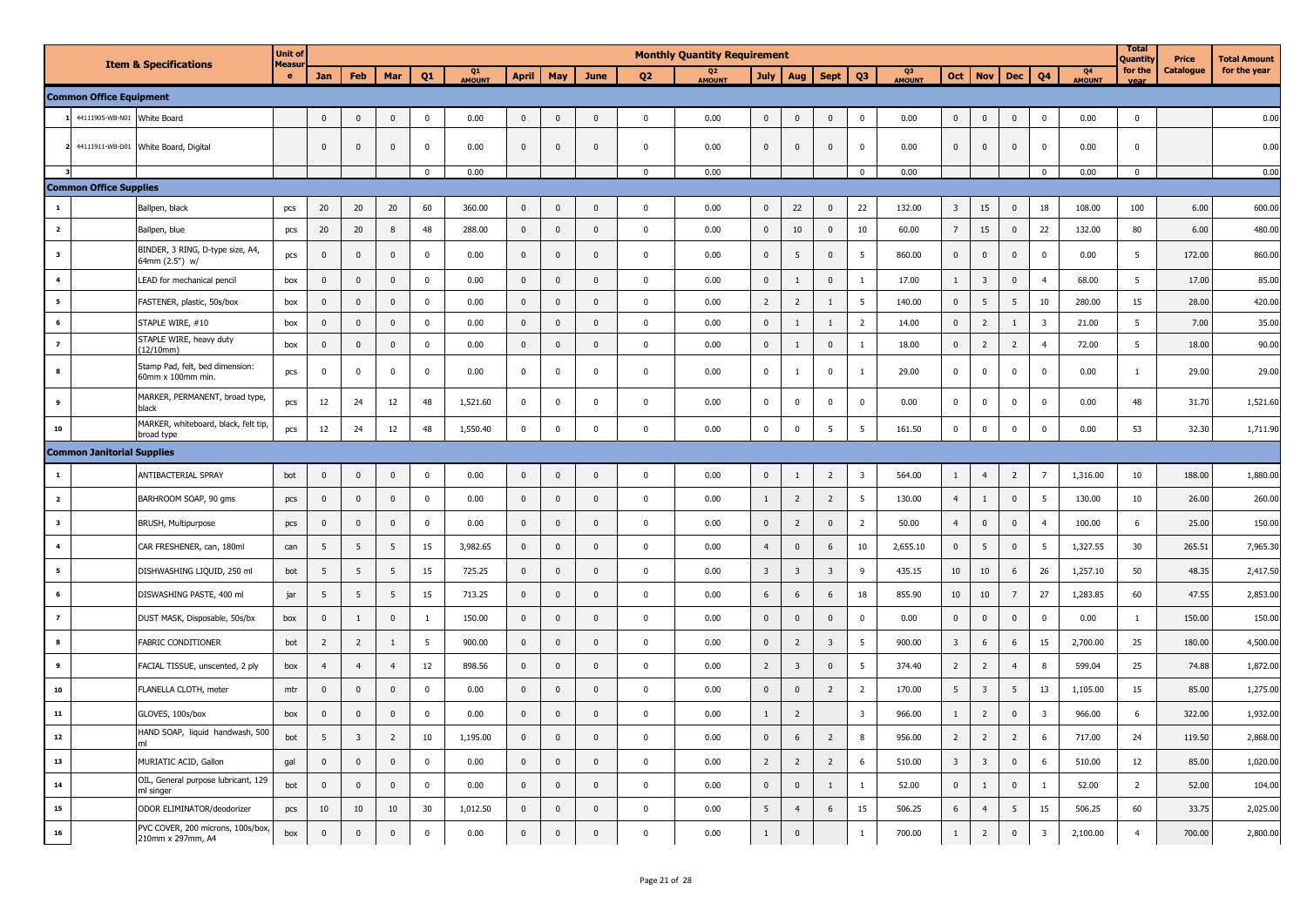|                          |                             |                                                                           | <b>Unit of</b> |                         |                |                |                |              |                |                |                |                | <b>Monthly Quantity Requirement</b> |                         |                |                         |                         |                     |                         |                         |                |                         |              | <b>Total</b><br>Quantity | Price     | Total Amount |
|--------------------------|-----------------------------|---------------------------------------------------------------------------|----------------|-------------------------|----------------|----------------|----------------|--------------|----------------|----------------|----------------|----------------|-------------------------------------|-------------------------|----------------|-------------------------|-------------------------|---------------------|-------------------------|-------------------------|----------------|-------------------------|--------------|--------------------------|-----------|--------------|
|                          |                             | <b>Item &amp; Specifications</b>                                          | Measu<br>e     | Jan                     | Feb            | Mar            | Q <sub>1</sub> | Q1<br>AMOUNT | <b>April</b>   | May            | June           | Q <sub>2</sub> | Q <sub>2</sub><br>AMOUNT            | <b>July</b>             | Aug            | <b>Sept</b>             | Q <sub>3</sub>          | Q3<br><b>AMOUNT</b> | Oct                     | <b>Nov</b>              | <b>Dec</b>     | Q <sub>4</sub>          | Q4<br>AMOUNT | for the<br>vear          | Catalogue | for the year |
| 17                       |                             | PVC COVER, 200 microns, 100s/box,<br>216mm x 330mm, Legal                 | box            | $\mathbf 0$             | $\mathbf 0$    | $\mathbf 0$    | $\mathbf 0$    | 0.00         | $\mathbf{0}$   | $\mathbf 0$    | $\mathbf 0$    | $\pmb{0}$      | 0.00                                | $\mathbf 0$             | $\overline{2}$ |                         | 2                       | 1,600.00            | $\mathbf{1}$            | $\overline{2}$          | $\mathbf 0$    | $\overline{\mathbf{3}}$ | 2,400.00     | 5                        | 800.00    | 4,000.00     |
| ${\bf 18}$               |                             | SPONGE, 1 piece per pack                                                  | pcs            | $\mathbf 0$             | $\mathbf 0$    | $\mathbf 0$    | $\mathbf 0$    | 0.00         | $\mathbf 0$    | $\mathbf 0$    | $\mathbf 0$    | $\pmb{0}$      | 0.00                                | 5                       | $\overline{2}$ | $\overline{\mathbf{3}}$ | 10                      | 180.00              | 5                       | 5                       | 5              | 15                      | 270.00       | 25                       | 18.00     | 450.00       |
| 19                       |                             | TOILET/BATHROOM MIRROR                                                    | pcs            | $\pmb{0}$               | $\mathbf 0$    | $\mathbf 0$    | $\mathbf 0$    | 0.00         | $\mathbf 0$    | $\pmb{0}$      | $\mathbf 0$    | $\pmb{0}$      | 0.00                                | $\pmb{0}$               | $\mathbf 0$    | $\mathbf 0$             | $\mathbf 0$             | 0.00                | $\mathbf 0$             | $\bf{0}$                | $\mathbf 0$    | $\mathbf 0$             | 0.00         | $\mathbf 0$              | 350.00    | 0.00         |
| ${\bf 20}$               |                             | TOILET BRUSH, Plastic, with handle                                        | pcs            | $\pmb{0}$               | $\mathbf{0}$   | $\mathbf 0$    | $\mathbf 0$    | 0.00         | $\mathbf{0}$   | $\mathbf 0$    | $\overline{0}$ | $\pmb{0}$      | 0.00                                | $\overline{0}$          | $\mathbf{0}$   | $\overline{3}$          | 3                       | 114.00              | $\overline{\mathbf{3}}$ | $\mathbf 0$             | $\mathbf 0$    | $\overline{\mathbf{3}}$ | 114.00       | 6                        | 38.00     | 228.00       |
| $\bf{21}$                |                             | TOILET RUBBER PUMP/SUCTION<br>CUP, Heavy Duty, Wooden Handle<br>(Plunger) | pcs            | $\pmb{0}$               | $\mathbf 0$    | $\mathbf 0$    | $\mathbf 0$    | 0.00         | $\mathbf 0$    | $\mathbf 0$    | $\overline{0}$ | $\mathbf{0}$   | 0.00                                | $\mathbf 0$             | $\mathbf{0}$   | $\overline{\mathbf{3}}$ | $\overline{\mathbf{3}}$ | 165.00              | $\overline{\mathbf{3}}$ | $\mathbf 0$             | $\mathbf 0$    | $\overline{\mathbf{3}}$ | 165.00       | 6                        | 55.00     | 330.00       |
| 22                       |                             | TRASH BAG, plastic garbage bag, XL                                        | roll           | 5                       | 10             | 5              | 20             | 1,500.00     | $\mathbf 0$    | $\mathbf 0$    | $\mathbf 0$    | $\mathbf 0$    | 0.00                                | $\overline{\mathbf{3}}$ | 5              | $\overline{2}$          | 10                      | 750.00              | 5                       | 5                       | 5              | 15                      | 1,125.00     | 45                       | 75.00     | 3,375.00     |
| 23                       |                             | Zonrox, galloon                                                           | roll           | $\mathbf 0$             | $\mathbf{0}$   | $\mathbf 0$    | $\mathbf 0$    | 0.00         | $\mathbf{0}$   | $\mathbf 0$    | $\overline{0}$ | $\mathbf{0}$   | 0.00                                | $\overline{2}$          | $\overline{2}$ | $\overline{3}$          | $\overline{7}$          | 1,050.00            | 5 <sup>5</sup>          | 5                       | 5              | 15                      | 2,250.00     | 22                       | 150.00    | 3,300.00     |
| 24                       |                             | Water Dipper (Tabo), heavy duty,<br>plastic                               | pcs            | $\pmb{0}$               | $\mathbf 0$    | $\pmb{0}$      | $\mathbf 0$    | 0.00         | $\mathbf 0$    | $\pmb{0}$      | $\mathbf 0$    | 0              | 0.00                                | $\mathsf{O}\xspace$     | 5              | 5                       | 10                      | 500.00              | $\mathbf 0$             | $\mathbf 0$             | $\mathbf 0$    | $\mathbf 0$             | 0.00         | 10                       | 50.00     | 500.00       |
|                          |                             | <b>Office Equipment and Accessories</b>                                   |                |                         |                |                |                |              |                |                |                |                |                                     |                         |                |                         |                         |                     |                         |                         |                |                         |              |                          |           |              |
| $\mathbf{1}$             |                             | Wall Clock, medium size                                                   | piece          | $\mathbf 0$             | $\mathbf 0$    | $\pmb{0}$      | $\mathbf 0$    | 0.00         | $\mathbf 0$    | $\mathbf 0$    | $\mathbf 0$    | $\pmb{0}$      | 0.00                                | $\mathbf 0$             | $\mathbf 0$    | $\mathbf 0$             | $\mathbf 0$             | 0.00                | $\mathbf 0$             | $\bf{0}$                | $\pmb{0}$      | $\mathbf 0$             | 0.00         | $\mathbf 0$              | 600.00    | 0.00         |
| $\overline{\mathbf{2}}$  |                             | Typewiter Ribbon, refill                                                  |                | $\mathbf 0$             | $\mathbf 0$    | $\mathbf 0$    | $\mathbf 0$    | 0.00         | $\mathbf 0$    | $\pmb{0}$      | $\overline{0}$ | $\mathbf 0$    | 0.00                                | $\mathbf 0$             | $\mathbf{0}$   | $\mathbf 0$             | $\mathbf 0$             | 0.00                | $\mathbf 0$             | $\bf{0}$                | $\mathbf 0$    | $\mathbf 0$             | 0.00         | $\mathbf 0$              | 18.00     | 0.00         |
| $\overline{\mathbf{3}}$  |                             |                                                                           |                |                         |                |                | $\mathbf 0$    | 0.00         |                |                |                | $\mathbf 0$    | 0.00                                |                         |                |                         | $\mathbf 0$             | 0.00                |                         |                         |                | $\mathbf 0$             | 0.00         | $\mathbf{0}$             |           | 0.00         |
|                          | <b>Office Supplies</b>      |                                                                           |                |                         |                |                |                |              |                |                |                |                |                                     |                         |                |                         |                         |                     |                         |                         |                |                         |              |                          |           |              |
| $\mathbf{1}$             |                             | CERTIFICATE HOLDER, Photo<br>Frame, Letter size                           | pcs            | $\mathbf 0$             | 20             | $\mathbf 0$    | 20             | 1,640.00     | $\mathbf{0}$   | $\mathbf 0$    | $\mathbf 0$    | $\pmb{0}$      | 0.00                                | $\mathsf 0$             | $\mathbf 0$    | $\mathbf 0$             | $\mathbf 0$             | 0.00                | 5 <sup>5</sup>          | $\mathbf 0$             | $\mathbf 0$    | 5                       | 410.00       | 25                       | 82.00     | 2,050.00     |
| $\overline{\mathbf{2}}$  |                             | CERTIFICATE HOLDER, Photo<br>Frame, A4 size                               | pcs            | $\pmb{0}$               | 30             | $\pmb{0}$      | 30             | 2,700.00     | $\mathbf 0$    | $\mathbf 0$    | $\mathbf 0$    | $\pmb{0}$      | 0.00                                | $\overline{0}$          | $\mathbf 0$    | $\mathbf 0$             | $\mathbf 0$             | 0.00                | $\mathbf 0$             | $\mathbf{0}$            | $\mathbf 0$    | $\mathbf 0$             | 0.00         | 30                       | 90.00     | 2,700.00     |
| $\overline{\mathbf{3}}$  |                             | CERTIFICATE HOLDER, Plastic,<br>letter size                               | pcs            | $\pmb{0}$               | $\mathbf{0}$   | $\mathbf 0$    | $\mathbf 0$    | 0.00         | $\mathbf 0$    | $\mathbf 0$    | $\mathbf{0}$   | $\mathbf 0$    | 0.00                                | $\mathbf 0$             | $\mathbf 0$    | $\mathbf 0$             | $\mathbf 0$             | 0.00                | 5                       | $\overline{\mathbf{3}}$ | $\overline{2}$ | 10                      | 650.00       | 10                       | 65.00     | 650.00       |
| $\overline{\mathbf{4}}$  |                             | TAPE, DOUBLE SIDE, 1"                                                     | roll           | $\mathbf 0$             | $\mathbf{0}$   | $\pmb{0}$      | $\mathbf{0}$   | 0.00         | $\mathbf{0}$   | $\mathbf 0$    | $\overline{0}$ | $\pmb{0}$      | 0.00                                | $\mathbf 0$             | $\mathbf{0}$   | $\mathbf{0}$            | $\mathbf 0$             | 0.00                | 5                       | 5                       | 5              | 15                      | 1,050.00     | 15                       | 70.00     | 1,050.00     |
|                          |                             | Audio and visual presentation and composing equipment                     |                |                         |                |                |                |              |                |                |                |                |                                     |                         |                |                         |                         |                     |                         |                         |                |                         |              |                          |           |              |
| $\mathbf{1}$             | 52161505-TV-S01             | <b>SMART Television</b>                                                   |                | $\overline{\mathbf{0}}$ | $\mathbf 0$    | $\pmb{0}$      | $\mathbf 0$    | 0.00         | $\mathbf 0$    | $\mathbf 0$    | $\mathbf 0$    | $\pmb{0}$      | 0.00                                | $\mathbf 0$             | $\mathbf 0$    | $\mathbf 0$             | $\mathbf 0$             | 0.00                | $\pmb{0}$               | $\mathbf 0$             | $\pmb{0}$      | $\mathbf 0$             | 0.00         | $\mathbf 0$              |           | 0.00         |
| $\overline{\mathbf{2}}$  | 52161520-MC-M01             | Microphone                                                                |                | $\pmb{0}$               | $\mathbf{0}$   | $\mathbf 0$    | $\mathbf 0$    | 0.00         | $\mathbf 0$    | $\mathbf 0$    | $\overline{0}$ | $\pmb{0}$      | 0.00                                | $\mathbf 0$             | $\mathbf{0}$   | $\mathbf{0}$            | $\mathbf 0$             | 0.00                | $\mathbf 0$             | $\mathbf 0$             | $\mathbf 0$    | $\mathbf 0$             | 0.00         | $\mathbf 0$              |           | 0.00         |
| $\overline{\mathbf{3}}$  | 52161512-SP-K01             | Speakers                                                                  |                | $\pmb{0}$               | $\mathbf 0$    | $\mathbf 0$    | $\mathbf 0$    | 0.00         | $\mathbf 0$    | $\mathbf{0}$   | $\overline{0}$ | $\pmb{0}$      | 0.00                                | $\mathbf 0$             | $\mathbf{0}$   | $\mathbf 0$             | $\mathbf 0$             | 0.00                | $\mathbf{0}$            | $\overline{0}$          | $\mathbf{0}$   | $\mathbf 0$             | 0.00         | $\mathbf 0$              |           | 0.00         |
| $\overline{\mathbf{4}}$  | 32101514-AM-P01             | Amplifier                                                                 |                | $\pmb{0}$               | $\mathbf 0$    | $\mathbf 0$    | $\mathbf 0$    | 0.00         | $\mathbf{0}$   | $\mathbf 0$    | $\overline{0}$ | $\pmb{0}$      | 0.00                                | $\mathbf 0$             | $\mathbf 0$    | $\mathbf{0}$            | $\mathbf 0$             | 0.00                | $\mathbf 0$             | $\mathbf 0$             | $\pmb{0}$      | $\pmb{0}$               | 0.00         | $\mathbf 0$              |           | 0.00         |
| $\overline{\phantom{a}}$ | 52161517-EQ-E01             | Equalizer                                                                 |                | $\mathbf 0$             | $\mathbf 0$    | $\mathbf 0$    | $\mathbf 0$    | 0.00         | $\mathbf 0$    | $\pmb{0}$      | $\mathbf 0$    | $\pmb{0}$      | 0.00                                | $\mathbf 0$             | $\mathbf 0$    | $\mathbf{0}$            | $\mathbf 0$             | 0.00                | $\mathbf 0$             | $\pmb{0}$               | $\pmb{0}$      | $\mathbf 0$             | 0.00         | $\mathbf 0$              |           | 0.00         |
| 6                        |                             |                                                                           |                |                         |                |                | $\Omega$       | 0.00         |                |                |                | $\Omega$       | 0.00                                |                         |                |                         | $\Omega$                | 0.00                |                         |                         |                | $^{\circ}$              | 0.00         | $\Omega$                 |           | 0.00         |
|                          |                             | Photographic or filming or video equipment                                |                |                         |                |                |                |              |                |                |                |                |                                     |                         |                |                         |                         |                     |                         |                         |                |                         |              |                          |           |              |
|                          | 1 46171615-HD-C01 HD Camera |                                                                           |                | $\mathbf 0$             | $\overline{0}$ | $\pmb{0}$      | $\mathbf 0$    | 0.00         | $\bf{0}$       | $\pmb{0}$      | $\mathbf 0$    | $\mathbf 0$    | 0.00                                | $\mathbf{0}$            | $\mathbf 0$    | $\mathbf 0$             | $\mathbf{0}$            | 0.00                | $\overline{0}$          | $\overline{0}$          | $\overline{0}$ | $\mathbf 0$             | 0.00         | $\mathbf 0$              |           | 0.00         |
| $\overline{\mathbf{2}}$  | 45121504-DS-C01 DSLR Camera |                                                                           |                | $\overline{0}$          | $\overline{0}$ | $\overline{0}$ | $\mathbf{0}$   | 0.00         | $\overline{0}$ | $\overline{0}$ | $\overline{0}$ | $\overline{0}$ | 0.00                                | $\mathbf{0}$            | $\overline{0}$ | $\mathbf 0$             | $\mathbf 0$             | 0.00                | $\overline{0}$          | $\overline{0}$          | $\overline{0}$ | $\mathbf 0$             | 0.00         | $\mathbf{0}$             |           | 0.00         |
| $\overline{\mathbf{3}}$  |                             | 45121516-VH-C01 HD Video Camera                                           |                | $\overline{0}$          | $\overline{0}$ | $\mathbf{0}$   | $\mathbf{0}$   | 0.00         | $\mathbf{0}$   | $\mathbf{0}$   | $\mathbf 0$    | $\mathbf 0$    | 0.00                                | $\mathbf{0}$            | $\mathbf{0}$   | $\mathbf 0$             | $\mathbf 0$             | 0.00                | $\overline{0}$          | $\overline{0}$          | $\overline{0}$ | $\mathbf 0$             | 0.00         | $\mathbf{0}$             |           | 0.00         |
| $\overline{\mathbf{4}}$  |                             | Digital Camera with GPS                                                   |                | $\bf{0}$                | $\overline{0}$ | $\mathbf 0$    | $\bf{0}$       | 0.00         | $\mathbf 0$    | $\mathbf 0$    | $\mathbf 0$    | $\mathbf 0$    | 0.00                                | $\mathbf 0$             | $\mathbf 0$    | $\overline{0}$          | $\mathbf{0}$            | 0.00                | $\mathbf 0$             | $\overline{0}$          | $\overline{0}$ | $\mathbf 0$             | 0.00         | $\mathbf{0}$             | 60,000.00 | 0.00         |
| $5^{\circ}$              |                             |                                                                           |                |                         |                |                | $\mathbf 0$    | 0.00         |                |                |                | $\mathbf 0$    | 0.00                                |                         |                |                         | $\mathbf 0$             | 0.00                |                         |                         |                | $\pmb{0}$               | 0.00         | $\mathbf{0}$             |           | 0.00         |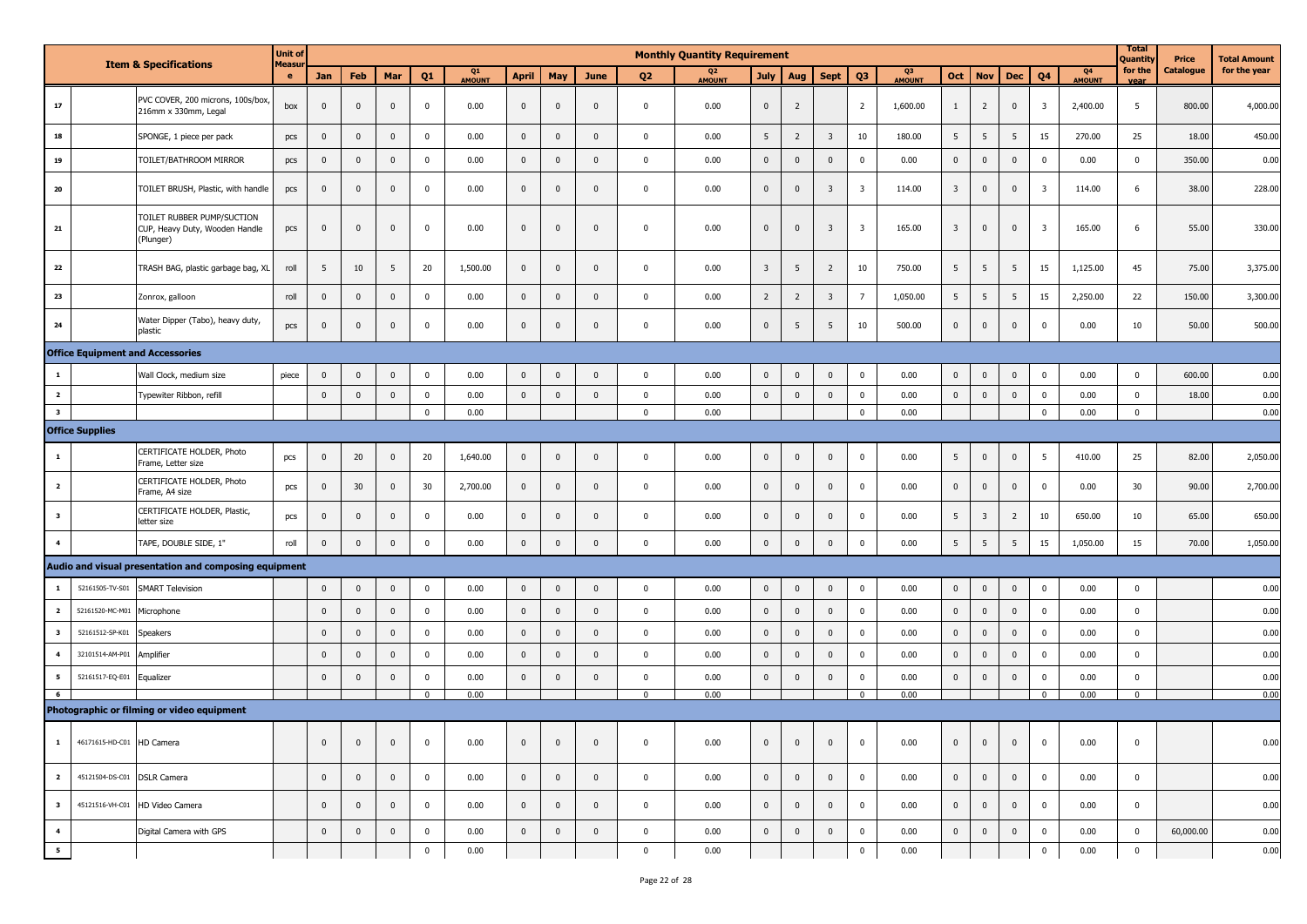|                          |                                     |                                                            | <b>Unit of</b> |              |                |                |                |                     |                |                |                |                | <b>Monthly Quantity Requirement</b> |                |                |                |                |                     |                         |                         |                |                 |                                 | <b>Total</b><br>Quantity | Price     | <b>Total Amount</b> |
|--------------------------|-------------------------------------|------------------------------------------------------------|----------------|--------------|----------------|----------------|----------------|---------------------|----------------|----------------|----------------|----------------|-------------------------------------|----------------|----------------|----------------|----------------|---------------------|-------------------------|-------------------------|----------------|-----------------|---------------------------------|--------------------------|-----------|---------------------|
|                          | <b>Item &amp; Specifications</b>    |                                                            | Measu<br>e     | Jan          | Feb            | Mar            | Q <sub>1</sub> | Q1<br><b>AMOUNT</b> | <b>April</b>   | May            | June           | Q <sub>2</sub> | Q <sub>2</sub><br><b>AMOUNT</b>     | <b>July</b>    | Aug            | <b>Sept</b>    | Q <sub>3</sub> | Q3<br><b>AMOUNT</b> | Oct                     | <b>Nov</b>              | Dec            | Q <sub>4</sub>  | Q <sub>4</sub><br><b>AMOUNT</b> | for the<br><b>Vear</b>   | Catalogue | for the year        |
|                          |                                     | <b>Medical Health / Emergency Supplies</b>                 |                |              |                |                |                |                     |                |                |                |                |                                     |                |                |                |                |                     |                         |                         |                |                 |                                 |                          |           |                     |
| $\mathbf{1}$             |                                     | Alcohol, ethyl, 70%, 500ml                                 | bot            | $\Omega$     | $\mathbf 0$    | 6              | 6              | 450.00              | $\mathbf{0}$   | $\overline{0}$ | $\Omega$       | $\mathbf 0$    | 0.00                                | $\mathbf 0$    | $\mathbf 0$    | $\mathbf 0$    | $\mathbf 0$    | 0.00                | $\pmb{0}$               | $\mathbf 0$             | $\mathbf 0$    | $\mathbf 0$     | 0.00                            | 6                        | 75.00     | 450.00              |
| $\overline{\mathbf{2}}$  |                                     | Alcohol, ethyl, 70%, 3.8 ltr/gal                           | gal            | $\mathbf 0$  | $\mathbf 0$    | $\mathbf 0$    | $\mathbf 0$    | 0.00                | $\overline{2}$ | $\overline{2}$ | $\overline{2}$ | 6              | 3,600.00                            | $\overline{2}$ | $\overline{2}$ | 1              | 5              | 3,000.00            | $\overline{2}$          | $\overline{2}$          | $\mathbf{1}$   | $5\phantom{.0}$ | 3,000.00                        | 16                       | 600.00    | 9,600.00            |
| 3                        |                                     | DETERGENT POWDER, all purpose,<br>1kg                      | pack           | $\mathbf{0}$ | $\mathbf{0}$   | $\mathbf 0$    | $\mathbf 0$    | 0.00                | $\mathbf{0}$   | $\mathbf 0$    | $\mathbf{0}$   | $\mathbf{0}$   | 0.00                                | $\mathbf 0$    | $\mathbf 0$    | $\mathbf 0$    | $\mathbf 0$    | 0.00                | $\mathbf 0$             | $\pmb{0}$               | $\mathbf 0$    | 0               | 0.00                            | $\mathbf 0$              | 105.00    | 0.00                |
| 4                        |                                     | Disinfectant, Liquid, Sodium<br>Hydrochloride, 3.8 ltr/gal | gal            | 0            | $\mathbf 0$    | $\mathbf{0}$   | $\mathbf 0$    | 0.00                | $\mathbf{0}$   | $\overline{2}$ | $\overline{2}$ | $\overline{4}$ | 800.00                              | $\mathbf 0$    | $\overline{2}$ | $\overline{2}$ | $\overline{4}$ | 800.00              | $\overline{2}$          | $\overline{\mathbf{3}}$ | $\overline{2}$ | $\overline{7}$  | 1,400.00                        | 15                       | 200.00    | 3,000.00            |
| 5                        |                                     | Face mask, N88, 3 ply, disposable,<br>50s/box              | box            | $\mathbf 0$  | $\mathbf 0$    | $\mathbf 0$    | $\mathbf 0$    | 0.00                | $\mathbf{1}$   | $\overline{4}$ | $\overline{4}$ | $\overline{2}$ | 1,000.00                            | 20             | 20             | 20             | 60             | 30,000.00           | 20                      | 20                      | 20             | 60              | 30,000.00                       | 122                      | 500.00    | 61,000.00           |
| 6                        |                                     | Face mask, N95                                             | box            | 0            | $\mathbf 0$    | $\mathbf 0$    | $\mathbf 0$    | 0.00                | $\overline{2}$ | $\overline{2}$ | $\overline{2}$ | 6              | 11,400.00                           | $\overline{2}$ | $\overline{2}$ | $\overline{2}$ | 6              | 11,400.00           | $\overline{\mathbf{3}}$ | $\overline{\mathbf{3}}$ | $\overline{2}$ | 8               | 15,200.00                       | 20                       | 1,900.00  | 38,000.00           |
| $\overline{z}$           |                                     | Face mask, Washable                                        | pcs            | $\mathbf 0$  | $\mathbf 0$    | $\mathbf 0$    | $\mathbf 0$    | 0.00                | $\mathbf 0$    | $\pmb{0}$      | $\Omega$       | $\mathbf 0$    | 0.00                                | $\mathbf 0$    | $\mathbf 0$    | $\mathbf 0$    | $\mathbf 0$    | 0.00                | $\mathbf 0$             | $\mathbf 0$             | $\bf{0}$       | $\mathbf 0$     | 0.00                            | $\mathbf 0$              | 30.00     | 0.00                |
| 8                        |                                     | <b>Face Shield</b>                                         | pcs            | $\mathbf 0$  | $\mathbf 0$    | $\mathbf 0$    | $\mathbf 0$    | 0.00                | $\mathbf 0$    | 50             | $\mathbf 0$    | 50             | 3,500.00                            | $\mathbf 0$    | $\mathbf 0$    | $\mathbf 0$    | $\mathbf 0$    | 0.00                | $\mathbf 0$             | 50                      | $\mathbf 0$    | 50              | 3,500.00                        | 100                      | 70.00     | 7,000.00            |
| 9                        |                                     | Hand Sanitizer, 250ml/gal                                  | gal            | 0            | $\mathbf 0$    | $\mathbf 0$    | $\mathbf 0$    | 0.00                | $\mathbf 0$    | $\overline{2}$ | $\overline{2}$ | $\overline{4}$ | 3,000.00                            | $\overline{2}$ | $\overline{2}$ | $\overline{2}$ | 6              | 4,500.00            | 5                       | 5                       | 5              | 15              | 11,250.00                       | 25                       | 750.00    | 18,750.00           |
| 10                       |                                     | Hand Wash, liquid 500ml/gal                                | gal            | 0            | $\mathbf 0$    | $\mathbf 0$    | $\mathbf 0$    | 0.00                | $\mathbf 0$    | 5              | 5              | 10             | 9,000.00                            | $\overline{2}$ | $\overline{2}$ | $\overline{2}$ | 6              | 5,400.00            | 5                       | 5                       | $\overline{4}$ | 14              | 12,600.00                       | 30                       | 900.00    | 27,000.00           |
| 11                       |                                     | Paper Towel, 30s/box                                       | box            | 0            | $\mathbf 0$    | $\mathbf{0}$   | $\mathsf 0$    | 0.00                | $\mathbf 0$    | 5              | $\overline{2}$ | $\overline{7}$ | 7,350.00                            | $\overline{2}$ | $\overline{2}$ | -1             | - 5            | 5,250.00            | $\overline{2}$          | $\overline{\mathbf{3}}$ | 3              | 8               | 8,400.00                        | 20                       | 1,050.00  | 21,000.00           |
| ${\bf 12}$               |                                     | Paper Towel Dispenser                                      | units          | $\mathbf 0$  | $\mathbf 0$    | $\mathbf 0$    | $\mathbf 0$    | 0.00                | 5              | 5              | $\overline{2}$ | 12             | 6,000.00                            | $\mathbf 0$    | $\mathbf{0}$   | $\mathbf 0$    | $\mathbf 0$    | 0.00                | $\mathbf 0$             | $\mathbf{0}$            | 0              | $\mathbf 0$     | 0.00                            | 12                       | 500.00    | 6,000.00            |
| 13                       |                                     | Surgical Gloves, disposable, 50s/box                       | box            | 0            | $\mathbf 0$    | $\mathbf 0$    | $\mathbf 0$    | 0.00                | $\mathbf 0$    | $\overline{2}$ | $\overline{2}$ | $\overline{4}$ | 2,800.00                            | $\overline{2}$ | $\overline{2}$ | $\overline{2}$ | 6              | 4,200.00            | $\mathbf{1}$            | $\overline{2}$          | $\overline{2}$ | 5               | 3,500.00                        | 15                       | 700.00    | 10,500.00           |
| 14                       |                                     | Common Meds -Vitamin C, 500mg,<br>100s/box, tab/cap        | box            | $\mathbf 0$  | $\mathbf 0$    | $\mathbf 0$    | $\mathbf 0$    | 0.00                | $\overline{2}$ | $\mathbf{1}$   | $\overline{2}$ | 5              | 3,750.00                            | $\overline{2}$ |                | $\overline{2}$ | 5              | 3,750.00            | 32                      | 32                      | 31             | 95              | 71,250.00                       | 105                      | 750.00    | 78,750.00           |
| 15                       |                                     | Thermal Scanner, heavy duty                                | units          | 0            | $\mathbf 0$    | $\mathbf 0$    | $\mathbf 0$    | 0.00                | $\mathbf 0$    | $\mathbf 0$    | $\Omega$       | $\mathbf 0$    | 0.00                                | $\mathbf 0$    | $\mathbf{0}$   | 3              | 3              | 9,000.00            | $\mathbf 0$             | $\pmb{0}$               | $\mathbf 0$    | $\mathbf 0$     | 0.00                            | $\overline{\mathbf{3}}$  | 3,000.00  | 9,000.00            |
| 16                       |                                     |                                                            |                |              |                |                | $\mathsf 0$    | 0.00                |                |                |                | $\mathbf 0$    | 0.00                                |                |                |                | $\mathbf 0$    | 0.00                |                         |                         |                | $\mathbf 0$     | 0.00                            | $\mathbf 0$              |           | 0.00                |
|                          | <b>Paper Materials and Products</b> |                                                            |                |              |                |                |                |                     |                |                |                |                |                                     |                |                |                |                |                     |                         |                         |                |                 |                                 |                          |           |                     |
| $\mathbf{1}$             |                                     | PAPER, MULTICOPY, 80gsm, Letter<br>size                    | ream           | $\mathbf{0}$ | 5              | 5              | 10             | 1,830.00            | $\mathbf 0$    | $\overline{0}$ | $\mathbf 0$    | $\mathbf{0}$   | 0.00                                | $\mathbf{0}$   | 5              | 5              | 10             | 1,830.00            | 10                      | 5                       | - 5            | 20              | 3,660.00                        | 40                       | 183.00    | 7,320.00            |
| $\overline{\mathbf{2}}$  |                                     | PAPER, MULTICOPY, 80gsm, size:<br>210mm x 297mm, A4        | ream           | 10           | 10             | 15             | 35             | 7,525.00            | $\mathbf 0$    | $\mathbf 0$    | $\mathbf{0}$   | $\mathbf 0$    | 0.00                                | $\mathbf{0}$   | $\mathbf 0$    | $\mathbf 0$    | 0              | 0.00                | $\mathbf 0$             | $\pmb{0}$               | 0              | $\mathbf 0$     | 0.00                            | 35                       | 215.00    | 7,525.00            |
| $\overline{\mathbf{3}}$  |                                     | PAPER, MULTICOPY, 80gsm, size:<br>216mm x 330mm, Legal     | ream           | 5            | 10             | 5              | 20             | 4,700.00            | $\mathbf 0$    | $\mathbf 0$    | $\mathbf{0}$   | $\mathbf 0$    | 0.00                                | $\mathbf 0$    | $\mathbf 0$    | $\mathbf 0$    | $\mathbf 0$    | 0.00                | $\pmb{0}$               | $\pmb{0}$               | 0              | 0               | 0.00                            | 20                       | 235.00    | 4,700.00            |
| 4                        |                                     | PAPER, BOARD, A4, 10s/pk                                   | pack           | 5            | 10             | 5              | 20             | 490.00              | $\mathbf 0$    | $\mathbf 0$    | $\mathbf{0}$   | $\mathbf 0$    | 0.00                                | $\overline{2}$ |                | $\mathbf{0}$   | 3              | 73.50               | $\pmb{0}$               | 10                      | $\overline{2}$ | 12              | 294.00                          | 35                       | 24.50     | 857.50              |
| 5                        |                                     | PAPER, BOARD, Legal, 10s/pk                                | pack           | $\mathbf{0}$ | $\mathbf{0}$   | $\mathbf{0}$   | $\mathsf 0$    | 0.00                | $\mathbf 0$    | $\mathbf 0$    | $\mathbf 0$    | $\mathbf{0}$   | 0.00                                | $\mathbf{0}$   | $\mathbf 0$    | $\mathbf 0$    | $\mathbf 0$    | 0.00                | $\mathbf{0}$            | $\pmb{0}$               | $\mathbf 0$    | $\mathbf 0$     | 0.00                            | $\mathbf 0$              | 35.00     | 0.00                |
| 6                        |                                     | PHOTO PAPER, glossy, 20s/pk                                | pack           | $\mathbf{0}$ | $\mathbf{0}$   | $\mathbf{0}$   | $\mathbf 0$    | 0.00                | $\mathbf 0$    | $\pmb{0}$      | $\Omega$       | $\mathbf{0}$   | 0.00                                | $\mathbf 0$    | $\pmb{0}$      | $\mathbf 0$    | $\mathbf 0$    | 0.00                | $\mathbf{1}$            | $\overline{2}$          | $\overline{2}$ | 5               | 350.00                          | 5                        | 70.00     | 350.00              |
| $\overline{\phantom{a}}$ |                                     | STICKER, Sign Here post it, 100s/pk                        | pack           | $\mathbf 0$  | $\mathbf 0$    | $\mathbf 0$    | $\mathbf 0$    | 0.00                | $\mathbf 0$    | $\mathbf 0$    | $\mathbf{0}$   | $\mathbf 0$    | 0.00                                | $\mathbf{0}$   | $\overline{2}$ | $\overline{3}$ | - 5            | 200.00              | $\mathbf{1}$            | $\overline{4}$          | 0              | 5               | 200.00                          | 10                       | 40.00     | 400.00              |
| 8                        |                                     | STICKER PAPER, white, 10/PK, A4                            | pack           | 5            | 5              | $\mathbf 0$    | 10             | 280.00              | $\mathbf 0$    | $\mathbf 0$    | $\mathbf{0}$   | $\mathbf 0$    | 0.00                                | $\mathbf 0$    | $\pmb{0}$      | 6              | 6              | 168.00              | 6                       | $\overline{4}$          | $\mathbf 0$    | 10              | 280.00                          | 26                       | 28.00     | 728.00              |
| 9                        |                                     | STICKER PAPER, colored, 10/PK,<br>Legal                    | pack           | 5            | 5 <sup>5</sup> | $\mathbf 0$    | 10             | 700.00              | $\overline{0}$ | $\overline{0}$ | $\mathbf 0$    | $\mathbf 0$    | 0.00                                | $\mathbf 0$    | $\pmb{0}$      | $\pmb{0}$      | $\mathbf 0$    | 0.00                | $\mathbf 0$             | $\overline{\mathbf{3}}$ | $\overline{2}$ | $5\phantom{.0}$ | 350.00                          | 15                       | 70.00     | 1,050.00            |
| 10                       |                                     | PAPER LAID, BOND, A4                                       | ream           | $\mathbf 0$  | $\mathbf 0$    | $\overline{0}$ | $\mathbf 0$    | 0.00                | $\mathbf 0$    | $\mathbf 0$    | $\mathbf 0$    | $\mathbf 0$    | 0.00                                | $\mathbf 0$    | $\pmb{0}$      | $\pmb{0}$      | $\mathbf 0$    | 0.00                | $\mathbf 0$             | $\overline{0}$          | $\bf{0}$       | $\pmb{0}$       | 0.00                            | $\mathbf 0$              | 450.00    | 0.00                |
| ${\bf 11}$               |                                     | MANILA PAPER                                               | pcs            | $\mathbf{0}$ | $\mathbf 0$    | $\mathbf 0$    | $\pmb{0}$      | 0.00                | $\mathbf 0$    | $\mathbf 0$    | $\mathbf 0$    | $\mathbf 0$    | 0.00                                | $\mathbf 0$    | $\pmb{0}$      | $\pmb{0}$      | $\mathbf 0$    | 0.00                | 5 <sup>5</sup>          | 5                       | 5              | 15              | 52.50                           | 15                       | 3.50      | 52.50               |
| $\bf{12}$                |                                     | PAPER BOND, assorted color, A4                             | pack           | $\mathbf 0$  | $\mathbf 0$    | $\mathbf 0$    | $\pmb{0}$      | 0.00                | $\mathbf 0$    | $\mathbf 0$    | $\mathbf{0}$   | $\mathbf 0$    | 0.00                                | $\mathbf 0$    | 5              | 5              | $10\,$         | 180.00              | 5                       | 5                       | $\overline{4}$ | 14              | 252.00                          | 24                       | 18.00     | 432.00              |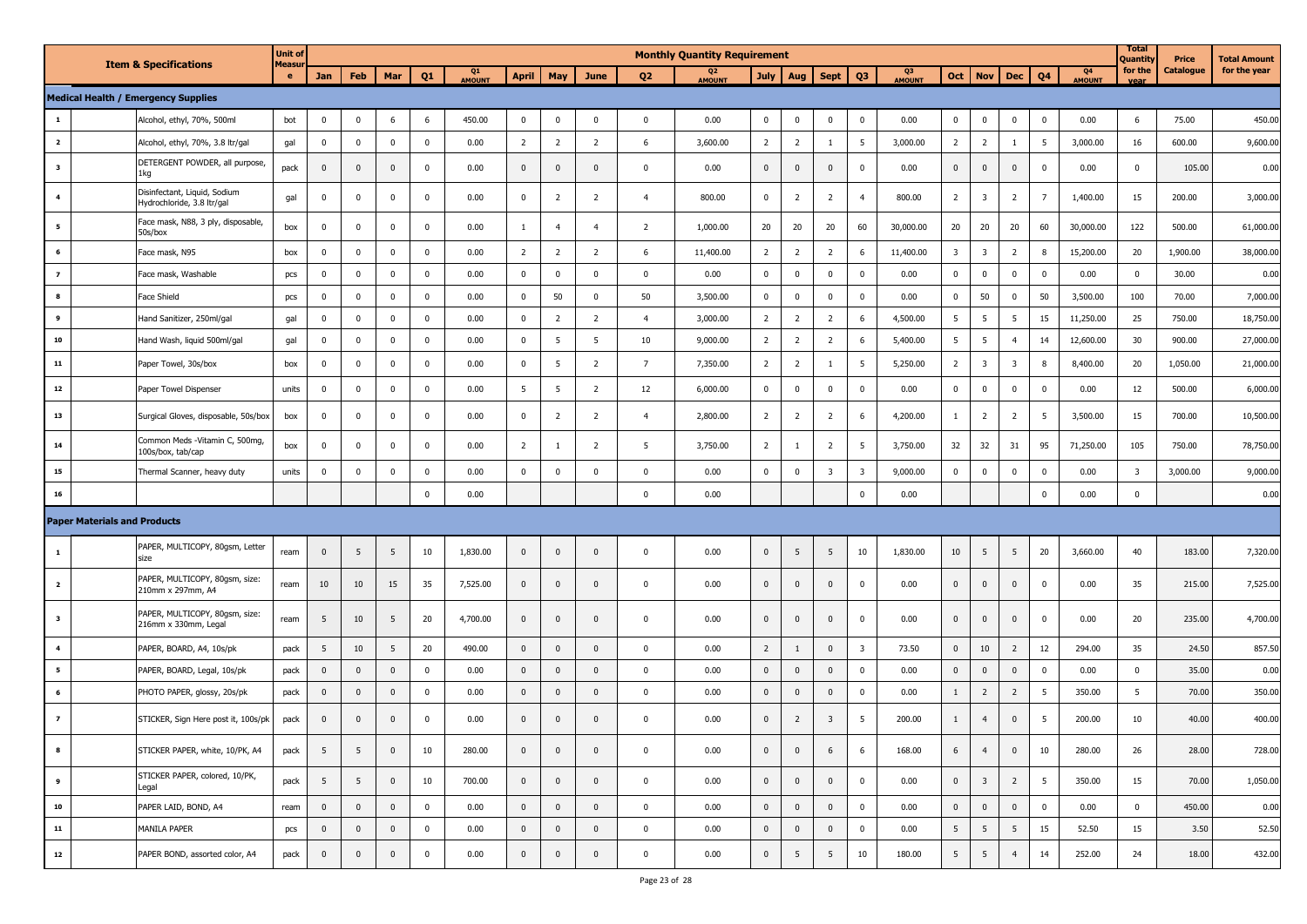| <b>Item &amp; Specifications</b> |                                              |                                                            | <b>Unit of</b> | <b>Monthly Quantity Requirement</b> |                         |                |                |              |                |                |                |                          |             |                         | <b>Total</b><br>Quantity | Price                   | <b>Total Amount</b>     |            |                |                         |                |                     |                 |              |              |           |
|----------------------------------|----------------------------------------------|------------------------------------------------------------|----------------|-------------------------------------|-------------------------|----------------|----------------|--------------|----------------|----------------|----------------|--------------------------|-------------|-------------------------|--------------------------|-------------------------|-------------------------|------------|----------------|-------------------------|----------------|---------------------|-----------------|--------------|--------------|-----------|
|                                  | <b>Lighting and fixtures and accessories</b> | <b>Measur</b><br>e.                                        | Jan            | Feb                                 | Mar                     | Q <sub>1</sub> | Q1<br>AMOUNT   | <b>April</b> | May            | June           | Q <sub>2</sub> | Q <sub>2</sub><br>AMOUNT | <b>July</b> | Aug                     | <b>Sept</b>              | Q <sub>3</sub>          | Q3<br><b>AMOUNT</b>     | <b>Oct</b> | <b>Nov</b>     | <b>Dec</b>              | Q <sub>4</sub> | Q4<br><b>AMOUNT</b> | for the<br>vear | Catalogue    | for the year |           |
|                                  |                                              |                                                            |                |                                     |                         |                |                |              |                |                |                |                          |             |                         |                          |                         |                         |            |                |                         |                |                     |                 |              |              |           |
| 1                                | 39112102-LB-<br><b>B01</b>                   | LED bulb                                                   |                | $\mathbf 0$                         | $\mathbf 0$             | $\mathbf 0$    | $\pmb{0}$      | 0.00         | $\mathbf 0$    | $\mathbf 0$    | $\mathbf{0}$   | $\mathbf 0$              | 0.00        | $\mathbf 0$             | $\mathbf 0$              | $\mathbf 0$             | $\overline{0}$          | 0.00       | $\mathbf{0}$   | $\mathbf 0$             | $\mathbf 0$    | $\mathbf 0$         | 0.00            | $\pmb{0}$    |              | 0.00      |
| $\overline{\mathbf{2}}$          |                                              | FLUORESCENT LAMP, 18 WATTS,<br>linear tubular (T8)         | piece          | 5                                   | $\overline{\mathbf{3}}$ | $\overline{2}$ | 10             | 2,200.00     | $\mathbf 0$    | $\mathbf 0$    | $\mathbf{0}$   | $\mathbf 0$              | 0.00        | $\mathbf{0}$            | $\mathbf 0$              | $\mathbf 0$             | $\mathbf 0$             | 0.00       | 5              | 5                       | 5              | 15                  | 3,300.00        | 25           | 220.00       | 5,500.00  |
| $\overline{\mathbf{3}}$          |                                              | Ligth Bulb, LED, 7 watts 1 pc in<br>individual box         | piece          | 20                                  | 20                      | 10             | 50             | 5,450.00     | $\mathbf{0}$   | $\mathbf 0$    | $\Omega$       | $\mathbf 0$              | 0.00        | $\mathbf 0$             | $\mathbf 0$              | $\mathbf 0$             | $\mathbf 0$             | 0.00       | $\mathbf{0}$   | $\mathbf 0$             | $\pmb{0}$      | 0                   | 0.00            | 50           | 109.00       | 5,450.00  |
| $\overline{\mathbf{4}}$          |                                              |                                                            |                |                                     |                         |                | $\mathsf 0$    | 0.00         |                |                |                | $\mathbf{0}$             | 0.00        |                         |                          |                         | $\mathbf 0$             | 0.00       |                |                         |                | $\pmb{0}$           | 0.00            | $\mathbf 0$  |              | 0.00      |
|                                  |                                              | <b>Batteries and Cells and Accessories</b>                 |                |                                     |                         |                |                |              |                |                |                |                          |             |                         |                          |                         |                         |            |                |                         |                |                     |                 |              |              |           |
| $\mathbf{1}$                     |                                              | BATTERY, CR2032, Lithium (for<br>pointer/clicker), pack    | pcs            | 5                                   | 5                       | $\mathbf 0$    | 10             | 1,670.60     | $\mathbf 0$    | $\mathbf 0$    | $\mathbf 0$    | $\mathbf 0$              | 0.00        | $\mathbf{0}$            | $\mathbf 0$              | $\mathbf 0$             | $\mathbf 0$             | 0.00       | $\mathbf 0$    | $\overline{2}$          | 3              | 5                   | 835.30          | 15           | 167.06       | 2,505.90  |
| $\overline{\mathbf{2}}$          |                                              | BATTERY, dry cell, AA, 2 pieces per<br>blister pack        | pack           | 5                                   | 5                       | $\mathbf{0}$   | 10             | 700.00       | $\mathbf{0}$   | $\mathbf 0$    | $\mathbf{0}$   | $\mathbf{0}$             | 0.00        | $\mathbf 0$             | $\mathbf 0$              | $\mathbf 0$             | $\mathbf 0$             | 0.00       | $\mathbf 0$    | $\mathbf 0$             | $\mathbf 0$    | 0                   | 0.00            | 10           | 70.00        | 700.00    |
| $\overline{\mathbf{3}}$          |                                              | BATTERY, AA, rechargeable, 2 pcs<br>per pack               | pack           | $\bf{0}$                            | $\mathbf 0$             | $\mathbf 0$    | $\mathbf 0$    | 0.00         | $\mathbf 0$    | $\mathbf 0$    | $\mathbf 0$    | $\mathbf 0$              | 0.00        | 5                       | $\overline{2}$           | $\overline{\mathbf{3}}$ | 10                      | 5,500.00   | $\overline{2}$ | $\overline{2}$          | $\overline{2}$ | 6                   | 3,300.00        | 16           | 550.00       | 8,800.00  |
| $\overline{a}$                   |                                              | Battery Charger for AA rechargeable<br><b>Batteries</b>    | piece          | $\mathbf 0$                         | $\mathbf 0$             | $\mathbf{0}$   | $\mathbf{0}$   | 0.00         | $\mathbf{0}$   | $\mathbf 0$    | $\Omega$       | $\mathbf{0}$             | 0.00        | $\mathbf{0}$            | $\mathbf 0$              | $\mathbf 0$             | $\mathbf 0$             | 0.00       | $\mathbf{0}$   | $\mathbf 0$             | $\pmb{0}$      | 0                   | 0.00            | $\mathbf{0}$ | 600.00       | 0.00      |
| 5                                |                                              | BATTERY, dry cell, AAA, 2 pieces per<br>blister pack       | pack           | $\mathbf 0$                         | $\mathbf 0$             | $\mathbf 0$    | $\mathbf 0$    | 0.00         | $\mathbf 0$    | $\mathbf{0}$   | $\Omega$       | $\mathbf 0$              | 0.00        | $\mathbf{0}$            | $\mathbf 0$              | $\mathbf 0$             | 0                       | 0.00       | $\mathbf 0$    | $\mathbf 0$             | $\mathbf{0}$   | 0                   | 0.00            | $\mathbf 0$  | 700.00       | 0.00      |
| 6                                |                                              | BATTERY, dry cell, AAA, 2 pieces per<br>pack, rechargeable | pcs            | $\mathbf 0$                         | $\mathbf 0$             | $\mathbf 0$    | $\mathbf 0$    | 0.00         | $\mathbf 0$    | $\mathbf{0}$   | $\mathbf{0}$   | $\mathbf 0$              | 0.00        | 6                       | 5                        | $\overline{4}$          | 15                      | 9,000.00   | $\overline{2}$ | $\overline{2}$          | $\overline{2}$ | 6                   | 3,600.00        | 21           | 600.00       | 12,600.00 |
| $\overline{z}$                   |                                              | BATTERY CHARGER, for AAA<br>rechargeable batteries         | pcs            | $\mathbf 0$                         | $\mathbf 0$             | $\mathbf 0$    | $\pmb{0}$      | 0.00         | $\mathbf 0$    | $\mathbf 0$    | $\mathbf 0$    | $\mathbf 0$              | 0.00        | $\mathbf 0$             | $\mathbf 0$              | $\mathbf 0$             | $\mathbf 0$             | 0.00       | $\mathbf 0$    | $\mathbf 0$             | $\pmb{0}$      | $\mathbf 0$         | 0.00            | $\mathbf 0$  | 2,500.00     | 0.00      |
|                                  | <b>Computer Supplies</b>                     |                                                            |                |                                     |                         |                |                |              |                |                |                |                          |             |                         |                          |                         |                         |            |                |                         |                |                     |                 |              |              |           |
| $\mathbf{1}$                     |                                              | INK CART, CANON PG-810, Black                              | cart           | 5                                   | $\overline{\mathbf{3}}$ | $\overline{2}$ | 10             | 8,440.00     | $\overline{2}$ | $\overline{2}$ | $\mathbf 0$    | $\overline{4}$           | 3,376.00    | $\mathbf 0$             | $\mathbf 0$              | $\mathbf 0$             | 0                       | 0.00       | $\overline{2}$ | $\overline{2}$          | $\overline{2}$ | 6                   | 5,064.00        | 20           | 844.00       | 16,880.00 |
| $\overline{\mathbf{2}}$          |                                              | INK CART, EPSON Ultra Ink T349,<br>black (for WF-3721)     | cart           | $\mathbf{1}$                        | $\mathbf 0$             | $\mathbf{0}$   | $\mathbf{1}$   | 2,668.00     | $\mathbf 0$    | $\mathbf{0}$   | $\mathbf{0}$   | $\mathbf 0$              | 0.00        | $\mathbf{1}$            | -1                       | 1                       | $\overline{\mathbf{3}}$ | 8,004.00   | $\overline{2}$ | $\overline{2}$          | $\mathbf{1}$   | 5                   | 13,340.00       | 9            | 2,668.00     | 24,012.00 |
| $\overline{\mathbf{3}}$          |                                              | INK CART, EPSON Ultra Ink T349,<br>cyan (for WF-3721)      | cart           | 1                                   | $\mathbf 0$             | $\mathbf{0}$   | <sup>1</sup>   | 1,980.00     | $\mathbf 0$    | $\mathbf{0}$   | $\mathbf{0}$   | $\mathbf 0$              | 0.00        | $\mathbf{1}$            | 1                        | 1                       | $\overline{\mathbf{3}}$ | 5,940.00   | $\overline{2}$ | $\mathbf{1}$            | $\mathbf{1}$   | $\overline{4}$      | 7,920.00        | 8            | 1,980.00     | 15,840.00 |
| $\overline{\mathbf{4}}$          |                                              | INK CART, EPSON Ultra Ink T349,<br>magenta (for WF-3721)   | cart           | $\mathbf{1}$                        | $\mathbf 0$             | $\mathbf{0}$   | $\mathbf{1}$   | 1,980.00     | $\mathbf 0$    | $\mathbf 0$    | $\mathbf{0}$   | $\mathbf 0$              | 0.00        | $\mathbf{1}$            | 1                        | 1                       | $\overline{\mathbf{3}}$ | 5,940.00   | $\overline{2}$ | $\mathbf{1}$            | $\mathbf{1}$   | $\overline{4}$      | 7,920.00        | 8            | 1,980.00     | 15,840.00 |
| $5\phantom{.0}$                  |                                              | INK CART, EPSON Ultra Ink T349,<br>yellow (for WF-3721)    | cart           | $\mathbf{1}$                        | $\mathbf 0$             | $\mathbf 0$    | $\mathbf{1}$   | 1,980.00     | $\mathbf 0$    | $\mathbf 0$    | $\mathbf 0$    | $\mathbf 0$              | 0.00        | $\mathbf{1}$            | 1                        | 1                       | $\overline{\mathbf{3}}$ | 5,940.00   | $\overline{2}$ | $\mathbf{1}$            | 1              | $\overline{4}$      | 7,920.00        | $\, 8$       | 1,980.00     | 15,840.00 |
| 6                                |                                              | INK CART, EPSON C13T664100<br>(T6641), Black               | cart           | $\bf{0}$                            | $\overline{2}$          | $\mathbf{0}$   | $\overline{2}$ | 620.00       | $\mathbf 0$    | $\mathbf 0$    | $\mathbf{0}$   | $\mathbf 0$              | 0.00        | $\mathbf 0$             | $\mathbf 0$              | 1                       | -1                      | 310.00     | $\mathbf{1}$   | $\overline{\mathbf{3}}$ | $\overline{2}$ | 6                   | 1,860.00        | 9            | 310.00       | 2,790.00  |
| $\overline{z}$                   |                                              | INK CART, EPSON C13T664200<br>(T6642), Cyan                | cart           | $\bf{0}$                            | $\mathbf 0$             | $\mathbf 0$    | $\mathsf 0$    | 0.00         | $\mathbf{0}$   | $\mathbf 0$    | $\mathbf 0$    | $\mathbf{0}$             | 0.00        | $\pmb{0}$               | $\mathbf 0$              | 1                       |                         | 310.00     | $\mathbf{1}$   | $\overline{\mathbf{3}}$ | 3              | 7                   | 2,170.00        | 8            | 310.00       | 2,480.00  |
| 8                                |                                              | INK CART, EPSON C13T664300<br>(T6643), Magenta             | cart           | $\mathbf{0}$                        | $\mathbf 0$             | $\mathbf{0}$   | $\mathbf{0}$   | 0.00         | $\mathbf 0$    | $\mathbf{0}$   | $\Omega$       | $\mathbf 0$              | 0.00        | $\mathbf 0$             | $\mathbf{0}$             | 1                       | -1                      | 310.00     | $\mathbf{1}$   | $\overline{\mathbf{3}}$ | 3              | 7                   | 2,170.00        | 8            | 310.00       | 2,480.00  |
| 9                                |                                              | INK CART, EPSON C13T664400<br>(T6644), Yellow              | cart           | $\mathbf{0}$                        | $\mathbf{0}$            | $\mathbf{0}$   | $\mathbf 0$    | 0.00         | $\mathbf 0$    | $\mathbf{0}$   | $\mathbf 0$    | $\Omega$                 | 0.00        | $\mathbf 0$             | $\mathbf{0}$             | $\mathbf{1}$            | $\mathbf{1}$            | 310.00     | $\mathbf{1}$   | $\overline{\mathbf{3}}$ | 3              | $\overline{7}$      | 2,170.00        | 8            | 310.00       | 2,480.00  |
| 10                               |                                              | INK CART, EPSON T9481,black (for<br>WF-C5790)              | cart           | $\mathbf 0$                         | $\overline{2}$          | $\overline{0}$ | $\overline{2}$ | 3,960.00     | $\pmb{0}$      | $\mathbf 0$    | $\mathbf 0$    | $\mathbf 0$              | 0.00        | $\mathbf{3}$            | $\mathbf{1}$             | $\mathbf 0$             | $\overline{4}$          | 7,920.00   | $\mathbf{1}$   | $\overline{2}$          | $\mathbf{1}$   | $\overline{4}$      | 7,920.00        | 10           | 1,980.00     | 19,800.00 |
| 11                               |                                              | INK CART, EPSON T9482, cyan                                | cart           | $\mathbf 0$                         | $\mathbf{1}$            | $\overline{0}$ | $\mathbf{1}$   | 2,600.00     | $\mathbf 0$    | $\overline{0}$ | $\pmb{0}$      | $\mathbf 0$              | 0.00        | $\overline{\mathbf{3}}$ | $\mathbf{1}$             | $\mathbf{0}$            | $\overline{4}$          | 10,400.00  | 1              | $\overline{2}$          | $\overline{2}$ | 5                   | 13,000.00       | 10           | 2,600.00     | 26,000.00 |
| 12                               |                                              | INK CART, EPSON T9483, magenta                             | cart           | $\mathbf 0$                         | $\mathbf{1}$            | $\overline{0}$ | $\mathbf{1}$   | 2,600.00     | $\overline{0}$ | $\mathbf 0$    | $\overline{0}$ | $\mathbf 0$              | 0.00        | $\overline{\mathbf{3}}$ | $\mathbf{1}$             | $\mathbf 0$             | $\overline{4}$          | 10,400.00  | 1              | $\overline{2}$          | $\overline{2}$ | $5\phantom{.0}$     | 13,000.00       | 10           | 2,600.00     | 26,000.00 |
| 13                               |                                              | INK CART, EPSON T9484, yellow                              | cart           | $\mathbf 0$                         | $\mathbf{1}$            | $\overline{0}$ | $\mathbf{1}$   | 2,600.00     | $\mathbf 0$    | $\mathbf 0$    | $\pmb{0}$      | $\mathbf 0$              | 0.00        | $\overline{3}$          | $\mathbf{1}$             | $\mathbf 0$             | $\overline{4}$          | 10,400.00  | $\mathbf{1}$   | $\overline{2}$          | $\overline{2}$ | 5                   | 13,000.00       | 10           | 2,600.00     | 26,000.00 |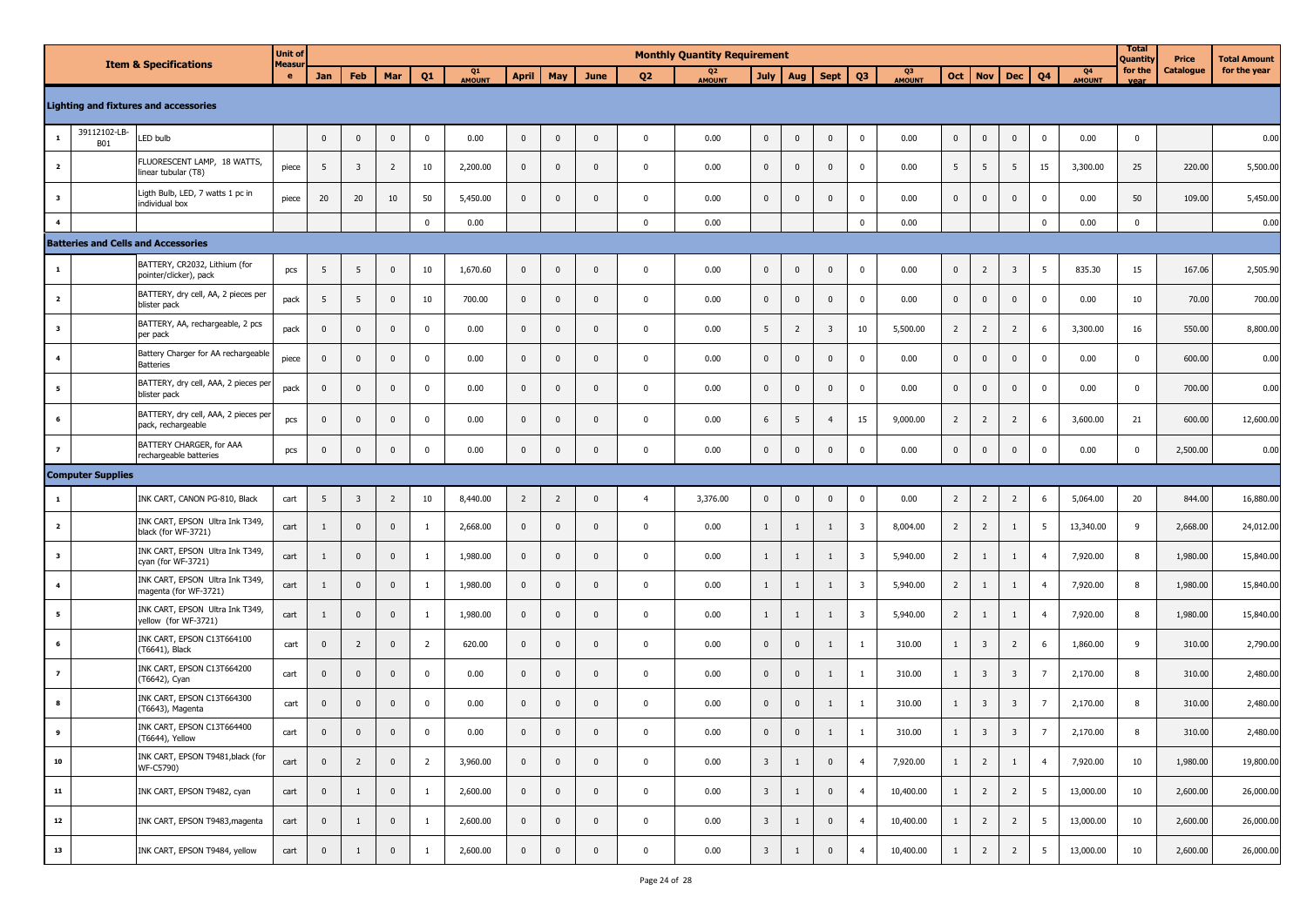| <b>Item &amp; Specifications</b> |                             |                                                        | <b>Unit of</b> |                |              |                         |                |                     |                |                |              |                | <b>Monthly Quantity Requirement</b> |                         |              |              |                |                     |                |                |                         |                         |                                 |                         |           | <b>Total Amount</b> |
|----------------------------------|-----------------------------|--------------------------------------------------------|----------------|----------------|--------------|-------------------------|----------------|---------------------|----------------|----------------|--------------|----------------|-------------------------------------|-------------------------|--------------|--------------|----------------|---------------------|----------------|----------------|-------------------------|-------------------------|---------------------------------|-------------------------|-----------|---------------------|
|                                  |                             |                                                        | Measu<br>e     | Jan            | Feb          | Mar                     | Q <sub>1</sub> | Q1<br><b>AMOUNT</b> | <b>April</b>   | May            | June         | Q <sub>2</sub> | Q <sub>2</sub><br><b>AMOUNT</b>     | <b>July</b>             | Aug          | <b>Sept</b>  | Q <sub>3</sub> | Q3<br><b>AMOUNT</b> | Oct            | <b>Nov</b>     | <b>Dec</b>              | Q <sub>4</sub>          | Q <sub>4</sub><br><b>AMOUNT</b> | for the                 | Catalogue | for the year        |
| 14                               |                             | INK CART, HP C9351AA, (HP21),<br><b>Black</b>          | cart           | $\mathbf 0$    | $\mathbf{0}$ | $\overline{2}$          | $\overline{2}$ | 1,956.00            | $\mathbf 0$    | $\mathbf 0$    | $\mathbf{0}$ | $\mathbf 0$    | 0.00                                | $\overline{\mathbf{3}}$ | $\mathbf 0$  | 1            | $\overline{4}$ | 3,912.00            | $\overline{2}$ | $\overline{2}$ | 5                       | 9                       | 8,802.00                        | 15                      | 978.00    | 14,670.00           |
| 15                               |                             | INK CART, HP C9352AA, (HP22), Tri-<br>color            | cart           | $\mathbf 0$    | $\mathbf 0$  | $\overline{\mathbf{0}}$ | $\mathbf 0$    | 0.00                | $\mathbf 0$    | $\mathbf 0$    | $\mathbf{0}$ | $\mathbf 0$    | 0.00                                | $\overline{3}$          | $\mathbf 0$  | 1            | $\overline{a}$ | 3,152.28            | 5              | $\overline{2}$ | 5                       | 12                      | 9,456.84                        | 16                      | 788.07    | 12,609.12           |
| 16                               |                             | TONER CART, BROTHER, TN-451<br>Black (for HL-L8360CDW) | cart           | $\mathbf 0$    | $\mathbf 0$  | 1                       | $\mathbf{1}$   | 3,630.00            | $\mathbf{0}$   | $\mathbf 0$    | $\mathbf{0}$ | $\mathbf 0$    | 0.00                                | $\mathbf 0$             | $\mathbf 0$  | $\mathbf 0$  | $\Omega$       | 0.00                | $\overline{2}$ | $\overline{2}$ | $\overline{\mathbf{3}}$ | $\overline{7}$          | 25,410.00                       | 8                       | 3,630.00  | 29,040.00           |
| 17                               |                             | TONER CART, BROTHER, TN-451<br>Cyan                    | cart           | $\mathbf{0}$   | $\mathbf 0$  | $\mathbf{1}$            | $\mathbf{1}$   | 3,630.00            | $\mathbf{0}$   | $\mathbf 0$    | $\mathbf 0$  | $\mathbf 0$    | 0.00                                | $\mathbf 0$             | $\mathbf{0}$ | $\mathbf 0$  | $\Omega$       | 0.00                | $\overline{2}$ | $\overline{2}$ | $\overline{\mathbf{3}}$ | $\overline{7}$          | 25,410.00                       | 8                       | 3,630.00  | 29,040.00           |
| 18                               |                             | TONER CART, BROTHER, TN-451<br>Magenta                 | cart           | $\mathbf{0}$   | $\mathbf{0}$ | 1                       | -1             | 3,630.00            | $\mathbf{0}$   | $\mathbf 0$    | 0            | $\mathbf 0$    | 0.00                                | $\mathbf{0}$            | $\mathbf{0}$ | $\mathbf{0}$ | $\Omega$       | 0.00                | $\overline{2}$ | $\overline{2}$ | $\overline{\mathbf{3}}$ | 7                       | 25,410.00                       | 8                       | 3,630.00  | 29,040.00           |
| 19                               |                             | TONER CART, BROTHER, TN-451<br>Yellow                  | cart           | $\mathbf 0$    | $\mathbf 0$  | 1                       | $\mathbf{1}$   | 3,630.00            | $\mathbf 0$    | $\mathbf 0$    | $\mathbf 0$  | 0              | 0.00                                | $\mathbf 0$             | $\mathbf 0$  | $\mathbf 0$  | $\Omega$       | 0.00                | $\overline{2}$ | $\overline{2}$ | $\overline{3}$          | $\overline{7}$          | 25,410.00                       | 8                       | 3,630.00  | 29,040.00           |
| 20                               |                             | TONER CART, BROTHER, TN-1000                           | cart           | $\mathbf{0}$   | $\mathbf 0$  | 1                       | $\mathbf{1}$   | 1,930.00            | $\mathbf 0$    | $\mathbf{0}$   | $\mathbf 0$  | $\mathbf 0$    | 0.00                                | $\mathbf{0}$            | $\mathbf 0$  | $\mathbf{0}$ | $\Omega$       | 0.00                | $\overline{2}$ | $\overline{2}$ | $\mathbf 0$             | $\overline{4}$          | 7,720.00                        | 5                       | 1,930.00  | 9,650.00            |
| 21                               |                             | TONER DRUM, BROTHER (HL-<br>L8360CDW), DR-451CL        | cart           | $\mathbf 0$    | $\mathbf 0$  | $\mathbf 0$             | $\mathbf 0$    | 0.00                | $\mathbf 0$    | $\mathbf 0$    | $\mathbf{0}$ | $\mathbf 0$    | 0.00                                | $\mathbf{0}$            | $\mathbf 0$  | $\mathbf{0}$ |                | 0.00                | $\mathbf{1}$   | $\mathbf 0$    | -1                      | $\overline{2}$          | 14,000.00                       | $\overline{2}$          | 7,000.00  | 14,000.00           |
| 22                               |                             | TONER CART, HP CF219A, (HP19A)<br>Black                | cart           | $\mathbf 0$    | $\mathbf 0$  | $\mathbf 0$             | $\mathbf 0$    | 0.00                | $\mathbf 0$    | $\mathbf 0$    | $\mathbf{0}$ | $\mathbf 0$    | 0.00                                | $\mathbf 0$             | $\mathbf 0$  | $\mathbf 0$  | $\Omega$       | 0.00                | $\overline{0}$ | $\pmb{0}$      | $\mathbf{1}$            | -1                      | 4,000.00                        | $\overline{1}$          | 4,000.00  | 4,000.00            |
| 23                               |                             | TONER CART, HP CF226A (HP26A)<br><b>Black LaserJet</b> | cart           | $\mathbf{0}$   | $\mathbf{0}$ | $\mathbf{0}$            | $\mathbf 0$    | 0.00                | $\mathbf{0}$   | $\mathbf 0$    | $\mathbf 0$  | $\mathbf 0$    | 0.00                                | $\mathbf{0}$            | $\mathbf{0}$ | 1            |                | 7,100.00            | $\overline{2}$ | $\mathbf{0}$   | $\mathbf 0$             | $\overline{2}$          | 14,200.00                       | $\overline{\mathbf{3}}$ | 7,100.00  | 21,300.00           |
| 24                               |                             | TONER CART, HP CF230A, (HP30A)<br>Black                | cart           | $\pmb{0}$      | $\mathbf{0}$ | 1                       | -1             | 3,750.00            | $\mathbf 0$    | $\mathbf 0$    | $\mathbf 0$  | 0              | 0.00                                | $\mathbf{1}$            | 1            | 1            | 3              | 11,250.00           | $\mathbf{1}$   | 1              | $\mathbf 0$             | $\overline{2}$          | 7,500.00                        | 6                       | 3,750.00  | 22,500.00           |
| 25                               |                             | TONER CART, HP CF232A, (HP32A)<br>Black                | cart           | $\mathbf{0}$   | $\mathbf{0}$ | $\mathbf{0}$            | $\mathbf 0$    | 0.00                | $\mathbf 0$    | $\mathbf 0$    | $\Omega$     | $\mathbf 0$    | 0.00                                | $\mathbf 0$             | $\mathbf 0$  | $\mathbf{0}$ | $\Omega$       | 0.00                | $\mathbf{1}$   | 1              | 1                       | $\overline{\mathbf{3}}$ | 15,000.00                       | $\overline{\mathbf{3}}$ | 5,000.00  | 15,000.00           |
| 26                               |                             | TONER CART, HP 36-A Black                              | cart           | $\mathbf 0$    | $\mathbf 0$  | $\mathbf 0$             | $\mathbf 0$    | 0.00                | $\mathbf 0$    | $\mathbf{0}$   | $\Omega$     | $\mathbf 0$    | 0.00                                | $\mathbf 0$             | $\mathbf 0$  | 1            | <sup>1</sup>   | 3,100.00            | $\mathbf{1}$   | 1              | $\mathbf{1}$            | $\overline{\mathbf{3}}$ | 9,300.00                        | $\overline{4}$          | 3,100.00  | 12,400.00           |
| 27                               |                             | TONER CART, HP Q5949A, (HP49A)<br>Black                | cart           | $\mathbf 0$    | $\mathbf{0}$ | 1                       | <sup>1</sup>   | 6,000.00            | $\mathbf{0}$   | $\mathbf 0$    | $\mathbf{0}$ | $\mathbf 0$    | 0.00                                | $\mathbf{0}$            | $\mathbf{0}$ | $\mathbf{1}$ | $\mathbf{1}$   | 6,000.00            | $\mathbf{1}$   | 1              | $\mathbf{1}$            | $\overline{\mathbf{3}}$ | 18,000.00                       | 5                       | 6,000.00  | 30,000.00           |
| 28                               |                             | TONER CART, HP CE278A, Black                           | cart           | $\mathbf{0}$   | 1            | $\mathbf{0}$            | $\mathbf{1}$   | 3,990.00            | $\mathbf{0}$   | $\mathbf 0$    | $\mathbf 0$  | $\mathbf 0$    | 0.00                                | $\mathbf 0$             | $\mathbf{0}$ | 1            |                | 3,990.00            | $\mathbf{1}$   | $\mathbf{1}$   | $\mathbf{1}$            | $\overline{\mathbf{3}}$ | 11,970.00                       | 5                       | 3,990.00  | 19,950.00           |
| 29                               |                             | TONER CART, HP CF279A, (HP79A)<br>Black                | cart           | $^{\circ}$     | $\mathbf{0}$ | $\mathbf{0}$            | $\mathbf 0$    | 0.00                | $\mathbf 0$    | $\mathbf{0}$   | 0            | $\mathbf 0$    | 0.00                                | $\mathbf{0}$            | $\mathbf{0}$ | $\mathbf{0}$ | $\Omega$       | 0.00                | $\mathbf{1}$   | 1              | $\mathbf 0$             | $\overline{2}$          | 6,000.00                        | $\overline{2}$          | 3,000.00  | 6,000.00            |
| 30                               |                             | TONER CART, KYOCERA TK-1124,<br>Black                  | cart           | $\mathbf{0}$   | $\mathbf{0}$ | 1                       | -1             | 4,000.00            | $\mathbf{0}$   | $\mathbf 0$    | $\Omega$     | $\mathbf 0$    | 0.00                                | $\mathbf 0$             | 1            | 1            | 2              | 8,000.00            | $\mathbf{1}$   | 1              | $\mathbf{0}$            | $\overline{2}$          | 8,000.00                        | 5                       | 4,000.00  | 20,000.00           |
| 31                               |                             | TONER CART, KYOCERA, TK-3104,<br>for printer           | cart           | $\mathbf 0$    | $\mathbf 0$  | $\mathbf{1}$            | $\mathbf{1}$   | 7,650.00            | $\mathbf 0$    | $\mathbf 0$    | $\mathbf{0}$ | $\mathbf 0$    | 0.00                                | $\mathbf{0}$            | 1            | 1            | $\overline{2}$ | 15,300.00           | $\mathbf{1}$   | 1              | $\mathbf 0$             | $\overline{2}$          | 15,300.00                       | 5                       | 7,650.00  | 38,250.00           |
|                                  | <b>Common ICT Equipment</b> |                                                        |                |                |              |                         |                |                     |                |                |              |                |                                     |                         |              |              |                |                     |                |                |                         |                         |                                 |                         |           |                     |
| $\mathbf{1}$                     | 43212105-LC-P01             | PRINTER, LASER, Color                                  | unit           | $\pmb{0}$      | $\mathbf 0$  | $\mathbf 0$             | $\mathbf 0$    | 0.00                | $\mathbf{0}$   | $\mathbf 0$    | $\mathbf{0}$ | $\pmb{0}$      | 0.00                                | $\mathbf 0$             | $\mathbf 0$  | $\mathbf 0$  | $\Omega$       | 0.00                | $\overline{0}$ | $\pmb{0}$      | $\mathbf 0$             | $\Omega$                | 0.00                            | $\mathbf 0$             |           | 0.00                |
| $\overline{\mathbf{2}}$          | 43212104-PI-M01             | PRINTER, Inkjet, Monochrome                            | unit           | $\mathbf{0}$   | $\mathbf 0$  | $\mathbf 0$             | $\mathbf 0$    | 0.00                | $\mathbf 0$    | $\mathbf 0$    | $\mathbf{0}$ | $\mathbf 0$    | 0.00                                | $\mathbf 0$             | $\mathbf 0$  | $\mathbf 0$  | $\mathbf 0$    | 0.00                | $\mathbf 0$    | $\mathbf{0}$   | $\mathbf 0$             | $\mathbf 0$             | 0.00                            | $\mathbf 0$             |           | 0.00                |
| $\overline{\mathbf{3}}$          | 43212104-PI-C01             | PRINTER, Inkjet, Color                                 | unit           | $\mathbf 0$    | $\mathbf 0$  | $\mathbf 0$             | $\mathbf{0}$   | 0.00                | $\mathbf{0}$   | $\mathbf 0$    | $\mathbf 0$  | $\mathbf 0$    | 0.00                                | $\mathbf 0$             | $\mathbf{0}$ | $\mathbf{0}$ | $\Omega$       | 0.00                | $\mathbf 0$    | $\pmb{0}$      | $\mathbf 0$             | $\Omega$                | 0.00                            | $\pmb{0}$               |           | 0.00                |
| $\overline{\mathbf{4}}$          | 43212105-PP-001             | Portable Printer                                       | unit           | $\mathbf{0}$   | $\mathbf 0$  | $\mathbf{0}$            | $\mathbf 0$    | 0.00                | $\mathbf 0$    | $\mathbf 0$    | $\mathbf{0}$ | $\pmb{0}$      | 0.00                                | $\mathbf 0$             | $\mathbf 0$  | $\mathbf{0}$ | $\Omega$       | 0.00                | $\overline{0}$ | $\mathbf 0$    | $\mathbf 0$             | $\mathbf{0}$            | 0.00                            | $\mathbf 0$             |           | 0.00                |
| $5^{\circ}$                      | 43211509-AT-001             | Android Tablet                                         | unit           | $\mathbf{0}$   | $\mathbf{0}$ | $\mathbf{0}$            | $\Omega$       | 0.00                | $\mathbf 0$    | $\mathbf{0}$   | $\Omega$     | $\mathbf 0$    | 0.00                                | $\mathbf 0$             | $\mathbf{0}$ | $\mathbf{0}$ | $\Omega$       | 0.00                | $\mathbf{0}$   | $\pmb{0}$      | $\mathbf 0$             | $\mathbf{0}$            | 0.00                            | $\mathbf 0$             |           | 0.00                |
| 6                                | 43222610-HS-001             | Hub/Switches                                           | unit           | $\mathbf 0$    | $\mathbf 0$  | $\overline{\mathbf{0}}$ | $\mathbf 0$    | 0.00                | $\mathbf 0$    | $\mathbf 0$    | $\mathbf 0$  | $\mathbf 0$    | 0.00                                | $\mathbf{0}$            | $\mathbf 0$  | $\mathbf 0$  | $\mathbf 0$    | 0.00                | $\bf{0}$       | $\pmb{0}$      | $\mathbf{0}$            | $\mathbf 0$             | 0.00                            | $\mathbf 0$             |           | 0.00                |
| $\overline{z}$                   | 43222609-NR-001             | Network Routers, Mikrotik                              | unit           | $\overline{0}$ | $\mathbf{0}$ | $\overline{0}$          | $\mathbf 0$    | 0.00                | $\overline{0}$ | $\overline{0}$ | $\mathbf 0$  | $\mathbf{0}$   | 0.00                                | $\mathbf{0}$            | $\mathbf 0$  | $\mathbf 0$  | $\mathbf 0$    | 0.00                | $\overline{0}$ | $\overline{0}$ | $\mathbf 0$             | $\mathbf 0$             | 0.00                            | $\overline{0}$          | 6,500.00  | 0.00                |
| 8                                | 43222640-WA-P01             | Wireless Access Point                                  | unit           | $\mathbf 0$    | $\mathbf 0$  | $\overline{0}$          | $\mathbf 0$    | 0.00                | $\mathbf 0$    | $\mathbf 0$    | $\mathbf 0$  | $\mathbf 0$    | 0.00                                | $\mathbf 0$             | $\mathbf 0$  | $\mathbf 0$  | $\mathbf 0$    | 0.00                | $\bf{0}$       | $\overline{0}$ | $\mathbf 0$             | $\mathbf 0$             | 0.00                            | $\overline{0}$          |           | 0.00                |
| 9                                | 43211711-SF-001             | Scanner, Flatbed                                       | unit           | $\mathbf 0$    | $\mathbf 0$  | $\overline{\mathbf{0}}$ | $\mathbf 0$    | 0.00                | $\mathbf 0$    | $\mathbf 0$    | $\mathbf 0$  | $\mathbf 0$    | 0.00                                | $\overline{0}$          | $\mathbf 0$  | $\mathbf 0$  | $\mathbf 0$    | 0.00                | $\bf{0}$       | $\pmb{0}$      | $\mathbf 0$             | $\mathbf 0$             | 0.00                            | $\mathbf 0$             |           | 0.00                |
| 10                               | 45111601-WP-P01             | Wireless Pointing Device / Laser<br>Pointer            | unit           | $\mathbf 0$    | $\mathbf 0$  | $\overline{\mathbf{0}}$ | $\mathbf 0$    | 0.00                | $\mathbf 0$    | $\mathbf 0$    | $\pmb{0}$    | $\mathbf 0$    | 0.00                                | $\overline{0}$          | $\mathbf 0$  | $\mathbf 0$  | $\mathbf 0$    | 0.00                | $\overline{0}$ | $\mathbf 0$    | $\mathbf 0$             | $\mathbf 0$             | 0.00                            | $\overline{0}$          |           | 0.00                |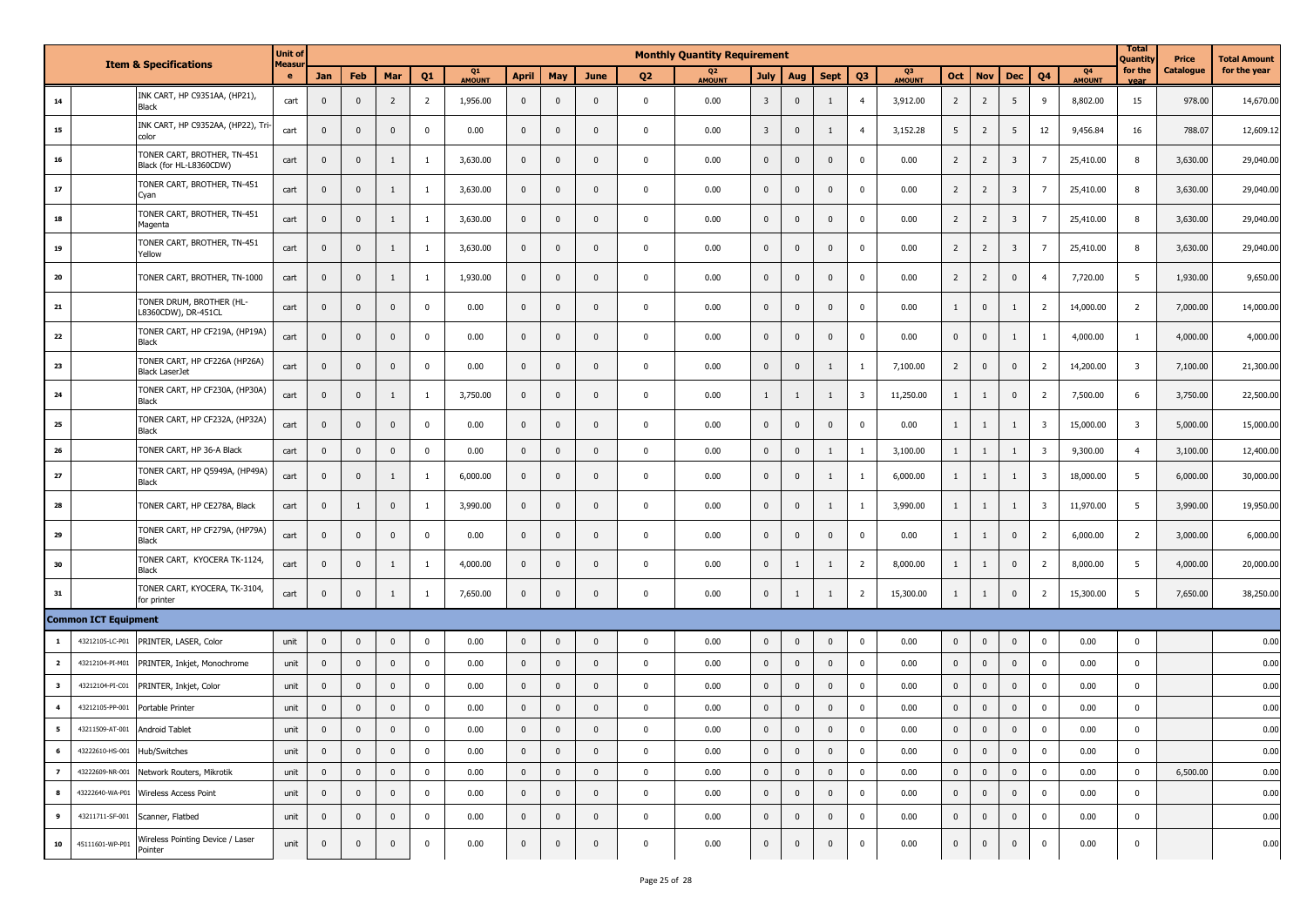| <b>Item &amp; Specifications</b><br>${\bf 11}$<br>81112306-MF-P01<br>Multi Function PRINTER |                       |                                                                          | <b>Unit of</b> | <b>Monthly Quantity Requirement</b> |              |                         |                |              |                |                |                |                          |             |                |                |                | <b>Total</b><br>Quantity<br>Price |          | <b>Total Amount</b>     |                |                |                     |                 |                  |              |          |
|---------------------------------------------------------------------------------------------|-----------------------|--------------------------------------------------------------------------|----------------|-------------------------------------|--------------|-------------------------|----------------|--------------|----------------|----------------|----------------|--------------------------|-------------|----------------|----------------|----------------|-----------------------------------|----------|-------------------------|----------------|----------------|---------------------|-----------------|------------------|--------------|----------|
|                                                                                             |                       | <b>Measur</b><br>e                                                       | Jan            | Feb                                 | Mar          | Q1                      | Q1<br>AMOUNT   | <b>April</b> | May            | <b>June</b>    | Q <sub>2</sub> | Q <sub>2</sub><br>AMOUNT | <b>July</b> | Aug            | <b>Sept</b>    | Q <sub>3</sub> | Q3<br>AMOUNT                      | Oct      | <b>Nov</b>              | <b>Dec</b>     | Q <sub>4</sub> | Q4<br><b>AMOUNT</b> | for the<br>vear | <b>Catalogue</b> | for the year |          |
|                                                                                             |                       |                                                                          | unit           | $\mathbf{0}$                        | $\mathbf 0$  | $\mathbf 0$             | $\pmb{0}$      | 0.00         | $\mathbf 0$    | $\mathbf 0$    | $\mathbf 0$    | $\mathbf 0$              | 0.00        | $\mathbf 0$    | $\mathbf 0$    | $\mathbf 0$    | $\mathbf 0$                       | 0.00     | $\mathbf 0$             | $\mathbf 0$    | $\mathbf 0$    | $\mathbf{0}$        | 0.00            | $\mathbf 0$      |              | 0.00     |
| 12                                                                                          | 39121011-UP-S01       | Uninterruptible Power Supply<br>(UPS), 1000-3000KVA, min of 6<br>outlets | unit           | $\mathbf 0$                         | $\mathbf 0$  | $\overline{0}$          | $\mathbf 0$    | 0.00         | $\mathbf 0$    | $\mathbf 0$    | $\overline{0}$ | $\mathbf 0$              | 0.00        | $\mathbf 0$    | $\mathbf 0$    | $\mathbf 0$    | $\mathbf 0$                       | 0.00     | $\pmb{0}$               | $\mathbf 0$    | $\mathbf 0$    | $\Omega$            | 0.00            | $\pmb{0}$        | 12,500.00    | 0.00     |
| 13                                                                                          | 43191501-MP-001       | Mobile Phone                                                             | unit           | $\mathbf 0$                         | $\mathbf 0$  | $\mathbf 0$             | $\mathbf 0$    | 0.00         | $\mathbf{0}$   | $\mathbf 0$    | $\mathbf{0}$   | $\mathbf 0$              | 0.00        | $\mathbf 0$    | $\mathbf 0$    | $\mathbf 0$    | $\mathbf 0$                       | 0.00     | $\mathbf 0$             | $\mathbf 0$    | $\mathbf{0}$   | $\mathbf 0$         | 0.00            | $\mathbf 0$      |              | 0.00     |
| 14                                                                                          | 43211711-SC-D01       | Scanner, Colored, Double sided,<br>feeder type                           | unit           | $\mathbf{0}$                        | $\mathbf 0$  | $\mathbf 0$             | $\mathbf 0$    | 0.00         | $\mathbf{0}$   | $\mathbf 0$    | $\mathbf{0}$   | $\mathbf 0$              | 0.00        | $\mathbf 0$    | $\mathbf 0$    | $\mathbf 0$    | $\mathbf 0$                       | 0.00     | $\mathbf 0$             | $\mathbf{0}$   | $\mathbf{0}$   | $\mathbf 0$         | 0.00            | $\mathbf 0$      |              | 0.00     |
| 15                                                                                          |                       | PRINTER, heavy duty                                                      | unit           | $\mathbf 0$                         | $\mathbf 0$  | $\mathbf 0$             | $\mathbf 0$    | 0.00         | $\pmb{0}$      | $\mathbf 0$    | $\overline{0}$ | $\mathbf 0$              | 0.00        | $\mathsf 0$    | $\mathbf 0$    | $\mathbf 0$    | $\pmb{0}$                         | 0.00     | $\mathbf 0$             | $\pmb{0}$      | $\pmb{0}$      | $\Omega$            | 0.00            | $\mathbf 0$      | 50,000.00    | 0.00     |
| ${\bf 16}$                                                                                  |                       | Video Splitter                                                           | unit           | $\mathbf 0$                         | $\mathbf 0$  | $\overline{\mathbf{0}}$ | $\mathbf 0$    | 0.00         | $\mathbf 0$    | $\mathbf 0$    | $\mathbf{0}$   | $\mathbf 0$              | 0.00        | $\mathbf 0$    | $\mathbf 0$    | $\mathbf 0$    | $\mathbf 0$                       | 0.00     | $\pmb{0}$               | $\mathbf 0$    | $\mathbf 0$    | $\mathbf 0$         | 0.00            | $\pmb{0}$        | 2,999.00     | 0.00     |
| 17                                                                                          |                       | Wireless PCI Adapter                                                     | unit           | $\mathbf 0$                         | $\mathbf 0$  | $\mathbf 0$             | $\pmb{0}$      | 0.00         | $\mathbf 0$    | $\mathbf 0$    | $\mathbf 0$    | $\mathbf 0$              | 0.00        | $\mathsf 0$    | $\mathbf 0$    | $\mathbf 0$    | $\mathbf 0$                       | 0.00     | $\mathbf 0$             | $\mathbf 0$    | $\pmb{0}$      | $\mathbf 0$         | 0.00            | $\mathbf 0$      | 3,500.00     | 0.00     |
| 18                                                                                          |                       | Memory Card, 8 GB DDR3, 1333<br><b>MHZ</b>                               | unit           | $\mathbf 0$                         | $\mathbf 0$  | $\mathbf 0$             | $\pmb{0}$      | 0.00         | $\mathbf{0}$   | $\mathbf 0$    | $\mathbf 0$    | $\mathbf 0$              | 0.00        | $\mathbf 0$    | $\mathbf 0$    | $\mathbf 0$    | $\mathbf 0$                       | 0.00     | $\mathbf 0$             | $\pmb{0}$      | $\mathbf 0$    | $\Omega$            | 0.00            | $\mathbf 0$      | 4,000.00     | 0.00     |
| 19                                                                                          |                       | Keyboard, USB connection type                                            | unit           | $\mathbf 0$                         | $\mathbf 0$  | $\mathbf 0$             | $\mathbf 0$    | 0.00         | $\mathbf 0$    | $\mathbf 0$    | $\mathbf 0$    | $\mathbf 0$              | 0.00        | $\overline{3}$ | $\overline{2}$ | 5              | 10                                | 3,510.00 | $\mathbf 0$             | $\mathbf 0$    | $\mathbf 0$    | $\mathbf 0$         | 0.00            | 10               | 351.00       | 3,510.00 |
| 20                                                                                          |                       | FLASH DRIVE, USB, 8 GB, 2.0/3.0<br>plug & Play                           | unit           | 9                                   | 1            | $\mathbf{0}$            | 10             | 2,500.00     | $\mathbf{0}$   | $\mathbf{0}$   | $\mathbf 0$    | $\mathbf 0$              | 0.00        | $\bf 8$        | $\mathbf 0$    | $\mathbf 0$    | 8                                 | 2,000.00 | $\overline{\mathbf{3}}$ | $\overline{2}$ | $\mathbf 0$    | 5                   | 1,250.00        | 23               | 250.00       | 5,750.00 |
| 21                                                                                          |                       | FLASH DRIVE, USB, 32 GB, 2.0/3.0<br>plug & Play                          | unit           | $\mathbf 0$                         | $\mathbf 0$  | $\mathbf{0}$            | $\mathbf 0$    | 0.00         | $\mathbf 0$    | $\mathbf 0$    | $\mathbf 0$    | $\mathbf 0$              | 0.00        | $\mathbf 0$    | 1              | $\overline{4}$ | 5                                 | 4,750.00 | $\mathbf 0$             | $\mathbf{0}$   | $\mathbf 0$    | $\mathbf 0$         | 0.00            | 5                | 950.00       | 4,750.00 |
| 22                                                                                          |                       | COMPACT DISK, Recordable, 700MB                                          | unit           | $\mathbf 0$                         | $\mathbf 0$  | $\mathbf 0$             | $\mathbf 0$    | 0.00         | $\mathbf{0}$   | $\mathbf 0$    | $\mathbf 0$    | $\mathbf 0$              | 0.00        | $\mathbf 0$    | $\mathbf 0$    | $\mathbf 0$    | $\mathbf 0$                       | 0.00     | $\mathbf 0$             | $\mathbf{0}$   | $\mathbf 0$    | $\Omega$            | 0.00            | $\mathbf 0$      | 35.00        | 0.00     |
| 23                                                                                          |                       | COMPACT DISK, Rewritable, 700MB                                          | pcs            | $\mathbf 0$                         | 5            | 5                       | 10             | 324.03       | $\mathbf 0$    | $\mathbf 0$    | $\mathbf 0$    | $\mathbf 0$              | 0.00        | $\mathbf 0$    | $\mathbf 0$    | $\mathbf 0$    | $\mathbf 0$                       | 0.00     | $\mathbf 0$             | $\mathbf 0$    | $\mathbf 0$    | $\mathbf 0$         | 0.00            | 10               | 32.40        | 324.03   |
| ${\bf 24}$                                                                                  |                       | Headset with Microphone                                                  | unit           | $\mathbf 0$                         | $\mathbf 0$  | $\mathbf 0$             | $\pmb{0}$      | 0.00         | $\mathbf 0$    | $\mathbf 0$    | $\overline{2}$ | $\overline{2}$           | 3,000.00    | $\mathbf 0$    | $\mathbf 0$    | $\mathbf 0$    | $\mathbf 0$                       | 0.00     | $\pmb{0}$               | $\mathbf 0$    | $\mathbf 0$    | $\mathbf 0$         | 0.00            | $\overline{2}$   | 1,500.00     | 3,000.00 |
| ${\bf 25}$                                                                                  |                       | External Web Cam                                                         | unit           | $\mathbf 0$                         | $\mathbf 0$  | $\mathbf 0$             | $\mathbf 0$    | 0.00         | $\pmb{0}$      | $\mathbf 0$    | $\overline{2}$ | $\overline{2}$           | 2,000.00    | $\mathbf 0$    | $\mathbf 0$    | $\mathbf 0$    | $\pmb{0}$                         | 0.00     | $\mathbf 0$             | $\mathbf 0$    | $\mathbf 0$    | $\mathbf 0$         | 0.00            | $\overline{2}$   | 1,000.00     | 2,000.00 |
| ${\bf 26}$                                                                                  |                       | PCI Audio Card                                                           | unit           | $\mathbf 0$                         | $\mathbf 0$  | $\mathbf 0$             | $\pmb{0}$      | 0.00         | $\mathbf 0$    | $\mathbf 0$    | $\mathbf{0}$   | $\mathbf 0$              | 0.00        | $\mathsf 0$    | $\mathbf 0$    | $\mathbf 0$    | $\mathbf 0$                       | 0.00     | $\mathbf 0$             | $\mathbf 0$    | $\pmb{0}$      | $\mathbf 0$         | 0.00            | $\mathbf 0$      | 35.00        | 0.00     |
| $\bf 27$                                                                                    |                       | Micro SD/Memory Card, 32 GB                                              | pcs            | $\mathbf{0}$                        | $\mathbf 0$  | $\overline{2}$          | $\overline{2}$ | 800.00       | $\pmb{0}$      | $\mathbf{0}$   | $\mathbf{0}$   | $\mathbf 0$              | 0.00        | $\mathbf 0$    | $\mathbf 0$    | $\mathbb O$    | $\mathbf 0$                       | 0.00     | $\mathbf 0$             | $\mathbf 0$    | $\mathbf{0}$   | $\mathbf 0$         | 0.00            | $\overline{2}$   | 400.00       | 800.00   |
|                                                                                             | <b>OTHER SOFTWARE</b> |                                                                          |                |                                     |              |                         |                |              |                |                |                |                          |             |                |                |                |                                   |          |                         |                |                |                     |                 |                  |              |          |
| $\mathbf{1}$                                                                                |                       | E-views License                                                          |                | $\mathbf 0$                         | $\mathbf{0}$ | $\overline{0}$          | $\pmb{0}$      | 0.00         | $\overline{0}$ | $\mathbf{0}$   | $\mathbf 0$    | $\mathbf 0$              | 0.00        | $\mathbf{0}$   | $\mathbf 0$    | $\mathbf{0}$   | $\mathbf 0$                       | 0.00     | $\mathbf 0$             | $\mathbf 0$    | $\mathbf 0$    | $\mathbf 0$         | 0.00            | $\mathbf 0$      | 110,000.00   | 0.00     |
| $\overline{\mathbf{2}}$                                                                     |                       | Adobe License (Acrobat)                                                  |                | $\mathbf 0$                         | $\mathbf 0$  | $\overline{\mathbf{0}}$ | $\mathbf 0$    | 0.00         | $\mathbf 0$    | $\mathbf 0$    | $\mathbf 0$    | $\mathbf 0$              | 0.00        | $\mathbf 0$    | $\mathbf 0$    | $\mathbf 0$    | $^{\circ}$                        | 0.00     | $\mathbf 0$             | $\mathbf 0$    | $\mathbf 0$    | $\mathbf{0}$        | 0.00            | $\mathbf 0$      | 30,000.00    | 0.00     |
| $\overline{\mathbf{3}}$                                                                     |                       | MS Office License-Prof (Lifetime) for<br>Laptop                          |                | $\mathbf 0$                         | $\Omega$     | $\mathbf 0$             | $\pmb{0}$      | 0.00         | $\mathbf{0}$   | $\mathbf 0$    | $\mathbf 0$    | $\mathbf 0$              | 0.00        | $\mathbf 0$    | $\mathbf 0$    | $\mathbf 0$    | $\mathbf 0$                       | 0.00     | $\mathbf{0}$            | $\mathbf{0}$   | $\mathbf{0}$   | $\Omega$            | 0.00            | $\pmb{0}$        | 30,000.00    | 0.00     |
| $\overline{a}$                                                                              |                       | Annual Subscription for MS Office<br>License for Desktop                 |                | $\mathbf{0}$                        |              |                         | 0              | 0.00         |                | $\mathbf{0}$   | $\bf{0}$       | $\bf{0}$                 | 0.00        | $\mathbf{0}$   |                | $\mathbf{0}$   |                                   | 0.00     |                         | $\bf{0}$       | $\mathbf{0}$   |                     | 0.00            | 0                | 15,000.00    | 0.00     |
| $5^{\circ}$                                                                                 |                       |                                                                          |                |                                     |              |                         | $\mathbf 0$    | 0.00         |                |                |                | $\mathbf 0$              | 0.00        |                |                |                | $\mathbf 0$                       | 0.00     |                         |                |                | $\mathbf 0$         | 0.00            | $\mathbf{0}$     |              | 0.00     |
| $6^{\circ}$                                                                                 | <b>Consumables</b>    |                                                                          |                |                                     |              |                         | $\mathbf 0$    | 0.00         |                |                |                | $\overline{0}$           | 0.00        |                |                |                | $\mathbf 0$                       | 0.00     |                         |                |                | $\mathbf 0$         | 0.00            | $\mathbf{0}$     |              | 0.00     |
|                                                                                             |                       |                                                                          |                |                                     |              |                         |                |              |                |                |                |                          |             |                |                |                |                                   |          |                         |                |                |                     |                 |                  |              |          |
| $\mathbf{1}$                                                                                |                       | TONER CART, KYOCERA, TK-410,<br>for copier                               |                | 1                                   | $\mathbf 0$  | $\overline{0}$          | $\mathbf{1}$   | 6,800.00     | $\mathbf{0}$   | $\overline{0}$ | $\mathbf 0$    | $\overline{0}$           | 0.00        | $\mathbf 0$    | $\mathbf 0$    | $\mathbf 0$    | $\mathbf 0$                       | 0.00     | $\overline{0}$          | $\overline{0}$ | $\overline{0}$ | $\pmb{0}$           | 0.00            | $\mathbf{1}$     | 6,800.00     | 6,800.00 |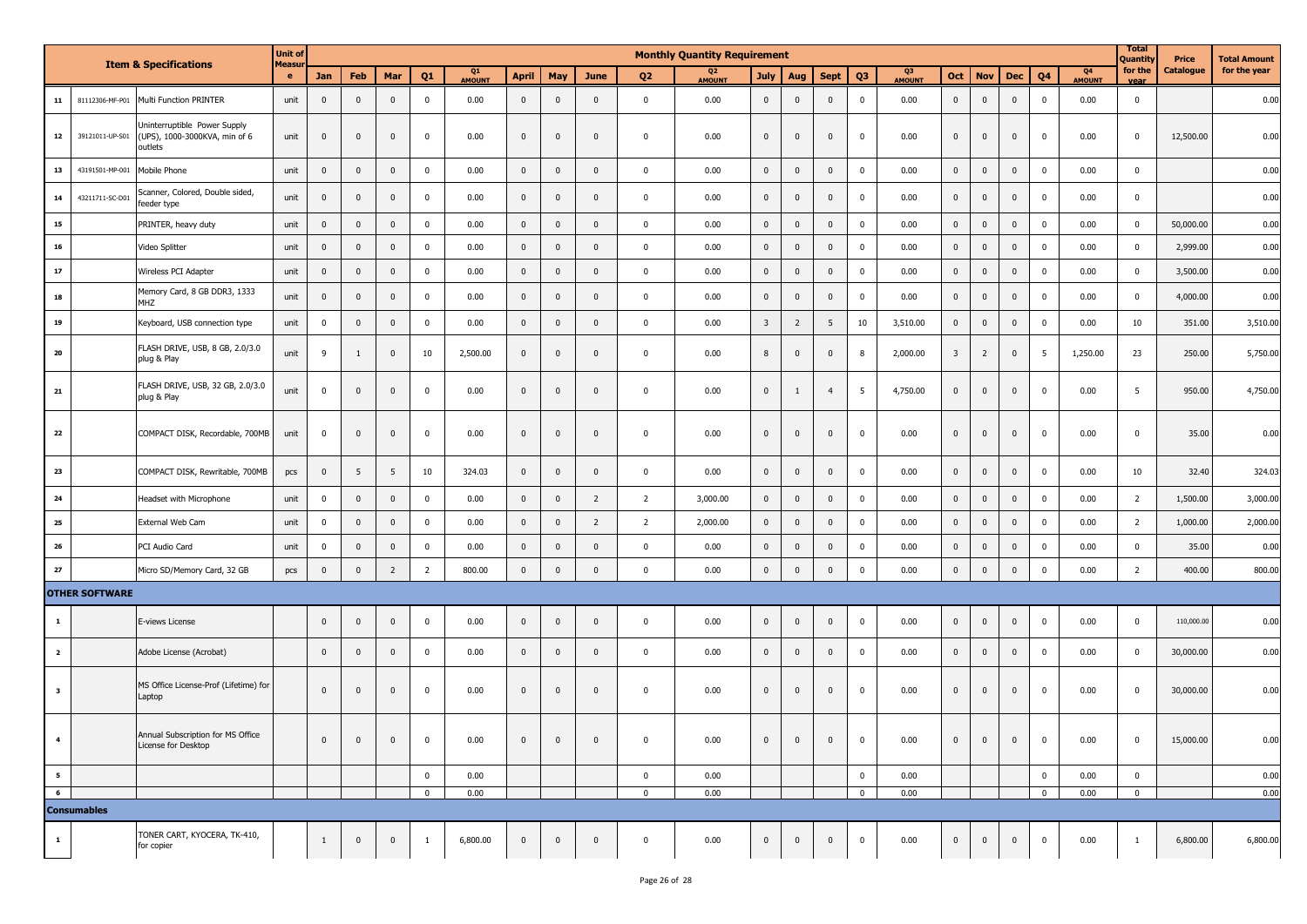|                         | <b>Item &amp; Specifications</b>                 |                                                                                                                              | <b>Unit of</b><br><b>Measur</b> |                         |                |              |                         |                     |                |                |                         |                | <b>Monthly Quantity Requirement</b> |                         |                         |                         |                         |                     |                         |                |                |                |                     | Total<br>Quantity       | Price     | <b>Total Amount</b> |
|-------------------------|--------------------------------------------------|------------------------------------------------------------------------------------------------------------------------------|---------------------------------|-------------------------|----------------|--------------|-------------------------|---------------------|----------------|----------------|-------------------------|----------------|-------------------------------------|-------------------------|-------------------------|-------------------------|-------------------------|---------------------|-------------------------|----------------|----------------|----------------|---------------------|-------------------------|-----------|---------------------|
|                         | TONER CART, DEVELOP A3VW0D0,<br>TN118 for copier |                                                                                                                              | $\mathbf{e}$                    | Jan                     | Feb            | Mar          | Q <sub>1</sub>          | Q1<br><b>AMOUNT</b> | <b>April</b>   | May            | <b>June</b>             | Q <sub>2</sub> | Q <sub>2</sub><br>AMOUNT            | <b>July</b>             | Aug                     | <b>Sept</b>             | Q <sub>3</sub>          | Q3<br><b>AMOUNT</b> | Oct                     | <b>Nov</b>     | Dec            | Q <sub>4</sub> | Q4<br><b>AMOUNT</b> | for the<br>vear         | Catalogue | for the year        |
| $\overline{\mathbf{2}}$ |                                                  |                                                                                                                              |                                 | $\mathbf{0}$            | 1              | $\mathbf 0$  | $\mathbf{1}$            | 3,200.00            | $\mathbf 0$    | $\mathbf{0}$   | $\mathbf 0$             | $\mathbf 0$    | 0.00                                | $\mathbf 0$             | $\overline{\mathbf{0}}$ | 1                       | 1                       | 3,200.00            | $\overline{0}$          | $\mathbf 0$    | $\bf{0}$       | $\mathbf 0$    | 0.00                | $\overline{2}$          | 3,200.00  | 6,400.00            |
| $\overline{\mathbf{3}}$ |                                                  |                                                                                                                              |                                 |                         |                |              | $\mathbf 0$             | 0.00                |                |                |                         | $\mathbf 0$    | 0.00                                |                         |                         |                         | $\Omega$                | 0.00                |                         |                |                | $\Omega$       | 0.00                | $\mathbf{0}$            |           | 0.00                |
| $\overline{\mathbf{4}}$ |                                                  |                                                                                                                              |                                 |                         |                |              | $\mathbf 0$             | 0.00                |                |                |                         | $\mathbf 0$    | 0.00                                |                         |                         |                         | $\mathbf 0$             | 0.00                |                         |                |                | $\mathbf 0$    | 0.00                | $\mathbf{0}$            |           | 0.00                |
|                         | <b>Other Categories</b>                          |                                                                                                                              |                                 |                         |                |              |                         |                     |                |                |                         |                |                                     |                         |                         |                         |                         |                     |                         |                |                |                |                     |                         |           |                     |
| $\mathbf{1}$            | 53121601-GB-001                                  | GO BAG, for disaster relief, rescue<br>operations                                                                            |                                 | $\mathbf{0}$            | $\mathbf 0$    | $\mathbf{0}$ | $\mathbf 0$             | 0.00                | $\mathbf 0$    | $\mathbf 0$    | $\mathbf 0$             | $\mathbf 0$    | 0.00                                | $\mathbf 0$             | $\mathbf{0}$            | $\mathbf{0}$            | $\mathbf{0}$            | 0.00                | $\overline{0}$          | $\mathbf{0}$   | $\mathbf 0$    | $\mathbf 0$    | 0.00                | $\overline{\mathbf{0}}$ |           | 0.00                |
| $\overline{\mathbf{2}}$ | 60104701-SP-001                                  | Solar Panel                                                                                                                  |                                 | $\mathbf 0$             | $\mathbf 0$    | $\mathbf 0$  | $\mathbf 0$             | 0.00                | $\mathbf 0$    | $\mathbf 0$    | $\mathbf 0$             | $\pmb{0}$      | 0.00                                | $\mathbf 0$             | $\pmb{0}$               | $\mathbf{0}$            | $\mathbf{0}$            | 0.00                | $\mathbf 0$             | $\mathbf 0$    | $\mathbf 0$    | $\mathbf{0}$   | 0.00                | $\mathbf 0$             |           | 0.00                |
| $\overline{\mathbf{3}}$ | 46161604-LV-L01                                  | Life Vest / Life Jacket<br>(for emergency purposes /<br>emergency preparedness / for<br>disaster relief / rescue operations) |                                 | $\mathbf 0$             | $\mathbf 0$    | $\pmb{0}$    | $\mathbf 0$             | 0.00                | $\pmb{0}$      | $\mathbf 0$    | $\mathbf 0$             | $\mathbf 0$    | 0.00                                | $\mathbf 0$             | $\mathbf 0$             | $\mathbf 0$             | $\mathbf 0$             | 0.00                | $\mathbf 0$             | $\mathbf 0$    | $\mathbf{0}$   | $\mathbf 0$    | 0.00                | $\overline{\mathbf{0}}$ |           | 0.00                |
| 4                       | 26111607-CC-S01                                  | Charge Controller and DC Inverter<br>for Solar Panel                                                                         |                                 | $\mathbf{0}$            | $\mathbf 0$    | $\mathbf 0$  | $\mathbf 0$             | 0.00                | $\mathbf 0$    | $\overline{0}$ | $\mathbf{0}$            | $\overline{0}$ | 0.00                                | $\mathbf 0$             | $\overline{\mathbf{0}}$ | $\mathbf{0}$            | $\mathbf{0}$            | 0.00                | $\overline{0}$          | $\mathbf{0}$   | $\mathbf{0}$   | $\mathbf{0}$   | 0.00                | $\mathbf 0$             |           | 0.00                |
| 5                       |                                                  | 46181502-BF-V01 Bullet proof vest                                                                                            |                                 | $\mathbf 0$             | $\mathbf 0$    | $\pmb{0}$    | $\mathbf 0$             | 0.00                | $\mathbf 0$    | $\mathbf 0$    | $\mathbf 0$             | $\overline{0}$ | 0.00                                | $\pmb{0}$               | $\mathbf 0$             | $\mathbf 0$             | $\mathbf{0}$            | 0.00                | $\overline{0}$          | $\mathbf 0$    | $\mathbf 0$    | $\mathbf 0$    | 0.00                | $\mathbf{0}$            |           | 0.00                |
| 6                       |                                                  | 25172502-WW-001 Wheels, ______ (type of vehicle)                                                                             | pcs                             | $\pmb{0}$               | $\mathbf 0$    | $\pmb{0}$    | $\mathbf 0$             | 0.00                | $\overline{4}$ | $\mathbf 0$    | $\mathbf 0$             | $\overline{4}$ | 24,000.00                           | $\pmb{0}$               | $\mathbf 0$             | $\overline{\mathbf{3}}$ | $\overline{\mathbf{3}}$ | 18,000.00           | $\overline{0}$          | $\mathbf 0$    | $\mathbf 0$    | $\mathbf{0}$   | 0.00                | $7\overline{ }$         | 6,000.00  | 42,000.00           |
| $\overline{z}$          | 40161513-FF-001                                  | <b>Fuel Filters</b>                                                                                                          |                                 | $\mathbf 0$             | $\mathbf 0$    | $\mathbf{0}$ | $\mathbf 0$             | 0.00                | $\pmb{0}$      | $\mathbf 0$    | $\mathbf 0$             | $\overline{0}$ | 0.00                                | $\mathbf{0}$            | $\mathbf 0$             | $\mathbf 0$             | $\mathbf 0$             | 0.00                | $\mathbf 0$             | $\mathbf 0$    | $\mathbf 0$    | $\mathbf 0$    | 0.00                | $\mathbf 0$             |           | 0.00                |
| 8                       |                                                  | 48101710-DW-F01 Drinking Water/ Fountain                                                                                     |                                 | $\mathbf 0$             | $\overline{0}$ | $\mathbf 0$  | $\mathbf 0$             | 0.00                | $\mathbf 0$    | $\mathbf 0$    | $\mathbf 0$             | $\pmb{0}$      | 0.00                                | $\mathbf 0$             | $\mathbf{0}$            | $\mathbf{0}$            | $\mathbf 0$             | 0.00                | $\mathbf 0$             | $\mathbf 0$    | $\mathbf 0$    | $\mathbf{0}$   | 0.00                | $\mathbf 0$             |           | 0.00                |
| 9                       | 26111729-AB-001                                  | Auto Battery                                                                                                                 | unit                            | $\mathbf 0$             | $\mathbf 0$    | $\pmb{0}$    | $\mathbf 0$             | 0.00                | $\mathbf 0$    | $\mathbf 0$    | $\mathbf{0}$            | $\mathbf 0$    | 0.00                                | $\overline{2}$          | $\mathbf 0$             | $\overline{\mathbf{0}}$ | $\overline{2}$          | 14,000.00           | $\overline{0}$          | $\pmb{0}$      | $\mathbf{0}$   | $\mathbf{0}$   | 0.00                | $\overline{2}$          | 7,000.00  | 14,000.00           |
| 10                      |                                                  | BISCUITS, 10/pk                                                                                                              | pack                            | $\overline{\mathbf{3}}$ | $\overline{2}$ |              | 5                       | 375.00              | $\pmb{0}$      | 5              | 5                       | 10             | 750.00                              | $\mathbf 0$             | $\mathbf{0}$            | $\mathbf 0$             | $\mathbf 0$             | 0.00                | $\overline{0}$          | $\mathbf 0$    | $\mathbf{0}$   | $\mathbf 0$    | 0.00                | 15                      | 75.00     | 1,125.00            |
| ${\bf 11}$              |                                                  | BOTTLED MINERAL WATER, 500 ml                                                                                                | bottle                          | 24                      | 24             | $\pmb{0}$    | 48                      | 720.00              | $\mathbf 0$    | $\overline{0}$ | $\mathbf{0}$            | $\overline{0}$ | 0.00                                | $\mathbf 0$             | 10                      | 10                      | 20                      | 300.00              | 10                      | 15             | 10             | 35             | 525.00              | 103                     | 15.00     | 1,545.00            |
| 12                      |                                                  | COFFEE, powder for brew, pk                                                                                                  | pack                            | $\mathbf{1}$            | 1              | $\mathbf{1}$ | $\overline{\mathbf{3}}$ | 864.00              | $\pmb{0}$      | $\mathbf 0$    | $\mathbf{0}$            | $\mathbf 0$    | 0.00                                | 1                       | $\mathbf 0$             | 1                       | $\overline{2}$          | 576.00              | $\mathbf{1}$            | 1              | $\overline{2}$ | $\overline{4}$ | 1,152.00            | 9                       | 288.00    | 2,592.00            |
| 13                      |                                                  | COFFEE, 3-in-1 (30/pk)                                                                                                       | pack                            | 5                       | 10             | 5            | 20                      | 4,500.00            | $\overline{7}$ | 10             | $\overline{\mathbf{3}}$ | 20             | 4,500.00                            | $\mathbf{0}$            | $\mathbf{0}$            | $\mathbf 0$             | $\mathbf 0$             | 0.00                | $\overline{0}$          | 5              | 5              | 10             | 2,250.00            | 50                      | 225.00    | 11,250.00           |
| ${\bf 14}$              |                                                  | COFFEE, black/stick, 50s/pk                                                                                                  | pack                            | $\mathbf 0$             | $\overline{2}$ | $\mathbf 0$  | $\overline{2}$          | 240.00              | $\mathbf 0$    | $\mathbf 0$    | $\mathbf 0$             | $\mathbf 0$    | 0.00                                | $\overline{2}$          | $\overline{4}$          | $\overline{2}$          | 8                       | 960.00              | $\overline{2}$          | $\overline{2}$ | 1              | 5              | 600.00              | 15                      | 120.00    | 1,800.00            |
| 15                      |                                                  | COFFEE CREAMER, 50s/pk                                                                                                       | pack                            | 0                       | 2              | 0            | 2                       | 240.00              | 0              | 0              | $\mathbf{0}$            | $\bf{0}$       | 0.00                                | $\mathbf{Z}$            |                         | 2                       |                         | 960.00              | $\mathbf{Z}$            | 4              | $\mathbf{2}$   |                | 960.00              | 18                      | 120.00    | 2,160.00            |
| 16                      |                                                  | STIRRER, wooden, 50/pk                                                                                                       | pack                            | 10                      | 10             | 10           | 30                      | 600.00              | $\mathbf 0$    | $\overline{0}$ | $\mathbf 0$             | $\mathbf 0$    | 0.00                                | $\overline{1}$          | 8                       | 10                      | 19                      | 380.00              | $\overline{\mathbf{3}}$ | 8              | 10             | 21             | 420.00              | 70                      | 20.00     | 1,400.00            |
| 17                      |                                                  | PAPER CUPS, 8 oz, medium, 25/pk                                                                                              | pack                            | 5                       | 15             | 15           | 35                      | 1,050.00            | $\overline{0}$ | $\overline{0}$ | $\mathbf 0$             | $\overline{0}$ | 0.00                                | $\overline{\mathbf{3}}$ | 14                      | 12                      | 29                      | 870.00              | 5 <sub>5</sub>          | 17             | 12             | 34             | 1,020.00            | 98                      | 30.00     | 2,940.00            |
| 18                      |                                                  | SUGAR, 50s/pk                                                                                                                | pack                            | 5                       | 5              | 5            | 15                      | 720.00              | $\pmb{0}$      | $\overline{0}$ | $\mathbf 0$             | $\mathbf 0$    | 0.00                                | $\overline{2}$          | 6                       | $\overline{2}$          | 10                      | 480.00              | $\overline{2}$          | 8              | $\overline{2}$ | 12             | 576.00              | 37                      | 48.00     | 1,776.00            |